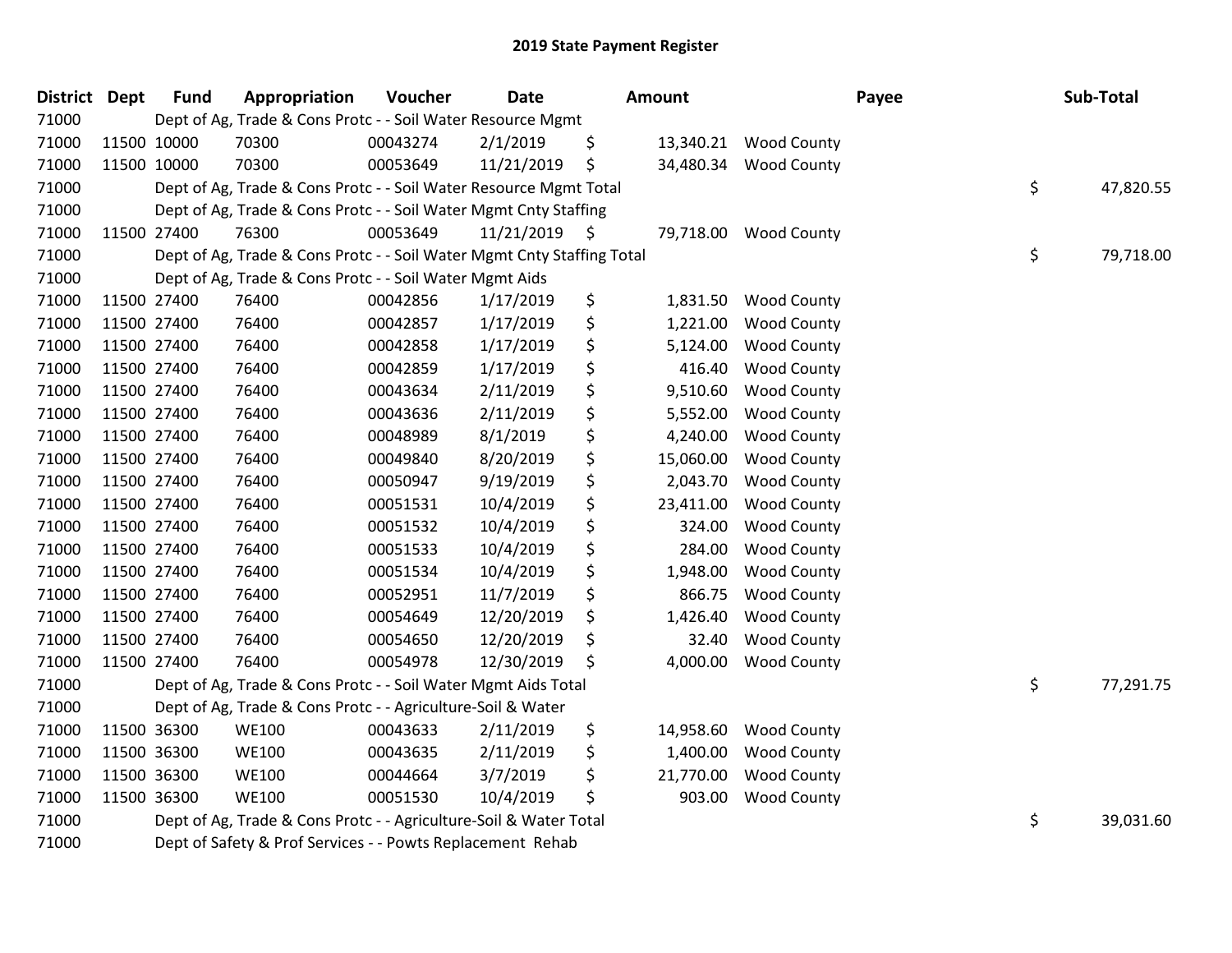| District Dept | <b>Fund</b> | Appropriation                                                     | Voucher  | <b>Date</b> | Amount          |                      | Payee | Sub-Total |
|---------------|-------------|-------------------------------------------------------------------|----------|-------------|-----------------|----------------------|-------|-----------|
| 71000         | 16500 10000 | 23600                                                             | 00032601 | 9/12/2019   | \$<br>14,210.00 | <b>Wood County</b>   |       |           |
| 71000         | 16500 10000 | 23600                                                             | 00033069 | 10/25/2019  | \$<br>10,000.00 | <b>Wood County</b>   |       |           |
| 71000         |             | Dept of Safety & Prof Services - - Powts Replacement Rehab Total  |          |             |                 |                      | \$    | 24,210.00 |
| 71000         |             | Dept of Natural Resources - - Gen Program Ops-State Funds         |          |             |                 |                      |       |           |
| 71000         | 37000 21200 | 16100                                                             | 00322374 | 5/24/2019   | \$<br>280.00    | <b>Wood County</b>   |       |           |
| 71000         | 37000 21200 | 16100                                                             | 00322378 | 5/24/2019   | \$<br>401.00    | <b>Wood County</b>   |       |           |
| 71000         | 37000 21200 | 16100                                                             | 00322383 | 5/24/2019   | \$<br>126.00    | <b>Wood County</b>   |       |           |
| 71000         |             | Dept of Natural Resources - - Gen Program Ops-State Funds Total   |          |             |                 |                      | \$    | 807.00    |
| 71000         |             | Dept of Natural Resources - - General Program Operations --       |          |             |                 |                      |       |           |
| 71000         | 37000 21200 | 25400                                                             | 00306986 | 3/27/2019   | \$<br>570.00    | <b>Wood County</b>   |       |           |
| 71000         | 37000 21200 | 25400                                                             | 00352615 | 8/22/2019   | \$<br>270.00    | <b>Wood County</b>   |       |           |
| 71000         |             | Dept of Natural Resources - - General Program Operations -- Total |          |             |                 |                      | \$    | 840.00    |
| 71000         |             | Dept of Natural Resources - - GPO--State Funds                    |          |             |                 |                      |       |           |
| 71000         | 37000 21200 | 36100                                                             | 00377852 | 12/20/2019  | \$<br>3.25      | <b>Wood County</b>   |       |           |
| 71000         |             | Dept of Natural Resources - - GPO--State Funds Total              |          |             |                 |                      | \$    | 3.25      |
| 71000         |             | Dept of Natural Resources - - GPO -Federal Funds                  |          |             |                 |                      |       |           |
| 71000         | 37000 21200 | 38100                                                             | 00307413 | 3/27/2019   | \$<br>1,848.07  | <b>Wood County</b>   |       |           |
| 71000         |             | Dept of Natural Resources - - GPO -Federal Funds Total            |          |             |                 |                      | \$    | 1,848.07  |
| 71000         |             | Dept of Natural Resources - - Venison Processing                  |          |             |                 |                      |       |           |
| 71000         | 37000 21200 | 54900                                                             | 00311305 | 5/10/2019   | \$<br>325.00    | <b>Wood County</b>   |       |           |
| 71000         |             | Dept of Natural Resources - - Venison Processing Total            |          |             |                 |                      | \$    | 325.00    |
| 71000         |             | Dept of Natural Resources - - Enf A - Boating Enforcement         |          |             |                 |                      |       |           |
| 71000         | 37000 21200 | 55000                                                             | 00307413 | 3/27/2019   | \$              | 3,479.00 Wood County |       |           |
| 71000         |             | Dept of Natural Resources - - Enf A - Boating Enforcement Total   |          |             |                 |                      | \$    | 3,479.00  |
| 71000         |             | Dept of Natural Resources - - Enf A - Snow Enforcement            |          |             |                 |                      |       |           |
| 71000         | 37000 21200 | 55200                                                             | 00359482 | 9/20/2019   | \$<br>7,568.83  | <b>Wood County</b>   |       |           |
| 71000         |             | Dept of Natural Resources - - Enf A - Snow Enforcement Total      |          |             |                 |                      | \$    | 7,568.83  |
| 71000         |             | Dept of Natural Resources - - Wildlife Damage Claims & Abat       |          |             |                 |                      |       |           |
| 71000         | 37000 21200 | 55300                                                             | 00311305 | 5/10/2019   | \$<br>33,458.26 | <b>Wood County</b>   |       |           |
| 71000         | 37000 21200 | 55300                                                             | 00321471 | 5/31/2019   | \$<br>5,415.25  | <b>Wood County</b>   |       |           |
| 71000         | 37000 21200 | 55300                                                             | 00353872 | 9/19/2019   | \$<br>7,233.96  | <b>Wood County</b>   |       |           |
| 71000         | 37000 21200 | 55300                                                             | 00369426 | 11/20/2019  | \$<br>15,374.48 | <b>Wood County</b>   |       |           |
| 71000         |             | Dept of Natural Resources - - Wildlife Damage Claims & Abat Total |          |             |                 |                      | \$    | 61,481.95 |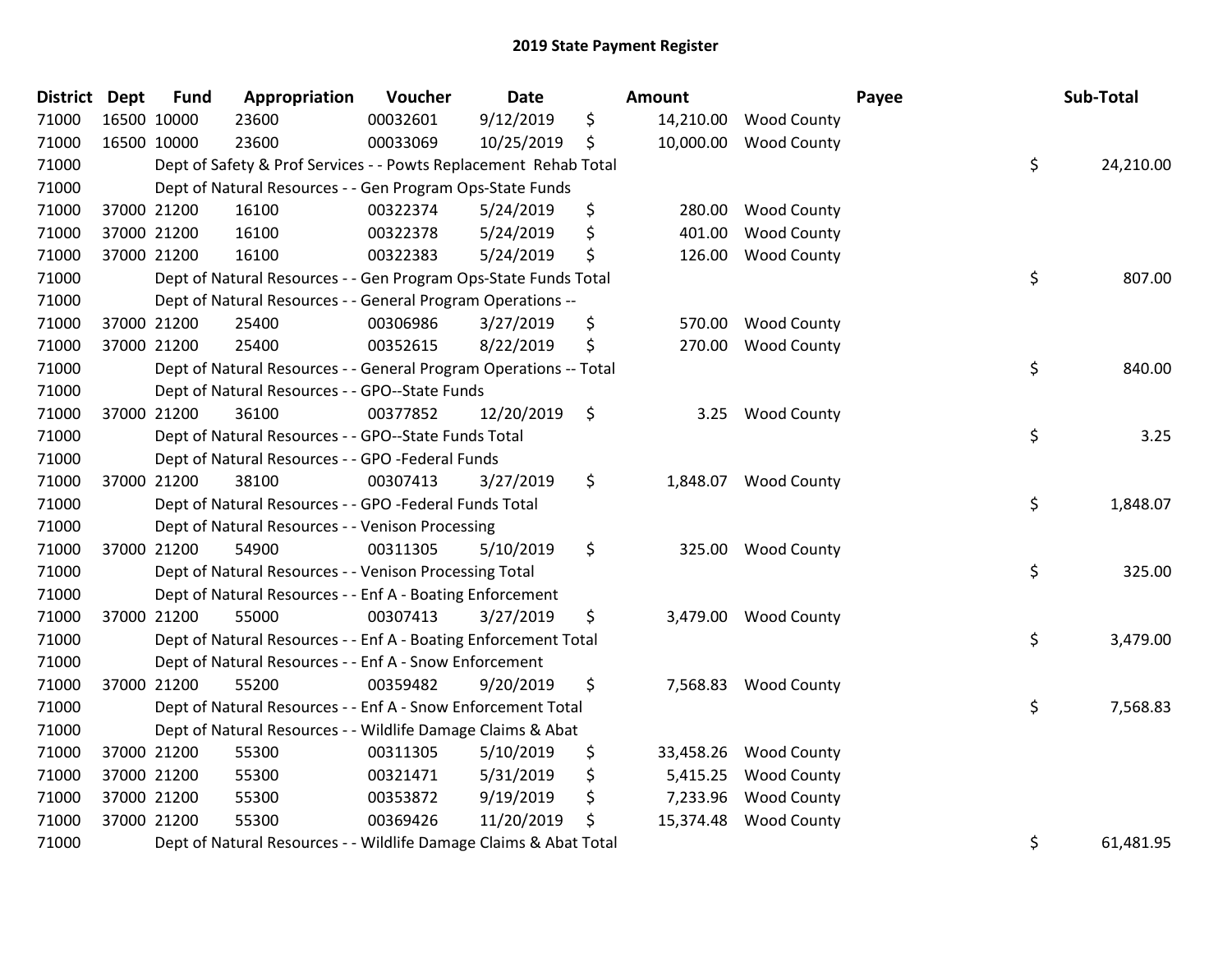| District Dept | <b>Fund</b> | Appropriation                                                      | Voucher  | <b>Date</b> |                    | <b>Amount</b> |                       | Payee | Sub-Total  |
|---------------|-------------|--------------------------------------------------------------------|----------|-------------|--------------------|---------------|-----------------------|-------|------------|
| 71000         |             | Dept of Natural Resources - - Resaids - County Cons Aids           |          |             |                    |               |                       |       |            |
| 71000         | 37000 21200 | 56300                                                              | 00324496 | 5/24/2019   | \$                 |               | 2,165.00 Wood County  |       |            |
| 71000         |             | Dept of Natural Resources - - Resaids - County Cons Aids Total     |          |             |                    |               |                       | \$    | 2,165.00   |
| 71000         |             | Dept of Natural Resources - - Ra- Fish, WI & Forestry              |          |             |                    |               |                       |       |            |
| 71000         | 37000 21200 | 56400                                                              | 00301440 | 2/28/2019   | \$                 |               | 1,771.78 Wood County  |       |            |
| 71000         |             | Dept of Natural Resources - - Ra- Fish, WI & Forestry Total        |          |             |                    |               |                       | \$    | 1,771.78   |
| 71000         |             | Dept of Natural Resources - - Resaids - Forest Croplnd & Mfl       |          |             |                    |               |                       |       |            |
| 71000         | 37000 21200 | 56600                                                              | 00359812 | 9/23/2019   | \$                 |               | 21,300.21 Wood County |       |            |
| 71000         |             | Dept of Natural Resources - - Resaids - Forest Croplnd & Mfl Total |          |             |                    |               |                       | \$    | 21,300.21  |
| 71000         |             | Dept of Natural Resources - - Ra- Suppl Snow Trail Aids            |          |             |                    |               |                       |       |            |
| 71000         | 37000 21200 | 56900                                                              | 00379791 | 12/27/2019  | $\ddot{\varsigma}$ |               | 32,767.31 Wood County |       |            |
| 71000         |             | Dept of Natural Resources - - Ra- Suppl Snow Trail Aids Total      |          |             |                    |               |                       | \$    | 32,767.31  |
| 71000         |             | Dept of Natural Resources - - Resaids - Cnty Forst & Admin         |          |             |                    |               |                       |       |            |
| 71000         | 37000 21200 | 57200                                                              | 00301307 | 3/1/2019    | \$                 |               | 46,635.40 Wood County |       |            |
| 71000         |             | Dept of Natural Resources - - Resaids - Cnty Forst & Admin Total   |          |             |                    |               |                       | \$    | 46,635.40  |
| 71000         |             | Dept of Natural Resources - - Ra- Snowmobile Trail Areas           |          |             |                    |               |                       |       |            |
| 71000         | 37000 21200 | 57500                                                              | 00360411 | 10/7/2019   | \$                 | 31,078.72     | <b>Wood County</b>    |       |            |
| 71000         | 37000 21200 | 57500                                                              | 00374707 | 11/27/2019  | \$                 | 81,510.00     | <b>Wood County</b>    |       |            |
| 71000         |             | Dept of Natural Resources - - Ra- Snowmobile Trail Areas Total     |          |             |                    |               |                       | \$    | 112,588.72 |
| 71000         |             | Dept of Natural Resources - - Ra- Atv Prj Aids, Gas Tax Pymt       |          |             |                    |               |                       |       |            |
| 71000         | 37000 21200 | 57600                                                              | 00288301 | 1/3/2019    | \$                 |               | 6,715.00 Wood County  |       |            |
| 71000         |             | Dept of Natural Resources - - Ra- Atv Prj Aids, Gas Tax Pymt Total |          |             |                    |               |                       | \$    | 6,715.00   |
| 71000         |             | Dept of Natural Resources - - Ra- Atv Project Aids                 |          |             |                    |               |                       |       |            |
| 71000         | 37000 21200 | 57700                                                              | 00360408 | 9/25/2019   | \$                 |               | 6,715.00 Wood County  |       |            |
| 71000         |             | Dept of Natural Resources - - Ra- Atv Project Aids Total           |          |             |                    |               |                       | \$    | 6,715.00   |
| 71000         |             | Dept of Natural Resources - - Resaids - Pymt In Lieu Tax Fed       |          |             |                    |               |                       |       |            |
| 71000         | 37000 21200 | 58400                                                              | 00364683 | 10/15/2019  | \$                 | 263.00        | <b>Wood County</b>    |       |            |
| 71000         |             | Dept of Natural Resources - - Resaids - Pymt In Lieu Tax Fed Total |          |             |                    |               |                       | \$    | 263.00     |
| 71000         |             | Dept of Natural Resources - - Res Acq & Dev - Federal Funds        |          |             |                    |               |                       |       |            |
| 71000         | 37000 21200 | 78200                                                              | 00353843 | 8/29/2019   | \$                 | 16,503.02     | <b>Wood County</b>    |       |            |
| 71000         |             | Dept of Natural Resources - - Res Acq & Dev - Federal Funds Total  |          |             |                    |               |                       | \$    | 16,503.02  |
| 71000         |             | Dept of Natural Resources - - GPO-Environmental Fund               |          |             |                    |               |                       |       |            |
| 71000         | 37000 27400 | 46100                                                              | 00350111 | 8/15/2019   | \$                 | 30.00         | <b>Wood County</b>    |       |            |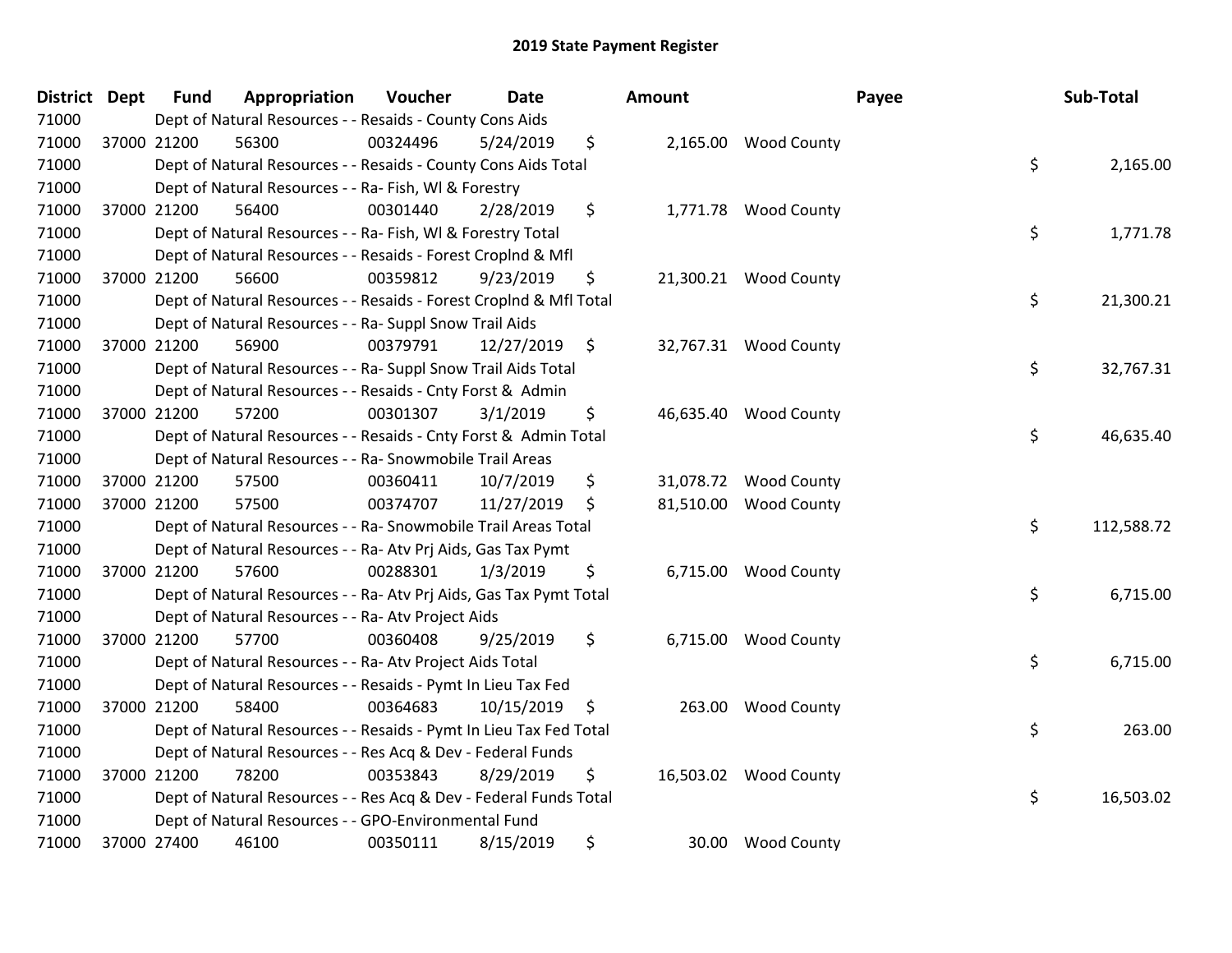| <b>District Dept</b> | <b>Fund</b> | Appropriation                                                     | Voucher  | <b>Date</b> | Amount             |                       | Payee | Sub-Total    |
|----------------------|-------------|-------------------------------------------------------------------|----------|-------------|--------------------|-----------------------|-------|--------------|
| 71000                |             | Dept of Natural Resources - - GPO-Environmental Fund Total        |          |             |                    |                       | \$    | 30.00        |
| 71000                |             | Dept of Natural Resources - - GPO - Sd Water Loan Prog, Fed       |          |             |                    |                       |       |              |
| 71000                | 37000 57300 | 48200                                                             | 00297416 | 2/21/2019   | \$                 | 24,527.00 Wood County |       |              |
| 71000                | 37000 57300 | 48200                                                             | 00310995 | 4/30/2019   | \$<br>18,355.50    | <b>Wood County</b>    |       |              |
| 71000                | 37000 57300 | 48200                                                             | 00330552 | 7/5/2019    | \$<br>18,355.50    | <b>Wood County</b>    |       |              |
| 71000                | 37000 57300 | 48200                                                             | 00373470 | 11/27/2019  | \$<br>18,355.50    | <b>Wood County</b>    |       |              |
| 71000                |             | Dept of Natural Resources - - GPO - Sd Water Loan Prog, Fed Total |          |             |                    |                       | \$    | 79,593.50    |
| 71000                |             | WI Dept of Transportation - - Eldly&Disa Co/Aid Sf                |          |             |                    |                       |       |              |
| 71000                | 39500 21100 | 16800                                                             | 00363049 | 3/25/2019   | \$<br>205,115.00   | <b>Wood County</b>    |       |              |
| 71000                |             | WI Dept of Transportation - - Eldly&Disa Co/Aid Sf Total          |          |             |                    |                       | \$    | 205,115.00   |
| 71000                |             | WI Dept of Transportation - - County Forest Aids                  |          |             |                    |                       |       |              |
| 71000                | 39500 21100 | 17000                                                             | 00357956 | 3/8/2019    | \$<br>3,245.08     | <b>Wood County</b>    |       |              |
| 71000                |             | WI Dept of Transportation - - County Forest Aids Total            |          |             |                    |                       | \$    | 3,245.08     |
| 71000                |             | WI Dept of Transportation - - Hwy Sfty Loc Aid Ffd                |          |             |                    |                       |       |              |
| 71000                | 39500 21100 | 18500                                                             | 00355325 | 2/25/2019   | \$<br>153.84       | <b>Wood County</b>    |       |              |
| 71000                | 39500 21100 | 18500                                                             | 00374726 | 4/24/2019   | \$<br>707.69       | <b>Wood County</b>    |       |              |
| 71000                | 39500 21100 | 18500                                                             | 00379339 | 5/7/2019    | \$<br>3,673.22     | <b>Wood County</b>    |       |              |
| 71000                | 39500 21100 | 18500                                                             | 00379340 | 5/7/2019    | \$<br>944.00       | <b>Wood County</b>    |       |              |
| 71000                | 39500 21100 | 18500                                                             | 00383309 | 5/29/2019   | \$<br>919.63       | <b>Wood County</b>    |       |              |
| 71000                | 39500 21100 | 18500                                                             | 00413923 | 7/19/2019   | \$<br>1,784.09     | <b>Wood County</b>    |       |              |
| 71000                | 39500 21100 | 18500                                                             | 00426983 | 8/27/2019   | \$<br>269.18       | <b>Wood County</b>    |       |              |
| 71000                | 39500 21100 | 18500                                                             | 00429239 | 9/3/2019    | \$<br>3,407.82     | <b>Wood County</b>    |       |              |
| 71000                | 39500 21100 | 18500                                                             | 00437723 | 9/24/2019   | \$<br>3,167.72     | <b>Wood County</b>    |       |              |
| 71000                | 39500 21100 | 18500                                                             | 00447915 | 10/16/2019  | \$<br>878.32       | <b>Wood County</b>    |       |              |
| 71000                |             | WI Dept of Transportation - - Hwy Sfty Loc Aid Ffd Total          |          |             |                    |                       | \$    | 15,905.51    |
| 71000                |             | WI Dept of Transportation - - Trans Aids To Co.-Sf                |          |             |                    |                       |       |              |
| 71000                | 39500 21100 | 19000                                                             | 00335843 | 1/7/2019    | \$<br>548,606.26   | <b>Wood County</b>    |       |              |
| 71000                | 39500 21100 | 19000                                                             | 00401168 | 7/1/2019    | \$<br>1,097,212.52 | <b>Wood County</b>    |       |              |
| 71000                | 39500 21100 | 19000                                                             | 00443986 | 10/7/2019   | \$<br>548,606.27   | <b>Wood County</b>    |       |              |
| 71000                |             | WI Dept of Transportation - - Trans Aids To Co.-Sf Total          |          |             |                    |                       | \$    | 2,194,425.05 |
| 71000                |             | WI Dept of Transportation - - Loc Rd Imp Prg St Fd                |          |             |                    |                       |       |              |
| 71000                | 39500 21100 | 27800                                                             | 00465365 | 11/29/2019  | \$<br>7,314.45     | <b>Wood County</b>    |       |              |
| 71000                |             | WI Dept of Transportation - - Loc Rd Imp Prg St Fd Total          |          |             |                    |                       | \$    | 7,314.45     |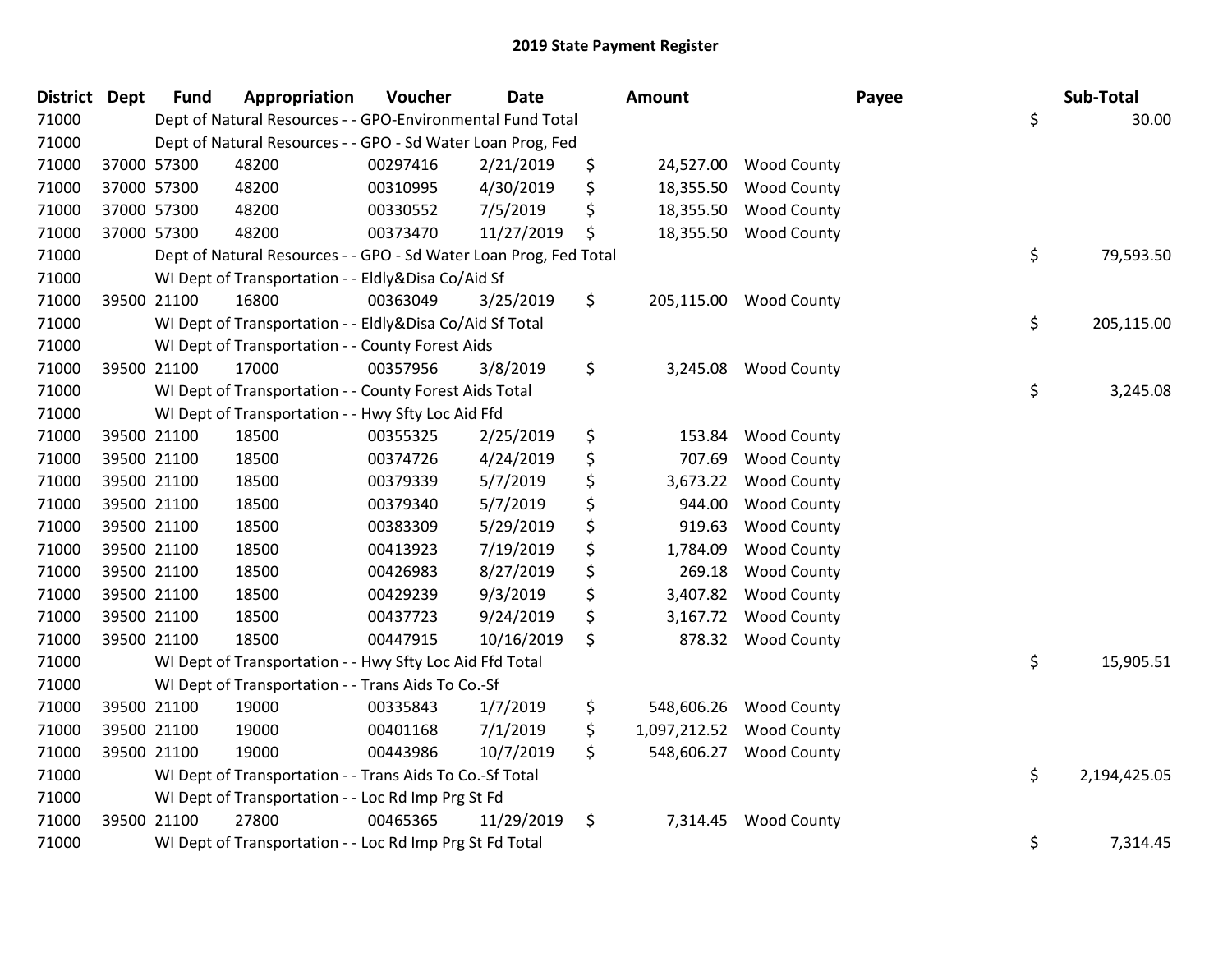| <b>District</b> | Dept        | <b>Fund</b> | Appropriation                                           | Voucher  | Date       | Amount           |                    | Payee | Sub-Total       |
|-----------------|-------------|-------------|---------------------------------------------------------|----------|------------|------------------|--------------------|-------|-----------------|
| 71000           |             |             | WI Dept of Transportation - - St Hwy Rehab, Sf          |          |            |                  |                    |       |                 |
| 71000           |             | 39500 21100 | 36300                                                   | 00367109 | 4/17/2019  | \$<br>25.00      | <b>Wood County</b> |       |                 |
| 71000           | 39500 21100 |             | 36300                                                   | 00393644 | 6/17/2019  | \$<br>689.50     | Wood County        |       |                 |
| 71000           | 39500 21100 |             | 36300                                                   | 00436493 | 9/20/2019  | \$<br>30.00      | <b>Wood County</b> |       |                 |
| 71000           | 39500 21100 |             | 36300                                                   | 00472403 | 12/18/2019 | \$<br>6.00       | <b>Wood County</b> |       |                 |
| 71000           |             |             | WI Dept of Transportation - - St Hwy Rehab, Sf Total    |          |            |                  |                    |       | \$<br>750.50    |
| 71000           |             |             | WI Dept of Transportation - - Hwy Mgmt & Opers Sf       |          |            |                  |                    |       |                 |
| 71000           |             | 39500 21100 | 36500                                                   | 00343915 | 1/18/2019  | \$<br>648.00     | <b>Wood County</b> |       |                 |
| 71000           |             | 39500 21100 | 36500                                                   | 00353889 | 3/1/2019   | \$<br>1,493.83   | <b>Wood County</b> |       |                 |
| 71000           | 39500 21100 |             | 36500                                                   | 00370273 | 4/11/2019  | \$<br>648.00     | <b>Wood County</b> |       |                 |
| 71000           |             | 39500 21100 | 36500                                                   | 00383376 | 6/5/2019   | \$<br>648.00     | <b>Wood County</b> |       |                 |
| 71000           | 39500 21100 |             | 36500                                                   | 00393644 | 6/17/2019  | \$<br>2,256.36   | <b>Wood County</b> |       |                 |
| 71000           | 39500 21100 |             | 36500                                                   | 00408311 | 7/2/2019   | \$<br>648.00     | <b>Wood County</b> |       |                 |
| 71000           | 39500 21100 |             | 36500                                                   | 00434650 | 9/17/2019  | \$<br>1,410.69   | <b>Wood County</b> |       |                 |
| 71000           | 39500 21100 |             | 36500                                                   | 00452883 | 10/25/2019 | \$<br>648.00     | <b>Wood County</b> |       |                 |
| 71000           | 39500 21100 |             | 36500                                                   | 00466059 | 11/27/2019 | \$<br>648.00     | <b>Wood County</b> |       |                 |
| 71000           | 39500 21100 |             | 36500                                                   | 00474805 | 12/26/2019 | \$<br>999.04     | <b>Wood County</b> |       |                 |
| 71000           |             |             | WI Dept of Transportation - - Hwy Mgmt & Opers Sf Total |          |            |                  |                    |       | \$<br>10,047.92 |
| 71000           |             |             | WI Dept of Transportation - - Routine Maint Sf          |          |            |                  |                    |       |                 |
| 71000           |             | 39500 21100 | 36800                                                   | 00343915 | 1/18/2019  | \$<br>95,838.58  | <b>Wood County</b> |       |                 |
| 71000           |             | 39500 21100 | 36800                                                   | 00353889 | 3/1/2019   | \$<br>328,133.80 | <b>Wood County</b> |       |                 |
| 71000           |             | 39500 21100 | 36800                                                   | 00361941 | 3/19/2019  | \$<br>60,578.94  | <b>Wood County</b> |       |                 |
| 71000           | 39500 21100 |             | 36800                                                   | 00367830 | 4/3/2019   | \$<br>212,387.09 | <b>Wood County</b> |       |                 |
| 71000           | 39500 21100 |             | 36800                                                   | 00370273 | 4/11/2019  | \$<br>326,257.93 | <b>Wood County</b> |       |                 |
| 71000           | 39500 21100 |             | 36800                                                   | 00383376 | 6/5/2019   | \$<br>196,524.60 | <b>Wood County</b> |       |                 |
| 71000           | 39500 21100 |             | 36800                                                   | 00393644 | 6/17/2019  | \$<br>143,773.81 | <b>Wood County</b> |       |                 |
| 71000           |             | 39500 21100 | 36800                                                   | 00408311 | 7/2/2019   | \$<br>63,970.79  | <b>Wood County</b> |       |                 |
| 71000           | 39500 21100 |             | 36800                                                   | 00417571 | 7/30/2019  | \$<br>71,780.22  | <b>Wood County</b> |       |                 |
| 71000           | 39500 21100 |             | 36800                                                   | 00421227 | 8/7/2019   | \$<br>113,265.42 | <b>Wood County</b> |       |                 |
| 71000           | 39500 21100 |             | 36800                                                   | 00423979 | 8/15/2019  | \$<br>49,098.22  | <b>Wood County</b> |       |                 |
| 71000           | 39500 21100 |             | 36800                                                   | 00434650 | 9/17/2019  | \$<br>48,788.07  | <b>Wood County</b> |       |                 |
| 71000           | 39500 21100 |             | 36800                                                   | 00452883 | 10/25/2019 | \$<br>80,575.02  | <b>Wood County</b> |       |                 |
| 71000           | 39500 21100 |             | 36800                                                   | 00453472 | 10/25/2019 | \$<br>634.42     | <b>Wood County</b> |       |                 |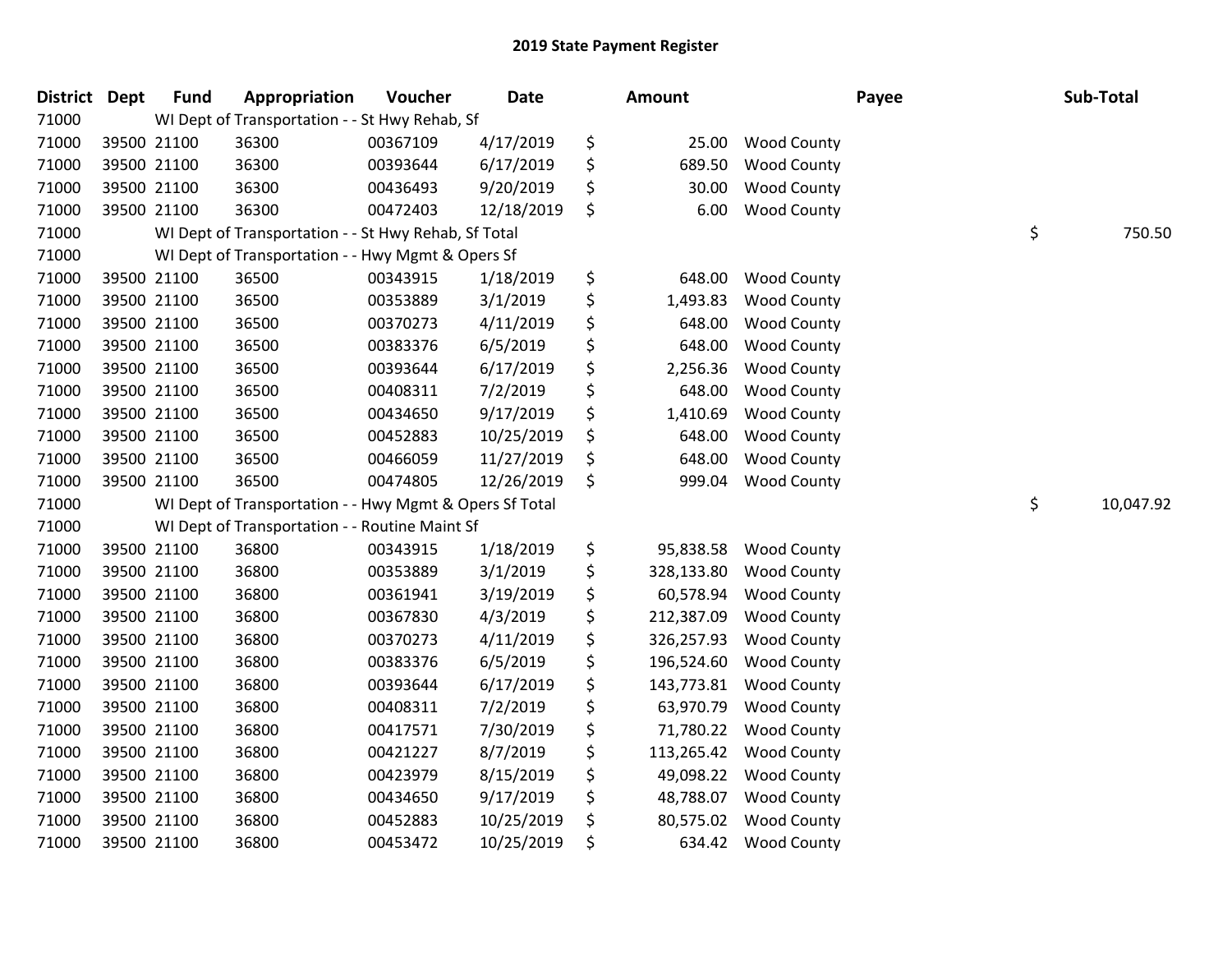| <b>District</b> | <b>Dept</b> | <b>Fund</b> | Appropriation                                                      | Voucher  | <b>Date</b>     | Amount          | Payee                                                                                                         | Sub-Total          |
|-----------------|-------------|-------------|--------------------------------------------------------------------|----------|-----------------|-----------------|---------------------------------------------------------------------------------------------------------------|--------------------|
| 71000           |             | 39500 21100 | 36800                                                              | 00466059 | 11/27/2019      | \$<br>78,081.86 | <b>Wood County</b>                                                                                            |                    |
| 71000           |             | 39500 21100 | 36800                                                              | 00472274 | 12/17/2019      | \$<br>865.66    | <b>Wood County</b>                                                                                            |                    |
| 71000           | 39500 21100 |             | 36800                                                              | 00474805 | 12/26/2019      | \$<br>84,777.07 | <b>Wood County</b>                                                                                            |                    |
| 71000           |             |             | WI Dept of Transportation - - Routine Maint Sf Total               |          |                 |                 |                                                                                                               | \$<br>1,955,331.50 |
| 71000           |             |             | Department of Corrections - - General Program Operations           |          |                 |                 |                                                                                                               |                    |
| 71000           |             | 41000 10000 | 10100                                                              | 00327394 | 12/5/2019       | \$<br>4.50      | <b>Wood County</b>                                                                                            |                    |
| 71000           |             |             | Department of Corrections - - General Program Operations Total     |          |                 |                 |                                                                                                               | \$<br>4.50         |
| 71000           |             |             | Department of Corrections - - Corrections Contracts And Agre       |          |                 |                 |                                                                                                               |                    |
| 71000           |             | 41000 10000 | 11400                                                              | 00257569 | 1/2/2019        | \$<br>5,351.84  | <b>Wood County</b>                                                                                            |                    |
| 71000           |             | 41000 10000 | 11400                                                              | 00263519 | 1/29/2019       | \$<br>5,969.36  | <b>Wood County</b>                                                                                            |                    |
| 71000           |             | 41000 10000 | 11400                                                              | 00271123 | 3/11/2019       | \$<br>5,814.98  | <b>Wood County</b>                                                                                            |                    |
| 71000           |             | 41000 10000 | 11400                                                              | 00276816 | 4/3/2019        | \$<br>8,593.82  | <b>Wood County</b>                                                                                            |                    |
| 71000           | 41000 10000 |             | 11400                                                              | 00281570 | 4/26/2019       | \$<br>9,314.26  | <b>Wood County</b>                                                                                            |                    |
| 71000           | 41000 10000 |             | 11400                                                              | 00289590 | 6/4/2019        | \$<br>7,770.46  | <b>Wood County</b>                                                                                            |                    |
| 71000           | 41000 10000 |             | 11400                                                              | 00295650 | 7/2/2019        | \$<br>7,821.92  | <b>Wood County</b>                                                                                            |                    |
| 71000           |             | 41000 10000 | 11400                                                              | 00298107 | 7/19/2019       | \$<br>9,159.88  | <b>Wood County</b>                                                                                            |                    |
| 71000           |             | 41000 10000 | 11400                                                              | 00303731 | 8/15/2019       | \$<br>8,593.82  | <b>Wood County</b>                                                                                            |                    |
| 71000           |             | 41000 10000 | 11400                                                              | 00314070 | 10/2/2019       | \$<br>13,070.84 | <b>Wood County</b>                                                                                            |                    |
| 71000           |             | 41000 10000 | 11400                                                              | 00318466 | 10/22/2019      | \$<br>8,954.04  | <b>Wood County</b>                                                                                            |                    |
| 71000           | 41000 10000 |             | 11400                                                              | 00324370 | 11/20/2019      | \$<br>11,372.66 | <b>Wood County</b>                                                                                            |                    |
| 71000           |             | 41000 10000 | 11400                                                              | 00330775 | 12/20/2019      | \$<br>10,600.76 | <b>Wood County</b>                                                                                            |                    |
| 71000           |             |             | Department of Corrections - - Corrections Contracts And Agre Total |          |                 |                 |                                                                                                               | \$<br>112,388.64   |
| 71000           |             |             |                                                                    |          |                 |                 | Department of Corrections - - Reimbursing Counties For Probation, Extended Supervision And Parole Holds       |                    |
| 71000           |             | 41000 10000 | 11600                                                              | 00320928 | 11/4/2019       | \$              | 135,517.62 Wood County                                                                                        |                    |
| 71000           |             |             |                                                                    |          |                 |                 | Department of Corrections - - Reimbursing Counties For Probation, Extended Supervision And Parole Holds Total | \$<br>135,517.62   |
| 71000           |             |             | Department of Corrections - - General Operations                   |          |                 |                 |                                                                                                               |                    |
| 71000           |             | 41000 10000 | 18500                                                              | 00311643 | $10/11/2019$ \$ | 8.25            | <b>Wood County</b>                                                                                            |                    |
| 71000           |             |             | Department of Corrections - - General Operations Total             |          |                 |                 |                                                                                                               | \$<br>8.25         |
| 71000           |             |             | Department of Corrections - - Probation, Parole And Extended       |          |                 |                 |                                                                                                               |                    |
| 71000           | 41000 10000 |             | 18700                                                              | 00320928 | 11/4/2019       | \$              | 56,842.38 Wood County                                                                                         |                    |
| 71000           |             |             | Department of Corrections - - Probation, Parole And Extended Total |          |                 |                 |                                                                                                               | \$<br>56,842.38    |
| 71000           |             |             | Department of Health Services - - State/Federal Aids               |          |                 |                 |                                                                                                               |                    |
| 71000           | 43500 10000 |             | 00000                                                              | 90906    | 1/2/2019        | \$              | 278,822.00 Wood County                                                                                        |                    |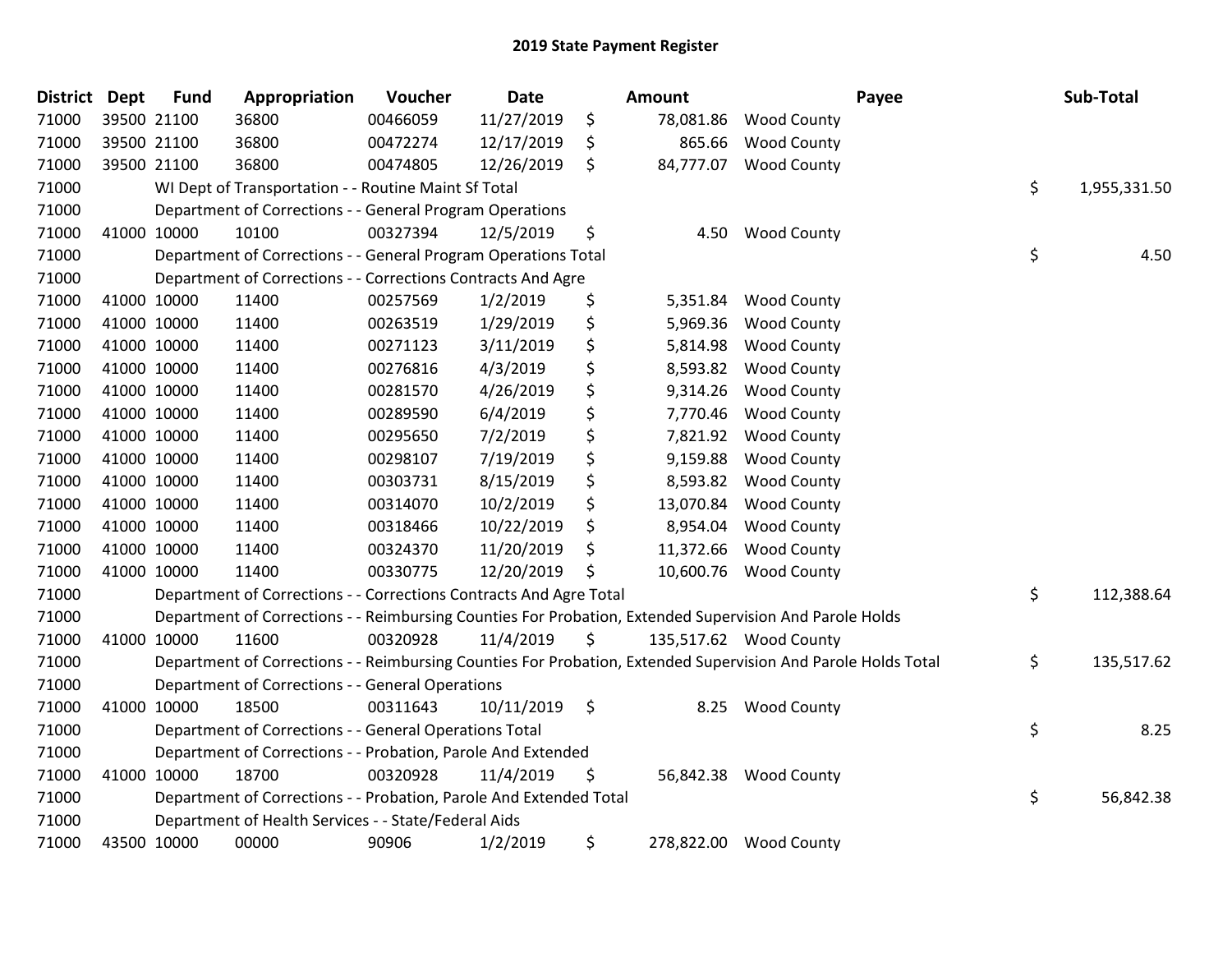| District Dept |             | <b>Fund</b> | Appropriation                                                          | Voucher  | <b>Date</b> | <b>Amount</b>      |                    | Payee | Sub-Total          |
|---------------|-------------|-------------|------------------------------------------------------------------------|----------|-------------|--------------------|--------------------|-------|--------------------|
| 71000         |             | 43500 10000 | 00000                                                                  | 90907    | 2/1/2019    | \$<br>391,133.00   | <b>Wood County</b> |       |                    |
| 71000         |             | 43500 10000 | 00000                                                                  | 90909    | 3/1/2019    | \$<br>494,868.00   | <b>Wood County</b> |       |                    |
| 71000         | 43500 10000 |             | 00000                                                                  | 90910    | 4/1/2019    | \$<br>545,349.00   | <b>Wood County</b> |       |                    |
| 71000         | 43500 10000 |             | 00000                                                                  | 90911    | 5/1/2019    | \$<br>1,161,666.00 | <b>Wood County</b> |       |                    |
| 71000         |             | 43500 10000 | 00000                                                                  | 90913    | 6/3/2019    | \$<br>523,630.00   | <b>Wood County</b> |       |                    |
| 71000         |             | 43500 10000 | 00000                                                                  | 90914    | 6/17/2019   | \$<br>14,664.00    | <b>Wood County</b> |       |                    |
| 71000         | 43500 10000 |             | 00000                                                                  | 92000    | 7/1/2019    | \$<br>1,791,031.00 | <b>Wood County</b> |       |                    |
| 71000         |             | 43500 10000 | 00000                                                                  | 92001    | 8/1/2019    | \$<br>1,566,224.00 | <b>Wood County</b> |       |                    |
| 71000         | 43500 10000 |             | 00000                                                                  | 92002    | 9/3/2019    | \$<br>550,325.00   | <b>Wood County</b> |       |                    |
| 71000         |             | 43500 10000 | 00000                                                                  | 92003    | 10/1/2019   | \$<br>558,667.00   | <b>Wood County</b> |       |                    |
| 71000         |             | 43500 10000 | 00000                                                                  | 92004    | 11/1/2019   | \$<br>766,129.00   | <b>Wood County</b> |       |                    |
| 71000         | 43500 10000 |             | 00000                                                                  | 92005    | 12/2/2019   | \$<br>668,269.00   | <b>Wood County</b> |       |                    |
| 71000         |             |             | Department of Health Services - - State/Federal Aids Total             |          |             |                    |                    |       | \$<br>9,310,777.00 |
| 71000         |             |             | Department of Health Services - - Public Health Dispensaries And       |          |             |                    |                    |       |                    |
| 71000         |             | 43500 10000 | 10700                                                                  | 00240149 | 1/9/2019    | \$<br>173.35       | <b>Wood County</b> |       |                    |
| 71000         |             | 43500 10000 | 10700                                                                  | 00248430 | 1/9/2019    | \$<br>94.77        | <b>Wood County</b> |       |                    |
| 71000         | 43500 10000 |             | 10700                                                                  | 00298197 | 8/9/2019    | \$<br>452.24       | <b>Wood County</b> |       |                    |
| 71000         |             | 43500 10000 | 10700                                                                  | 00305315 | 8/23/2019   | \$<br>138.04       | <b>Wood County</b> |       |                    |
| 71000         |             | 43500 10000 | 10700                                                                  | 00306084 | 8/30/2019   | \$<br>376.34       | <b>Wood County</b> |       |                    |
| 71000         |             | 43500 10000 | 10700                                                                  | 00308054 | 9/13/2019   | \$<br>940.85       | <b>Wood County</b> |       |                    |
| 71000         |             | 43500 10000 | 10700                                                                  | 00312789 | 10/4/2019   | \$<br>301.53       | <b>Wood County</b> |       |                    |
| 71000         |             | 43500 10000 | 10700                                                                  | 00318155 | 10/22/2019  | \$<br>818.65       | <b>Wood County</b> |       |                    |
| 71000         | 43500 10000 |             | 10700                                                                  | 00327737 | 12/3/2019   | \$<br>649.45       | <b>Wood County</b> |       |                    |
| 71000         | 43500 10000 |             | 10700                                                                  | 00328221 | 12/6/2019   | \$<br>452.25       | <b>Wood County</b> |       |                    |
| 71000         |             |             | Department of Health Services - - Public Health Dispensaries And Total |          |             |                    |                    |       | \$<br>4,397.47     |
| 71000         |             |             | Department of Health Services - - Federal Wic Operations               |          |             |                    |                    |       |                    |
| 71000         | 43500 10000 |             | 14800                                                                  | 00268146 | 3/15/2019   | \$<br>173.47       | <b>Wood County</b> |       |                    |
| 71000         |             | 43500 10000 | 14800                                                                  | 00274736 | 4/5/2019    | \$<br>278.34       | <b>Wood County</b> |       |                    |
| 71000         |             | 43500 10000 | 14800                                                                  | 00280909 | 5/8/2019    | \$<br>95.11        | <b>Wood County</b> |       |                    |
| 71000         | 43500 10000 |             | 14800                                                                  | 00287167 | 6/5/2019    | \$<br>315.01       | <b>Wood County</b> |       |                    |
| 71000         |             | 43500 10000 | 14800                                                                  | 00293154 | 7/5/2019    | \$<br>158.05       | <b>Wood County</b> |       |                    |
| 71000         | 43500 10000 |             | 14800                                                                  | 00298175 | 8/7/2019    | \$<br>126.73       | <b>Wood County</b> |       |                    |
| 71000         | 43500 10000 |             | 14800                                                                  | 00311362 | 9/20/2019   | \$<br>95.43        | <b>Wood County</b> |       |                    |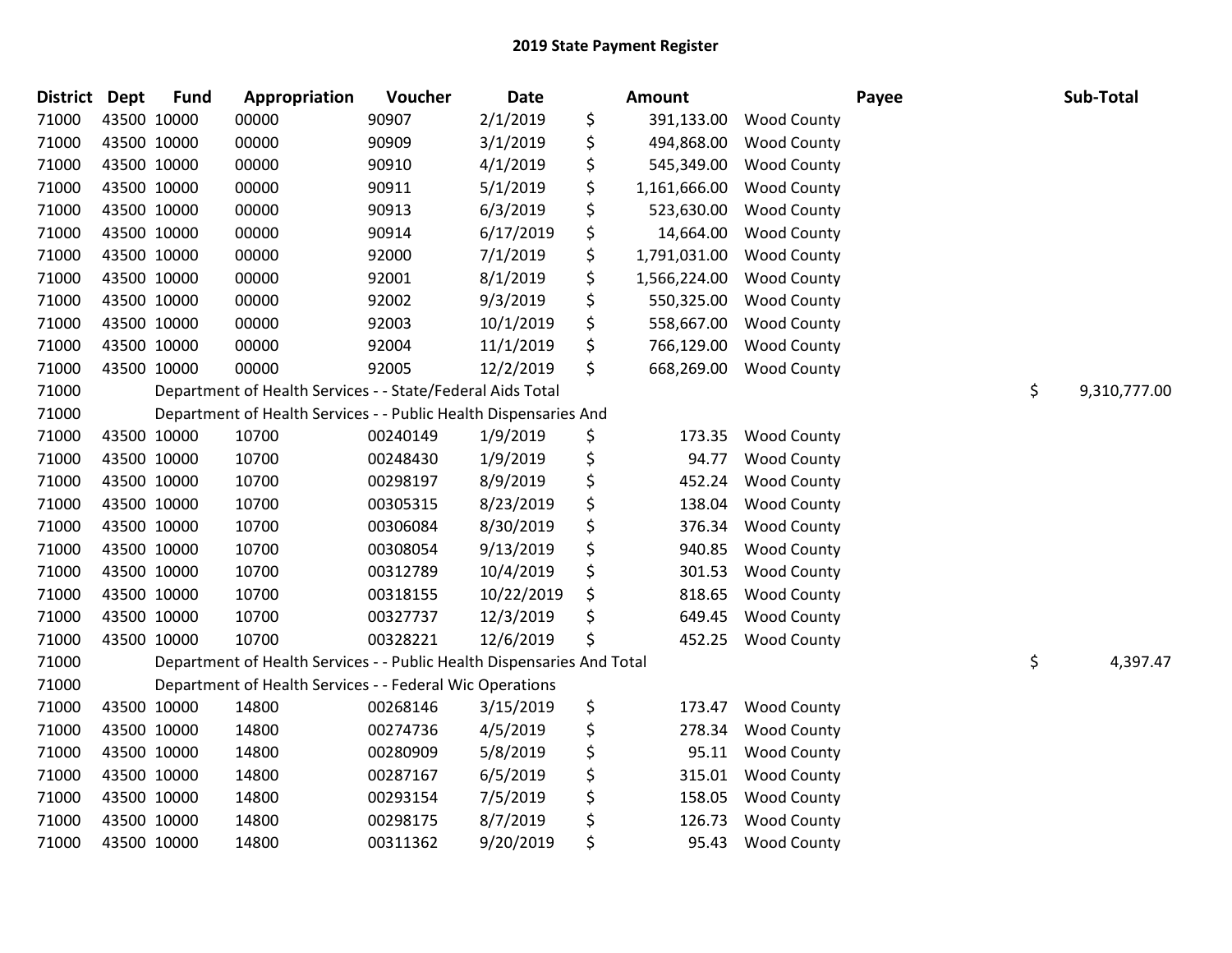| <b>District</b> | <b>Dept</b> | <b>Fund</b> | Appropriation                                                       | Voucher  | <b>Date</b> | <b>Amount</b> |                    | Payee | Sub-Total      |
|-----------------|-------------|-------------|---------------------------------------------------------------------|----------|-------------|---------------|--------------------|-------|----------------|
| 71000           | 43500 10000 |             | 14800                                                               | 00317177 | 10/16/2019  | \$<br>141.62  | <b>Wood County</b> |       |                |
| 71000           | 43500 10000 |             | 14800                                                               | 00322728 | 11/8/2019   | \$<br>47.47   | <b>Wood County</b> |       |                |
| 71000           | 43500 10000 |             | 14800                                                               | 00331260 | 12/19/2019  | \$<br>333.38  | <b>Wood County</b> |       |                |
| 71000           |             |             | Department of Health Services - - Federal Wic Operations Total      |          |             |               |                    |       | \$<br>1,764.61 |
| 71000           |             |             | Department of Health Services - - Federal Projects Operations       |          |             |               |                    |       |                |
| 71000           | 43500 10000 |             | 14900                                                               | 00306568 | 9/18/2019   | \$<br>600.00  | <b>Wood County</b> |       |                |
| 71000           |             |             | Department of Health Services - - Federal Projects Operations Total |          |             |               |                    |       | \$<br>600.00   |
| 71000           |             |             | Department of Health Services - - Federal Project Aids              |          |             |               |                    |       |                |
| 71000           | 43500 10000 |             | 15000                                                               | 00302240 | 8/28/2019   | \$<br>250.00  | <b>Wood County</b> |       |                |
| 71000           | 43500 10000 |             | 15000                                                               | 00305313 | 9/6/2019    | \$<br>887.63  | <b>Wood County</b> |       |                |
| 71000           | 43500 10000 |             | 15000                                                               | 00312904 | 10/11/2019  | \$<br>724.63  | <b>Wood County</b> |       |                |
| 71000           | 43500 10000 |             | 15000                                                               | 00320516 | 11/8/2019   | \$<br>824.63  | <b>Wood County</b> |       |                |
| 71000           | 43500 10000 |             | 15000                                                               | 00322741 | 11/22/2019  | \$<br>97.00   | <b>Wood County</b> |       |                |
| 71000           | 43500 10000 |             | 15000                                                               | 00327706 | 12/13/2019  | \$<br>50.00   | <b>Wood County</b> |       |                |
| 71000           | 43500 10000 |             | 15000                                                               | 00330428 | 12/26/2019  | \$<br>50.00   | <b>Wood County</b> |       |                |
| 71000           |             |             | Department of Health Services - - Federal Project Aids Total        |          |             |               |                    |       | \$<br>2,883.89 |
| 71000           |             |             | Department of Health Services - - General Program Operations        |          |             |               |                    |       |                |
| 71000           | 43500 10000 |             | 40100                                                               | 00256336 | 1/10/2019   | \$<br>1.50    | <b>Wood County</b> |       |                |
| 71000           | 43500 10000 |             | 40100                                                               | 00257376 | 1/16/2019   | \$<br>1.50    | <b>Wood County</b> |       |                |
| 71000           | 43500 10000 |             | 40100                                                               | 00269775 | 3/13/2019   | \$<br>1.50    | <b>Wood County</b> |       |                |
| 71000           | 43500 10000 |             | 40100                                                               | 00271318 | 3/20/2019   | \$<br>1.50    | <b>Wood County</b> |       |                |
| 71000           | 43500 10000 |             | 40100                                                               | 00281032 | 5/1/2019    | \$<br>1.50    | <b>Wood County</b> |       |                |
| 71000           | 43500 10000 |             | 40100                                                               | 00284209 | 5/15/2019   | \$<br>1.50    | <b>Wood County</b> |       |                |
| 71000           | 43500 10000 |             | 40100                                                               | 00287234 | 5/29/2019   | \$<br>1.00    | <b>Wood County</b> |       |                |
| 71000           | 43500 10000 |             | 40100                                                               | 00287235 | 5/29/2019   | \$<br>15.00   | <b>Wood County</b> |       |                |
| 71000           | 43500 10000 |             | 40100                                                               | 00295282 | 7/3/2019    | \$<br>1.00    | <b>Wood County</b> |       |                |
| 71000           | 43500 10000 |             | 40100                                                               | 00295283 | 7/3/2019    | \$<br>15.00   | <b>Wood County</b> |       |                |
| 71000           | 43500 10000 |             | 40100                                                               | 00302215 | 8/7/2019    | \$<br>1.00    | <b>Wood County</b> |       |                |
| 71000           | 43500 10000 |             | 40100                                                               | 00302216 | 8/7/2019    | \$<br>15.00   | <b>Wood County</b> |       |                |
| 71000           | 43500 10000 |             | 40100                                                               | 00310794 | 9/18/2019   | \$<br>1.50    | <b>Wood County</b> |       |                |
| 71000           | 43500 10000 |             | 40100                                                               | 00310798 | 9/18/2019   | \$<br>1.00    | <b>Wood County</b> |       |                |
| 71000           | 43500 10000 |             | 40100                                                               | 00310799 | 9/18/2019   | \$<br>15.00   | <b>Wood County</b> |       |                |
| 71000           | 43500 10000 |             | 40100                                                               | 00328036 | 12/4/2019   | \$<br>1.50    | <b>Wood County</b> |       |                |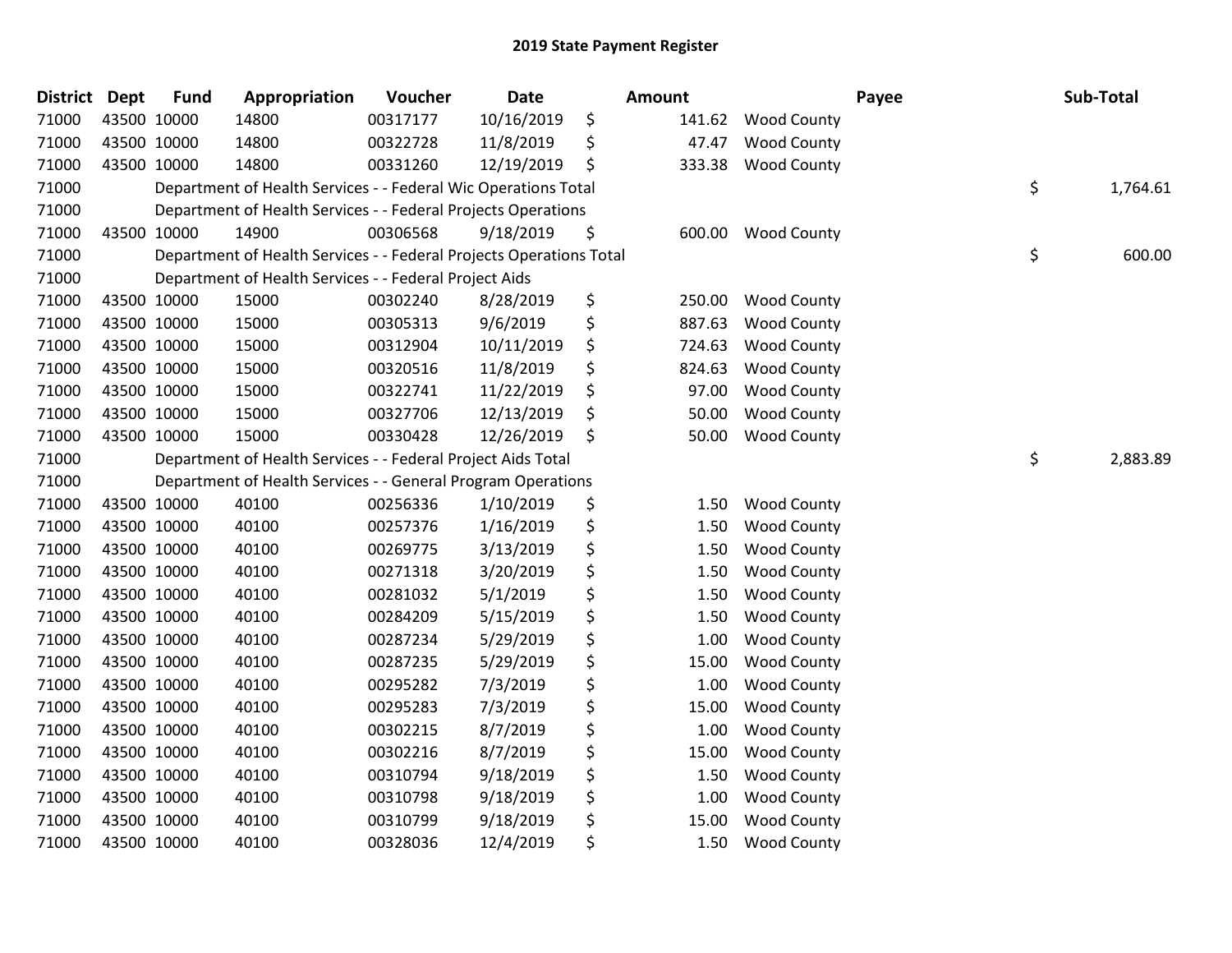| <b>District</b> | <b>Dept</b> | <b>Fund</b> | Appropriation                                                          | Voucher  | <b>Date</b> | <b>Amount</b>    |                    | Payee | Sub-Total          |
|-----------------|-------------|-------------|------------------------------------------------------------------------|----------|-------------|------------------|--------------------|-------|--------------------|
| 71000           |             |             | Department of Health Services - - General Program Operations Total     |          |             |                  |                    |       | \$<br>76.00        |
| 71000           |             |             | Department of Health Services - - Foodshare For Qualified Aliens       |          |             |                  |                    |       |                    |
| 71000           |             | 43500 10000 | 41900                                                                  | 00254051 | 1/25/2019   | \$<br>118,928.00 | <b>Wood County</b> |       |                    |
| 71000           | 43500 10000 |             | 41900                                                                  | 00261965 | 2/28/2019   | \$<br>119,504.50 | <b>Wood County</b> |       |                    |
| 71000           | 43500 10000 |             | 41900                                                                  | 00266800 | 3/29/2019   | \$<br>133,077.50 | <b>Wood County</b> |       |                    |
| 71000           |             | 43500 10000 | 41900                                                                  | 00275503 | 4/26/2019   | \$<br>109,292.00 | <b>Wood County</b> |       |                    |
| 71000           | 43500 10000 |             | 41900                                                                  | 00281594 | 5/24/2019   | \$<br>106,154.50 | <b>Wood County</b> |       |                    |
| 71000           | 43500 10000 |             | 41900                                                                  | 00289856 | 6/28/2019   | \$<br>110,800.50 | <b>Wood County</b> |       |                    |
| 71000           | 43500 10000 |             | 41900                                                                  | 00299397 | 7/26/2019   | \$<br>135,438.50 | <b>Wood County</b> |       |                    |
| 71000           | 43500 10000 |             | 41900                                                                  | 00303288 | 8/28/2019   | \$<br>92,326.00  | <b>Wood County</b> |       |                    |
| 71000           |             | 43500 10000 | 41900                                                                  | 00308981 | 9/27/2019   | \$<br>126,671.00 | <b>Wood County</b> |       |                    |
| 71000           | 43500 10000 |             | 41900                                                                  | 00315526 | 10/25/2019  | \$<br>165,785.50 | <b>Wood County</b> |       |                    |
| 71000           | 43500 10000 |             | 41900                                                                  | 00323804 | 12/6/2019   | \$<br>156,819.50 | <b>Wood County</b> |       |                    |
| 71000           | 43500 10000 |             | 41900                                                                  | 00327068 | 12/26/2019  | \$<br>162,842.50 | <b>Wood County</b> |       |                    |
| 71000           |             | 43500 10000 | 41900                                                                  | 00328021 | 12/20/2019  | \$<br>6,473.00   | <b>Wood County</b> |       |                    |
| 71000           |             |             | Department of Health Services - - Foodshare For Qualified Aliens Total |          |             |                  |                    |       | \$<br>1,544,113.00 |
| 71000           |             |             | Department of Health Services - - Medical Assistance State Admin       |          |             |                  |                    |       |                    |
| 71000           | 43500 10000 |             | 44000                                                                  | 00256336 | 1/10/2019   | \$<br>1.50       | Wood County        |       |                    |
| 71000           | 43500 10000 |             | 44000                                                                  | 00257376 | 1/16/2019   | \$<br>1.50       | <b>Wood County</b> |       |                    |
| 71000           |             | 43500 10000 | 44000                                                                  | 00269775 | 3/13/2019   | \$<br>1.50       | <b>Wood County</b> |       |                    |
| 71000           |             | 43500 10000 | 44000                                                                  | 00271318 | 3/20/2019   | \$<br>1.50       | <b>Wood County</b> |       |                    |
| 71000           | 43500 10000 |             | 44000                                                                  | 00281032 | 5/1/2019    | \$<br>1.50       | <b>Wood County</b> |       |                    |
| 71000           | 43500 10000 |             | 44000                                                                  | 00284209 | 5/15/2019   | \$<br>1.50       | <b>Wood County</b> |       |                    |
| 71000           | 43500 10000 |             | 44000                                                                  | 00287234 | 5/29/2019   | \$<br>1.00       | <b>Wood County</b> |       |                    |
| 71000           |             | 43500 10000 | 44000                                                                  | 00287235 | 5/29/2019   | \$<br>15.00      | <b>Wood County</b> |       |                    |
| 71000           |             | 43500 10000 | 44000                                                                  | 00295282 | 7/3/2019    | \$<br>1.00       | <b>Wood County</b> |       |                    |
| 71000           | 43500 10000 |             | 44000                                                                  | 00295283 | 7/3/2019    | \$<br>15.00      | <b>Wood County</b> |       |                    |
| 71000           | 43500 10000 |             | 44000                                                                  | 00302215 | 8/7/2019    | \$<br>1.00       | <b>Wood County</b> |       |                    |
| 71000           | 43500 10000 |             | 44000                                                                  | 00302216 | 8/7/2019    | \$<br>15.00      | <b>Wood County</b> |       |                    |
| 71000           |             | 43500 10000 | 44000                                                                  | 00310794 | 9/18/2019   | \$<br>1.50       | <b>Wood County</b> |       |                    |
| 71000           |             | 43500 10000 | 44000                                                                  | 00310798 | 9/18/2019   | \$<br>1.00       | <b>Wood County</b> |       |                    |
| 71000           | 43500 10000 |             | 44000                                                                  | 00310799 | 9/18/2019   | \$<br>15.00      | <b>Wood County</b> |       |                    |
| 71000           | 43500 10000 |             | 44000                                                                  | 00328036 | 12/4/2019   | \$<br>1.50       | <b>Wood County</b> |       |                    |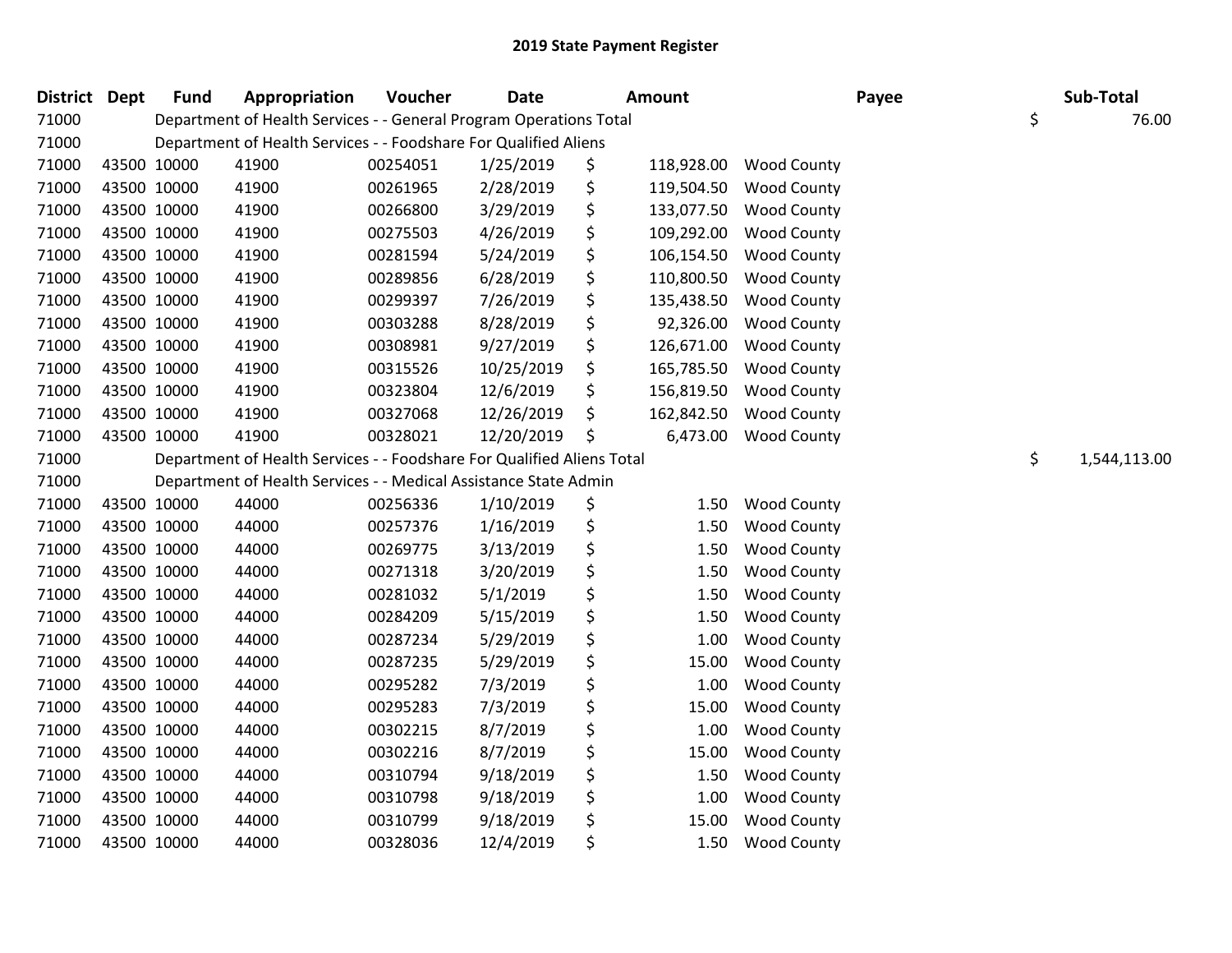| District Dept |             | <b>Fund</b> | Appropriation                                                          | Voucher  | <b>Date</b>   | Amount           |                    | Payee | Sub-Total          |
|---------------|-------------|-------------|------------------------------------------------------------------------|----------|---------------|------------------|--------------------|-------|--------------------|
| 71000         |             |             | Department of Health Services - - Medical Assistance State Admin Total |          |               |                  |                    |       | \$<br>76.00        |
| 71000         |             |             | Department of Health Services - - Federal Supplemental Funding F       |          |               |                  |                    |       |                    |
| 71000         | 43500 10000 |             | 44400                                                                  | 00254051 | 1/25/2019     | \$<br>118,928.00 | <b>Wood County</b> |       |                    |
| 71000         | 43500 10000 |             | 44400                                                                  | 00261965 | 2/28/2019     | \$<br>119,504.50 | <b>Wood County</b> |       |                    |
| 71000         | 43500 10000 |             | 44400                                                                  | 00266800 | 3/29/2019     | \$<br>133,077.50 | <b>Wood County</b> |       |                    |
| 71000         | 43500 10000 |             | 44400                                                                  | 00275503 | 4/26/2019     | \$<br>109,292.00 | <b>Wood County</b> |       |                    |
| 71000         | 43500 10000 |             | 44400                                                                  | 00281594 | 5/24/2019     | \$<br>106,154.50 | <b>Wood County</b> |       |                    |
| 71000         | 43500 10000 |             | 44400                                                                  | 00289856 | 6/28/2019     | \$<br>110,800.50 | <b>Wood County</b> |       |                    |
| 71000         | 43500 10000 |             | 44400                                                                  | 00299397 | 7/26/2019     | \$<br>135,438.50 | <b>Wood County</b> |       |                    |
| 71000         | 43500 10000 |             | 44400                                                                  | 00303288 | 8/28/2019     | \$<br>92,326.00  | <b>Wood County</b> |       |                    |
| 71000         | 43500 10000 |             | 44400                                                                  | 00308981 | 9/27/2019     | \$<br>126,671.00 | <b>Wood County</b> |       |                    |
| 71000         | 43500 10000 |             | 44400                                                                  | 00315526 | 10/25/2019    | \$<br>165,785.50 | <b>Wood County</b> |       |                    |
| 71000         | 43500 10000 |             | 44400                                                                  | 00323804 | 12/6/2019     | \$<br>156,819.50 | <b>Wood County</b> |       |                    |
| 71000         | 43500 10000 |             | 44400                                                                  | 00327068 | 12/26/2019    | \$<br>162,842.50 | <b>Wood County</b> |       |                    |
| 71000         | 43500 10000 |             | 44400                                                                  | 00328021 | 12/20/2019    | \$<br>6,473.00   | <b>Wood County</b> |       |                    |
| 71000         |             |             | Department of Health Services - - Federal Supplemental Funding F Total |          |               |                  |                    |       | \$<br>1,544,113.00 |
| 71000         |             |             | Department of Health Services - - Interagency And Intra-Agency A       |          |               |                  |                    |       |                    |
| 71000         | 43500 10000 |             | 46800                                                                  | 00260361 | 2/1/2019      | \$<br>884,821.00 | <b>Wood County</b> |       |                    |
| 71000         | 43500 10000 |             | 46800                                                                  | 00317029 | 10/15/2019    | \$<br>445,161.00 | <b>Wood County</b> |       |                    |
| 71000         |             |             | Department of Health Services - - Interagency And Intra-Agency A Total |          |               |                  |                    |       | \$<br>1,329,982.00 |
| 71000         |             |             | Dept of Children and Families - - Searches Birth Parents & Adopt       |          |               |                  |                    |       |                    |
| 71000         | 43700 10000 |             | 12100                                                                  | 00053586 | 4/22/2019     | \$<br>17.00      | <b>Wood County</b> |       |                    |
| 71000         |             |             | Dept of Children and Families - - Searches Birth Parents & Adopt Total |          |               |                  |                    |       | \$<br>17.00        |
| 71000         |             |             | Dept of Children and Families - - Fees For Administrative Servic       |          |               |                  |                    |       |                    |
| 71000         | 43700 10000 |             | 23100                                                                  | 00049896 | 2/5/2019      | \$<br>100.00     | <b>Wood County</b> |       |                    |
| 71000         | 43700 10000 |             | 23100                                                                  | 00054517 | 4/30/2019     | \$<br>155.00     | <b>Wood County</b> |       |                    |
| 71000         | 43700 10000 |             | 23100                                                                  | 00058439 | 7/26/2019     | \$<br>170.00     | <b>Wood County</b> |       |                    |
| 71000         | 43700 10000 |             | 23100                                                                  | 00062332 | 10/31/2019    | \$<br>175.00     | <b>Wood County</b> |       |                    |
| 71000         |             |             | Dept of Children and Families - - Fees For Administrative Servic Total |          |               |                  |                    |       | \$<br>600.00       |
| 71000         |             |             | Dept of Children and Families - - Child Care Block Grant - Ops         |          |               |                  |                    |       |                    |
| 71000         | 43700 10000 |             | 24500                                                                  | 00061724 | 10/25/2019 \$ | 8.25             | <b>Wood County</b> |       |                    |
| 71000         |             |             | Dept of Children and Families - - Child Care Block Grant - Ops Total   |          |               |                  |                    |       | \$<br>8.25         |
| 71000         |             |             | Dept of Children and Families - - General Aids                         |          |               |                  |                    |       |                    |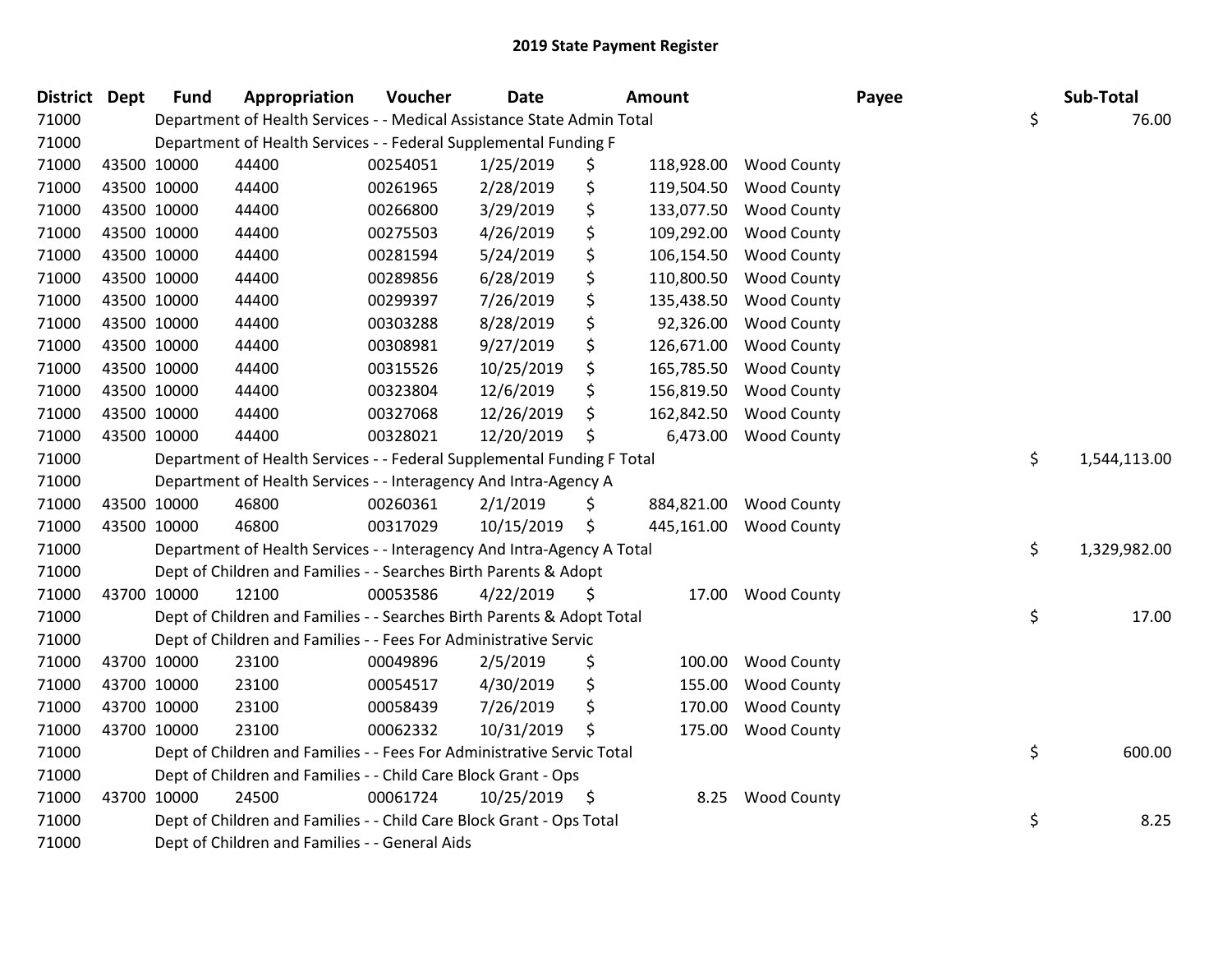| <b>District</b> | Dept        | <b>Fund</b> | Appropriation | Voucher  | <b>Date</b> | Amount             |                    | Payee | Sub-Total |
|-----------------|-------------|-------------|---------------|----------|-------------|--------------------|--------------------|-------|-----------|
| 71000           |             | 43700 10000 | 99000         | 00048568 | 1/7/2019    | \$<br>59,828.86    | <b>Wood County</b> |       |           |
| 71000           |             | 43700 10000 | 99000         | 00048589 | 1/7/2019    | \$<br>14,677.98    | <b>Wood County</b> |       |           |
| 71000           |             | 43700 10000 | 99000         | 00049379 | 1/31/2019   | \$<br>11,140.03    | <b>Wood County</b> |       |           |
| 71000           | 43700 10000 |             | 99000         | 00049455 | 2/1/2019    | \$<br>190,339.79   | <b>Wood County</b> |       |           |
| 71000           |             | 43700 10000 | 99000         | 00049521 | 2/5/2019    | \$<br>73,919.52    | <b>Wood County</b> |       |           |
| 71000           |             | 43700 10000 | 99000         | 00049692 | 2/5/2019    | \$<br>1,186.35     | <b>Wood County</b> |       |           |
| 71000           |             | 43700 10000 | 99000         | 00049764 | 2/5/2019    | \$<br>1,427.00     | <b>Wood County</b> |       |           |
| 71000           |             | 43700 10000 | 99000         | 00050364 | 2/21/2019   | \$<br>5,046.39     | Wood County        |       |           |
| 71000           |             | 43700 10000 | 99000         | 00050795 | 3/4/2019    | \$<br>21,238.24    | <b>Wood County</b> |       |           |
| 71000           |             | 43700 10000 | 99000         | 00050998 | 3/5/2019    | \$<br>620,777.29   | <b>Wood County</b> |       |           |
| 71000           |             | 43700 10000 | 99000         | 00051099 | 3/6/2019    | \$<br>670.00       | <b>Wood County</b> |       |           |
| 71000           |             | 43700 10000 | 99000         | 00052053 | 3/27/2019   | \$<br>6,110.10     | <b>Wood County</b> |       |           |
| 71000           |             | 43700 10000 | 99000         | 00052923 | 4/5/2019    | \$<br>358,159.81   | <b>Wood County</b> |       |           |
| 71000           |             | 43700 10000 | 99000         | 00052972 | 4/8/2019    | \$<br>20,884.34    | <b>Wood County</b> |       |           |
| 71000           |             | 43700 10000 | 99000         | 00053648 | 4/23/2019   | \$<br>2,975.16     | <b>Wood County</b> |       |           |
| 71000           |             | 43700 10000 | 99000         | 00054044 | 4/30/2019   | \$<br>12,077.00    | <b>Wood County</b> |       |           |
| 71000           |             | 43700 10000 | 99000         | 00054708 | 5/6/2019    | \$<br>151,284.34   | <b>Wood County</b> |       |           |
| 71000           |             | 43700 10000 | 99000         | 00054865 | 5/7/2019    | \$<br>73.00        | <b>Wood County</b> |       |           |
| 71000           |             | 43700 10000 | 99000         | 00054900 | 5/8/2019    | \$<br>17,665.93    | <b>Wood County</b> |       |           |
| 71000           |             | 43700 10000 | 99000         | 00054937 | 5/14/2019   | \$<br>227,756.08   | <b>Wood County</b> |       |           |
| 71000           |             | 43700 10000 | 99000         | 00056143 | 6/5/2019    | \$<br>60,679.26    | <b>Wood County</b> |       |           |
| 71000           |             | 43700 10000 | 99000         | 00056216 | 6/6/2019    | \$<br>18,230.86    | <b>Wood County</b> |       |           |
| 71000           |             | 43700 10000 | 99000         | 00057162 | 6/28/2019   | \$<br>24,141.37    | <b>Wood County</b> |       |           |
| 71000           |             | 43700 10000 | 99000         | 00057406 | 7/5/2019    | \$<br>67,971.67    | <b>Wood County</b> |       |           |
| 71000           |             | 43700 10000 | 99000         | 00057880 | 7/16/2019   | \$<br>2,485.00     | <b>Wood County</b> |       |           |
| 71000           |             | 43700 10000 | 99000         | 00058530 | 7/30/2019   | \$<br>163,868.07   | <b>Wood County</b> |       |           |
| 71000           |             | 43700 10000 | 99000         | 00058531 | 7/30/2019   | \$<br>396.00       | <b>Wood County</b> |       |           |
| 71000           |             | 43700 10000 | 99000         | 00058628 | 8/2/2019    | \$<br>19,393.50    | <b>Wood County</b> |       |           |
| 71000           |             | 43700 10000 | 99000         | 00058733 | 8/6/2019    | \$<br>52,554.00    | <b>Wood County</b> |       |           |
| 71000           |             | 43700 10000 | 99000         | 00058829 | 8/5/2019    | \$<br>113,407.47   | <b>Wood County</b> |       |           |
| 71000           |             | 43700 10000 | 99000         | 00059663 | 8/30/2019   | \$<br>20,097.30    | <b>Wood County</b> |       |           |
| 71000           |             | 43700 10000 | 99000         | 00059946 | 9/5/2019    | \$<br>62,512.85    | <b>Wood County</b> |       |           |
| 71000           | 43700 10000 |             | 99000         | 00060385 | 9/18/2019   | \$<br>1,608,529.80 | <b>Wood County</b> |       |           |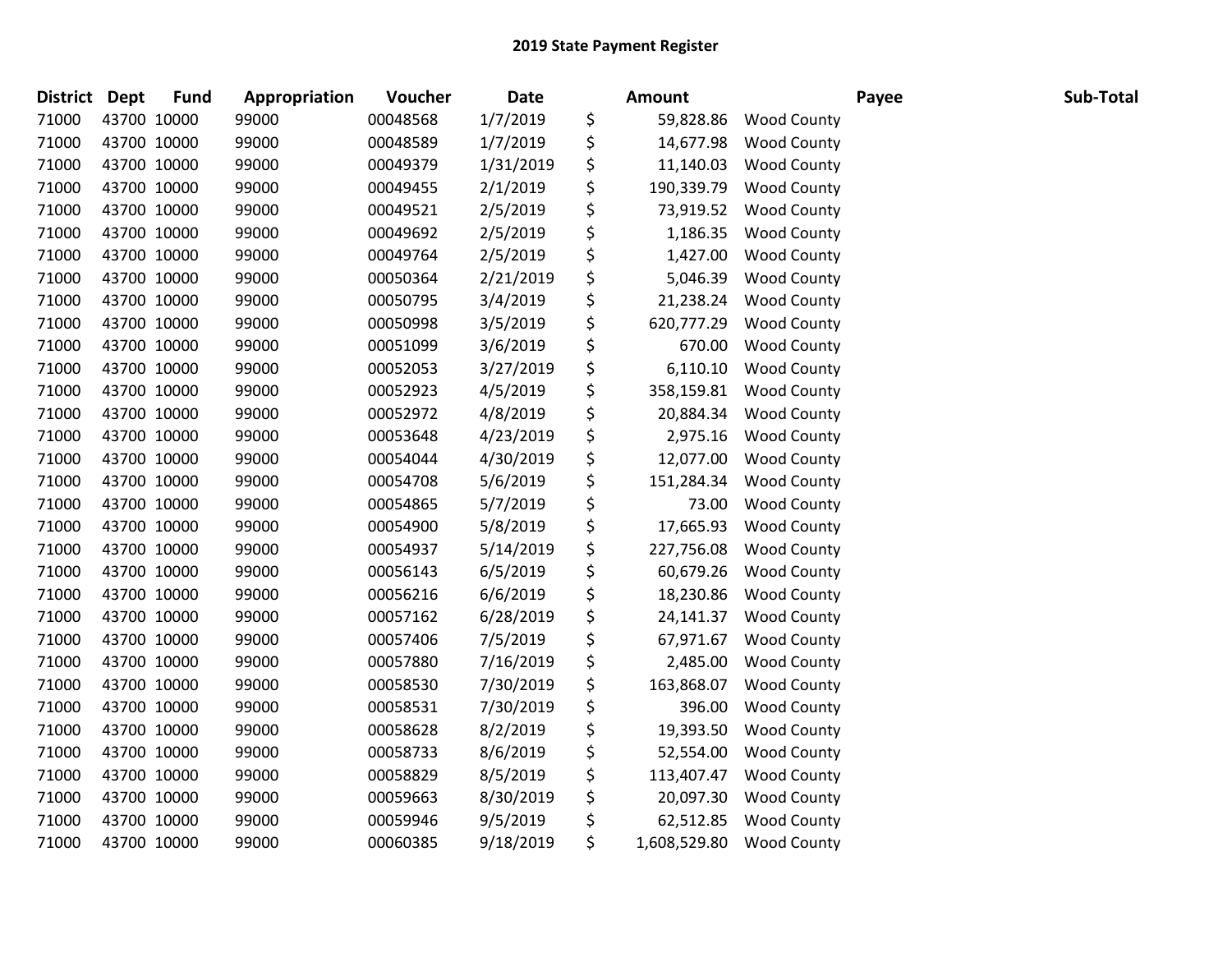| <b>District</b> | <b>Dept</b> | <b>Fund</b> | Appropriation                                                   | Voucher  | <b>Date</b> | Amount           |                    | Payee | Sub-Total          |
|-----------------|-------------|-------------|-----------------------------------------------------------------|----------|-------------|------------------|--------------------|-------|--------------------|
| 71000           |             | 43700 10000 | 99000                                                           | 00060840 | 9/27/2019   | \$<br>2,266.00   | <b>Wood County</b> |       |                    |
| 71000           |             | 43700 10000 | 99000                                                           | 00060841 | 9/27/2019   | \$<br>1,369.52   | <b>Wood County</b> |       |                    |
| 71000           |             | 43700 10000 | 99000                                                           | 00061104 | 10/7/2019   | \$<br>24,821.57  | <b>Wood County</b> |       |                    |
| 71000           |             | 43700 10000 | 99000                                                           | 00061204 | 10/7/2019   | \$<br>56,895.61  | <b>Wood County</b> |       |                    |
| 71000           |             | 43700 10000 | 99000                                                           | 00062013 | 10/30/2019  | \$<br>197,504.33 | <b>Wood County</b> |       |                    |
| 71000           |             | 43700 10000 | 99000                                                           | 00062191 | 10/30/2019  | \$<br>28,794.66  | <b>Wood County</b> |       |                    |
| 71000           |             | 43700 10000 | 99000                                                           | 00062430 | 11/5/2019   | \$<br>51,785.88  | <b>Wood County</b> |       |                    |
| 71000           |             | 43700 10000 | 99000                                                           | 00062587 | 11/8/2019   | \$<br>54,769.24  | <b>Wood County</b> |       |                    |
| 71000           |             | 43700 10000 | 99000                                                           | 00063340 | 11/29/2019  | \$<br>28,777.43  | Wood County        |       |                    |
| 71000           |             | 43700 10000 | 99000                                                           | 00063593 | 12/5/2019   | \$<br>64,902.41  | <b>Wood County</b> |       |                    |
| 71000           |             | 43700 10000 | 99000                                                           | 00063673 | 12/5/2019   | \$<br>1,173.63   | <b>Wood County</b> |       |                    |
| 71000           |             | 43700 10000 | 99000                                                           | 00064098 | 12/20/2019  | \$<br>10,906.30  | <b>Wood County</b> |       |                    |
| 71000           |             |             | Dept of Children and Families - - General Aids Total            |          |             |                  |                    |       | \$<br>4,535,470.94 |
| 71000           |             |             | Dept of Workforce Development - - Ui Admin Fed                  |          |             |                  |                    |       |                    |
| 71000           |             | 44500 10000 | 15100                                                           | 00204053 | 1/3/2019    | \$<br>45.00      | <b>Wood County</b> |       |                    |
| 71000           |             | 44500 10000 | 15100                                                           | 00208792 | 2/4/2019    | \$<br>25.00      | <b>Wood County</b> |       |                    |
| 71000           |             | 44500 10000 | 15100                                                           | 00213493 | 3/4/2019    | \$<br>60.00      | <b>Wood County</b> |       |                    |
| 71000           |             | 44500 10000 | 15100                                                           | 00218424 | 4/2/2019    | \$<br>50.00      | <b>Wood County</b> |       |                    |
| 71000           |             | 44500 10000 | 15100                                                           | 00223381 | 5/2/2019    | \$<br>85.00      | <b>Wood County</b> |       |                    |
| 71000           |             | 44500 10000 | 15100                                                           | 00225817 | 5/20/2019   | \$<br>65.00      | Wood County        |       |                    |
| 71000           |             | 44500 10000 | 15100                                                           | 00228669 | 6/4/2019    | \$<br>45.00      | <b>Wood County</b> |       |                    |
| 71000           |             | 44500 10000 | 15100                                                           | 00233356 | 7/2/2019    | \$<br>20.00      | <b>Wood County</b> |       |                    |
| 71000           |             | 44500 10000 | 15100                                                           | 00238725 | 8/2/2019    | \$<br>40.00      | <b>Wood County</b> |       |                    |
| 71000           |             | 44500 10000 | 15100                                                           | 00244429 | 9/4/2019    | \$<br>70.00      | Wood County        |       |                    |
| 71000           |             | 44500 10000 | 15100                                                           | 00249266 | 10/2/2019   | \$<br>40.00      | <b>Wood County</b> |       |                    |
| 71000           |             | 44500 10000 | 15100                                                           | 00255654 | 11/4/2019   | \$<br>30.00      | <b>Wood County</b> |       |                    |
| 71000           |             | 44500 10000 | 15100                                                           | 00258947 | 11/21/2019  | \$<br>65.00      | <b>Wood County</b> |       |                    |
| 71000           |             | 44500 10000 | 15100                                                           | 00261215 | 12/3/2019   | \$<br>25.00      | <b>Wood County</b> |       |                    |
| 71000           |             |             | Dept of Workforce Development - - Ui Admin Fed Total            |          |             |                  |                    |       | \$<br>665.00       |
| 71000           |             |             | Dept of Workforce Development - - Wc Ops Uninsured Emplyr Admin |          |             |                  |                    |       |                    |
| 71000           |             | 44500 22700 | 17700                                                           | 00218862 | 4/4/2019    | \$<br>65.00      | <b>Wood County</b> |       |                    |
| 71000           |             | 44500 22700 | 17700                                                           | 00218864 | 4/3/2019    | \$<br>35.00      | <b>Wood County</b> |       |                    |
| 71000           |             | 44500 22700 | 17700                                                           | 00218865 | 4/3/2019    | \$<br>5.00       | <b>Wood County</b> |       |                    |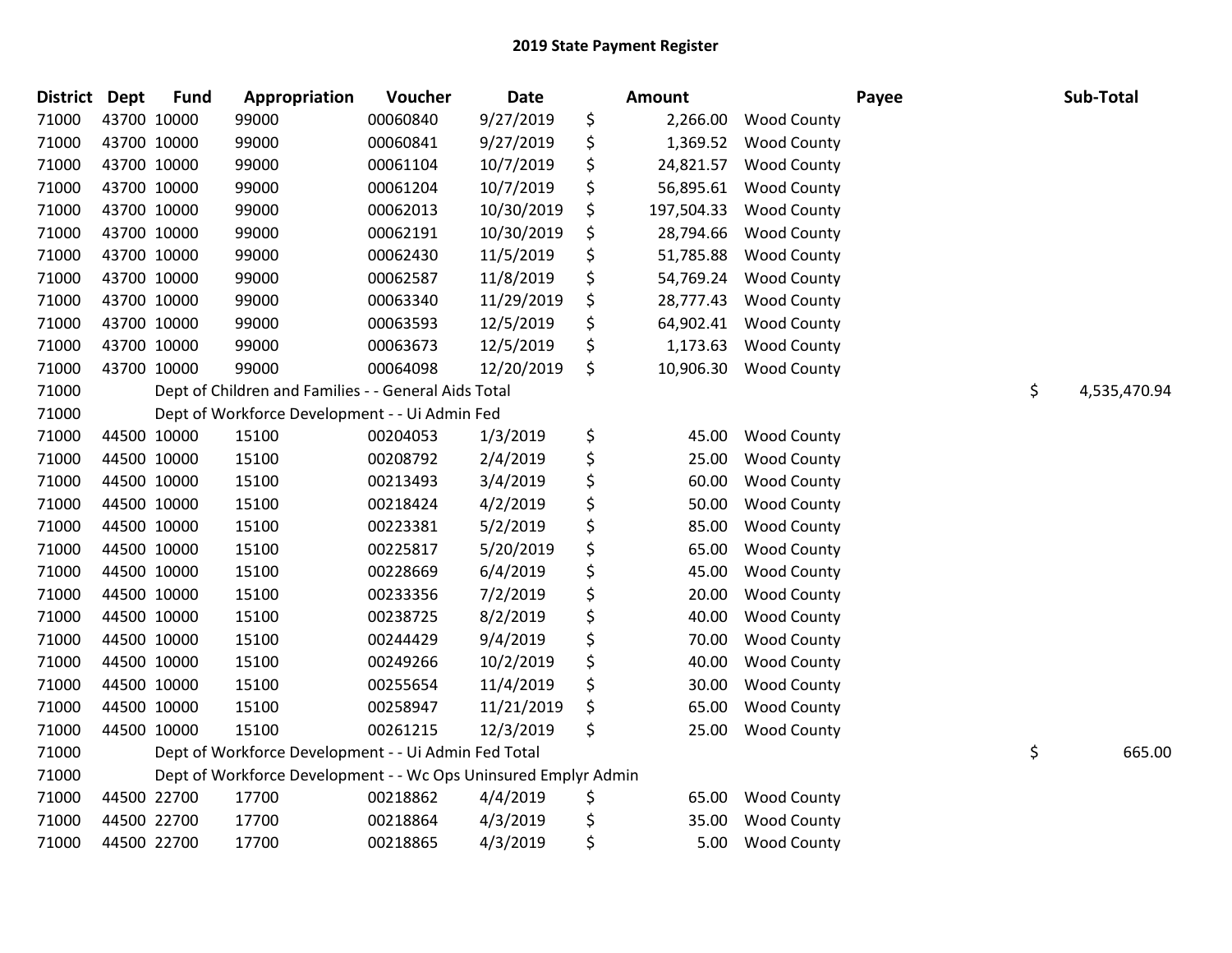| <b>District</b> | <b>Dept</b> | <b>Fund</b> | Appropriation                                                         | Voucher  | <b>Date</b> | <b>Amount</b>   |                    | Payee | Sub-Total  |
|-----------------|-------------|-------------|-----------------------------------------------------------------------|----------|-------------|-----------------|--------------------|-------|------------|
| 71000           |             | 44500 22700 | 17700                                                                 | 00247520 | 9/24/2019   | \$<br>85.00     | <b>Wood County</b> |       |            |
| 71000           |             | 44500 22700 | 17700                                                                 | 00247523 | 9/24/2019   | \$<br>10.00     | <b>Wood County</b> |       |            |
| 71000           |             |             | Dept of Workforce Development - - Wc Ops Uninsured Emplyr Admin Total |          |             |                 |                    | \$    | 200.00     |
| 71000           |             |             | Department of Justice - - Legal Expenses                              |          |             |                 |                    |       |            |
| 71000           |             | 45500 10000 | 10400                                                                 | 00059346 | 2/6/2019    | \$<br>65.00     | <b>Wood County</b> |       |            |
| 71000           |             |             | Department of Justice - - Legal Expenses Total                        |          |             |                 |                    | \$    | 65.00      |
| 71000           |             |             | Department of Justice - - Crime Laboratories, Dna                     |          |             |                 |                    |       |            |
| 71000           |             | 45500 10000 | 22100                                                                 | 00068615 | 7/22/2019   | \$<br>4,540.00  | <b>Wood County</b> |       |            |
| 71000           |             |             | Department of Justice - - Crime Laboratories, Dna Total               |          |             |                 |                    | \$    | 4,540.00   |
| 71000           |             |             | Department of Justice - - Drug Crimes Enforcement, Local              |          |             |                 |                    |       |            |
| 71000           |             | 45500 10000 | 22500                                                                 | 00060470 | 2/27/2019   | \$<br>37,349.00 | <b>Wood County</b> |       |            |
| 71000           |             |             | Department of Justice - - Drug Crimes Enforcement, Local Total        |          |             |                 |                    | \$    | 37,349.00  |
| 71000           |             |             | Department of Justice - - Law Enforcement Train, Local                |          |             |                 |                    |       |            |
| 71000           |             | 45500 10000 | 23100                                                                 | 00059875 | 2/20/2019   | \$<br>3,422.76  | <b>Wood County</b> |       |            |
| 71000           |             | 45500 10000 | 23100                                                                 | 00065092 | 5/20/2019   | \$<br>2,398.40  | <b>Wood County</b> |       |            |
| 71000           |             | 45500 10000 | 23100                                                                 | 00069258 | 8/2/2019    | \$<br>2,857.20  | <b>Wood County</b> |       |            |
| 71000           |             | 45500 10000 | 23100                                                                 | 00075016 | 11/13/2019  | \$<br>10,240.00 | <b>Wood County</b> |       |            |
| 71000           |             | 45500 10000 | 23100                                                                 | 00077219 | 12/23/2019  | \$<br>1,006.08  | <b>Wood County</b> |       |            |
| 71000           |             |             | Department of Justice - - Law Enforcement Train, Local Total          |          |             |                 |                    | \$    | 19,924.44  |
| 71000           |             |             | Department of Justice - - County-Tribal Programs, Local               |          |             |                 |                    |       |            |
| 71000           |             | 45500 10000 | 26300                                                                 | 00058265 | 1/15/2019   | \$<br>18,089.00 | <b>Wood County</b> |       |            |
| 71000           |             |             | Department of Justice - - County-Tribal Programs, Local Total         |          |             |                 |                    | \$    | 18,089.00  |
| 71000           |             |             | Department of Justice - - Alt Prosecut Justice Info Fees              |          |             |                 |                    |       |            |
| 71000           |             | 45500 10000 | 27900                                                                 | 00059248 | 2/12/2019   | \$<br>12,731.06 | <b>Wood County</b> |       |            |
| 71000           |             | 45500 10000 | 27900                                                                 | 00064360 | 5/6/2019    | \$<br>43,924.63 | <b>Wood County</b> |       |            |
| 71000           |             | 45500 10000 | 27900                                                                 | 00071849 | 9/25/2019   | \$<br>44,690.45 | <b>Wood County</b> |       |            |
| 71000           |             | 45500 10000 | 27900                                                                 | 00077195 | 12/23/2019  | \$<br>41,998.05 | <b>Wood County</b> |       |            |
| 71000           |             |             | Department of Justice - - Alt Prosecut Justice Info Fees Total        |          |             |                 |                    | \$    | 143,344.19 |
| 71000           |             |             | Department of Justice - - Crime Victim Witness Assist                 |          |             |                 |                    |       |            |
| 71000           |             | 45500 10000 | 53200                                                                 | 00060610 | 2/28/2019   | \$<br>34,072.76 | <b>Wood County</b> |       |            |
| 71000           |             | 45500 10000 | 53200                                                                 | 00068370 | 7/18/2019   | \$<br>36,237.71 | <b>Wood County</b> |       |            |
| 71000           |             |             | Department of Justice - - Crime Victim Witness Assist Total           |          |             |                 |                    | \$    | 70,310.47  |
| 71000           |             |             | Department of Military Affairs - - Emergency Response Equipment       |          |             |                 |                    |       |            |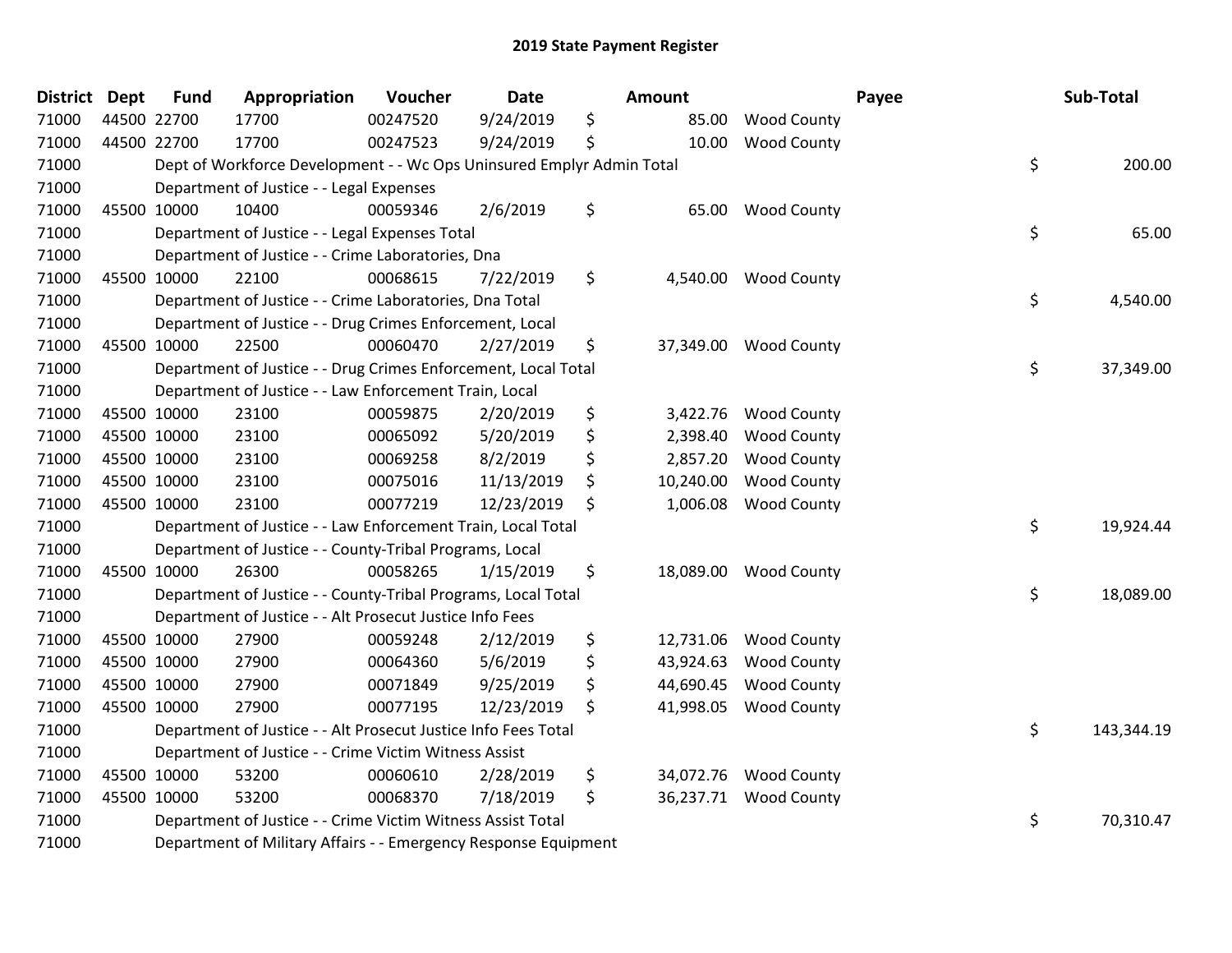| <b>District</b> | <b>Dept</b> | <b>Fund</b> | Appropriation                                                           | Voucher  | <b>Date</b>     | Amount          |                      | Payee | Sub-Total |
|-----------------|-------------|-------------|-------------------------------------------------------------------------|----------|-----------------|-----------------|----------------------|-------|-----------|
| 71000           | 46500 10000 |             | 30800                                                                   | 00053957 | 1/7/2019        | \$<br>8,077.05  | <b>Wood County</b>   |       |           |
| 71000           | 46500 10000 |             | 30800                                                                   | 00059144 | 4/18/2019       | \$<br>1,250.47  | <b>Wood County</b>   |       |           |
| 71000           | 46500 10000 |             | 30800                                                                   | 00069777 | 11/22/2019      | \$<br>7,335.81  | <b>Wood County</b>   |       |           |
| 71000           |             |             | Department of Military Affairs - - Emergency Response Equipment Total   |          |                 |                 |                      | \$    | 16,663.33 |
| 71000           |             |             | Department of Military Affairs - - Local Emer Planning Grants           |          |                 |                 |                      |       |           |
| 71000           |             | 46500 10000 | 33700                                                                   | 00055513 | 1/31/2019       | \$<br>12,968.06 | <b>Wood County</b>   |       |           |
| 71000           |             |             | Department of Military Affairs - - Local Emer Planning Grants Total     |          |                 |                 |                      | \$    | 12,968.06 |
| 71000           |             |             | Department of Military Affairs - - Federal Aid, Local Assistance        |          |                 |                 |                      |       |           |
| 71000           | 46500 10000 |             | 34200                                                                   | 00055580 | 1/31/2019       | \$<br>27,584.59 | <b>Wood County</b>   |       |           |
| 71000           | 46500 10000 |             | 34200                                                                   | 00066885 | 9/16/2019       | \$<br>6,898.14  | <b>Wood County</b>   |       |           |
| 71000           |             | 46500 10000 | 34200                                                                   | 00070993 | 12/19/2019      | \$<br>54,976.28 | <b>Wood County</b>   |       |           |
| 71000           |             |             | Department of Military Affairs - - Federal Aid, Local Assistance Total  |          |                 |                 |                      | \$    | 89,459.01 |
| 71000           |             |             | Department of Military Affairs - - Federal Aid, Homeland Security       |          |                 |                 |                      |       |           |
| 71000           | 46500 10000 |             | 35000                                                                   | 00068042 | $10/11/2019$ \$ |                 | 3,602.60 Wood County |       |           |
| 71000           |             |             | Department of Military Affairs - - Federal Aid, Homeland Security Total |          |                 |                 |                      | \$    | 3,602.60  |
| 71000           |             |             | Department of Veterans Affairs - - Grants To Counties                   |          |                 |                 |                      |       |           |
| 71000           |             | 48500 15200 | 12700                                                                   | 00060733 | 2/22/2019       | \$<br>1,150.00  | <b>Wood County</b>   |       |           |
| 71000           |             |             | Department of Veterans Affairs - - Grants To Counties Total             |          |                 |                 |                      | \$    | 1,150.00  |
| 71000           |             |             | Department of Veterans Affairs - - County Grants                        |          |                 |                 |                      |       |           |
| 71000           | 48500 58200 |             | 26700                                                                   | 00060733 | 2/22/2019       | \$<br>5,175.00  | <b>Wood County</b>   |       |           |
| 71000           |             |             | Department of Veterans Affairs - - County Grants Total                  |          |                 |                 |                      | \$    | 5,175.00  |
| 71000           |             |             | Department of Veterans Affairs - - County Grants                        |          |                 |                 |                      |       |           |
| 71000           | 48500 58300 |             | 37000                                                                   | 00060733 | 2/22/2019       | \$<br>5,175.00  | <b>Wood County</b>   |       |           |
| 71000           |             |             | Department of Veterans Affairs - - County Grants Total                  |          |                 |                 |                      | \$    | 5,175.00  |
| 71000           |             |             | Department of Administration - - Gifts, Grants And Bequests             |          |                 |                 |                      |       |           |
| 71000           |             | 50500 10000 | 13100                                                                   | 00111206 | 11/8/2019       | \$<br>164.00    | <b>Wood County</b>   |       |           |
| 71000           |             |             | Department of Administration - - Gifts, Grants And Bequests Total       |          |                 |                 |                      | \$    | 164.00    |
| 71000           |             |             | Department of Administration - - Federal Aid, Local Assistance          |          |                 |                 |                      |       |           |
| 71000           | 50500 10000 |             | 15500                                                                   | 00095298 | 1/16/2019       | \$<br>6,777.94  | <b>Wood County</b>   |       |           |
| 71000           | 50500 10000 |             | 15500                                                                   | 00097046 | 2/15/2019       | \$<br>6,065.23  | <b>Wood County</b>   |       |           |
| 71000           | 50500 10000 |             | 15500                                                                   | 00098880 | 3/15/2019       | \$<br>8,388.60  | <b>Wood County</b>   |       |           |
| 71000           |             | 50500 10000 | 15500                                                                   | 00100655 | 4/16/2019       | \$<br>6,581.12  | <b>Wood County</b>   |       |           |
| 71000           |             | 50500 10000 | 15500                                                                   | 00102316 | 5/15/2019       | \$<br>6,378.47  | <b>Wood County</b>   |       |           |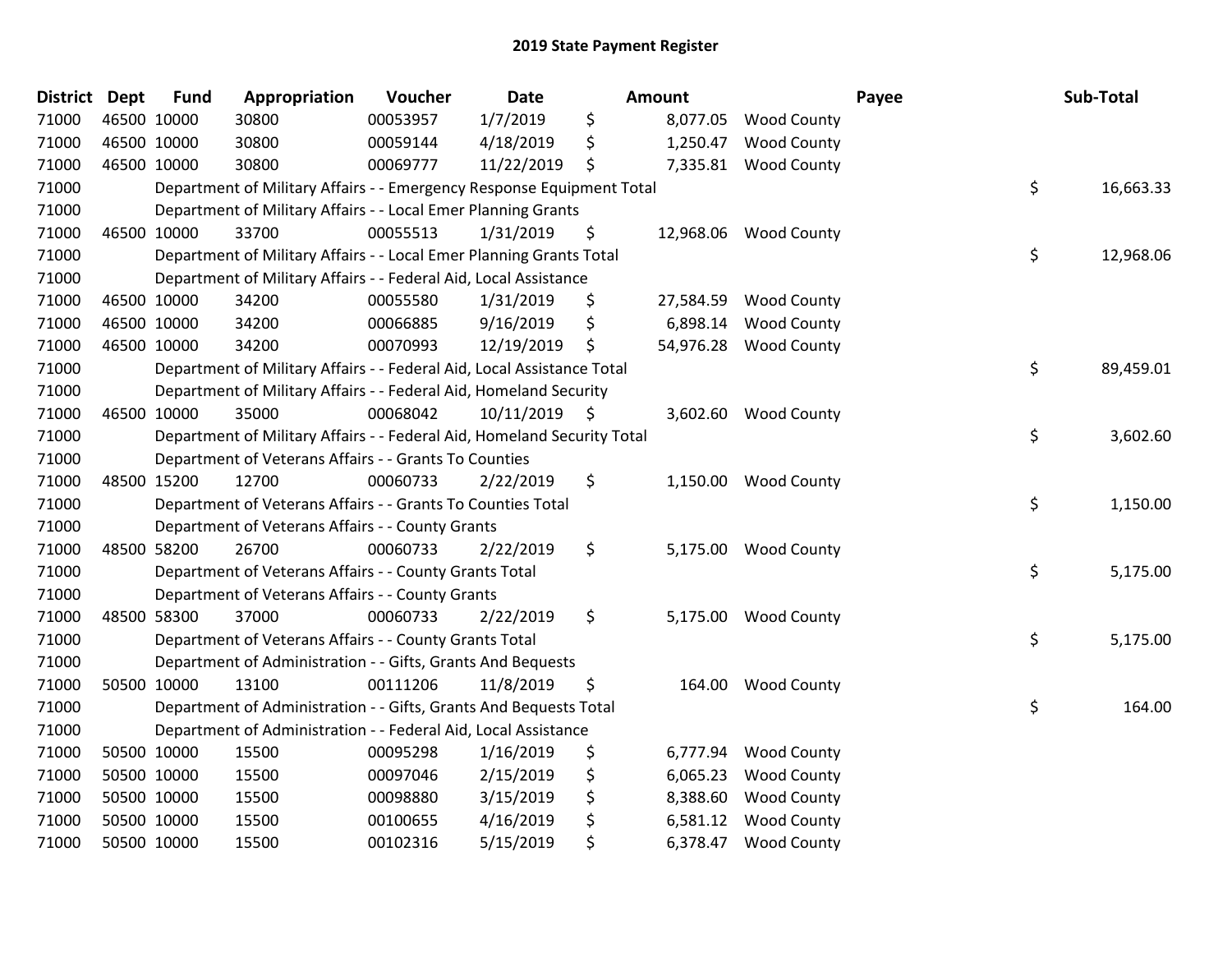| <b>District</b> | Dept | <b>Fund</b> | Appropriation                                                         | Voucher  | Date       | <b>Amount</b>   |                    | Payee | Sub-Total       |
|-----------------|------|-------------|-----------------------------------------------------------------------|----------|------------|-----------------|--------------------|-------|-----------------|
| 71000           |      | 50500 10000 | 15500                                                                 | 00104157 | 6/17/2019  | \$<br>7,070.34  | <b>Wood County</b> |       |                 |
| 71000           |      | 50500 10000 | 15500                                                                 | 00105860 | 7/17/2019  | \$<br>4,829.66  | <b>Wood County</b> |       |                 |
| 71000           |      | 50500 10000 | 15500                                                                 | 00107975 | 8/30/2019  | \$<br>3,876.08  | <b>Wood County</b> |       |                 |
| 71000           |      | 50500 10000 | 15500                                                                 | 00110020 | 10/1/2019  | \$<br>113.77    | <b>Wood County</b> |       |                 |
| 71000           |      | 50500 10000 | 15500                                                                 | 00112576 | 11/15/2019 | \$<br>4,378.05  | <b>Wood County</b> |       |                 |
| 71000           |      | 50500 10000 | 15500                                                                 | 00113460 | 12/2/2019  | \$<br>3,601.11  | <b>Wood County</b> |       |                 |
| 71000           |      | 50500 10000 | 15500                                                                 | 00113510 | 12/2/2019  | \$<br>5,381.26  | <b>Wood County</b> |       |                 |
| 71000           |      |             | Department of Administration - - Federal Aid, Local Assistance Total  |          |            |                 |                    |       | \$<br>63,441.63 |
| 71000           |      |             | Department of Administration - - Low-Income Assistance Grants         |          |            |                 |                    |       |                 |
| 71000           |      | 50500 23500 | 37100                                                                 | 00095298 | 1/16/2019  | \$<br>7,288.40  | <b>Wood County</b> |       |                 |
| 71000           |      | 50500 23500 | 37100                                                                 | 00097046 | 2/15/2019  | \$<br>3,567.96  | <b>Wood County</b> |       |                 |
| 71000           |      | 50500 23500 | 37100                                                                 | 00098880 | 3/15/2019  | \$<br>4,317.19  | <b>Wood County</b> |       |                 |
| 71000           |      | 50500 23500 | 37100                                                                 | 00100655 | 4/16/2019  | \$<br>5,200.16  | <b>Wood County</b> |       |                 |
| 71000           |      | 50500 23500 | 37100                                                                 | 00102316 | 5/15/2019  | \$<br>4,300.37  | <b>Wood County</b> |       |                 |
| 71000           |      | 50500 23500 | 37100                                                                 | 00104157 | 6/17/2019  | \$<br>3,589.90  | <b>Wood County</b> |       |                 |
| 71000           |      | 50500 23500 | 37100                                                                 | 00105860 | 7/17/2019  | \$<br>1,758.71  | <b>Wood County</b> |       |                 |
| 71000           |      | 50500 23500 | 37100                                                                 | 00107975 | 8/30/2019  | \$<br>4,370.90  | <b>Wood County</b> |       |                 |
| 71000           |      | 50500 23500 | 37100                                                                 | 00110020 | 10/1/2019  | \$<br>353.40    | <b>Wood County</b> |       |                 |
| 71000           |      | 50500 23500 | 37100                                                                 | 00112576 | 11/15/2019 | \$<br>8,007.91  | <b>Wood County</b> |       |                 |
| 71000           |      | 50500 23500 | 37100                                                                 | 00113460 | 12/2/2019  | \$<br>3,662.97  | <b>Wood County</b> |       |                 |
| 71000           |      | 50500 23500 | 37100                                                                 | 00113510 | 12/2/2019  | \$<br>1,383.80  | <b>Wood County</b> |       |                 |
| 71000           |      |             | Department of Administration - - Low-Income Assistance Grants Total   |          |            |                 |                    |       | \$<br>47,801.67 |
| 71000           |      |             | Department of Administration - - Land Information Program; Loca       |          |            |                 |                    |       |                 |
| 71000           |      | 50500 26900 | 17300                                                                 | 00095205 | 1/17/2019  | \$<br>1,000.00  | <b>Wood County</b> |       |                 |
| 71000           |      | 50500 26900 | 17300                                                                 | 00097399 | 2/26/2019  | \$<br>11,264.00 | <b>Wood County</b> |       |                 |
| 71000           |      | 50500 26900 | 17300                                                                 | 00099609 | 3/28/2019  | \$<br>25,000.00 | <b>Wood County</b> |       |                 |
| 71000           |      |             | Department of Administration - - Land Information Program; Loca Total |          |            |                 |                    |       | \$<br>37,264.00 |
| 71000           |      |             | Elections Commission - - General Program Ops, GPR                     |          |            |                 |                    |       |                 |
| 71000           |      | 51000 10000 | 10100                                                                 | 00001637 | 2/11/2019  | \$<br>40.00     | <b>Wood County</b> |       |                 |
| 71000           |      | 51000 10000 | 10100                                                                 | 00002237 | 11/8/2019  | \$<br>130.20    | <b>Wood County</b> |       |                 |
| 71000           |      |             | Elections Commission - - General Program Ops, GPR Total               |          |            |                 |                    |       | \$<br>170.20    |
| 71000           |      |             | Elections Commission - - 2018 Hava Election Security                  |          |            |                 |                    |       |                 |
| 71000           |      | 51000 22000 | 18200                                                                 | 00001784 | 5/10/2019  | \$<br>50.00     | <b>Wood County</b> |       |                 |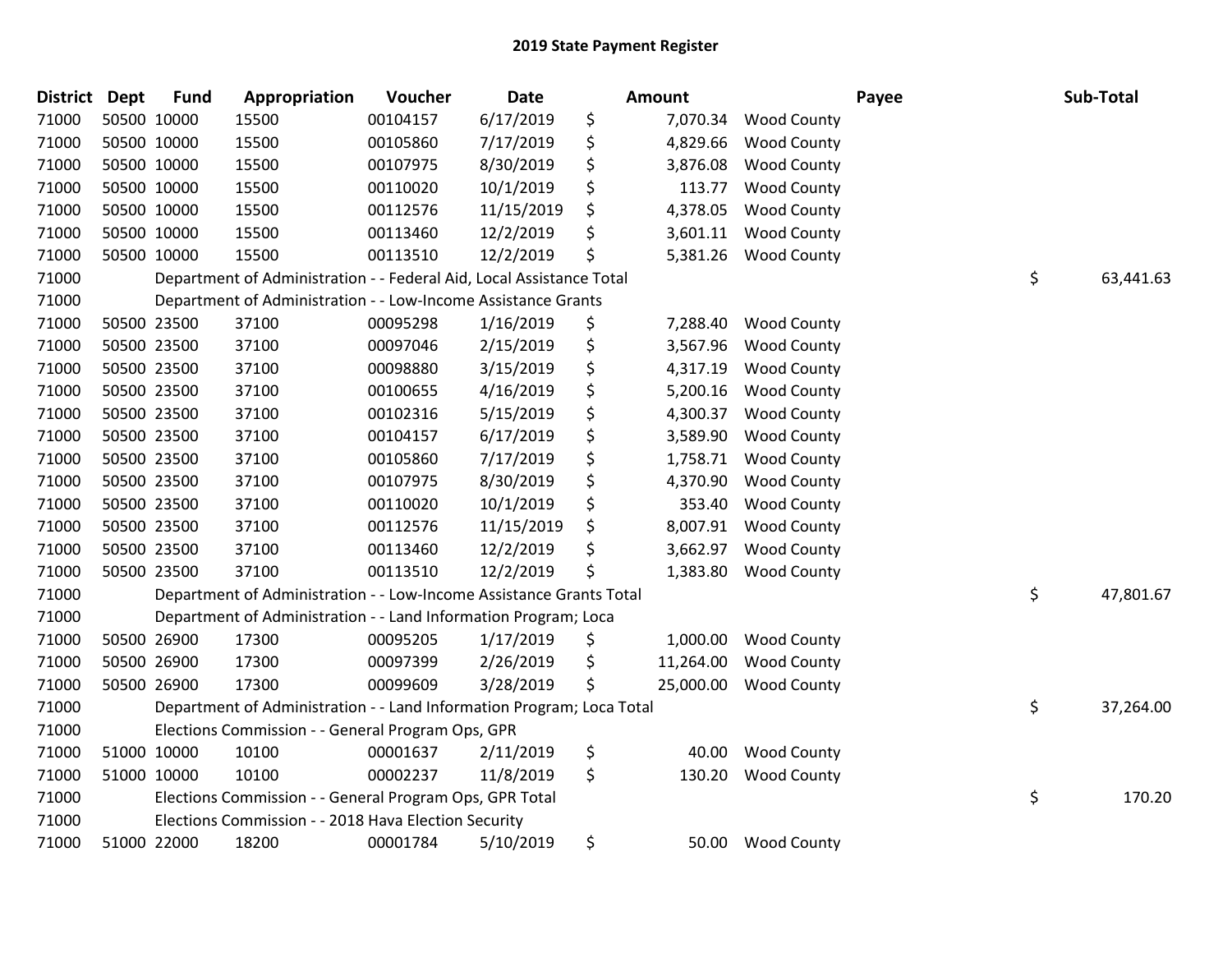| <b>District</b> | <b>Dept</b> | <b>Fund</b> | Appropriation                                                 | Voucher  | <b>Date</b> | Amount           |                    | Payee | Sub-Total        |
|-----------------|-------------|-------------|---------------------------------------------------------------|----------|-------------|------------------|--------------------|-------|------------------|
| 71000           |             |             | Elections Commission - - 2018 Hava Election Security Total    |          |             |                  |                    |       | \$<br>50.00      |
| 71000           |             |             | Public Defender Board - - Transcript, Discovery And Int       |          |             |                  |                    |       |                  |
| 71000           | 55000 10000 |             | 10600                                                         | 00174696 | 1/3/2019    | \$<br>2.80       | <b>Wood County</b> |       |                  |
| 71000           | 55000 10000 |             | 10600                                                         | 00180386 | 2/8/2019    | \$<br>20.80      | <b>Wood County</b> |       |                  |
| 71000           | 55000 10000 |             | 10600                                                         | 00180387 | 2/8/2019    | \$<br>1,163.15   | <b>Wood County</b> |       |                  |
| 71000           | 55000 10000 |             | 10600                                                         | 00186206 | 3/7/2019    | \$<br>18.00      | <b>Wood County</b> |       |                  |
| 71000           | 55000 10000 |             | 10600                                                         | 00191541 | 4/18/2019   | \$<br>2.00       | <b>Wood County</b> |       |                  |
| 71000           | 55000 10000 |             | 10600                                                         | 00196184 | 5/21/2019   | \$<br>0.40       | <b>Wood County</b> |       |                  |
| 71000           | 55000 10000 |             | 10600                                                         | 00196245 | 5/21/2019   | \$<br>58.65      | <b>Wood County</b> |       |                  |
| 71000           | 55000 10000 |             | 10600                                                         | 00196246 | 5/21/2019   | \$<br>1,476.71   | <b>Wood County</b> |       |                  |
| 71000           | 55000 10000 |             | 10600                                                         | 00197915 | 5/30/2019   | \$<br>1.20       | <b>Wood County</b> |       |                  |
| 71000           | 55000 10000 |             | 10600                                                         | 00200850 | 6/12/2019   | \$<br>58.65      | <b>Wood County</b> |       |                  |
| 71000           | 55000 10000 |             | 10600                                                         | 00200866 | 6/12/2019   | \$<br>30.60      | <b>Wood County</b> |       |                  |
| 71000           | 55000 10000 |             | 10600                                                         | 00204056 | 7/1/2019    | \$<br>77.80      | <b>Wood County</b> |       |                  |
| 71000           | 55000 10000 |             | 10600                                                         | 00205979 | 7/18/2019   | \$<br>107.20     | <b>Wood County</b> |       |                  |
| 71000           | 55000 10000 |             | 10600                                                         | 00205980 | 7/18/2019   | \$<br>1,263.40   | <b>Wood County</b> |       |                  |
| 71000           | 55000 10000 |             | 10600                                                         | 00210228 | 8/20/2019   | \$<br>84.40      | <b>Wood County</b> |       |                  |
| 71000           | 55000 10000 |             | 10600                                                         | 00213986 | 9/16/2019   | \$<br>85.20      | <b>Wood County</b> |       |                  |
| 71000           | 55000 10000 |             | 10600                                                         | 00219378 | 10/28/2019  | \$<br>85.60      | <b>Wood County</b> |       |                  |
| 71000           | 55000 10000 |             | 10600                                                         | 00219379 | 10/28/2019  | \$<br>1,466.39   | <b>Wood County</b> |       |                  |
| 71000           | 55000 10000 |             | 10600                                                         | 00223704 | 11/25/2019  | \$<br>21.45      | <b>Wood County</b> |       |                  |
| 71000           | 55000 10000 |             | 10600                                                         | 00227721 | 12/23/2019  | \$<br>91.60      | <b>Wood County</b> |       |                  |
| 71000           | 55000 10000 |             | 10600                                                         | 00227722 | 12/23/2019  | \$<br>107.20     | <b>Wood County</b> |       |                  |
| 71000           |             |             | Public Defender Board - - Transcript, Discovery And Int Total |          |             |                  |                    |       | \$<br>6,223.20   |
| 71000           |             |             | Department of Revenue - - Warrants and Satisfactions          |          |             |                  |                    |       |                  |
| 71000           | 56600 10000 |             | 10100                                                         | 00119858 | 2/1/2019    | \$<br>740.00     | <b>Wood County</b> |       |                  |
| 71000           | 56600 10000 |             | 10100                                                         | 00142426 | 8/7/2019    | \$<br>680.00     | <b>Wood County</b> |       |                  |
| 71000           |             |             | Department of Revenue - - Warrants and Satisfactions Total    |          |             |                  |                    |       | \$<br>1,420.00   |
| 71000           |             |             | Circuit Courts - - Circuit Court Costs                        |          |             |                  |                    |       |                  |
| 71000           | 62500 10000 |             | 10500                                                         | 00001275 | 1/17/2019   | \$<br>122,425.89 | <b>Wood County</b> |       |                  |
| 71000           | 62500 10000 |             | 10500                                                         | 00001482 | 7/5/2019    | \$<br>8,566.00   | <b>Wood County</b> |       |                  |
| 71000           | 62500 10000 |             | 10500                                                         | 00001585 | 8/1/2019    | \$<br>198,021.00 | <b>Wood County</b> |       |                  |
| 71000           |             |             | Circuit Courts - - Circuit Court Costs Total                  |          |             |                  |                    |       | \$<br>329,012.89 |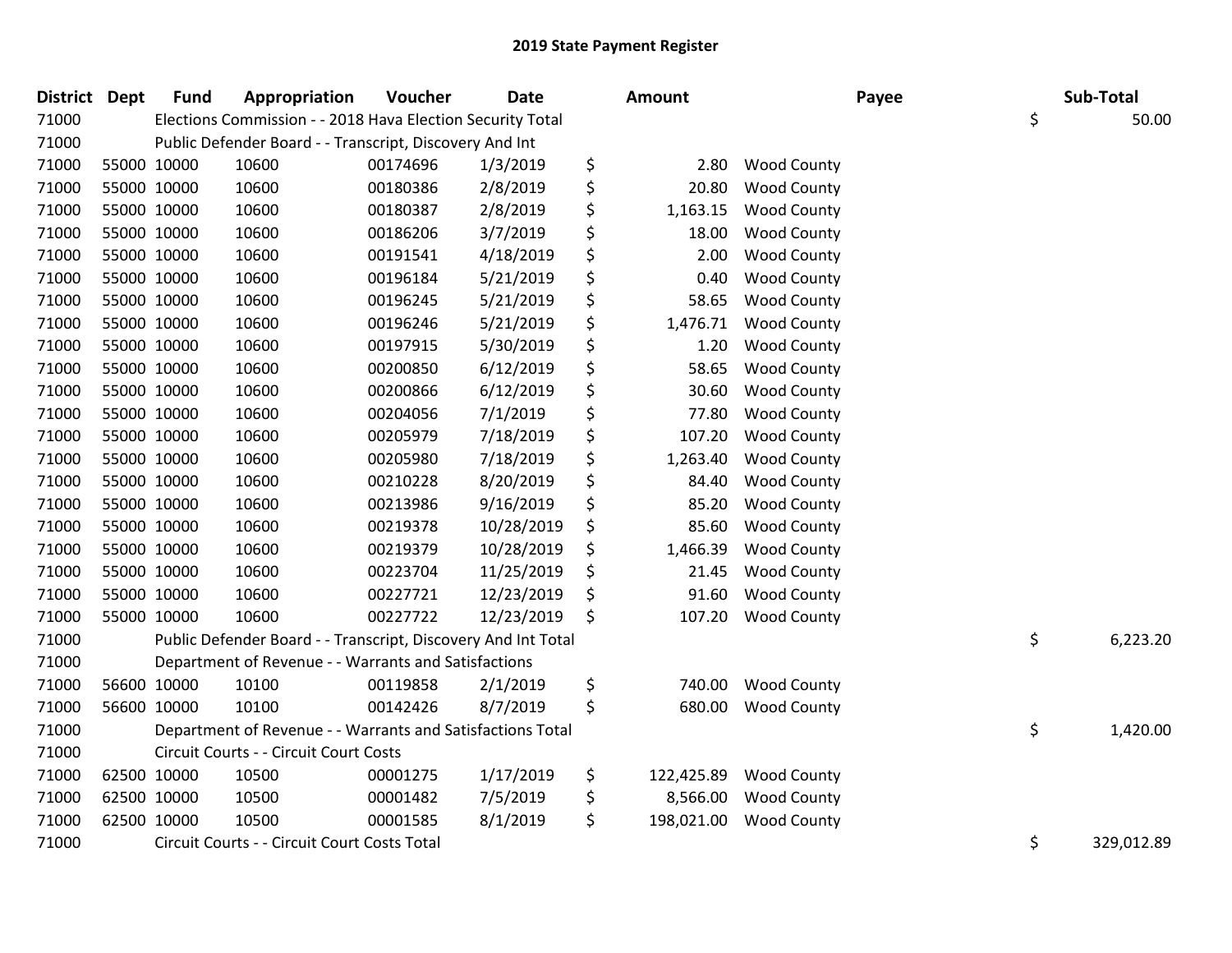| <b>District</b> | Dept | Fund        | Appropriation                                                         | Voucher  | Date       |     | Amount       |                    | Payee | Sub-Total     |
|-----------------|------|-------------|-----------------------------------------------------------------------|----------|------------|-----|--------------|--------------------|-------|---------------|
| 71000           |      |             | Shared Revenue and Tax Relief - - County And Municipal Aid            |          |            |     |              |                    |       |               |
| 71000           |      | 83500 10000 | 10500                                                                 | 00050153 | 7/22/2019  | \$  | 428,083.74   | <b>Wood County</b> |       |               |
| 71000           |      | 83500 10000 | 10500                                                                 | 00054452 | 11/18/2019 | \$  | 2,425,807.87 | <b>Wood County</b> |       |               |
| 71000           |      |             | Shared Revenue and Tax Relief - - County And Municipal Aid Total      |          |            |     |              |                    | \$    | 2,853,891.61  |
| 71000           |      |             | Shared Revenue and Tax Relief - - Exempt Computer Aid                 |          |            |     |              |                    |       |               |
| 71000           |      | 83500 10000 | 10900                                                                 | 00045440 | 7/22/2019  | \$  | 220,567.48   | <b>Wood County</b> |       |               |
| 71000           |      |             | Shared Revenue and Tax Relief - - Exempt Computer Aid Total           |          |            |     |              |                    | \$    | 220,567.48    |
| 71000           |      |             | Shared Revenue and Tax Relief - - Utility Aid                         |          |            |     |              |                    |       |               |
| 71000           |      | 83500 10000 | 11000                                                                 | 00050153 | 7/22/2019  | \$  | 30,877.47    | <b>Wood County</b> |       |               |
| 71000           |      | 83500 10000 | 11000                                                                 | 00054452 | 11/18/2019 | \$. | 179,437.52   | <b>Wood County</b> |       |               |
| 71000           |      |             | Shared Revenue and Tax Relief - - Utility Aid Total                   |          |            |     |              |                    | \$    | 210,314.99    |
| 71000           |      |             | Shared Revenue and Tax Relief - - Personal Property Aid               |          |            |     |              |                    |       |               |
| 71000           |      | 83500 10000 | 11100                                                                 | 00039963 | 5/6/2019   | \$  | 308,140.91   | <b>Wood County</b> |       |               |
| 71000           |      |             | Shared Revenue and Tax Relief - - Personal Property Aid Total         |          |            |     |              |                    | \$    | 308,140.91    |
| 71000           |      |             | Shared Revenue and Tax Relief - - School Lvy Tx/First Dollar Cr       |          |            |     |              |                    |       |               |
| 71000           |      | 83500 10000 | 30200                                                                 | 00045368 | 7/22/2019  | \$  | 7,208,230.41 | <b>Wood County</b> |       |               |
| 71000           |      | 83500 10000 | 30200                                                                 | 00048250 | 7/22/2019  | \$. | 1,575,506.25 | <b>Wood County</b> |       |               |
| 71000           |      |             | Shared Revenue and Tax Relief - - School Lvy Tx/First Dollar Cr Total |          |            |     |              |                    | \$    | 8,783,736.66  |
| 71000           |      |             | Shared Revenue and Tax Relief - - Lottery & Gaming Credit             |          |            |     |              |                    |       |               |
| 71000           |      | 83500 52100 | 36300                                                                 | 00038735 | 3/25/2019  | \$  | 2,682,986.08 | <b>Wood County</b> |       |               |
| 71000           |      |             | Shared Revenue and Tax Relief - - Lottery & Gaming Credit Total       |          |            |     |              |                    | \$    | 2,682,986.08  |
| 71000 Total     |      |             |                                                                       |          |            |     |              |                    | S     | 39,617,113.92 |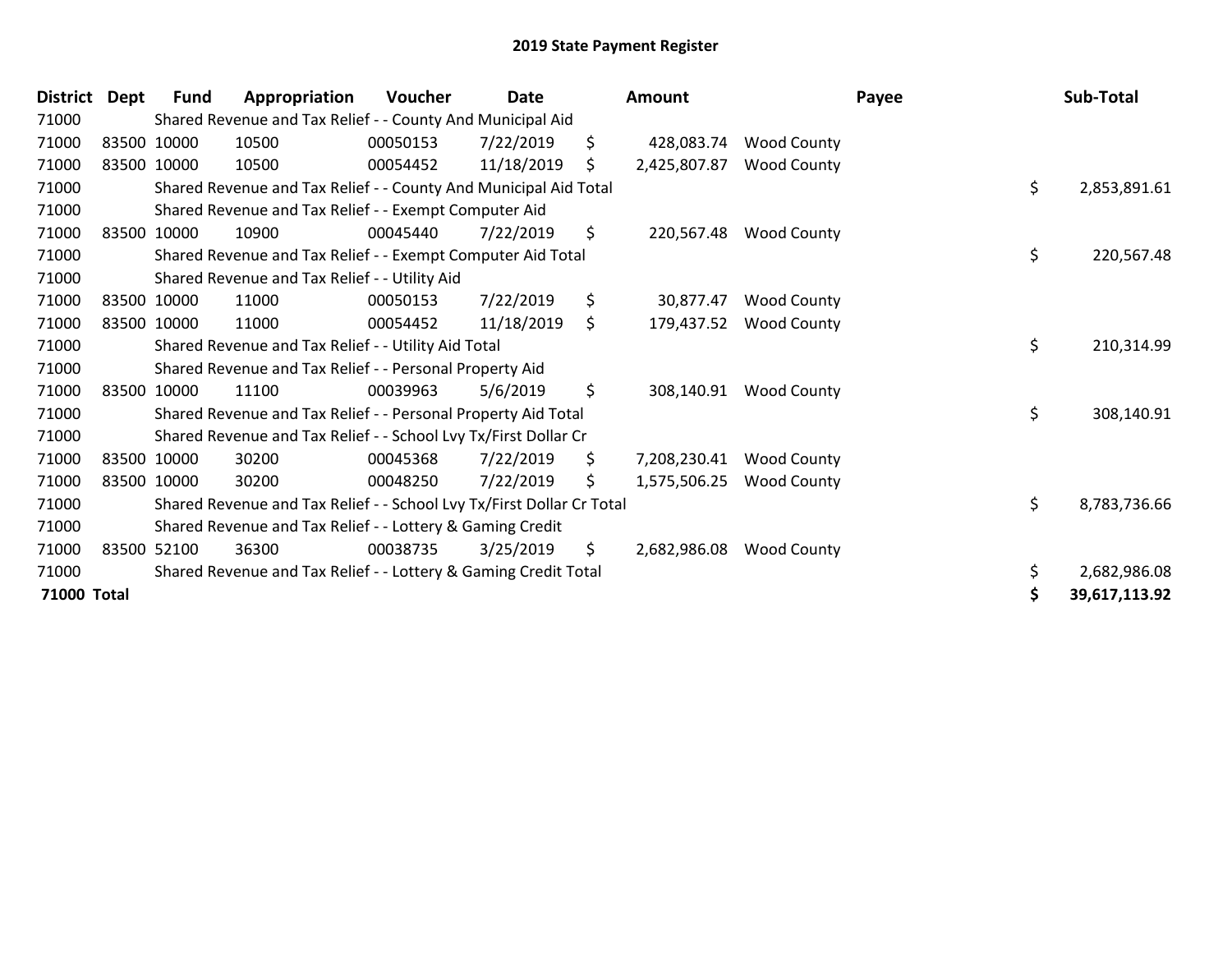| District Dept | <b>Fund</b> | Appropriation                                                      | Voucher  | <b>Date</b> | Amount          |                          | Payee | Sub-Total  |
|---------------|-------------|--------------------------------------------------------------------|----------|-------------|-----------------|--------------------------|-------|------------|
| 71002         |             | Dept of Safety & Prof Services - - Fire Dues Distribution          |          |             |                 |                          |       |            |
| 71002         | 16500 10000 | 22500                                                              | 00030856 | 7/17/2019   | \$              | 2,872.12 Arpin, Town of  |       |            |
| 71002         |             | Dept of Safety & Prof Services - - Fire Dues Distribution Total    |          |             |                 |                          | \$    | 2,872.12   |
| 71002         |             | Dept of Natural Resources - - Aids In Lieu Of Taxes - Gener        |          |             |                 |                          |       |            |
| 71002         | 37000 10000 | 50300                                                              | 00298995 | 2/19/2019   | \$<br>2,145.84  | Arpin, Town of           |       |            |
| 71002         |             | Dept of Natural Resources - - Aids In Lieu Of Taxes - Gener Total  |          |             |                 |                          | \$    | 2,145.84   |
| 71002         |             | Dept of Natural Resources - - Resaids - Cnty Forst, Cl & Mfl       |          |             |                 |                          |       |            |
| 71002         | 37000 21200 | 57100                                                              | 00333470 | 6/21/2019   | \$<br>272.96    | Arpin, Town of           |       |            |
| 71002         |             | Dept of Natural Resources - - Resaids - Cnty Forst, CI & Mfl Total |          |             |                 |                          | \$    | 272.96     |
| 71002         |             | Dept of Natural Resources - - Fin Asst For Responsible Units       |          |             |                 |                          |       |            |
| 71002         | 37000 27400 | 67000                                                              | 00322731 | 5/22/2019   | \$<br>537.30    | Arpin, Town of           |       |            |
| 71002         |             | Dept of Natural Resources - - Fin Asst For Responsible Units Total |          |             |                 |                          | \$    | 537.30     |
| 71002         |             | WI Dept of Transportation - - Trns Aids To Mnc.-Sf                 |          |             |                 |                          |       |            |
| 71002         | 39500 21100 | 19100                                                              | 00337662 | 1/7/2019    | \$<br>25,950.51 | Arpin, Town of           |       |            |
| 71002         | 39500 21100 | 19100                                                              | 00364976 | 4/1/2019    | \$<br>25,950.51 | Arpin, Town of           |       |            |
| 71002         | 39500 21100 | 19100                                                              | 00402985 | 7/1/2019    | \$<br>25,950.51 | Arpin, Town of           |       |            |
| 71002         | 39500 21100 | 19100                                                              | 00445803 | 10/7/2019   | \$              | 25,950.52 Arpin, Town of |       |            |
| 71002         |             | WI Dept of Transportation - - Trns Aids To Mnc.-Sf Total           |          |             |                 |                          | \$    | 103,802.05 |
| 71002         |             | Elections Commission - - 2018 Hava Election Security               |          |             |                 |                          |       |            |
| 71002         | 51000 22000 | 18200                                                              | 00002648 | 11/18/2019  | \$<br>800.00    | Arpin, Town of           |       |            |
| 71002         |             | Elections Commission - - 2018 Hava Election Security Total         |          |             |                 |                          | \$    | 800.00     |
| 71002         |             | Shared Revenue and Tax Relief - - County And Municipal Aid         |          |             |                 |                          |       |            |
| 71002         | 83500 10000 | 10500                                                              | 00050119 | 7/22/2019   | \$              | 12,712.89 Arpin, Town of |       |            |
| 71002         | 83500 10000 | 10500                                                              | 00054418 | 11/18/2019  | \$              | 72,039.73 Arpin, Town of |       |            |
| 71002         |             | Shared Revenue and Tax Relief - - County And Municipal Aid Total   |          |             |                 |                          | \$    | 84,752.62  |
| 71002         |             | Shared Revenue and Tax Relief - - Exempt Computer Aid              |          |             |                 |                          |       |            |
| 71002         | 83500 10000 | 10900                                                              | 00047141 | 7/22/2019   | \$<br>1.03      | Arpin, Town of           |       |            |
| 71002         |             | Shared Revenue and Tax Relief - - Exempt Computer Aid Total        |          |             |                 |                          | \$    | 1.03       |
| 71002         |             | Shared Revenue and Tax Relief - - Utility Aid                      |          |             |                 |                          |       |            |
| 71002         | 83500 10000 | 11000                                                              | 00050119 | 7/22/2019   | \$              | 1,302.82 Arpin, Town of  |       |            |
| 71002         | 83500 10000 | 11000                                                              | 00054418 | 11/18/2019  | \$              | 7,759.48 Arpin, Town of  |       |            |
| 71002         |             | Shared Revenue and Tax Relief - - Utility Aid Total                |          |             |                 |                          | \$    | 9,062.30   |
| 71002         |             | Shared Revenue and Tax Relief - - Personal Property Aid            |          |             |                 |                          |       |            |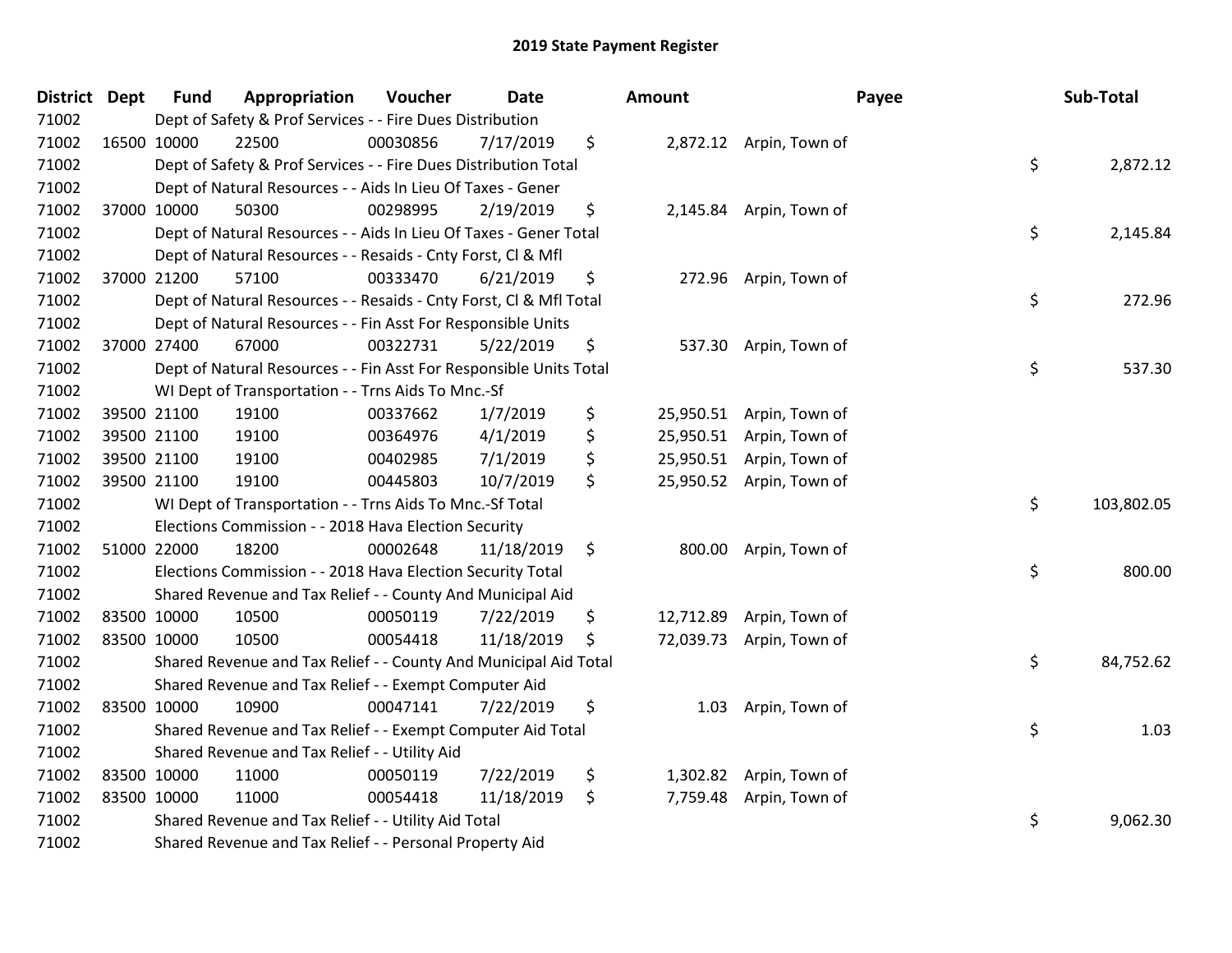| District Dept |             | Fund | <b>Appropriation</b>                                          | Voucher  | Date     | Amount |                       | Pavee | Sub-Total  |
|---------------|-------------|------|---------------------------------------------------------------|----------|----------|--------|-----------------------|-------|------------|
| 71002         | 83500 10000 |      | 11100                                                         | 00041735 | 5/6/2019 |        | 501.66 Arpin, Town of |       |            |
| 71002         |             |      | Shared Revenue and Tax Relief - - Personal Property Aid Total |          |          |        |                       |       | 501.66     |
| 71002 Total   |             |      |                                                               |          |          |        |                       |       | 204,747.88 |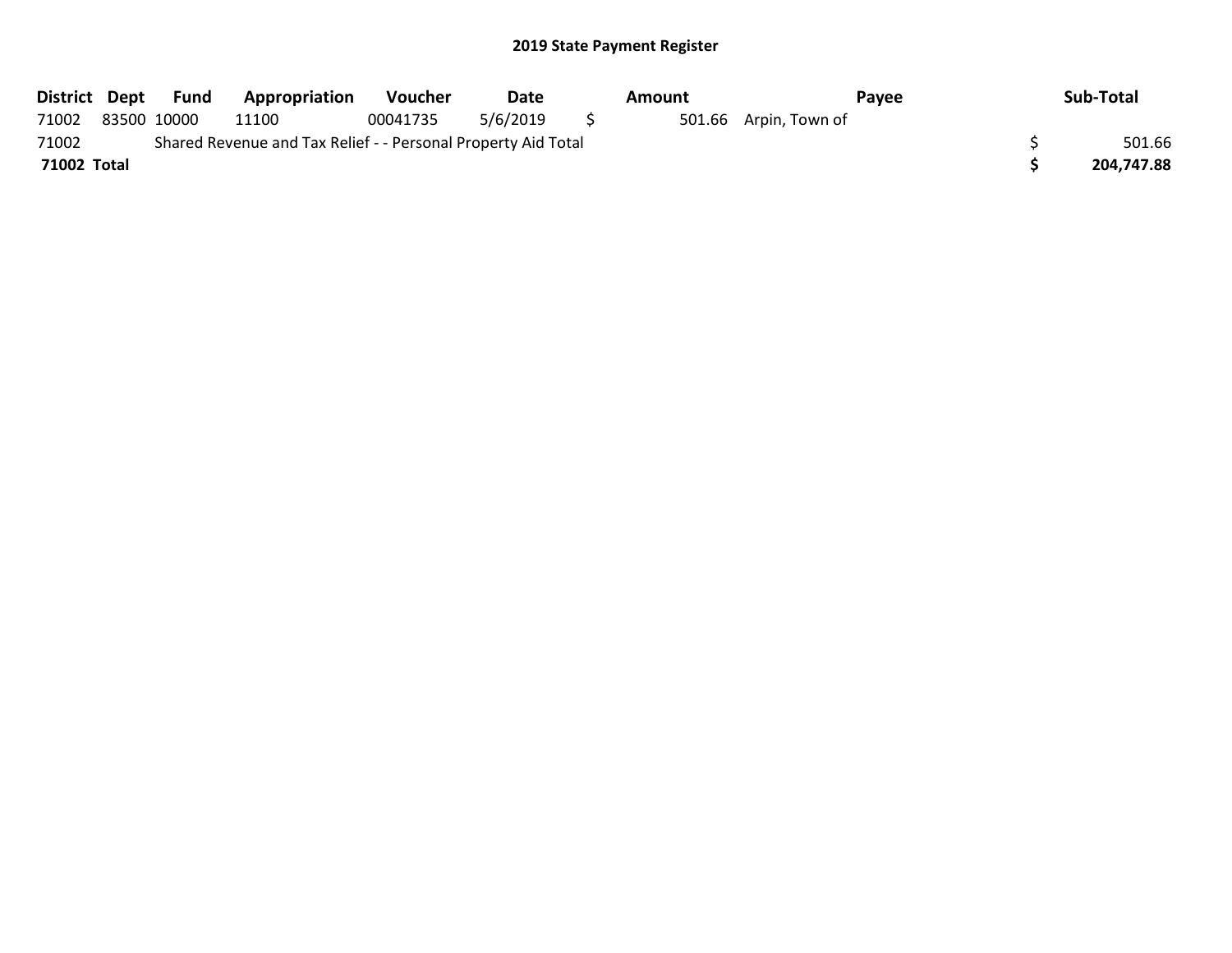| <b>District Dept</b> | <b>Fund</b> | Appropriation                                                      | Voucher  | <b>Date</b> |    | Amount | Payee                        | Sub-Total        |
|----------------------|-------------|--------------------------------------------------------------------|----------|-------------|----|--------|------------------------------|------------------|
| 71004                |             | Dept of Safety & Prof Services - - Fire Dues Distribution          |          |             |    |        |                              |                  |
| 71004                | 16500 10000 | 22500                                                              | 00030814 | 7/16/2019   | \$ |        | 3,042.73 Town of Auburndale  |                  |
| 71004                |             | Dept of Safety & Prof Services - - Fire Dues Distribution Total    |          |             |    |        |                              | \$<br>3,042.73   |
| 71004                |             | Dept of Natural Resources - - Resaids - Cnty Forst, Cl & Mfl       |          |             |    |        |                              |                  |
| 71004                | 37000 21200 | 57100                                                              | 00333471 | 6/21/2019   | \$ | 84.20  | Town of Auburndale           |                  |
| 71004                |             | Dept of Natural Resources - - Resaids - Cnty Forst, CI & Mfl Total |          |             |    |        |                              | \$<br>84.20      |
| 71004                |             | Dept of Natural Resources - - Aids In Lieu Of Taxes - Sum S        |          |             |    |        |                              |                  |
| 71004                | 37000 21200 | 57900                                                              | 00314846 | 4/19/2019   | \$ |        | 19.36 Town of Auburndale     |                  |
| 71004                |             | Dept of Natural Resources - - Aids In Lieu Of Taxes - Sum S Total  |          |             |    |        |                              | \$<br>19.36      |
| 71004                |             | Dept of Natural Resources - - Fin Asst For Responsible Units       |          |             |    |        |                              |                  |
| 71004                | 37000 27400 | 67000                                                              | 00322821 | 5/22/2019   | \$ |        | 633.19 Town of Auburndale    |                  |
| 71004                |             | Dept of Natural Resources - - Fin Asst For Responsible Units Total |          |             |    |        |                              | \$<br>633.19     |
| 71004                |             | WI Dept of Transportation - - Trns Aids To Mnc.-Sf                 |          |             |    |        |                              |                  |
| 71004                | 39500 21100 | 19100                                                              | 00337663 | 1/7/2019    | \$ |        | 29,575.82 Town of Auburndale |                  |
| 71004                | 39500 21100 | 19100                                                              | 00364977 | 4/1/2019    | \$ |        | 29,575.82 Town of Auburndale |                  |
| 71004                | 39500 21100 | 19100                                                              | 00402986 | 7/1/2019    | \$ |        | 29,575.82 Town of Auburndale |                  |
| 71004                | 39500 21100 | 19100                                                              | 00445804 | 10/7/2019   | \$ |        | 29,575.82 Town of Auburndale |                  |
| 71004                |             | WI Dept of Transportation - - Trns Aids To Mnc.-Sf Total           |          |             |    |        |                              | \$<br>118,303.28 |
| 71004                |             | Elections Commission - - 2018 Hava Election Security               |          |             |    |        |                              |                  |
| 71004                | 51000 22000 | 18200                                                              | 00002844 | 11/20/2019  | \$ |        | 1,200.00 Town of Auburndale  |                  |
| 71004                |             | Elections Commission - - 2018 Hava Election Security Total         |          |             |    |        |                              | \$<br>1,200.00   |
| 71004                |             | Shared Revenue and Tax Relief - - County And Municipal Aid         |          |             |    |        |                              |                  |
| 71004                | 83500 10000 | 10500                                                              | 00050120 | 7/22/2019   | \$ |        | 6,721.14 Town of Auburndale  |                  |
| 71004                | 83500 10000 | 10500                                                              | 00054419 | 11/18/2019  | S  |        | 38,086.43 Town of Auburndale |                  |
| 71004                |             | Shared Revenue and Tax Relief - - County And Municipal Aid Total   |          |             |    |        |                              | \$<br>44,807.57  |
| 71004                |             | Shared Revenue and Tax Relief - - Exempt Computer Aid              |          |             |    |        |                              |                  |
| 71004                | 83500 10000 | 10900                                                              | 00047142 | 7/22/2019   | \$ | 55.08  | Town of Auburndale           |                  |
| 71004                |             | Shared Revenue and Tax Relief - - Exempt Computer Aid Total        |          |             |    |        |                              | \$<br>55.08      |
| 71004                |             | Shared Revenue and Tax Relief - - Utility Aid                      |          |             |    |        |                              |                  |
| 71004                | 83500 10000 | 11000                                                              | 00050120 | 7/22/2019   | \$ | 41.58  | Town of Auburndale           |                  |
| 71004                | 83500 10000 | 11000                                                              | 00054419 | 11/18/2019  | \$ |        | 235.48 Town of Auburndale    |                  |
| 71004                |             | Shared Revenue and Tax Relief - - Utility Aid Total                |          |             |    |        |                              | \$<br>277.06     |
| 71004                |             | Shared Revenue and Tax Relief - - Personal Property Aid            |          |             |    |        |                              |                  |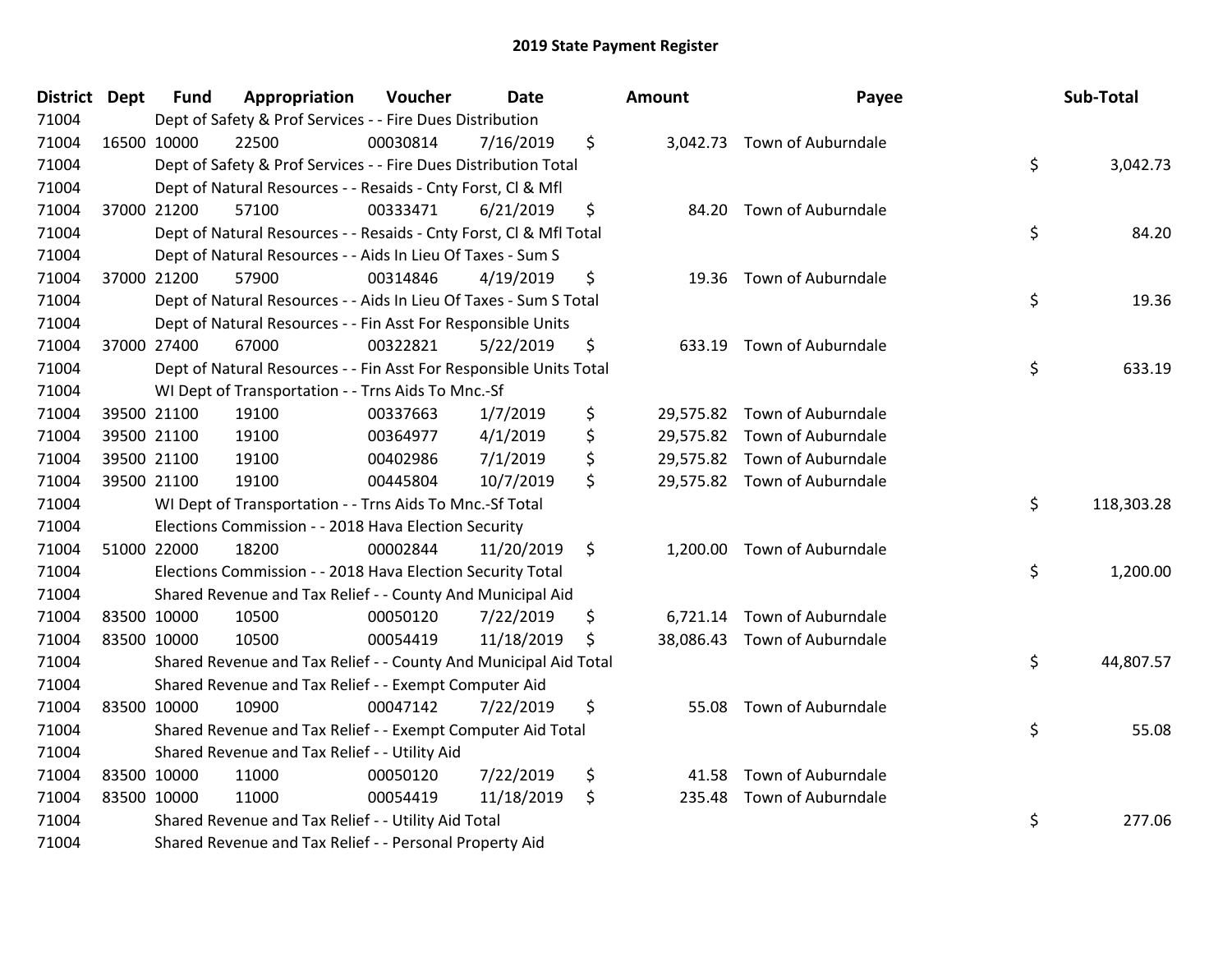| <b>District</b> | Dept | Fund        | Appropriation                                                       | <b>Voucher</b> | Date      | Amount | Payee                     | Sub-Total  |
|-----------------|------|-------------|---------------------------------------------------------------------|----------------|-----------|--------|---------------------------|------------|
| 71004           |      | 83500 10000 | 11100                                                               | 00041736       | 5/6/2019  | 110.03 | Town of Auburndale        |            |
| 71004           |      |             | Shared Revenue and Tax Relief - - Personal Property Aid Total       |                |           |        |                           | 110.03     |
| 71004           |      |             | Shared Revenue and Tax Relief - - Payments For Municipal Svcs       |                |           |        |                           |            |
| 71004           |      | 83500 10000 | 50100                                                               | 00037999       | 1/31/2019 |        | 116.35 Town of Auburndale |            |
| 71004           |      |             | Shared Revenue and Tax Relief - - Payments For Municipal Svcs Total |                |           |        |                           | 116.35     |
| 71004 Total     |      |             |                                                                     |                |           |        |                           | 168,648.85 |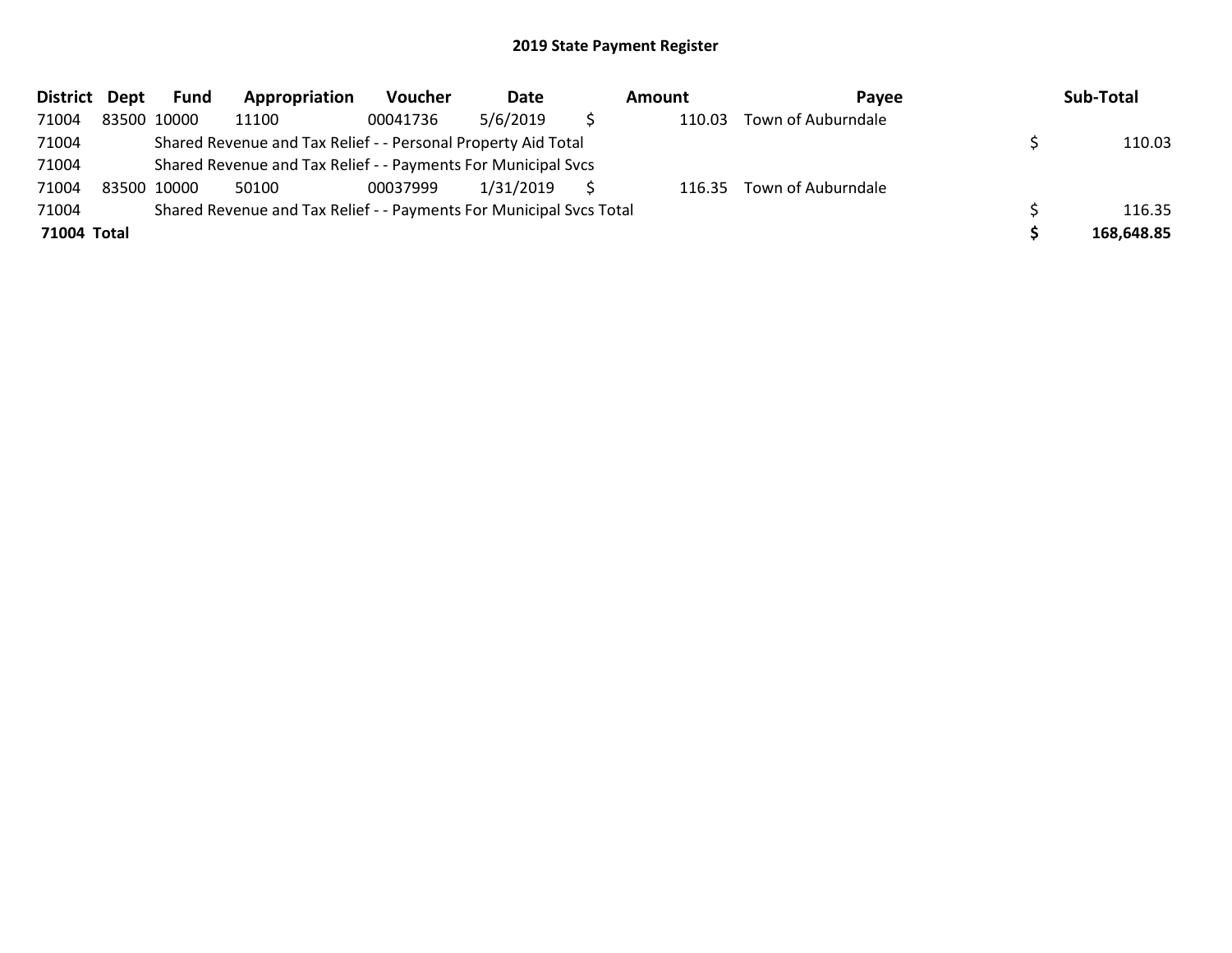| <b>District Dept</b> | <b>Fund</b> | Appropriation                                                      | <b>Voucher</b> | <b>Date</b> |    | <b>Amount</b> | Payee                  | Sub-Total       |
|----------------------|-------------|--------------------------------------------------------------------|----------------|-------------|----|---------------|------------------------|-----------------|
| 71006                |             | Dept of Safety & Prof Services - - Fire Dues Distribution          |                |             |    |               |                        |                 |
| 71006                | 16500 10000 | 22500                                                              | 00031025       | 7/17/2019   | \$ | 2,295.69      | <b>Town Of Cameron</b> |                 |
| 71006                |             | Dept of Safety & Prof Services - - Fire Dues Distribution Total    |                |             |    |               |                        | \$<br>2,295.69  |
| 71006                |             | Dept of Natural Resources - - Resaids - Cnty Forst, CI & Mfl       |                |             |    |               |                        |                 |
| 71006                | 37000 21200 | 57100                                                              | 00333472       | 6/21/2019   | \$ | 15.58         | <b>Town Of Cameron</b> |                 |
| 71006                |             | Dept of Natural Resources - - Resaids - Cnty Forst, CI & Mfl Total |                |             |    |               |                        | \$<br>15.58     |
| 71006                |             | WI Dept of Transportation - - Trns Aids To Mnc.-Sf                 |                |             |    |               |                        |                 |
| 71006                | 39500 21100 | 19100                                                              | 00337664       | 1/7/2019    | \$ | 6,940.04      | <b>Town Of Cameron</b> |                 |
| 71006                | 39500 21100 | 19100                                                              | 00364978       | 4/1/2019    | \$ | 6,940.04      | <b>Town Of Cameron</b> |                 |
| 71006                | 39500 21100 | 19100                                                              | 00402987       | 7/1/2019    | \$ | 6,940.04      | <b>Town Of Cameron</b> |                 |
| 71006                | 39500 21100 | 19100                                                              | 00445805       | 10/7/2019   | \$ | 6,940.06      | Town Of Cameron        |                 |
| 71006                |             | WI Dept of Transportation - - Trns Aids To Mnc.-Sf Total           |                |             |    |               |                        | \$<br>27,760.18 |
| 71006                |             | Elections Commission - - 2018 Hava Election Security               |                |             |    |               |                        |                 |
| 71006                | 51000 22000 | 18200                                                              | 00002223       | 11/4/2019   | \$ | 1,200.00      | <b>Town Of Cameron</b> |                 |
| 71006                |             | Elections Commission - - 2018 Hava Election Security Total         |                |             |    |               |                        | \$<br>1,200.00  |
| 71006                |             | Shared Revenue and Tax Relief - - County And Municipal Aid         |                |             |    |               |                        |                 |
| 71006                | 83500 10000 | 10500                                                              | 00050121       | 7/22/2019   | \$ | 2,005.03      | <b>Town Of Cameron</b> |                 |
| 71006                | 83500 10000 | 10500                                                              | 00054420       | 11/18/2019  | S  | 11,361.83     | <b>Town Of Cameron</b> |                 |
| 71006                |             | Shared Revenue and Tax Relief - - County And Municipal Aid Total   |                |             |    |               |                        | \$<br>13,366.86 |
| 71006                |             | Shared Revenue and Tax Relief - - Exempt Computer Aid              |                |             |    |               |                        |                 |
| 71006                | 83500 10000 | 10900                                                              | 00047143       | 7/22/2019   | \$ | 90.42         | <b>Town Of Cameron</b> |                 |
| 71006                |             | Shared Revenue and Tax Relief - - Exempt Computer Aid Total        |                |             |    |               |                        | \$<br>90.42     |
| 71006                |             | Shared Revenue and Tax Relief - - Personal Property Aid            |                |             |    |               |                        |                 |
| 71006                | 83500 10000 | 11100                                                              | 00041737       | 5/6/2019    | \$ | 5,068.55      | Town Of Cameron        |                 |
| 71006                |             | Shared Revenue and Tax Relief - - Personal Property Aid Total      |                |             |    |               |                        | \$<br>5,068.55  |
| 71006 Total          |             |                                                                    |                |             |    |               |                        | \$<br>49,797.28 |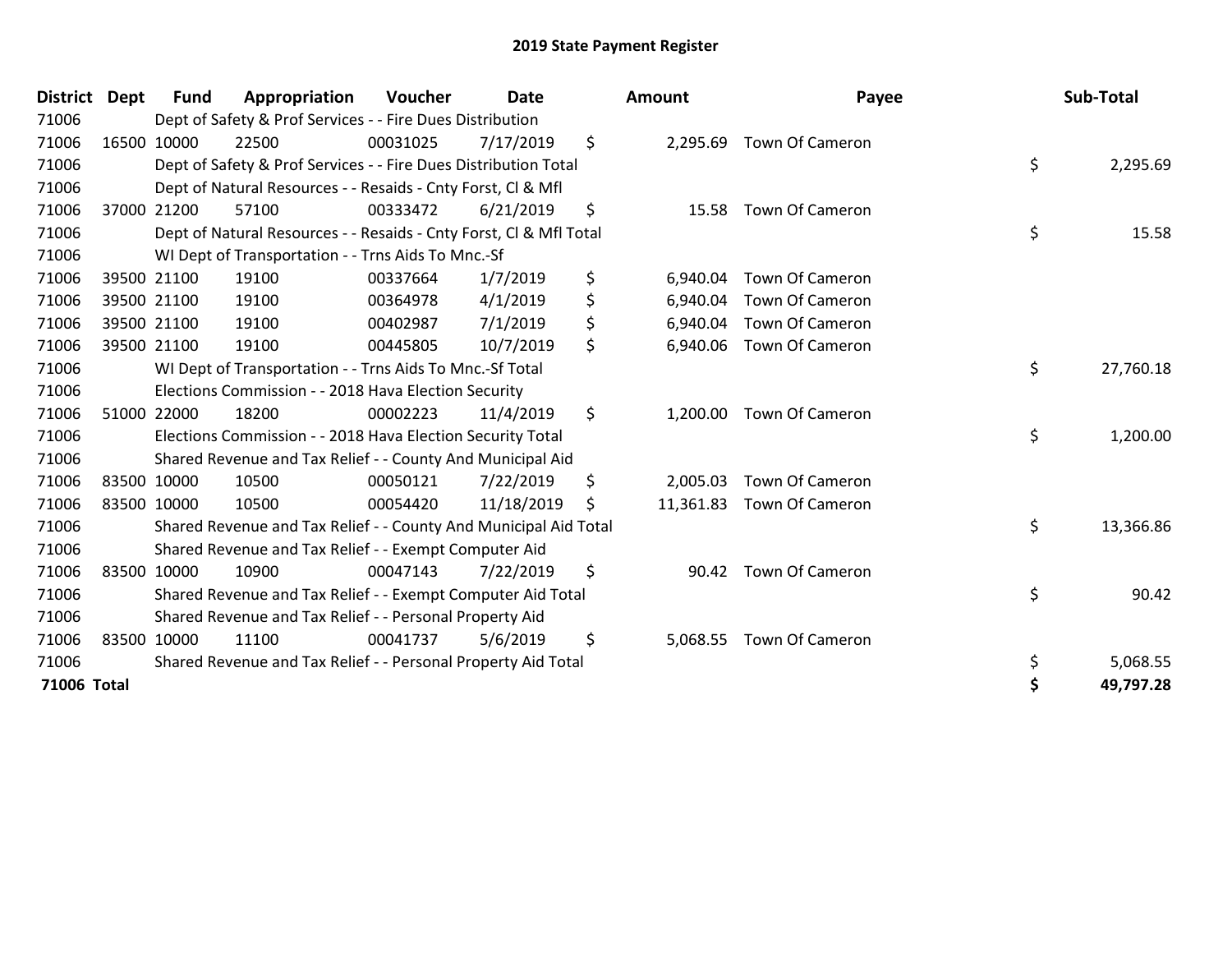| <b>District</b> | <b>Dept</b> | Fund        | Appropriation                                                      | <b>Voucher</b> | <b>Date</b> |    | <b>Amount</b> |                        | Payee | Sub-Total  |
|-----------------|-------------|-------------|--------------------------------------------------------------------|----------------|-------------|----|---------------|------------------------|-------|------------|
| 71008           |             |             | Dept of Safety & Prof Services - - Fire Dues Distribution          |                |             |    |               |                        |       |            |
| 71008           |             | 16500 10000 | 22500                                                              | 00031217       | 7/18/2019   | \$ |               | 1,679.06 Town Of Cary  |       |            |
| 71008           |             |             | Dept of Safety & Prof Services - - Fire Dues Distribution Total    |                |             |    |               |                        | \$    | 1,679.06   |
| 71008           |             |             | Dept of Natural Resources - - Resaids - Cnty Forst, CI & Mfl       |                |             |    |               |                        |       |            |
| 71008           |             | 37000 21200 | 57100                                                              | 00333473       | 6/21/2019   | \$ |               | 1,696.37 Town Of Cary  |       |            |
| 71008           |             |             | Dept of Natural Resources - - Resaids - Cnty Forst, CI & Mfl Total |                |             |    |               |                        | \$    | 1,696.37   |
| 71008           |             |             | WI Dept of Transportation - - Trns Aids To Mnc.-Sf                 |                |             |    |               |                        |       |            |
| 71008           |             | 39500 21100 | 19100                                                              | 00337665       | 1/7/2019    | \$ |               | 19,564.16 Town Of Cary |       |            |
| 71008           |             | 39500 21100 | 19100                                                              | 00364979       | 4/1/2019    | \$ | 19,564.16     | Town Of Cary           |       |            |
| 71008           |             | 39500 21100 | 19100                                                              | 00402988       | 7/1/2019    | \$ |               | 19,564.16 Town Of Cary |       |            |
| 71008           |             | 39500 21100 | 19100                                                              | 00445806       | 10/7/2019   | \$ | 19,564.19     | Town Of Cary           |       |            |
| 71008           |             |             | WI Dept of Transportation - - Trns Aids To Mnc.-Sf Total           |                |             |    |               |                        | \$    | 78,256.67  |
| 71008           |             |             | Elections Commission - - 2018 Hava Election Security               |                |             |    |               |                        |       |            |
| 71008           |             | 51000 22000 | 18200                                                              | 00002242       | 11/6/2019   | \$ | 1,100.00      | Town Of Cary           |       |            |
| 71008           |             |             | Elections Commission - - 2018 Hava Election Security Total         |                |             |    |               |                        | \$    | 1,100.00   |
| 71008           |             |             | Shared Revenue and Tax Relief - - County And Municipal Aid         |                |             |    |               |                        |       |            |
| 71008           |             | 83500 10000 | 10500                                                              | 00050122       | 7/22/2019   | \$ | 2,968.13      | Town Of Cary           |       |            |
| 71008           | 83500 10000 |             | 10500                                                              | 00054421       | 11/18/2019  | S. |               | 16,819.37 Town Of Cary |       |            |
| 71008           |             |             | Shared Revenue and Tax Relief - - County And Municipal Aid Total   |                |             |    |               |                        | \$    | 19,787.50  |
| 71008           |             |             | Shared Revenue and Tax Relief - - Exempt Computer Aid              |                |             |    |               |                        |       |            |
| 71008           |             | 83500 10000 | 10900                                                              | 00047144       | 7/22/2019   | \$ | 2.08          | Town Of Cary           |       |            |
| 71008           |             |             | Shared Revenue and Tax Relief - - Exempt Computer Aid Total        |                |             |    |               |                        | \$    | 2.08       |
| 71008           |             |             | Shared Revenue and Tax Relief - - Personal Property Aid            |                |             |    |               |                        |       |            |
| 71008           |             | 83500 10000 | 11100                                                              | 00041738       | 5/6/2019    | \$ | 324.17        | Town Of Cary           |       |            |
| 71008           |             |             | Shared Revenue and Tax Relief - - Personal Property Aid Total      |                |             |    |               |                        | \$    | 324.17     |
| 71008 Total     |             |             |                                                                    |                |             |    |               |                        | \$    | 102,845.85 |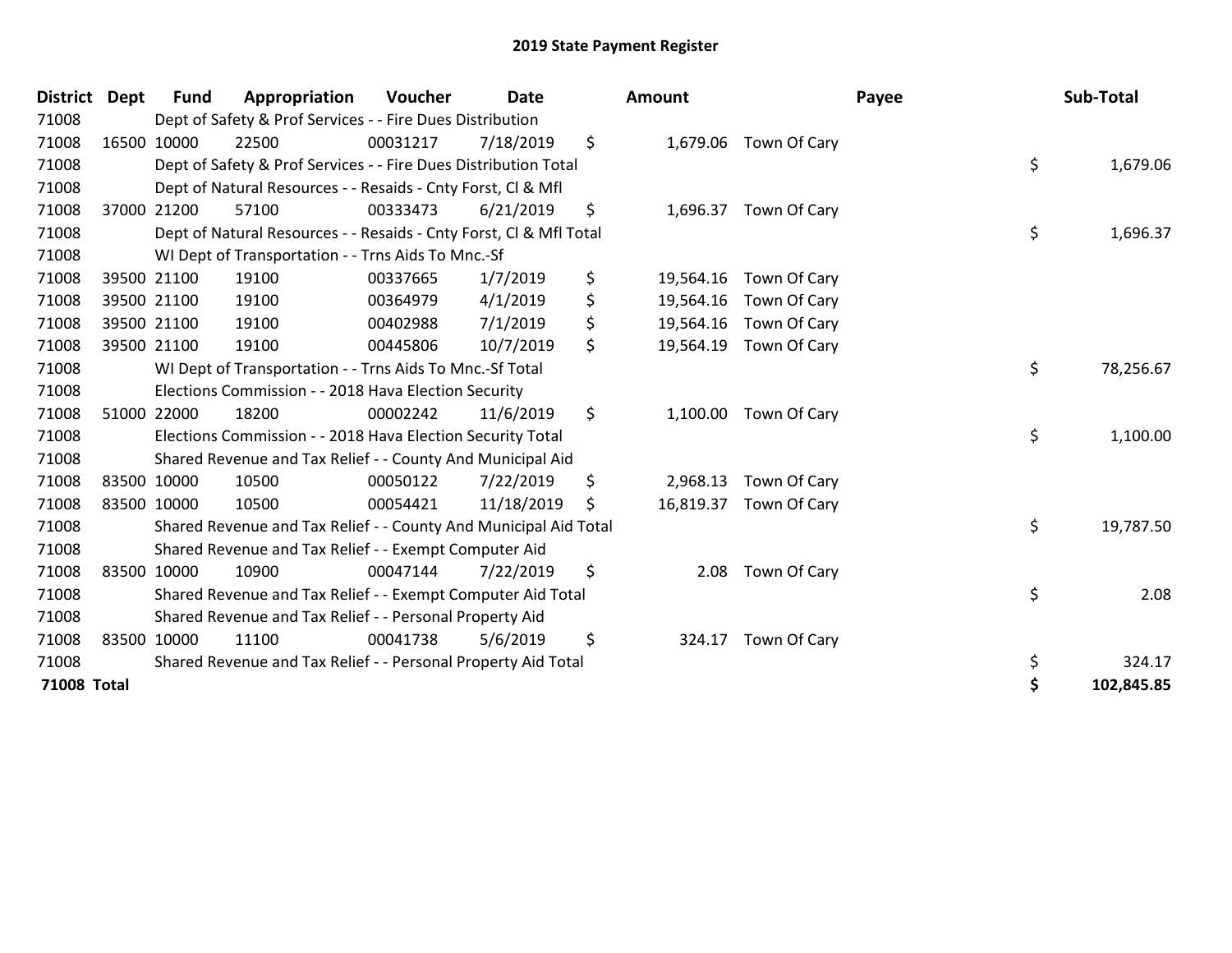| <b>District</b>    | Dept | <b>Fund</b> | Appropriation                                                      | <b>Voucher</b> | <b>Date</b>     | <b>Amount</b>  | Payee                     | Sub-Total       |
|--------------------|------|-------------|--------------------------------------------------------------------|----------------|-----------------|----------------|---------------------------|-----------------|
| 71010              |      |             | Dept of Safety & Prof Services - - Fire Dues Distribution          |                |                 |                |                           |                 |
| 71010              |      | 16500 10000 | 22500                                                              | 00031396       | 7/18/2019       | \$             | 1,136.18 Town Of Cranmoor |                 |
| 71010              |      |             | Dept of Safety & Prof Services - - Fire Dues Distribution Total    |                |                 |                |                           | \$<br>1,136.18  |
| 71010              |      |             | Dept of Natural Resources - - Resaids - Cnty Forst, CI & Mfl       |                |                 |                |                           |                 |
| 71010              |      | 37000 21200 | 57100                                                              | 00333474       | 6/21/2019       | \$             | 1,161.54 Town Of Cranmoor |                 |
| 71010              |      |             | Dept of Natural Resources - - Resaids - Cnty Forst, CI & Mfl Total |                |                 |                |                           | \$<br>1,161.54  |
| 71010              |      |             | Dept of Natural Resources - - Fin Asst For Responsible Units       |                |                 |                |                           |                 |
| 71010              |      | 37000 27400 | 67000                                                              | 00323158       | 5/22/2019       | \$<br>677.56   | <b>Town Of Cranmoor</b>   |                 |
| 71010              |      |             | Dept of Natural Resources - - Fin Asst For Responsible Units Total |                |                 |                |                           | \$<br>677.56    |
| 71010              |      |             | WI Dept of Transportation - - Trns Aids To Mnc.-Sf                 |                |                 |                |                           |                 |
| 71010              |      | 39500 21100 | 19100                                                              | 00337666       | 1/7/2019        | \$<br>5,602.20 | <b>Town Of Cranmoor</b>   |                 |
| 71010              |      | 39500 21100 | 19100                                                              | 00364980       | 4/1/2019        | \$<br>5,602.20 | <b>Town Of Cranmoor</b>   |                 |
| 71010              |      | 39500 21100 | 19100                                                              | 00402989       | 7/1/2019        | \$<br>5,602.20 | <b>Town Of Cranmoor</b>   |                 |
| 71010              |      | 39500 21100 | 19100                                                              | 00445807       | 10/7/2019       | \$             | 5,602.22 Town Of Cranmoor |                 |
| 71010              |      |             | WI Dept of Transportation - - Trns Aids To Mnc.-Sf Total           |                |                 |                |                           | \$<br>22,408.82 |
| 71010              |      |             | Shared Revenue and Tax Relief - - County And Municipal Aid         |                |                 |                |                           |                 |
| 71010              |      | 83500 10000 | 10500                                                              | 00050123       | 7/22/2019       | \$<br>964.06   | <b>Town Of Cranmoor</b>   |                 |
| 71010              |      | 83500 10000 | 10500                                                              | 00054422       | 11/18/2019      | \$             | 5,463.01 Town Of Cranmoor |                 |
| 71010              |      |             | Shared Revenue and Tax Relief - - County And Municipal Aid Total   |                |                 |                |                           | \$<br>6,427.07  |
| 71010              |      |             | Shared Revenue and Tax Relief - - Exempt Computer Aid              |                |                 |                |                           |                 |
| 71010              |      | 83500 10000 | 10900                                                              | 00047145       | 7/22/2019       | \$<br>1.03     | <b>Town Of Cranmoor</b>   |                 |
| 71010              |      |             | Shared Revenue and Tax Relief - - Exempt Computer Aid Total        |                |                 |                |                           | \$<br>1.03      |
| 71010              |      |             | Shared Revenue and Tax Relief - - Utility Aid                      |                |                 |                |                           |                 |
| 71010              |      | 83500 10000 | 11000                                                              | 00054422       | $11/18/2019$ \$ | 3.10           | <b>Town Of Cranmoor</b>   |                 |
| 71010              |      |             | Shared Revenue and Tax Relief - - Utility Aid Total                |                |                 |                |                           | \$<br>3.10      |
| <b>71010 Total</b> |      |             |                                                                    |                |                 |                |                           | 31,815.30       |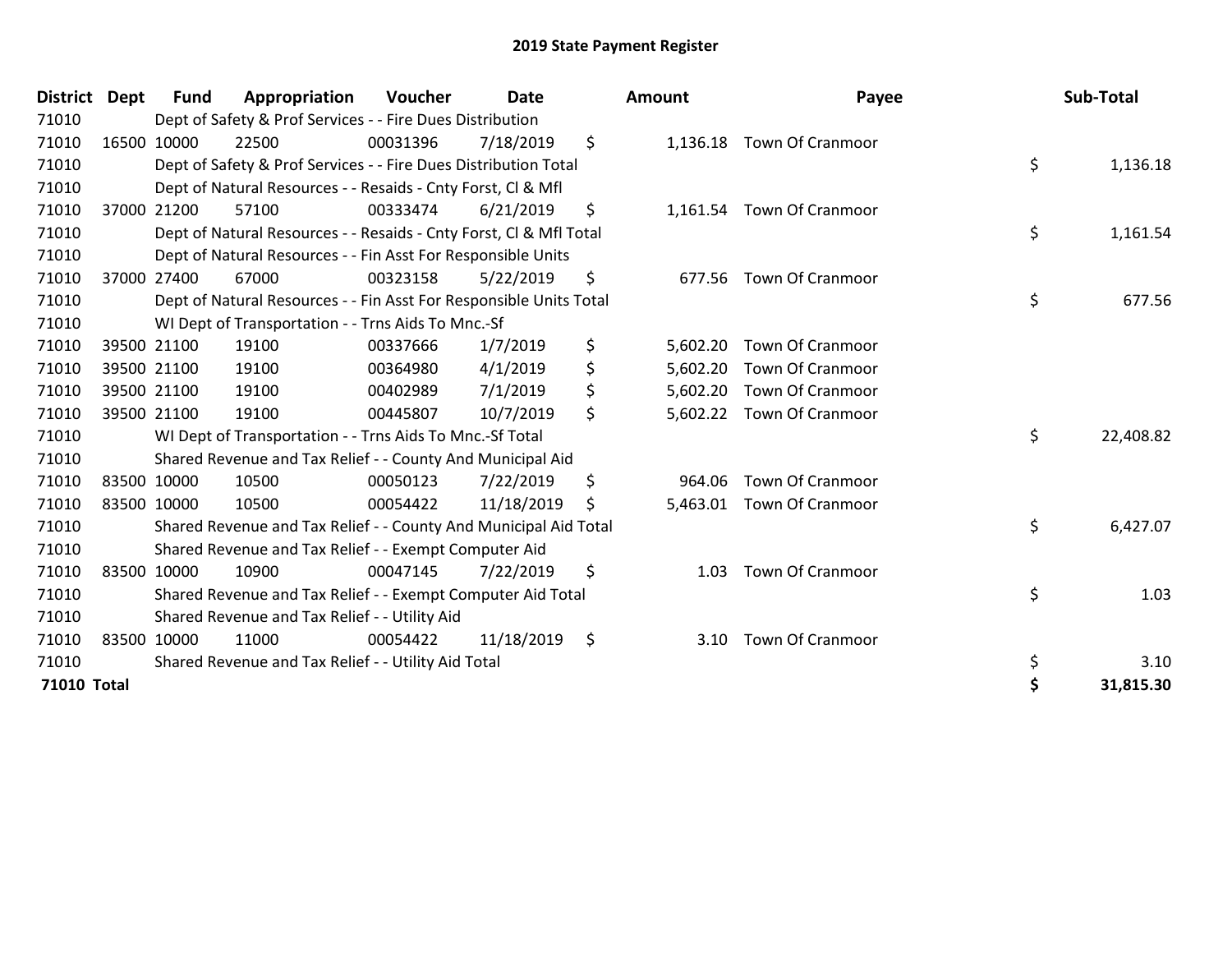| District Dept      | Fund        | Appropriation                                                      | Voucher  | <b>Date</b> | <b>Amount</b> | Payee                    |    | Sub-Total |
|--------------------|-------------|--------------------------------------------------------------------|----------|-------------|---------------|--------------------------|----|-----------|
| 71012              |             | Dept of Safety & Prof Services - - Fire Dues Distribution          |          |             |               |                          |    |           |
| 71012              | 16500 10000 | 22500                                                              | 00031374 | 7/18/2019   | \$            | 1,203.62 Town Of Dexter  |    |           |
| 71012              |             | Dept of Safety & Prof Services - - Fire Dues Distribution Total    |          |             |               |                          | \$ | 1,203.62  |
| 71012              |             | Dept of Natural Resources - - Aids In Lieu Of Taxes - Gener        |          |             |               |                          |    |           |
| 71012              | 37000 10000 | 50300                                                              | 00313544 | 4/19/2019   | \$            | 3,845.18 Town Of Dexter  |    |           |
| 71012              |             | Dept of Natural Resources - - Aids In Lieu Of Taxes - Gener Total  |          |             |               |                          | \$ | 3,845.18  |
| 71012              |             | Dept of Natural Resources - - Resaids - Cnty Forst, Cl & Mfl       |          |             |               |                          |    |           |
| 71012              | 37000 21200 | 57100                                                              | 00333475 | 6/21/2019   | \$            | 2,654.15 Town Of Dexter  |    |           |
| 71012              |             | Dept of Natural Resources - - Resaids - Cnty Forst, CI & Mfl Total |          |             |               |                          | \$ | 2,654.15  |
| 71012              |             | Dept of Natural Resources - - Aids In Lieu Of Taxes - Sum S        |          |             |               |                          |    |           |
| 71012              | 37000 21200 | 57900                                                              | 00313545 | 4/19/2019   | \$            | 384.52 Town Of Dexter    |    |           |
| 71012              |             | Dept of Natural Resources - - Aids In Lieu Of Taxes - Sum S Total  |          |             |               |                          | \$ | 384.52    |
| 71012              |             | WI Dept of Transportation - - Trns Aids To Mnc.-Sf                 |          |             |               |                          |    |           |
| 71012              | 39500 21100 | 19100                                                              | 00337667 | 1/7/2019    | \$            | 12,410.85 Town Of Dexter |    |           |
| 71012              | 39500 21100 | 19100                                                              | 00364981 | 4/1/2019    | \$            | 12,410.85 Town Of Dexter |    |           |
| 71012              | 39500 21100 | 19100                                                              | 00402990 | 7/1/2019    | \$            | 12,410.85 Town Of Dexter |    |           |
| 71012              | 39500 21100 | 19100                                                              | 00445808 | 10/7/2019   | \$            | 12,410.87 Town Of Dexter |    |           |
| 71012              |             | WI Dept of Transportation - - Trns Aids To Mnc .- Sf Total         |          |             |               |                          | \$ | 49,643.42 |
| 71012              |             | Elections Commission - - 2018 Hava Election Security               |          |             |               |                          |    |           |
| 71012              | 51000 22000 | 18200                                                              | 00002412 | 11/13/2019  | \$<br>700.00  | Town Of Dexter           |    |           |
| 71012              |             | Elections Commission - - 2018 Hava Election Security Total         |          |             |               |                          | \$ | 700.00    |
| 71012              |             | Shared Revenue and Tax Relief - - County And Municipal Aid         |          |             |               |                          |    |           |
| 71012              | 83500 10000 | 10500                                                              | 00050124 | 7/22/2019   | \$            | 3,348.47 Town Of Dexter  |    |           |
| 71012              | 83500 10000 | 10500                                                              | 00054423 | 11/18/2019  | \$            | 18,974.63 Town Of Dexter |    |           |
| 71012              |             | Shared Revenue and Tax Relief - - County And Municipal Aid Total   |          |             |               |                          | \$ | 22,323.10 |
| 71012              |             | Shared Revenue and Tax Relief - - Exempt Computer Aid              |          |             |               |                          |    |           |
| 71012              | 83500 10000 | 10900                                                              | 00047146 | 7/22/2019   | \$<br>1.03    | Town Of Dexter           |    |           |
| 71012              |             | Shared Revenue and Tax Relief - - Exempt Computer Aid Total        |          |             |               |                          | \$ | 1.03      |
| 71012              |             | Shared Revenue and Tax Relief - - Personal Property Aid            |          |             |               |                          |    |           |
| 71012              | 83500 10000 | 11100                                                              | 00041739 | 5/6/2019    | \$<br>488.18  | Town Of Dexter           |    |           |
| 71012              |             | Shared Revenue and Tax Relief - - Personal Property Aid Total      |          |             |               |                          | \$ | 488.18    |
| <b>71012 Total</b> |             |                                                                    |          |             |               |                          | Ś  | 81,243.20 |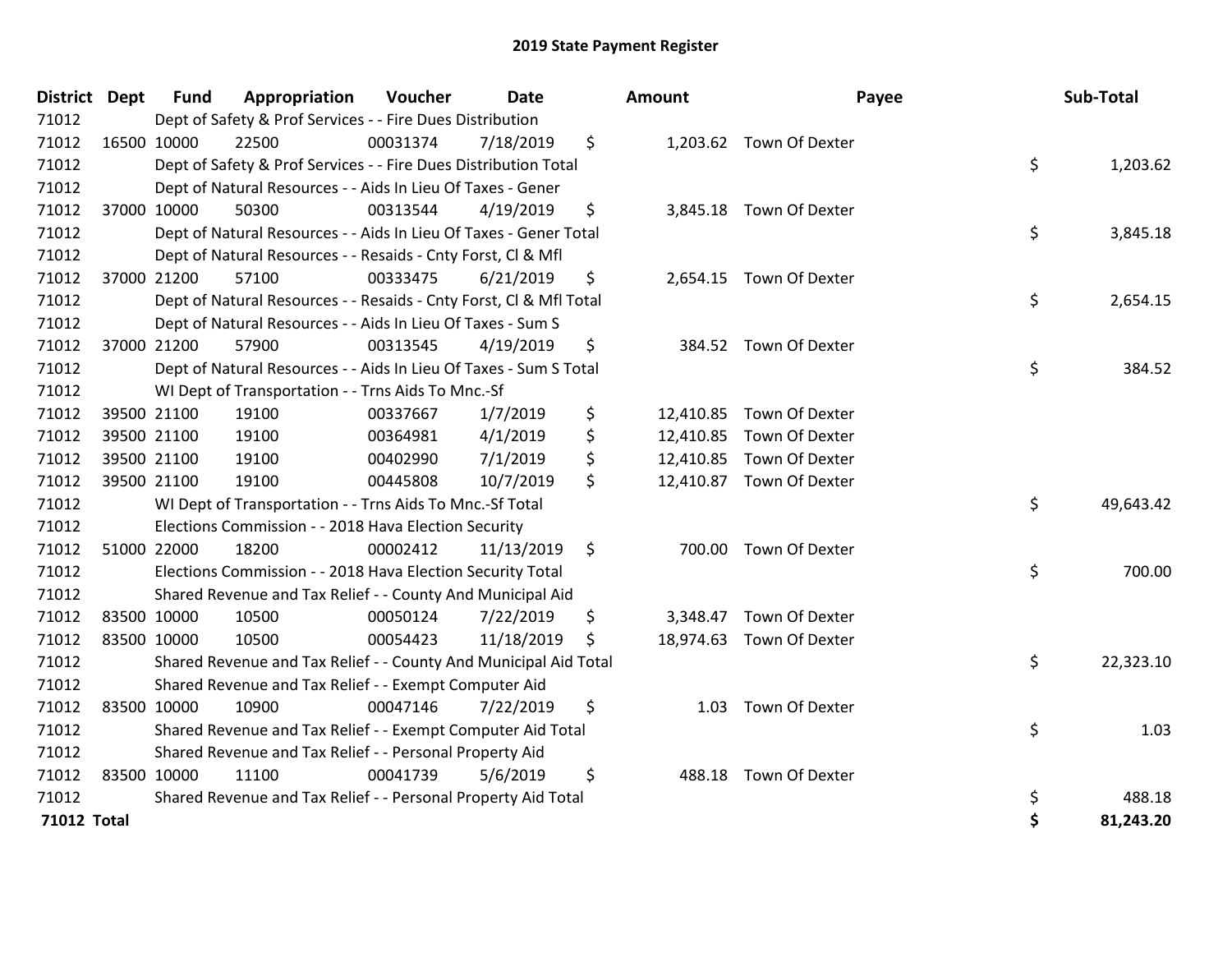| District Dept | Fund        | Appropriation                                                      | Voucher  | <b>Date</b> | <b>Amount</b>   | Payee                          | Sub-Total        |
|---------------|-------------|--------------------------------------------------------------------|----------|-------------|-----------------|--------------------------------|------------------|
| 71014         |             | Dept of Safety & Prof Services - - Fire Dues Distribution          |          |             |                 |                                |                  |
| 71014         | 16500 10000 | 22500                                                              | 00029969 | 7/15/2019   | \$              | 25,781.45 Town Of Grand Rapids |                  |
| 71014         |             | Dept of Safety & Prof Services - - Fire Dues Distribution Total    |          |             |                 |                                | \$<br>25,781.45  |
| 71014         |             | Dept of Natural Resources - - Resaids - Cnty Forst, CI & Mfl       |          |             |                 |                                |                  |
| 71014         | 37000 21200 | 57100                                                              | 00333476 | 6/21/2019   | \$              | 277.99 Town Of Grand Rapids    |                  |
| 71014         |             | Dept of Natural Resources - - Resaids - Cnty Forst, Cl & Mfl Total |          |             |                 |                                | \$<br>277.99     |
| 71014         |             | Dept of Natural Resources - - Aids In Lieu Of Taxes - Sum S        |          |             |                 |                                |                  |
| 71014         | 37000 21200 | 57900                                                              | 00314348 | 4/19/2019   | \$<br>126.10    | <b>Town Of Grand Rapids</b>    |                  |
| 71014         |             | Dept of Natural Resources - - Aids In Lieu Of Taxes - Sum S Total  |          |             |                 |                                | \$<br>126.10     |
| 71014         |             | Dept of Natural Resources - - Fin Asst For Responsible Units       |          |             |                 |                                |                  |
| 71014         | 37000 27400 | 67000                                                              | 00323141 | 5/22/2019   | \$              | 11,341.07 Town Of Grand Rapids |                  |
| 71014         |             | Dept of Natural Resources - - Fin Asst For Responsible Units Total |          |             |                 |                                | \$<br>11,341.07  |
| 71014         |             | Dept of Natural Resources - - Recycling Consolidation Grants       |          |             |                 |                                |                  |
| 71014         | 37000 27400 | 67300                                                              | 00323141 | 5/22/2019   | \$              | 1,971.26 Town Of Grand Rapids  |                  |
| 71014         |             | Dept of Natural Resources - - Recycling Consolidation Grants Total |          |             |                 |                                | \$<br>1,971.26   |
| 71014         |             | WI Dept of Transportation - - Trns Aids To Mnc.-Sf                 |          |             |                 |                                |                  |
| 71014         | 39500 21100 | 19100                                                              | 00337668 | 1/7/2019    | \$<br>55,944.40 | Town Of Grand Rapids           |                  |
| 71014         | 39500 21100 | 19100                                                              | 00364982 | 4/1/2019    | \$              | 55,944.40 Town Of Grand Rapids |                  |
| 71014         | 39500 21100 | 19100                                                              | 00402991 | 7/1/2019    | \$<br>55,944.40 | Town Of Grand Rapids           |                  |
| 71014         | 39500 21100 | 19100                                                              | 00445809 | 10/7/2019   | \$              | 55,944.43 Town Of Grand Rapids |                  |
| 71014         |             | WI Dept of Transportation - - Trns Aids To Mnc.-Sf Total           |          |             |                 |                                | \$<br>223,777.63 |
| 71014         |             | WI Dept of Transportation - - Loc Rd Imp Prg St Fd                 |          |             |                 |                                |                  |
| 71014         | 39500 21100 | 27800                                                              | 00348056 | 2/4/2019    | \$              | 16,424.47 Town Of Grand Rapids |                  |
| 71014         |             | WI Dept of Transportation - - Loc Rd Imp Prg St Fd Total           |          |             |                 |                                | \$<br>16,424.47  |
| 71014         |             | Department of Justice - - Crime Laboratories, Dna                  |          |             |                 |                                |                  |
| 71014         | 45500 10000 | 22100                                                              | 00068540 | 7/19/2019   | \$<br>20.00     | Town Of Grand Rapids           |                  |
| 71014         |             | Department of Justice - - Crime Laboratories, Dna Total            |          |             |                 |                                | \$<br>20.00      |
| 71014         |             | Department of Justice - - Law Enforcement Train, Local             |          |             |                 |                                |                  |
| 71014         | 45500 10000 | 23100                                                              | 00073143 | 10/17/2019  | \$              | 1,120.00 Town Of Grand Rapids  |                  |
| 71014         |             | Department of Justice - - Law Enforcement Train, Local Total       |          |             |                 |                                | \$<br>1,120.00   |
| 71014         |             | Elections Commission - - 2018 Hava Election Security               |          |             |                 |                                |                  |
| 71014         | 51000 22000 | 18200                                                              | 00002579 | 11/18/2019  | \$<br>600.00    | Town Of Grand Rapids           |                  |
| 71014         |             | Elections Commission - - 2018 Hava Election Security Total         |          |             |                 |                                | \$<br>600.00     |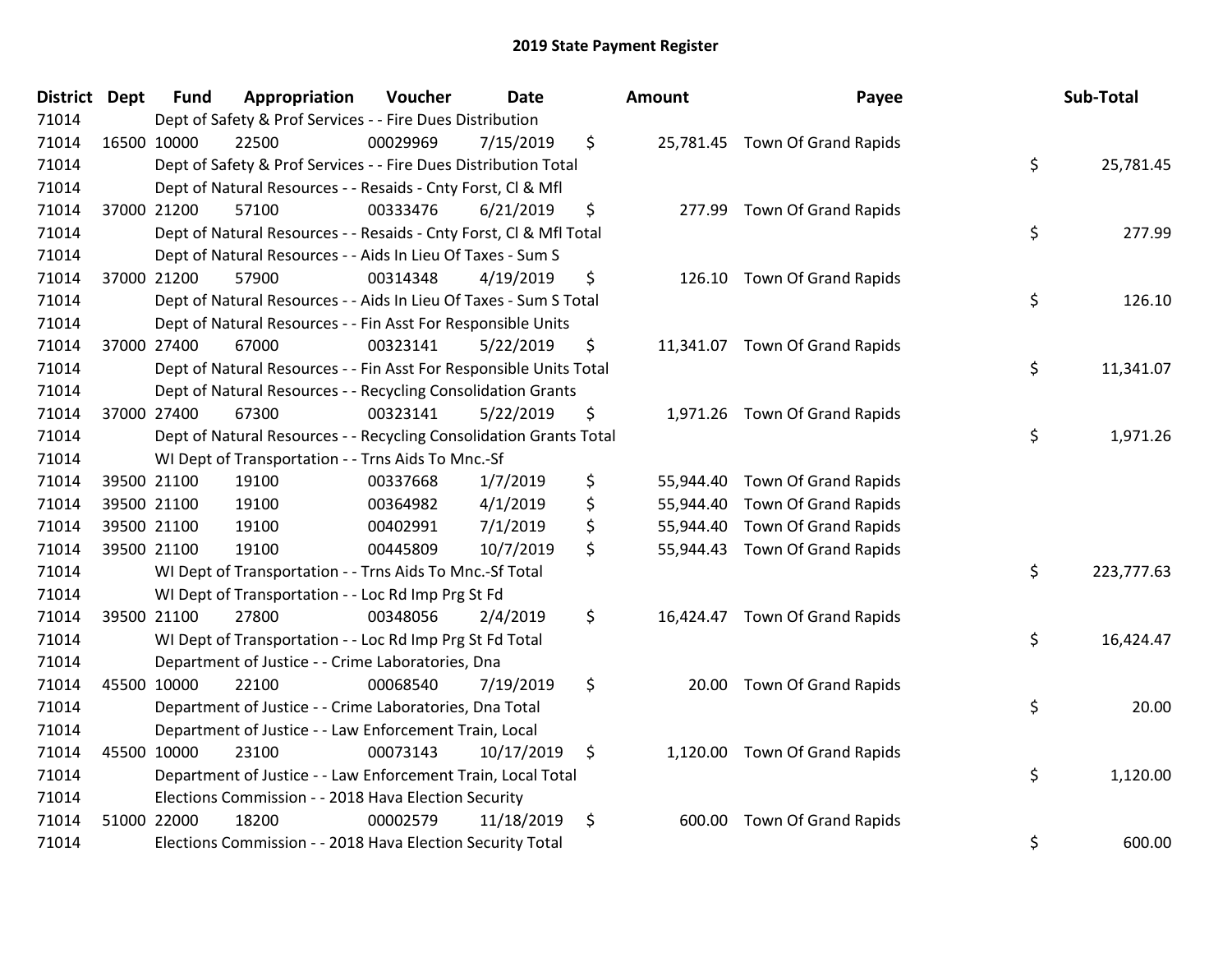| <b>District</b>    | Dept | <b>Fund</b> | Appropriation                                                       | <b>Voucher</b> | <b>Date</b> | <b>Amount</b>   | Payee                           | Sub-Total        |
|--------------------|------|-------------|---------------------------------------------------------------------|----------------|-------------|-----------------|---------------------------------|------------------|
| 71014              |      |             | Public Defender Board - - Transcript, Discovery And Int             |                |             |                 |                                 |                  |
| 71014              |      | 55000 10000 | 10600                                                               | 00197416       | 5/30/2019   | \$<br>10.00     | Town Of Grand Rapids            |                  |
| 71014              |      | 55000 10000 | 10600                                                               | 00210079       | 8/20/2019   | \$<br>5.00      | <b>Town Of Grand Rapids</b>     |                  |
| 71014              |      |             | Public Defender Board - - Transcript, Discovery And Int Total       |                |             |                 |                                 | \$<br>15.00      |
| 71014              |      |             | Shared Revenue and Tax Relief - - County And Municipal Aid          |                |             |                 |                                 |                  |
| 71014              |      | 83500 10000 | 10500                                                               | 00050125       | 7/22/2019   | \$<br>35,592.41 | Town Of Grand Rapids            |                  |
| 71014              |      | 83500 10000 | 10500                                                               | 00054424       | 11/18/2019  | \$              | 201,690.35 Town Of Grand Rapids |                  |
| 71014              |      |             | Shared Revenue and Tax Relief - - County And Municipal Aid Total    |                |             |                 |                                 | \$<br>237,282.76 |
| 71014              |      |             | Shared Revenue and Tax Relief - - Exempt Computer Aid               |                |             |                 |                                 |                  |
| 71014              |      | 83500 10000 | 10900                                                               | 00047147       | 7/22/2019   | \$<br>454.15    | <b>Town Of Grand Rapids</b>     |                  |
| 71014              |      |             | Shared Revenue and Tax Relief - - Exempt Computer Aid Total         |                |             |                 |                                 | \$<br>454.15     |
| 71014              |      |             | Shared Revenue and Tax Relief - - Utility Aid                       |                |             |                 |                                 |                  |
| 71014              |      | 83500 10000 | 11000                                                               | 00050125       | 7/22/2019   | \$<br>603.90    | Town Of Grand Rapids            |                  |
| 71014              |      | 83500 10000 | 11000                                                               | 00054424       | 11/18/2019  | \$<br>2,457.35  | <b>Town Of Grand Rapids</b>     |                  |
| 71014              |      |             | Shared Revenue and Tax Relief - - Utility Aid Total                 |                |             |                 |                                 | \$<br>3,061.25   |
| 71014              |      |             | Shared Revenue and Tax Relief - - Personal Property Aid             |                |             |                 |                                 |                  |
| 71014              |      | 83500 10000 | 11100                                                               | 00041740       | 5/6/2019    | \$<br>6,373.09  | Town Of Grand Rapids            |                  |
| 71014              |      |             | Shared Revenue and Tax Relief - - Personal Property Aid Total       |                |             |                 |                                 | \$<br>6,373.09   |
| 71014              |      |             | Shared Revenue and Tax Relief - - Payments For Municipal Svcs       |                |             |                 |                                 |                  |
| 71014              |      | 83500 10000 | 50100                                                               | 00037904       | 1/31/2019   | \$<br>2,617.45  | Town Of Grand Rapids            |                  |
| 71014              |      |             | Shared Revenue and Tax Relief - - Payments For Municipal Svcs Total |                |             |                 |                                 | \$<br>2,617.45   |
| 71014              |      |             | Shared Revenue and Tax Relief - - Lottery & Gaming Credit           |                |             |                 |                                 |                  |
| 71014              |      | 83500 52100 | 36300                                                               | 00038580       | 3/25/2019   | \$<br>3,741.91  | Town Of Grand Rapids            |                  |
| 71014              |      |             | Shared Revenue and Tax Relief - - Lottery & Gaming Credit Total     |                |             |                 |                                 | \$<br>3,741.91   |
| <b>71014 Total</b> |      |             |                                                                     |                |             |                 |                                 | \$<br>534,985.58 |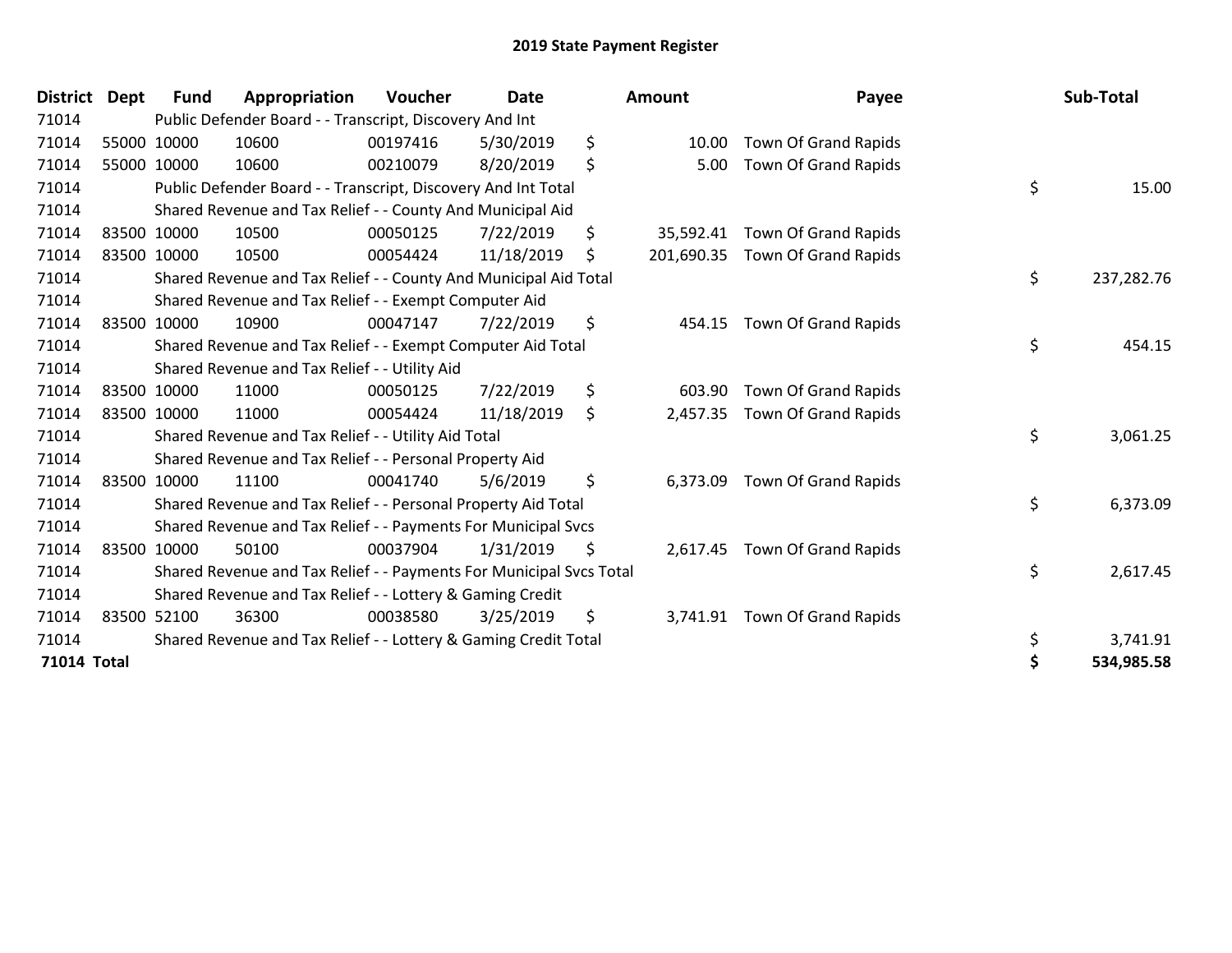| <b>District</b> | <b>Dept</b> | <b>Fund</b> | Appropriation                                                      | Voucher  | <b>Date</b> |    | <b>Amount</b> | Payee                    |    | Sub-Total  |
|-----------------|-------------|-------------|--------------------------------------------------------------------|----------|-------------|----|---------------|--------------------------|----|------------|
| 71016           |             |             | Dept of Safety & Prof Services - - Fire Dues Distribution          |          |             |    |               |                          |    |            |
| 71016           |             | 16500 10000 | 22500                                                              | 00031046 | 7/17/2019   | \$ |               | 2,234.75 Town Of Hansen  |    |            |
| 71016           |             |             | Dept of Safety & Prof Services - - Fire Dues Distribution Total    |          |             |    |               |                          | \$ | 2,234.75   |
| 71016           |             |             | Dept of Natural Resources - - Resaids - Cnty Forst, CI & Mfl       |          |             |    |               |                          |    |            |
| 71016           |             | 37000 21200 | 57100                                                              | 00333477 | 7/26/2019   | \$ |               | 426.11 Town Of Hansen    |    |            |
| 71016           |             |             | Dept of Natural Resources - - Resaids - Cnty Forst, Cl & Mfl Total |          |             |    |               |                          | \$ | 426.11     |
| 71016           |             |             | WI Dept of Transportation - - Trns Aids To Mnc.-Sf                 |          |             |    |               |                          |    |            |
| 71016           |             | 39500 21100 | 19100                                                              | 00337669 | 1/7/2019    | \$ | 26,888.19     | Town Of Hansen           |    |            |
| 71016           |             | 39500 21100 | 19100                                                              | 00364983 | 4/1/2019    | \$ | 26,888.19     | Town Of Hansen           |    |            |
| 71016           |             | 39500 21100 | 19100                                                              | 00402992 | 7/1/2019    | \$ |               | 26,888.19 Town Of Hansen |    |            |
| 71016           |             | 39500 21100 | 19100                                                              | 00445810 | 10/7/2019   | \$ |               | 26,888.21 Town Of Hansen |    |            |
| 71016           |             |             | WI Dept of Transportation - - Trns Aids To Mnc.-Sf Total           |          |             |    |               |                          | \$ | 107,552.78 |
| 71016           |             |             | Elections Commission - - 2018 Hava Election Security               |          |             |    |               |                          |    |            |
| 71016           |             | 51000 22000 | 18200                                                              | 00002710 | 11/19/2019  | \$ | 1,200.00      | Town Of Hansen           |    |            |
| 71016           |             |             | Elections Commission - - 2018 Hava Election Security Total         |          |             |    |               |                          | \$ | 1,200.00   |
| 71016           |             |             | Shared Revenue and Tax Relief - - County And Municipal Aid         |          |             |    |               |                          |    |            |
| 71016           |             | 83500 10000 | 10500                                                              | 00050126 | 7/22/2019   | \$ | 7,899.25      | Town Of Hansen           |    |            |
| 71016           |             | 83500 10000 | 10500                                                              | 00054425 | 11/18/2019  | S  |               | 44,762.41 Town Of Hansen |    |            |
| 71016           |             |             | Shared Revenue and Tax Relief - - County And Municipal Aid Total   |          |             |    |               |                          | \$ | 52,661.66  |
| 71016           |             |             | Shared Revenue and Tax Relief - - Exempt Computer Aid              |          |             |    |               |                          |    |            |
| 71016           |             | 83500 10000 | 10900                                                              | 00047148 | 7/22/2019   | \$ | 31.18         | Town Of Hansen           |    |            |
| 71016           |             |             | Shared Revenue and Tax Relief - - Exempt Computer Aid Total        |          |             |    |               |                          | \$ | 31.18      |
| 71016           |             |             | Shared Revenue and Tax Relief - - Personal Property Aid            |          |             |    |               |                          |    |            |
| 71016           |             | 83500 10000 | 11100                                                              | 00041741 | 5/6/2019    | \$ | 479.22        | Town Of Hansen           |    |            |
| 71016           |             |             | Shared Revenue and Tax Relief - - Personal Property Aid Total      |          |             |    |               |                          | \$ | 479.22     |
| 71016 Total     |             |             |                                                                    |          |             |    |               |                          | Ś  | 164,585.70 |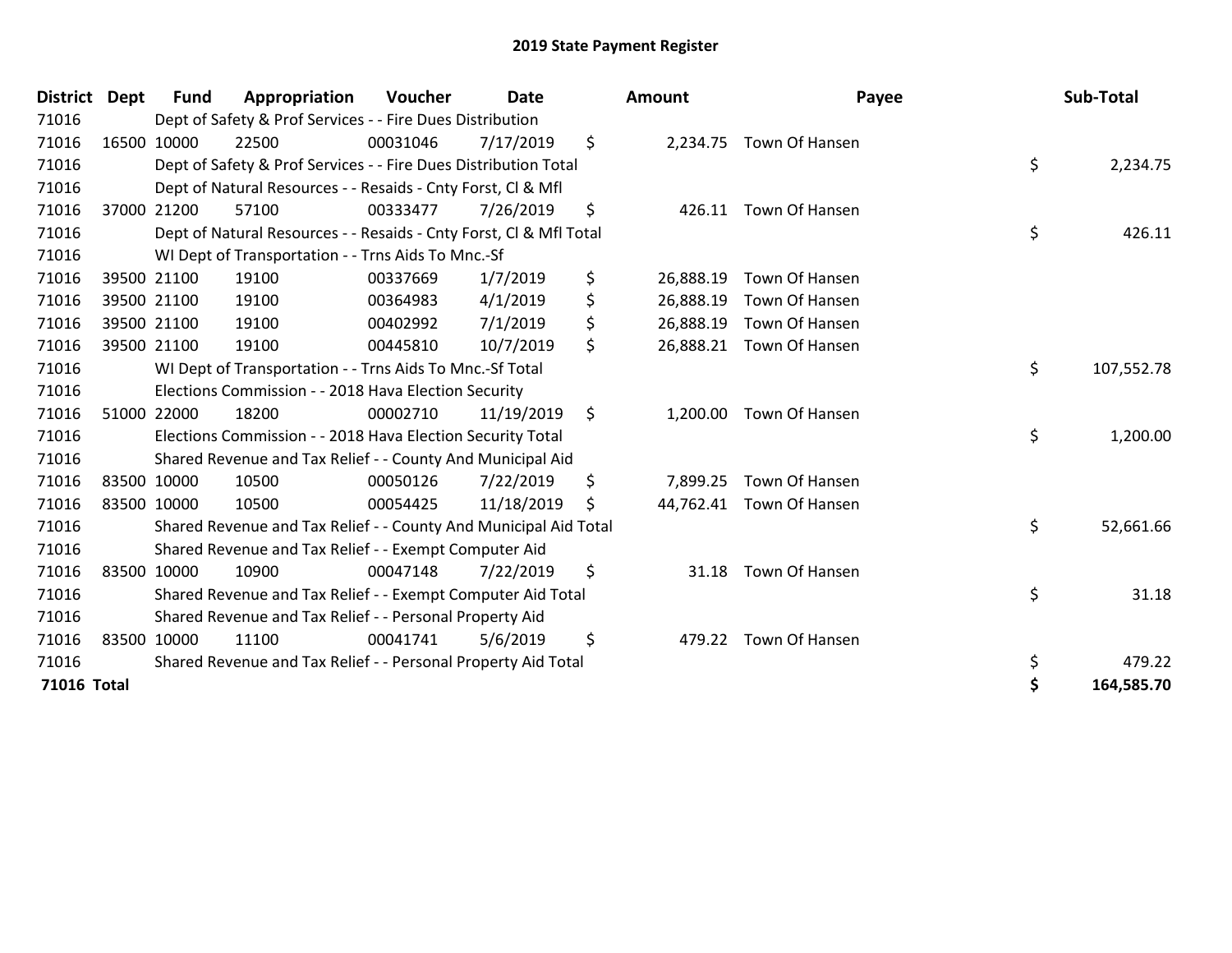| District           | <b>Dept</b> | Fund        | Appropriation                                                      | <b>Voucher</b> | <b>Date</b> |     | <b>Amount</b> |                         | Payee | Sub-Total |
|--------------------|-------------|-------------|--------------------------------------------------------------------|----------------|-------------|-----|---------------|-------------------------|-------|-----------|
| 71018              |             |             | Dept of Safety & Prof Services - - Fire Dues Distribution          |                |             |     |               |                         |       |           |
| 71018              |             | 16500 10000 | 22500                                                              | 00031509       | 7/18/2019   | \$  |               | 774.26 Hiles, Town of   |       |           |
| 71018              |             |             | Dept of Safety & Prof Services - - Fire Dues Distribution Total    |                |             |     |               |                         | \$    | 774.26    |
| 71018              |             |             | Dept of Natural Resources - - Aids In Lieu Of Taxes - Gener        |                |             |     |               |                         |       |           |
| 71018              |             | 37000 10000 | 50300                                                              | 00313950       | 4/19/2019   | \$  | 32.00         | Hiles, Town of          |       |           |
| 71018              |             |             | Dept of Natural Resources - - Aids In Lieu Of Taxes - Gener Total  |                |             |     |               |                         | \$    | 32.00     |
| 71018              |             |             | Dept of Natural Resources - - Resaids - Cnty Forst, CI & Mfl       |                |             |     |               |                         |       |           |
| 71018              |             | 37000 21200 | 57100                                                              | 00333478       | 6/21/2019   | \$  |               | 3,410.88 Hiles, Town of |       |           |
| 71018              |             |             | Dept of Natural Resources - - Resaids - Cnty Forst, CI & Mfl Total |                |             |     |               |                         | \$    | 3,410.88  |
| 71018              |             |             | Dept of Natural Resources - - Aids In Lieu Of Taxes - Sum S        |                |             |     |               |                         |       |           |
| 71018              |             | 37000 21200 | 57900                                                              | 00313949       | 4/19/2019   | \$  | 284.80        | Hiles, Town of          |       |           |
| 71018              |             |             | Dept of Natural Resources - - Aids In Lieu Of Taxes - Sum S Total  |                |             |     |               |                         | \$    | 284.80    |
| 71018              |             |             | WI Dept of Transportation - - Trns Aids To Mnc.-Sf                 |                |             |     |               |                         |       |           |
| 71018              |             | 39500 21100 | 19100                                                              | 00337670       | 1/7/2019    | \$  | 9,096.11      | Hiles, Town of          |       |           |
| 71018              |             | 39500 21100 | 19100                                                              | 00364984       | 4/1/2019    | \$  | 9,096.11      | Hiles, Town of          |       |           |
| 71018              |             | 39500 21100 | 19100                                                              | 00402993       | 7/1/2019    | \$  | 9,096.11      | Hiles, Town of          |       |           |
| 71018              |             | 39500 21100 | 19100                                                              | 00445811       | 10/7/2019   | \$  | 9,096.14      | Hiles, Town of          |       |           |
| 71018              |             |             | WI Dept of Transportation - - Trns Aids To Mnc.-Sf Total           |                |             |     |               |                         | \$    | 36,384.47 |
| 71018              |             |             | Shared Revenue and Tax Relief - - County And Municipal Aid         |                |             |     |               |                         |       |           |
| 71018              |             | 83500 10000 | 10500                                                              | 00050127       | 7/22/2019   | \$  | 1,603.34      | Hiles, Town of          |       |           |
| 71018              |             | 83500 10000 | 10500                                                              | 00054426       | 11/18/2019  | \$. | 9,085.61      | Hiles, Town of          |       |           |
| 71018              |             |             | Shared Revenue and Tax Relief - - County And Municipal Aid Total   |                |             |     |               |                         | \$    | 10,688.95 |
| 71018              |             |             | Shared Revenue and Tax Relief - - Personal Property Aid            |                |             |     |               |                         |       |           |
| 71018              |             | 83500 10000 | 11100                                                              | 00041742       | 5/6/2019    | \$  | 35.83         | Hiles, Town of          |       |           |
| 71018              |             |             | Shared Revenue and Tax Relief - - Personal Property Aid Total      |                |             |     |               |                         | \$    | 35.83     |
| <b>71018 Total</b> |             |             |                                                                    |                |             |     |               |                         | Ś     | 51,611.19 |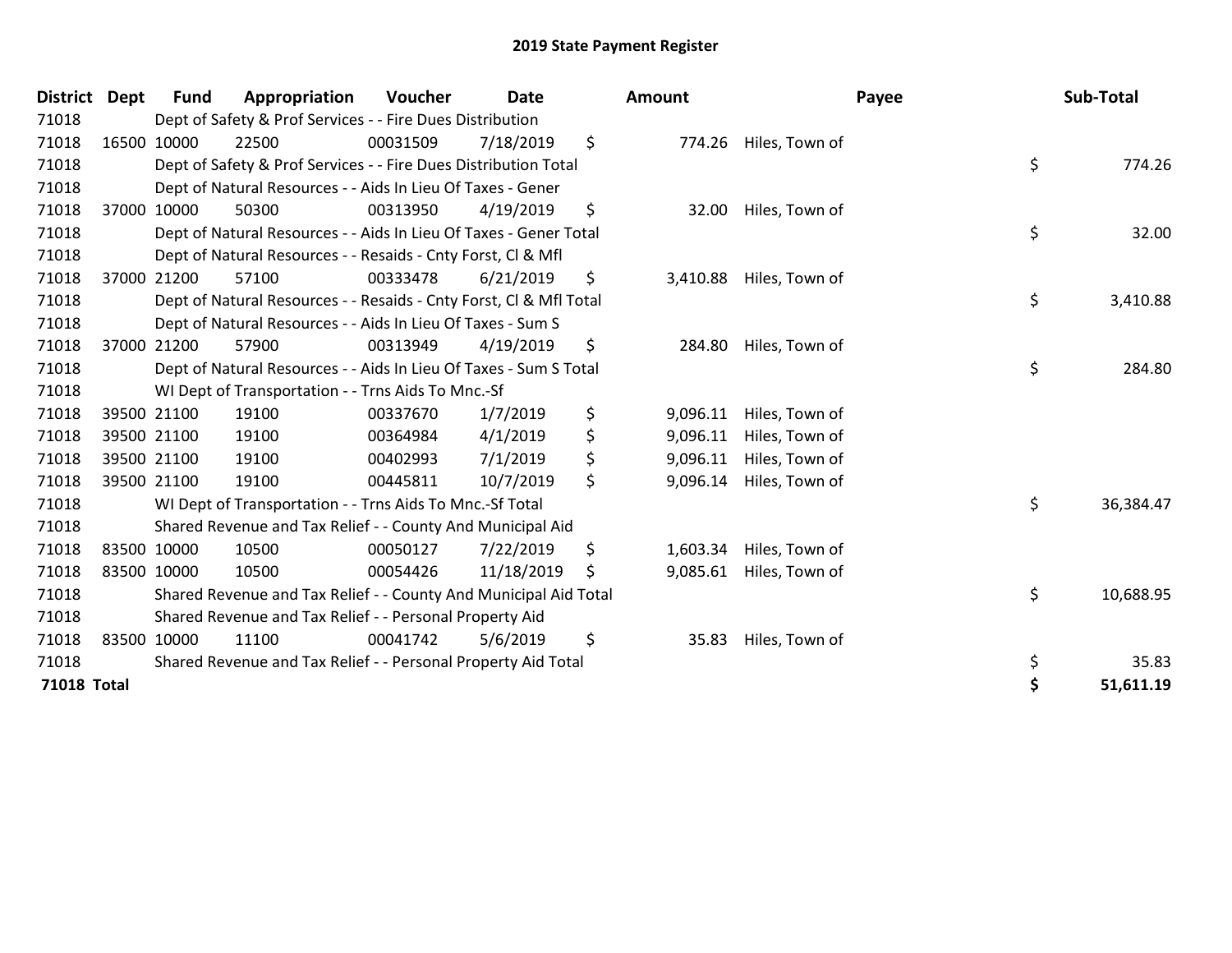| <b>District</b> | <b>Dept</b> | Fund        | Appropriation                                                      | Voucher  | <b>Date</b> | <b>Amount</b>   | Payee                     | Sub-Total        |
|-----------------|-------------|-------------|--------------------------------------------------------------------|----------|-------------|-----------------|---------------------------|------------------|
| 71020           |             |             | Dept of Safety & Prof Services - - Fire Dues Distribution          |          |             |                 |                           |                  |
| 71020           |             | 16500 10000 | 22500                                                              | 00030381 | 7/16/2019   | \$              | 6,447.55 Town of Lincoln  |                  |
| 71020           |             |             | Dept of Safety & Prof Services - - Fire Dues Distribution Total    |          |             |                 |                           | \$<br>6,447.55   |
| 71020           |             |             | Dept of Natural Resources - - Resaids - Cnty Forst, Cl & Mfl       |          |             |                 |                           |                  |
| 71020           |             | 37000 21200 | 57100                                                              | 00333479 | 6/21/2019   | \$              | 54.24 Town of Lincoln     |                  |
| 71020           |             |             | Dept of Natural Resources - - Resaids - Cnty Forst, CI & Mfl Total |          |             |                 |                           | \$<br>54.24      |
| 71020           |             |             | WI Dept of Transportation - - Trns Aids To Mnc.-Sf                 |          |             |                 |                           |                  |
| 71020           |             | 39500 21100 | 19100                                                              | 00337671 | 1/7/2019    | \$<br>28,715.78 | Town of Lincoln           |                  |
| 71020           |             | 39500 21100 | 19100                                                              | 00364985 | 4/1/2019    | \$              | 28,715.78 Town of Lincoln |                  |
| 71020           |             | 39500 21100 | 19100                                                              | 00402994 | 7/1/2019    | \$              | 28,715.78 Town of Lincoln |                  |
| 71020           |             | 39500 21100 | 19100                                                              | 00445812 | 10/7/2019   | \$              | 28,715.78 Town of Lincoln |                  |
| 71020           |             |             | WI Dept of Transportation - - Trns Aids To Mnc.-Sf Total           |          |             |                 |                           | \$<br>114,863.12 |
| 71020           |             |             | Elections Commission - - 2018 Hava Election Security               |          |             |                 |                           |                  |
| 71020           |             | 51000 22000 | 18200                                                              | 00002697 | 11/19/2019  | \$<br>600.00    | Town of Lincoln           |                  |
| 71020           |             |             | Elections Commission - - 2018 Hava Election Security Total         |          |             |                 |                           | \$<br>600.00     |
| 71020           |             |             | Shared Revenue and Tax Relief - - County And Municipal Aid         |          |             |                 |                           |                  |
| 71020           | 83500 10000 |             | 10500                                                              | 00050128 | 7/22/2019   | \$              | 4,146.21 Town of Lincoln  |                  |
| 71020           |             | 83500 10000 | 10500                                                              | 00054427 | 11/18/2019  | \$              | 23,495.21 Town of Lincoln |                  |
| 71020           |             |             | Shared Revenue and Tax Relief - - County And Municipal Aid Total   |          |             |                 |                           | \$<br>27,641.42  |
| 71020           |             |             | Shared Revenue and Tax Relief - - Exempt Computer Aid              |          |             |                 |                           |                  |
| 71020           |             | 83500 10000 | 10900                                                              | 00047149 | 7/22/2019   | \$              | 71.70 Town of Lincoln     |                  |
| 71020           |             |             | Shared Revenue and Tax Relief - - Exempt Computer Aid Total        |          |             |                 |                           | \$<br>71.70      |
| 71020           |             |             | Shared Revenue and Tax Relief - - Utility Aid                      |          |             |                 |                           |                  |
| 71020           |             | 83500 10000 | 11000                                                              | 00050128 | 7/22/2019   | \$<br>75.16     | Town of Lincoln           |                  |
| 71020           | 83500 10000 |             | 11000                                                              | 00054427 | 11/18/2019  | \$              | 431.67 Town of Lincoln    |                  |
| 71020           |             |             | Shared Revenue and Tax Relief - - Utility Aid Total                |          |             |                 |                           | \$<br>506.83     |
| 71020           |             |             | Shared Revenue and Tax Relief - - Personal Property Aid            |          |             |                 |                           |                  |
| 71020           |             | 83500 10000 | 11100                                                              | 00041743 | 5/6/2019    | \$<br>622.83    | Town of Lincoln           |                  |
| 71020           |             |             | Shared Revenue and Tax Relief - - Personal Property Aid Total      |          |             |                 |                           | \$<br>622.83     |
| 71020 Total     |             |             |                                                                    |          |             |                 |                           | \$<br>150,807.69 |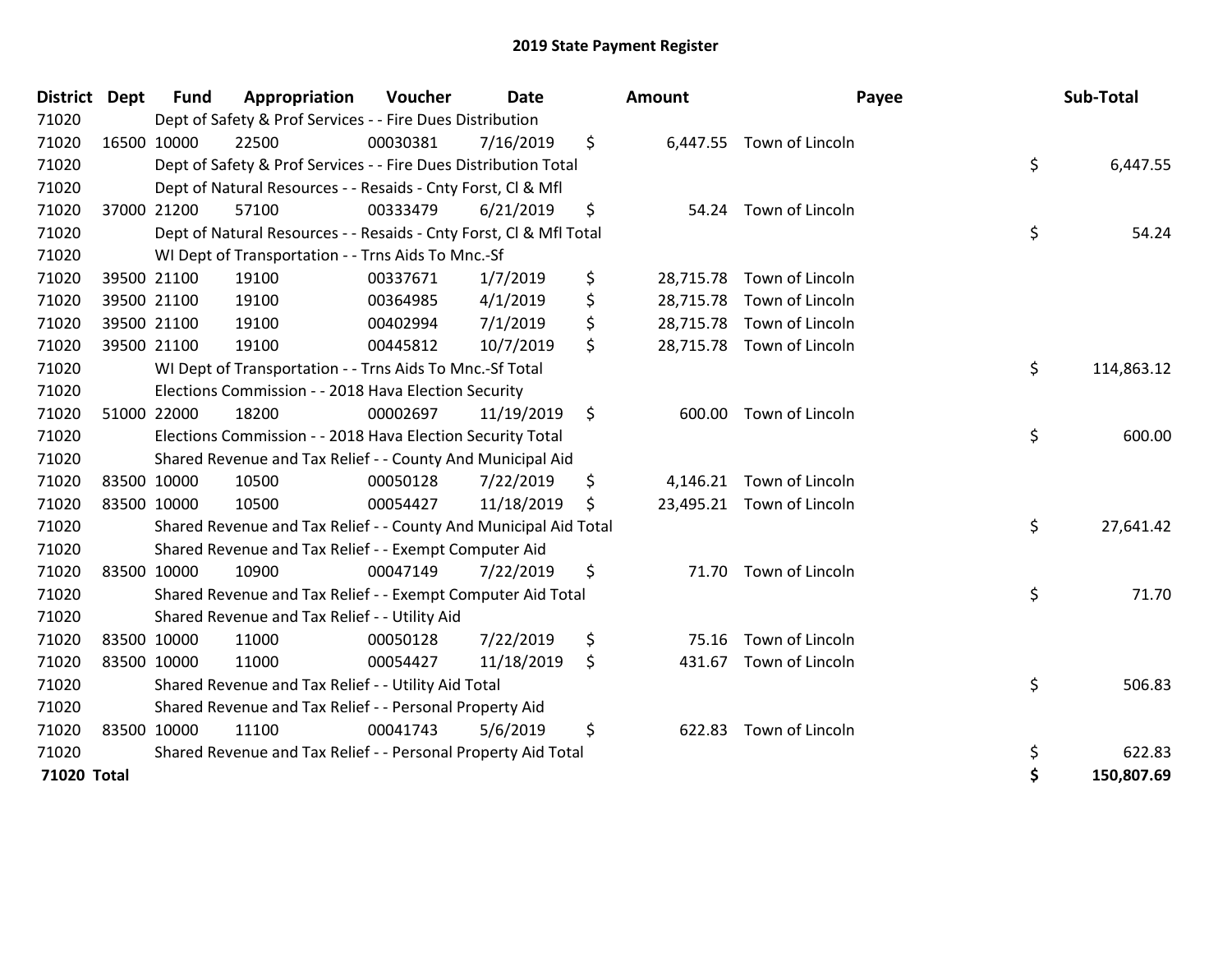| <b>District</b> | <b>Dept</b> | <b>Fund</b> | Appropriation                                                      | Voucher  | <b>Date</b> | Amount          | Payee                        | Sub-Total       |
|-----------------|-------------|-------------|--------------------------------------------------------------------|----------|-------------|-----------------|------------------------------|-----------------|
| 71022           |             |             | Dept of Safety & Prof Services - - Fire Dues Distribution          |          |             |                 |                              |                 |
| 71022           |             | 16500 10000 | 22500                                                              | 00030801 | 7/17/2019   | \$              | 3,080.10 Town Of Marshfield  |                 |
| 71022           |             |             | Dept of Safety & Prof Services - - Fire Dues Distribution Total    |          |             |                 |                              | \$<br>3,080.10  |
| 71022           |             |             | Dept of Natural Resources - - Resaids - Cnty Forst, CI & Mfl       |          |             |                 |                              |                 |
| 71022           |             | 37000 21200 | 57100                                                              | 00333480 | 6/21/2019   | \$<br>20.60     | <b>Town Of Marshfield</b>    |                 |
| 71022           |             |             | Dept of Natural Resources - - Resaids - Cnty Forst, CI & Mfl Total |          |             |                 |                              | \$<br>20.60     |
| 71022           |             |             | WI Dept of Transportation - - Trns Aids To Mnc.-Sf                 |          |             |                 |                              |                 |
| 71022           |             | 39500 21100 | 19100                                                              | 00337672 | 1/7/2019    | \$<br>14,752.07 | Town Of Marshfield           |                 |
| 71022           |             | 39500 21100 | 19100                                                              | 00364986 | 4/1/2019    | \$<br>14,752.07 | <b>Town Of Marshfield</b>    |                 |
| 71022           |             | 39500 21100 | 19100                                                              | 00402995 | 7/1/2019    | \$              | 14,752.07 Town Of Marshfield |                 |
| 71022           |             | 39500 21100 | 19100                                                              | 00445813 | 10/7/2019   | \$<br>14,752.09 | <b>Town Of Marshfield</b>    |                 |
| 71022           |             |             | WI Dept of Transportation - - Trns Aids To Mnc.-Sf Total           |          |             |                 |                              | \$<br>59,008.30 |
| 71022           |             |             | Elections Commission - - 2018 Hava Election Security               |          |             |                 |                              |                 |
| 71022           |             | 51000 22000 | 18200                                                              | 00002764 | 11/21/2019  | \$<br>600.00    | <b>Town Of Marshfield</b>    |                 |
| 71022           |             |             | Elections Commission - - 2018 Hava Election Security Total         |          |             |                 |                              | \$<br>600.00    |
| 71022           |             |             | Shared Revenue and Tax Relief - - County And Municipal Aid         |          |             |                 |                              |                 |
| 71022           |             | 83500 10000 | 10500                                                              | 00050129 | 7/22/2019   | \$<br>3,213.74  | Town Of Marshfield           |                 |
| 71022           |             | 83500 10000 | 10500                                                              | 00054428 | 11/18/2019  | \$              | 18,211.18 Town Of Marshfield |                 |
| 71022           |             |             | Shared Revenue and Tax Relief - - County And Municipal Aid Total   |          |             |                 |                              | \$<br>21,424.92 |
| 71022           |             |             | Shared Revenue and Tax Relief - - Exempt Computer Aid              |          |             |                 |                              |                 |
| 71022           |             | 83500 10000 | 10900                                                              | 00047150 | 7/22/2019   | \$<br>302.43    | <b>Town Of Marshfield</b>    |                 |
| 71022           |             |             | Shared Revenue and Tax Relief - - Exempt Computer Aid Total        |          |             |                 |                              | \$<br>302.43    |
| 71022           |             |             | Shared Revenue and Tax Relief - - Personal Property Aid            |          |             |                 |                              |                 |
| 71022           |             | 83500 10000 | 11100                                                              | 00041744 | 5/6/2019    | \$<br>1,533.43  | <b>Town Of Marshfield</b>    |                 |
| 71022           |             |             | Shared Revenue and Tax Relief - - Personal Property Aid Total      |          |             |                 |                              | 1,533.43        |
| 71022 Total     |             |             |                                                                    |          |             |                 |                              | 85,969.78       |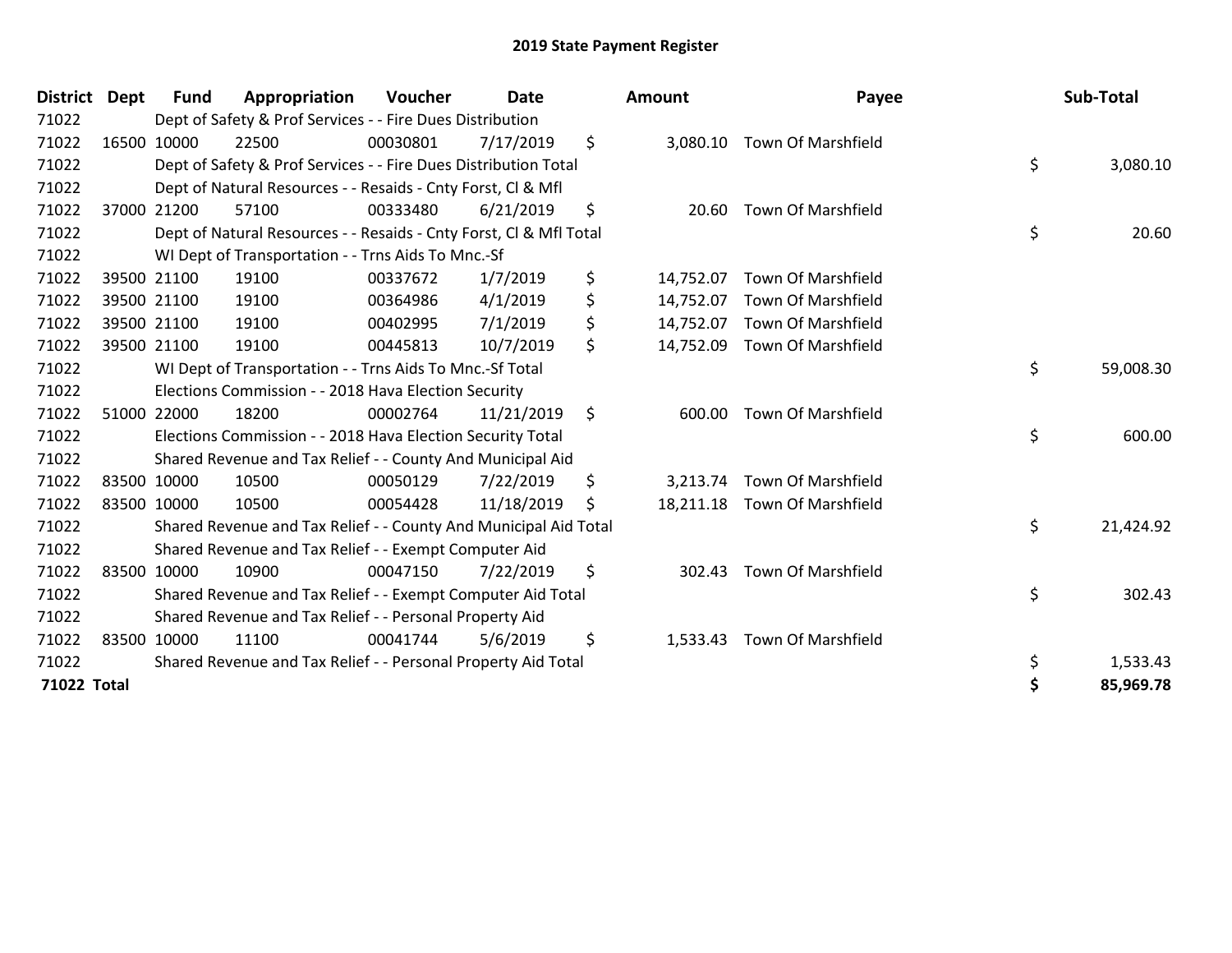| District Dept | <b>Fund</b><br>Appropriation                                       | Voucher  | <b>Date</b> | Amount         | Payee                       | Sub-Total        |
|---------------|--------------------------------------------------------------------|----------|-------------|----------------|-----------------------------|------------------|
| 71024         | Dept of Safety & Prof Services - - Fire Dues Distribution          |          |             |                |                             |                  |
| 71024         | 16500 10000<br>22500                                               | 00031207 | 7/17/2019   | \$             | 1,724.80 Town Of Milladore  |                  |
| 71024         | Dept of Safety & Prof Services - - Fire Dues Distribution Total    |          |             |                |                             | \$<br>1,724.80   |
| 71024         | Dept of Natural Resources - - Aids In Lieu Of Taxes - Gener        |          |             |                |                             |                  |
| 71024         | 37000 10000<br>50300                                               | 00298956 | 2/19/2019   | \$<br>4,993.03 | <b>Town Of Milladore</b>    |                  |
| 71024         | 37000 10000<br>50300                                               | 00314093 | 4/19/2019   | \$             | 519.91 Town Of Milladore    |                  |
| 71024         | Dept of Natural Resources - - Aids In Lieu Of Taxes - Gener Total  |          |             |                |                             | \$<br>5,512.94   |
| 71024         | Dept of Natural Resources - - Resaids - Cnty Forst, Cl & Mfl       |          |             |                |                             |                  |
| 71024         | 37000 21200<br>57100                                               | 00333481 | 6/21/2019   | \$             | 133.35 Town Of Milladore    |                  |
| 71024         | Dept of Natural Resources - - Resaids - Cnty Forst, Cl & Mfl Total |          |             |                |                             | \$<br>133.35     |
| 71024         | Dept of Natural Resources - - Aids In Lieu Of Taxes - Sum S        |          |             |                |                             |                  |
| 71024         | 57900<br>37000 21200                                               | 00314092 | 4/19/2019   | \$             | 2,178.43 Town Of Milladore  |                  |
| 71024         | Dept of Natural Resources - - Aids In Lieu Of Taxes - Sum S Total  |          |             |                |                             | \$<br>2,178.43   |
| 71024         | Dept of Natural Resources - - Fin Asst For Responsible Units       |          |             |                |                             |                  |
| 71024         | 37000 27400<br>67000                                               | 00322636 | 5/22/2019   | \$<br>2,036.09 | <b>Town Of Milladore</b>    |                  |
| 71024         | Dept of Natural Resources - - Fin Asst For Responsible Units Total |          |             |                |                             | \$<br>2,036.09   |
| 71024         | Dept of Natural Resources - - Recycling Consolidation Grants       |          |             |                |                             |                  |
| 71024         | 67300<br>37000 27400                                               | 00322636 | 5/22/2019   | \$             | 172.75 Town Of Milladore    |                  |
| 71024         | Dept of Natural Resources - - Recycling Consolidation Grants Total |          |             |                |                             | \$<br>172.75     |
| 71024         | WI Dept of Transportation - - Trns Aids To Mnc.-Sf                 |          |             |                |                             |                  |
| 71024         | 39500 21100<br>19100                                               | 00337673 | 1/7/2019    | \$             | 26,840.41 Town Of Milladore |                  |
| 71024         | 19100<br>39500 21100                                               | 00364987 | 4/1/2019    | \$             | 26,840.41 Town Of Milladore |                  |
| 71024         | 39500 21100<br>19100                                               | 00402996 | 7/1/2019    | \$             | 26,840.41 Town Of Milladore |                  |
| 71024         | 39500 21100<br>19100                                               | 00445814 | 10/7/2019   | \$             | 26,840.43 Town Of Milladore |                  |
| 71024         | WI Dept of Transportation - - Trns Aids To Mnc.-Sf Total           |          |             |                |                             | \$<br>107,361.66 |
| 71024         | Elections Commission - - 2018 Hava Election Security               |          |             |                |                             |                  |
| 71024         | 51000 22000<br>18200                                               | 00002470 | 11/14/2019  | \$<br>1,200.00 | Town Of Milladore           |                  |
| 71024         | Elections Commission - - 2018 Hava Election Security Total         |          |             |                |                             | \$<br>1,200.00   |
| 71024         | Shared Revenue and Tax Relief - - County And Municipal Aid         |          |             |                |                             |                  |
| 71024         | 83500 10000<br>10500                                               | 00050130 | 7/22/2019   | \$             | 5,944.82 Town Of Milladore  |                  |
| 71024         | 83500 10000<br>10500                                               | 00054429 | 11/18/2019  | \$             | 33,687.33 Town Of Milladore |                  |
| 71024         | Shared Revenue and Tax Relief - - County And Municipal Aid Total   |          |             |                |                             | \$<br>39,632.15  |
| 71024         | Shared Revenue and Tax Relief - - Exempt Computer Aid              |          |             |                |                             |                  |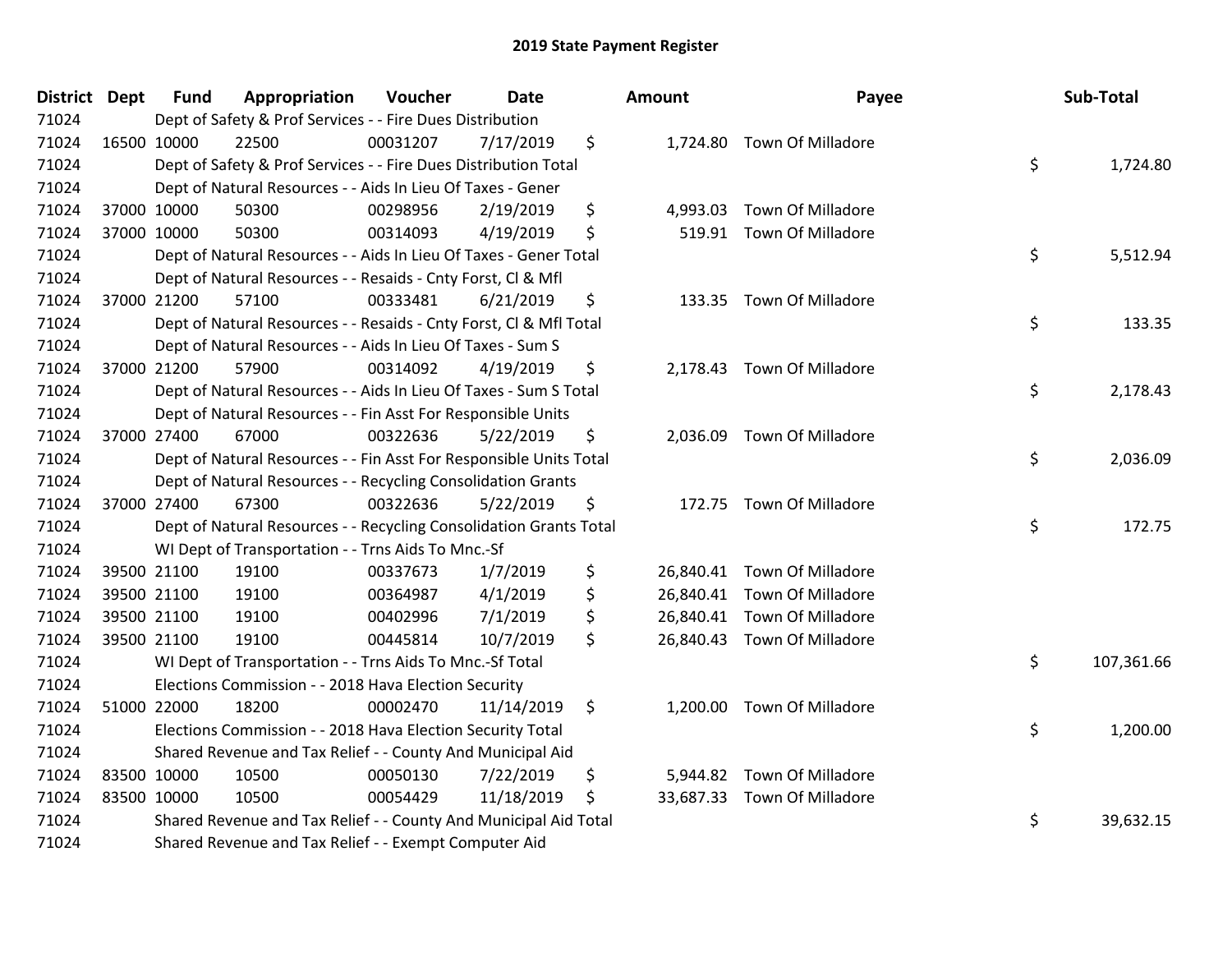| District    | Dept | Fund        | Appropriation                                                 | <b>Voucher</b> | Date       |     | <b>Amount</b> | Payee             | Sub-Total  |
|-------------|------|-------------|---------------------------------------------------------------|----------------|------------|-----|---------------|-------------------|------------|
| 71024       |      | 83500 10000 | 10900                                                         | 00047151       | 7/22/2019  | \$  | 38.45         | Town Of Milladore |            |
| 71024       |      |             | Shared Revenue and Tax Relief - - Exempt Computer Aid Total   |                |            |     |               |                   | 38.45      |
| 71024       |      |             | Shared Revenue and Tax Relief - - Utility Aid                 |                |            |     |               |                   |            |
| 71024       |      | 83500 10000 | 11000                                                         | 00050130       | 7/22/2019  | \$. | 997.39        | Town Of Milladore |            |
| 71024       |      | 83500 10000 | 11000                                                         | 00054429       | 11/18/2019 |     | 5,565.75      | Town Of Milladore |            |
| 71024       |      |             | Shared Revenue and Tax Relief - - Utility Aid Total           |                |            |     |               |                   | 6,563.14   |
| 71024       |      |             | Shared Revenue and Tax Relief - - Personal Property Aid       |                |            |     |               |                   |            |
| 71024       |      | 83500 10000 | 11100                                                         | 00041745       | 5/6/2019   | S   | 302.94        | Town Of Milladore |            |
| 71024       |      |             | Shared Revenue and Tax Relief - - Personal Property Aid Total |                |            |     |               |                   | 302.94     |
| 71024 Total |      |             |                                                               |                |            |     |               |                   | 166,856.70 |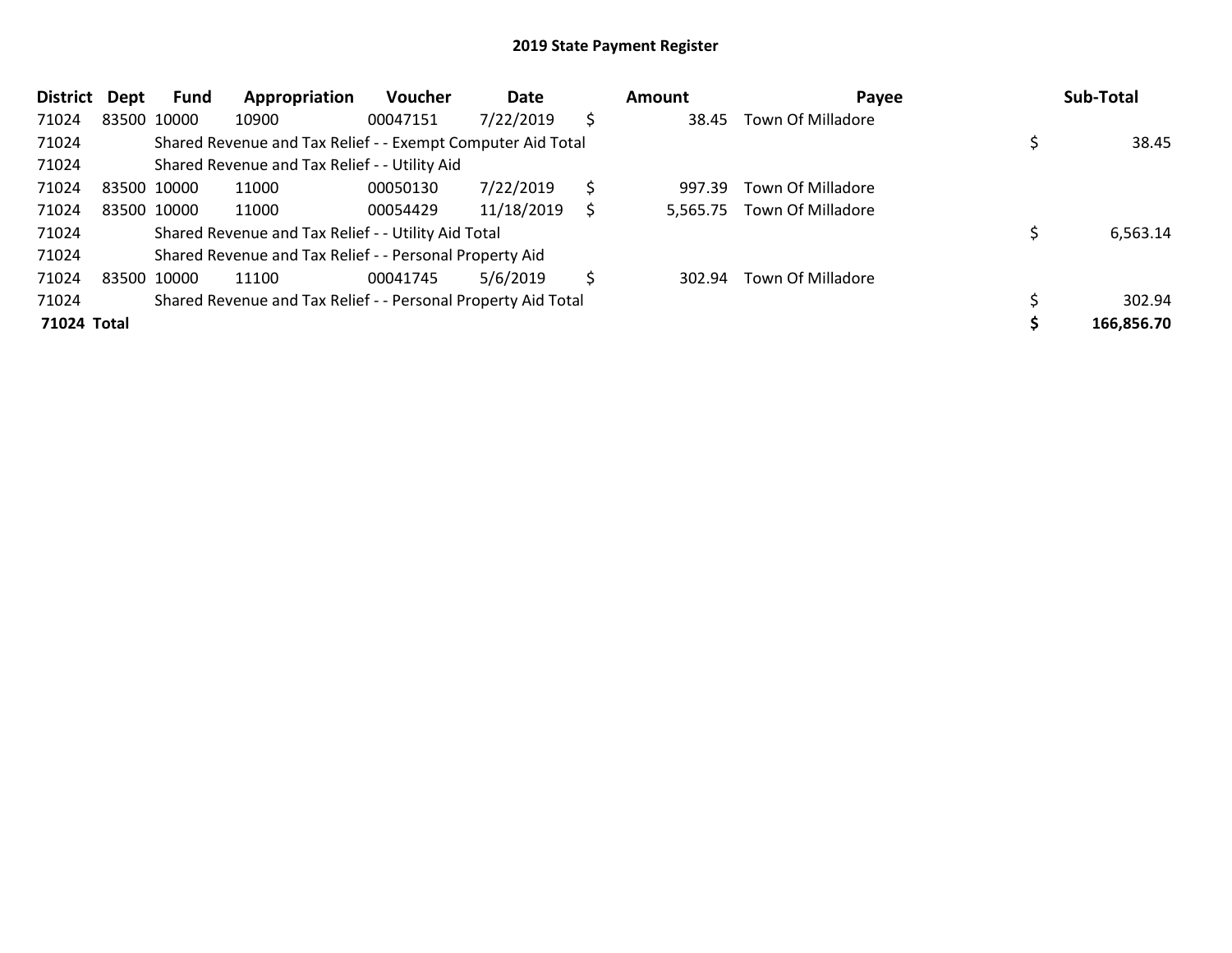| <b>District</b> | Dept | <b>Fund</b> | Appropriation                                                      | Voucher  | <b>Date</b> | Amount     | Payee                          | Sub-Total        |
|-----------------|------|-------------|--------------------------------------------------------------------|----------|-------------|------------|--------------------------------|------------------|
| 71026           |      |             | Dept of Safety & Prof Services - - Fire Dues Distribution          |          |             |            |                                |                  |
| 71026           |      | 16500 10000 | 22500                                                              | 00030727 | 7/17/2019   | \$         | 3,453.11 Town Of Port Edwards  |                  |
| 71026           |      |             | Dept of Safety & Prof Services - - Fire Dues Distribution Total    |          |             |            |                                | \$<br>3,453.11   |
| 71026           |      |             | Dept of Natural Resources - - Resaids - Cnty Forst, CI & Mfl       |          |             |            |                                |                  |
| 71026           |      | 37000 21200 | 57100                                                              | 00333482 | 6/21/2019   | \$         | 2,287.23 Town Of Port Edwards  |                  |
| 71026           |      |             | Dept of Natural Resources - - Resaids - Cnty Forst, Cl & Mfl Total |          |             |            |                                | \$<br>2,287.23   |
| 71026           |      |             | Dept of Natural Resources - - Fin Asst For Responsible Units       |          |             |            |                                |                  |
| 71026           |      | 37000 27400 | 67000                                                              | 00322605 | 5/22/2019   | \$         | 3,947.23 Town Of Port Edwards  |                  |
| 71026           |      |             | Dept of Natural Resources - - Fin Asst For Responsible Units Total |          |             |            |                                | \$<br>3,947.23   |
| 71026           |      |             | WI Dept of Transportation - - Trns Aids To Mnc.-Sf                 |          |             |            |                                |                  |
| 71026           |      | 39500 21100 | 19100                                                              | 00337674 | 1/7/2019    | \$         | 24,116.95 Town Of Port Edwards |                  |
| 71026           |      | 39500 21100 | 19100                                                              | 00364988 | 4/1/2019    | \$         | 24,116.95 Town Of Port Edwards |                  |
| 71026           |      | 39500 21100 | 19100                                                              | 00402997 | 7/1/2019    | \$         | 24,116.95 Town Of Port Edwards |                  |
| 71026           |      | 39500 21100 | 19100                                                              | 00445815 | 10/7/2019   | \$         | 24,116.97 Town Of Port Edwards |                  |
| 71026           |      |             | WI Dept of Transportation - - Trns Aids To Mnc.-Sf Total           |          |             |            |                                | \$<br>96,467.82  |
| 71026           |      |             | Elections Commission - - 2018 Hava Election Security               |          |             |            |                                |                  |
| 71026           |      | 51000 22000 | 18200                                                              | 00002803 | 11/21/2019  | \$         | 500.00 Town Of Port Edwards    |                  |
| 71026           |      |             | Elections Commission - - 2018 Hava Election Security Total         |          |             |            |                                | \$<br>500.00     |
| 71026           |      |             | Shared Revenue and Tax Relief - - County And Municipal Aid         |          |             |            |                                |                  |
| 71026           |      | 83500 10000 | 10500                                                              | 00050131 | 7/22/2019   | \$         | 6,795.12 Town Of Port Edwards  |                  |
| 71026           |      | 83500 10000 | 10500                                                              | 00054430 | 11/18/2019  | \$         | 38,505.67 Town Of Port Edwards |                  |
| 71026           |      |             | Shared Revenue and Tax Relief - - County And Municipal Aid Total   |          |             |            |                                | \$<br>45,300.79  |
| 71026           |      |             | Shared Revenue and Tax Relief - - Exempt Computer Aid              |          |             |            |                                |                  |
| 71026           |      | 83500 10000 | 10900                                                              | 00047152 | 7/22/2019   | \$         | 1,178.52 Town Of Port Edwards  |                  |
| 71026           |      |             | Shared Revenue and Tax Relief - - Exempt Computer Aid Total        |          |             |            |                                | \$<br>1,178.52   |
| 71026           |      |             | Shared Revenue and Tax Relief - - Utility Aid                      |          |             |            |                                |                  |
| 71026           |      | 83500 10000 | 11000                                                              | 00054430 | 11/18/2019  | \$<br>1.03 | Town Of Port Edwards           |                  |
| 71026           |      |             | Shared Revenue and Tax Relief - - Utility Aid Total                |          |             |            |                                | \$<br>1.03       |
| 71026           |      |             | Shared Revenue and Tax Relief - - Personal Property Aid            |          |             |            |                                |                  |
| 71026           |      | 83500 10000 | 11100                                                              | 00041746 | 5/6/2019    | \$         | 727.67 Town Of Port Edwards    |                  |
| 71026           |      |             | Shared Revenue and Tax Relief - - Personal Property Aid Total      |          |             |            |                                | \$<br>727.67     |
| 71026 Total     |      |             |                                                                    |          |             |            |                                | \$<br>153,863.40 |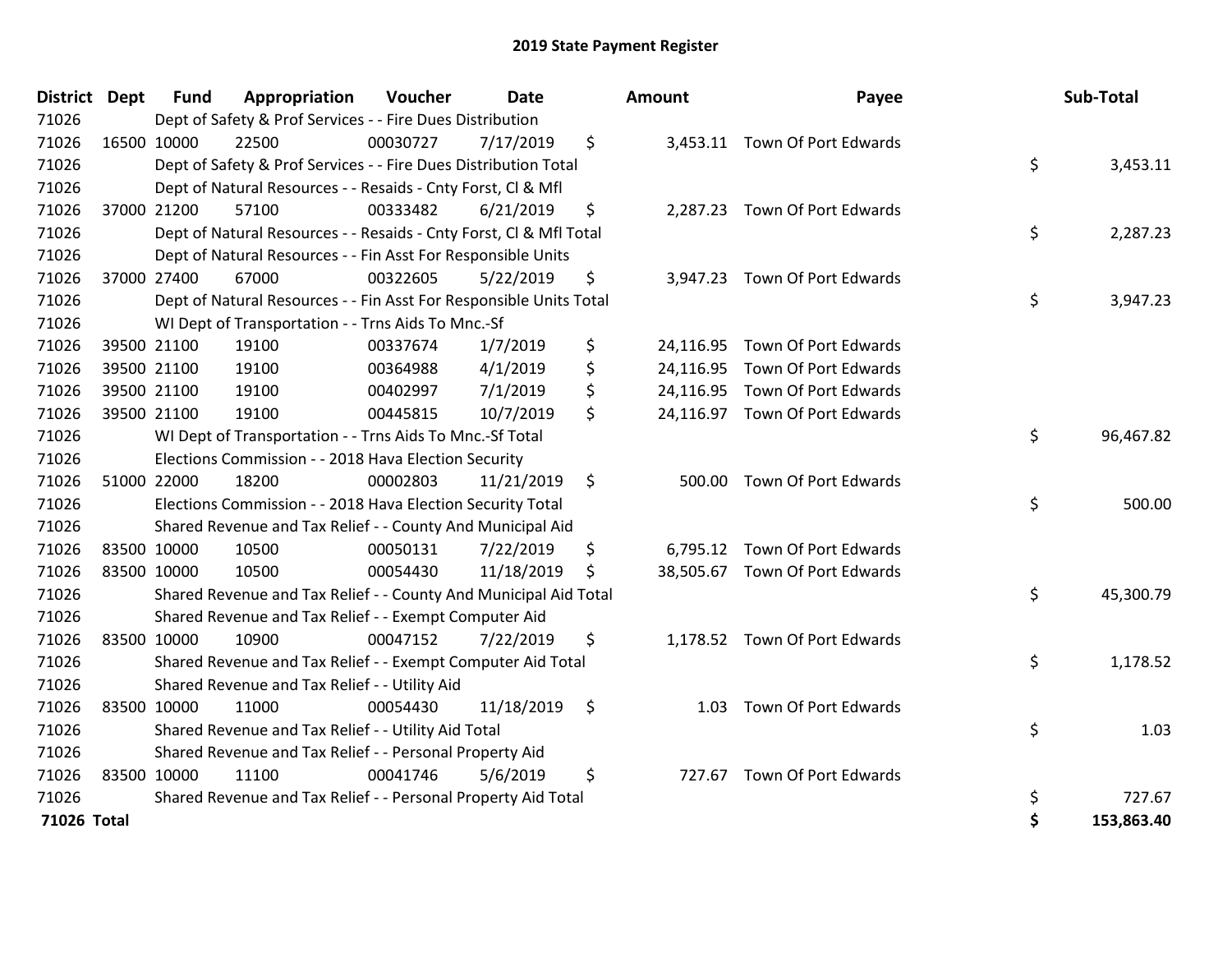| <b>District</b> | <b>Dept</b> | <b>Fund</b> | Appropriation                                                      | Voucher  | Date       | Amount          | Payee                       | Sub-Total        |
|-----------------|-------------|-------------|--------------------------------------------------------------------|----------|------------|-----------------|-----------------------------|------------------|
| 71028           |             |             | Dept of Safety & Prof Services - - Fire Dues Distribution          |          |            |                 |                             |                  |
| 71028           |             | 16500 10000 | 22500                                                              | 00031404 | 7/18/2019  | \$              | 1,106.01 Town Of Remington  |                  |
| 71028           |             |             | Dept of Safety & Prof Services - - Fire Dues Distribution Total    |          |            |                 |                             | \$<br>1,106.01   |
| 71028           |             |             | Dept of Natural Resources - - Aids In Lieu Of Taxes - Gener        |          |            |                 |                             |                  |
| 71028           |             | 37000 10000 | 50300                                                              | 00298895 | 2/19/2019  | \$<br>7,100.99  | Town Of Remington           |                  |
| 71028           |             | 37000 10000 | 50300                                                              | 00313459 | 4/19/2019  | \$<br>3,559.90  | Town Of Remington           |                  |
| 71028           |             |             | Dept of Natural Resources - - Aids In Lieu Of Taxes - Gener Total  |          |            |                 |                             | \$<br>10,660.89  |
| 71028           |             |             | Dept of Natural Resources - - Resaids - Cnty Forst, Cl & Mfl       |          |            |                 |                             |                  |
| 71028           |             | 37000 21200 | 57100                                                              | 00333483 | 6/21/2019  | \$<br>2,583.78  | Town Of Remington           |                  |
| 71028           |             |             | Dept of Natural Resources - - Resaids - Cnty Forst, CI & Mfl Total |          |            |                 |                             | \$<br>2,583.78   |
| 71028           |             |             | Dept of Natural Resources - - Aids In Lieu Of Taxes - Sum S        |          |            |                 |                             |                  |
| 71028           |             | 37000 21200 | 57900                                                              | 00313458 | 4/19/2019  | \$              | 3,091.27 Town Of Remington  |                  |
| 71028           |             |             | Dept of Natural Resources - - Aids In Lieu Of Taxes - Sum S Total  |          |            |                 |                             | \$<br>3,091.27   |
| 71028           |             |             | WI Dept of Transportation - - Trns Aids To Mnc.-Sf                 |          |            |                 |                             |                  |
| 71028           |             | 39500 21100 | 19100                                                              | 00337675 | 1/7/2019   | \$<br>25,944.54 | Town Of Remington           |                  |
| 71028           |             | 39500 21100 | 19100                                                              | 00364989 | 4/1/2019   | \$<br>25,944.54 | Town Of Remington           |                  |
| 71028           |             | 39500 21100 | 19100                                                              | 00402998 | 7/1/2019   | \$<br>25,944.54 | <b>Town Of Remington</b>    |                  |
| 71028           |             | 39500 21100 | 19100                                                              | 00445816 | 10/7/2019  | \$              | 25,944.54 Town Of Remington |                  |
| 71028           |             |             | WI Dept of Transportation - - Trns Aids To Mnc.-Sf Total           |          |            |                 |                             | \$<br>103,778.16 |
| 71028           |             |             | Elections Commission - - 2018 Hava Election Security               |          |            |                 |                             |                  |
| 71028           |             | 51000 22000 | 18200                                                              | 00002590 | 11/18/2019 | \$<br>600.00    | <b>Town Of Remington</b>    |                  |
| 71028           |             |             | Elections Commission - - 2018 Hava Election Security Total         |          |            |                 |                             | \$<br>600.00     |
| 71028           |             |             | Shared Revenue and Tax Relief - - County And Municipal Aid         |          |            |                 |                             |                  |
| 71028           |             | 83500 10000 | 10500                                                              | 00050132 | 7/22/2019  | \$<br>3,227.91  | <b>Town Of Remington</b>    |                  |
| 71028           |             | 83500 10000 | 10500                                                              | 00054431 | 11/18/2019 | \$<br>18,291.48 | <b>Town Of Remington</b>    |                  |
| 71028           |             |             | Shared Revenue and Tax Relief - - County And Municipal Aid Total   |          |            |                 |                             | \$<br>21,519.39  |
| 71028           |             |             | Shared Revenue and Tax Relief - - Exempt Computer Aid              |          |            |                 |                             |                  |
| 71028           |             | 83500 10000 | 10900                                                              | 00047153 | 7/22/2019  | \$              | 67.56 Town Of Remington     |                  |
| 71028           |             |             | Shared Revenue and Tax Relief - - Exempt Computer Aid Total        |          |            |                 |                             | \$<br>67.56      |
| 71028           |             |             | Shared Revenue and Tax Relief - - Utility Aid                      |          |            |                 |                             |                  |
| 71028           |             | 83500 10000 | 11000                                                              | 00050132 | 7/22/2019  | \$<br>52.91     | Town Of Remington           |                  |
| 71028           |             | 83500 10000 | 11000                                                              | 00054431 | 11/18/2019 | \$<br>312.27    | Town Of Remington           |                  |
| 71028           |             |             | Shared Revenue and Tax Relief - - Utility Aid Total                |          |            |                 |                             | \$<br>365.18     |

| าount     | Payee             | Sub-Total        |
|-----------|-------------------|------------------|
| 1,106.01  | Town Of Remington | \$<br>1,106.01   |
| 7,100.99  | Town Of Remington |                  |
| 3,559.90  | Town Of Remington | \$<br>10,660.89  |
| 2,583.78  | Town Of Remington | \$<br>2,583.78   |
| 3,091.27  | Town Of Remington | \$<br>3,091.27   |
| 25,944.54 | Town Of Remington |                  |
| 25,944.54 | Town Of Remington |                  |
| 25,944.54 | Town Of Remington |                  |
| 25,944.54 | Town Of Remington |                  |
|           |                   | \$<br>103,778.16 |
| 600.00    | Town Of Remington | \$<br>600.00     |
| 3,227.91  | Town Of Remington |                  |
| 18,291.48 | Town Of Remington |                  |
|           |                   | \$<br>21,519.39  |
| 67.56     | Town Of Remington | \$<br>67.56      |
| 52.91     | Town Of Remington |                  |
| 312.27    | Town Of Remington |                  |
|           |                   | \$<br>365.18     |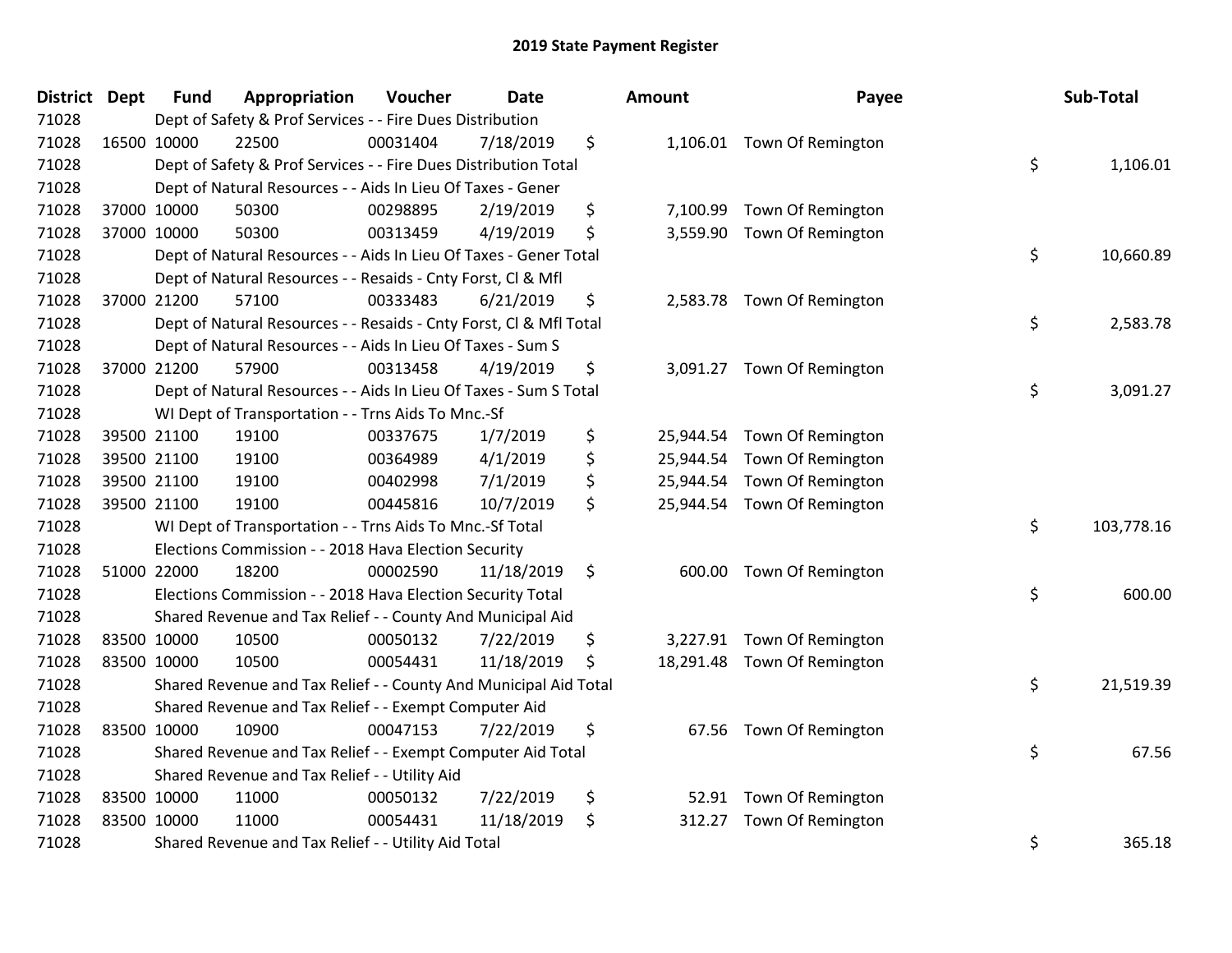| <b>District</b> | Dept | Fund        | Appropriation                                                       | Voucher  | Date      | <b>Amount</b> | Payee                    | Sub-Total  |
|-----------------|------|-------------|---------------------------------------------------------------------|----------|-----------|---------------|--------------------------|------------|
| 71028           |      |             | Shared Revenue and Tax Relief - - Personal Property Aid             |          |           |               |                          |            |
| 71028           |      | 83500 10000 | 11100                                                               | 00041747 | 5/6/2019  |               | 133.88 Town Of Remington |            |
| 71028           |      |             | Shared Revenue and Tax Relief - - Personal Property Aid Total       |          |           |               |                          | 133.88     |
| 71028           |      |             | Shared Revenue and Tax Relief - - Payments For Municipal Svcs       |          |           |               |                          |            |
| 71028           |      | 83500 10000 | 50100                                                               | 00037724 | 1/31/2019 |               | 482.72 Town Of Remington |            |
| 71028           |      |             | Shared Revenue and Tax Relief - - Payments For Municipal Svcs Total |          |           |               |                          | 482.72     |
| 71028 Total     |      |             |                                                                     |          |           |               |                          | 144,388.84 |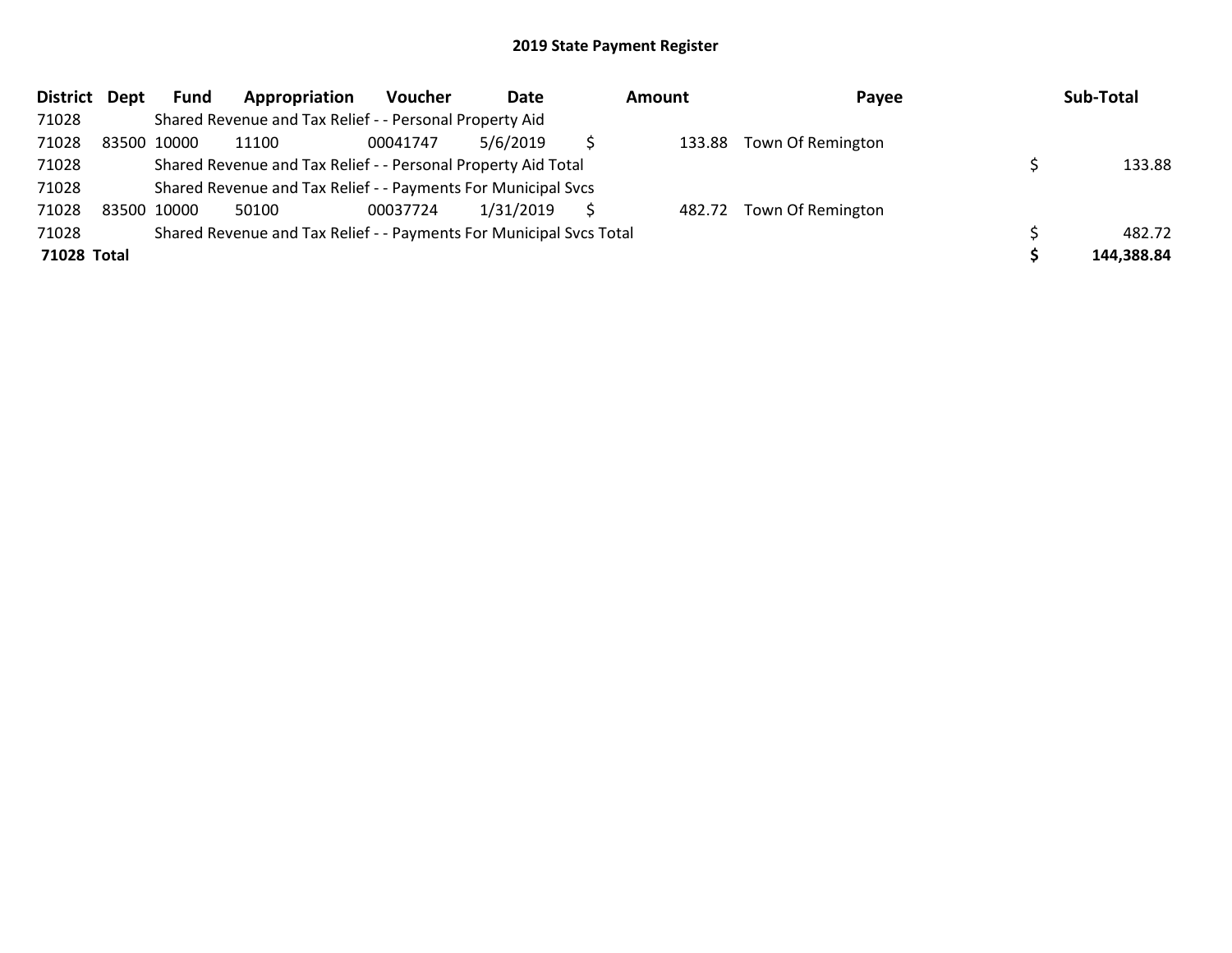| <b>District</b> | <b>Dept</b> | <b>Fund</b> | Appropriation                                                      | Voucher  | <b>Date</b> |     | Amount    |                              | Payee | Sub-Total  |
|-----------------|-------------|-------------|--------------------------------------------------------------------|----------|-------------|-----|-----------|------------------------------|-------|------------|
| 71030           |             |             | Dept of Safety & Prof Services - - Fire Dues Distribution          |          |             |     |           |                              |       |            |
| 71030           |             | 16500 10000 | 22500                                                              | 00030604 | 7/16/2019   | \$  | 4,299.47  | Richfield, Town of           |       |            |
| 71030           |             |             | Dept of Safety & Prof Services - - Fire Dues Distribution Total    |          |             |     |           |                              | \$    | 4,299.47   |
| 71030           |             |             | Dept of Natural Resources - - Resaids - Cnty Forst, Cl & Mfl       |          |             |     |           |                              |       |            |
| 71030           |             | 37000 21200 | 57100                                                              | 00333484 | 6/21/2019   | \$  | 481.70    | Richfield, Town of           |       |            |
| 71030           |             |             | Dept of Natural Resources - - Resaids - Cnty Forst, CI & Mfl Total |          |             |     |           |                              | \$    | 481.70     |
| 71030           |             |             | Dept of Natural Resources - - Rec & Resource Aids, Fed             |          |             |     |           |                              |       |            |
| 71030           |             | 37000 21200 | 58300                                                              | 00319018 | 5/10/2019   | \$  | 930.00    | Richfield, Town of           |       |            |
| 71030           |             |             | Dept of Natural Resources - - Rec & Resource Aids, Fed Total       |          |             |     |           |                              | \$    | 930.00     |
| 71030           |             |             | WI Dept of Transportation - - Trns Aids To Mnc.-Sf                 |          |             |     |           |                              |       |            |
| 71030           |             | 39500 21100 | 19100                                                              | 00337676 | 1/7/2019    | \$  | 23,633.18 | Richfield, Town of           |       |            |
| 71030           |             | 39500 21100 | 19100                                                              | 00364990 | 4/1/2019    | \$  | 23,633.18 | Richfield, Town of           |       |            |
| 71030           |             | 39500 21100 | 19100                                                              | 00402999 | 7/1/2019    | \$  | 23,633.18 | Richfield, Town of           |       |            |
| 71030           |             | 39500 21100 | 19100                                                              | 00445817 | 10/7/2019   | \$  | 23,633.19 | Richfield, Town of           |       |            |
| 71030           |             |             | WI Dept of Transportation - - Trns Aids To Mnc.-Sf Total           |          |             |     |           |                              | \$    | 94,532.73  |
| 71030           |             |             | Elections Commission - - 2018 Hava Election Security               |          |             |     |           |                              |       |            |
| 71030           |             | 51000 22000 | 18200                                                              | 00002156 | 10/23/2019  | \$  |           | 1,100.00 Richfield, Town of  |       |            |
| 71030           |             |             | Elections Commission - - 2018 Hava Election Security Total         |          |             |     |           |                              | \$    | 1,100.00   |
| 71030           |             |             | Shared Revenue and Tax Relief - - County And Municipal Aid         |          |             |     |           |                              |       |            |
| 71030           |             | 83500 10000 | 10500                                                              | 00050133 | 7/22/2019   | \$  | 11,324.52 | Richfield, Town of           |       |            |
| 71030           |             | 83500 10000 | 10500                                                              | 00054432 | 11/18/2019  | \$. |           | 64,172.28 Richfield, Town of |       |            |
| 71030           |             |             | Shared Revenue and Tax Relief - - County And Municipal Aid Total   |          |             |     |           |                              | \$    | 75,496.80  |
| 71030           |             |             | Shared Revenue and Tax Relief - - Exempt Computer Aid              |          |             |     |           |                              |       |            |
| 71030           |             | 83500 10000 | 10900                                                              | 00047154 | 7/22/2019   | \$  | 4.16      | Richfield, Town of           |       |            |
| 71030           |             |             | Shared Revenue and Tax Relief - - Exempt Computer Aid Total        |          |             |     |           |                              | \$    | 4.16       |
| 71030           |             |             | Shared Revenue and Tax Relief - - Personal Property Aid            |          |             |     |           |                              |       |            |
| 71030           |             | 83500 10000 | 11100                                                              | 00041748 | 5/6/2019    | \$  | 667.85    | Richfield, Town of           |       |            |
| 71030           |             |             | Shared Revenue and Tax Relief - - Personal Property Aid Total      |          |             |     |           |                              | \$    | 667.85     |
| 71030 Total     |             |             |                                                                    |          |             |     |           |                              | \$    | 177,512.71 |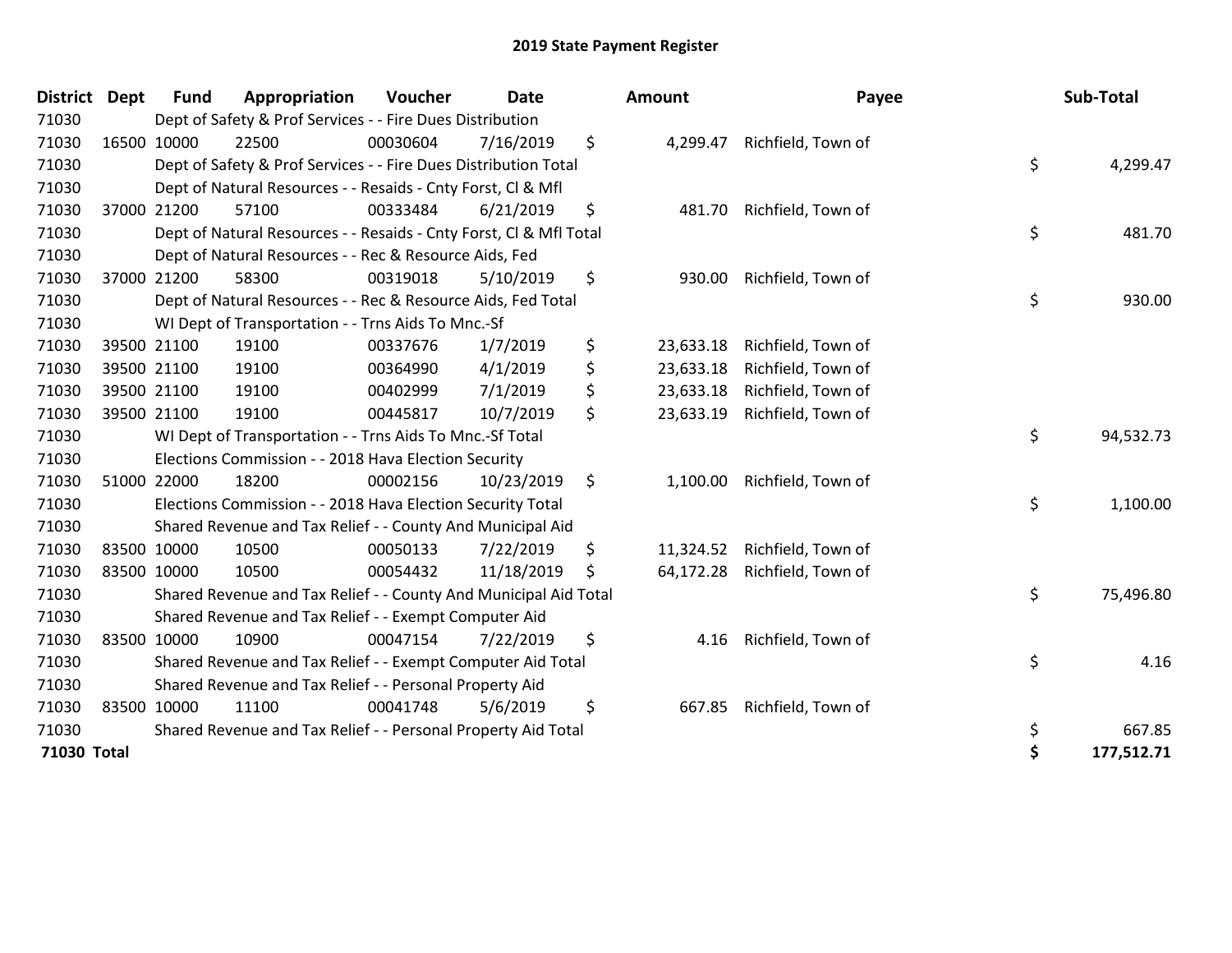| <b>District</b> | <b>Dept</b> | <b>Fund</b> | Appropriation                                                       | Voucher  | <b>Date</b> | Amount          |                        | Payee | Sub-Total  |
|-----------------|-------------|-------------|---------------------------------------------------------------------|----------|-------------|-----------------|------------------------|-------|------------|
| 71032           |             |             | Dept of Safety & Prof Services - - Fire Dues Distribution           |          |             |                 |                        |       |            |
| 71032           |             | 16500 10000 | 22500                                                               | 00030848 | 7/17/2019   | \$              | 2,883.90 Town of Rock  |       |            |
| 71032           |             |             | Dept of Safety & Prof Services - - Fire Dues Distribution Total     |          |             |                 |                        | \$    | 2,883.90   |
| 71032           |             |             | Dept of Natural Resources - - Resaids - Cnty Forst, Cl & Mfl        |          |             |                 |                        |       |            |
| 71032           |             | 37000 21200 | 57100                                                               | 00333485 | 6/21/2019   | \$              | 1,002.78 Town of Rock  |       |            |
| 71032           |             |             | Dept of Natural Resources - - Resaids - Cnty Forst, CI & Mfl Total  |          |             |                 |                        | \$    | 1,002.78   |
| 71032           |             |             | WI Dept of Transportation - - Trns Aids To Mnc.-Sf                  |          |             |                 |                        |       |            |
| 71032           |             | 39500 21100 | 19100                                                               | 00337677 | 1/7/2019    | \$<br>25,848.98 | Town of Rock           |       |            |
| 71032           |             | 39500 21100 | 19100                                                               | 00364991 | 4/1/2019    | \$<br>25,848.98 | Town of Rock           |       |            |
| 71032           |             | 39500 21100 | 19100                                                               | 00403000 | 7/1/2019    | \$<br>25,848.98 | Town of Rock           |       |            |
| 71032           |             | 39500 21100 | 19100                                                               | 00445818 | 10/7/2019   | \$              | 25,848.98 Town of Rock |       |            |
| 71032           |             |             | WI Dept of Transportation - - Trns Aids To Mnc.-Sf Total            |          |             |                 |                        | \$    | 103,395.92 |
| 71032           |             |             | WI Dept of Transportation - - Loc Rd Imp Prg St Fd                  |          |             |                 |                        |       |            |
| 71032           |             | 39500 21100 | 27800                                                               | 00339939 | 1/9/2019    | \$<br>20,400.03 | Town of Rock           |       |            |
| 71032           |             |             | WI Dept of Transportation - - Loc Rd Imp Prg St Fd Total            |          |             |                 |                        | \$    | 20,400.03  |
| 71032           |             |             | Department of Military Affairs - - Major Disaster Assist; Pif       |          |             |                 |                        |       |            |
| 71032           |             | 46500 27200 | 36500                                                               | 00058298 | 3/26/2019   | \$<br>2,140.84  | Town of Rock           |       |            |
| 71032           |             |             | Department of Military Affairs - - Major Disaster Assist; Pif Total |          |             |                 |                        | \$    | 2,140.84   |
| 71032           |             |             | Shared Revenue and Tax Relief - - County And Municipal Aid          |          |             |                 |                        |       |            |
| 71032           |             | 83500 10000 | 10500                                                               | 00050134 | 7/22/2019   | \$<br>3,515.36  | Town of Rock           |       |            |
| 71032           |             | 83500 10000 | 10500                                                               | 00054433 | 11/18/2019  | \$              | 19,920.39 Town of Rock |       |            |
| 71032           |             |             | Shared Revenue and Tax Relief - - County And Municipal Aid Total    |          |             |                 |                        | \$    | 23,435.75  |
| 71032           |             |             | Shared Revenue and Tax Relief - - Exempt Computer Aid               |          |             |                 |                        |       |            |
| 71032           |             | 83500 10000 | 10900                                                               | 00047155 | 7/22/2019   | \$<br>6.24      | Town of Rock           |       |            |
| 71032           |             |             | Shared Revenue and Tax Relief - - Exempt Computer Aid Total         |          |             |                 |                        | \$    | 6.24       |
| 71032           |             |             | Shared Revenue and Tax Relief - - Personal Property Aid             |          |             |                 |                        |       |            |
| 71032           |             | 83500 10000 | 11100                                                               | 00041749 | 5/6/2019    | \$<br>338.44    | Town of Rock           |       |            |
| 71032           |             |             | Shared Revenue and Tax Relief - - Personal Property Aid Total       |          |             |                 |                        | \$    | 338.44     |
| 71032 Total     |             |             |                                                                     |          |             |                 |                        | \$    | 153,603.90 |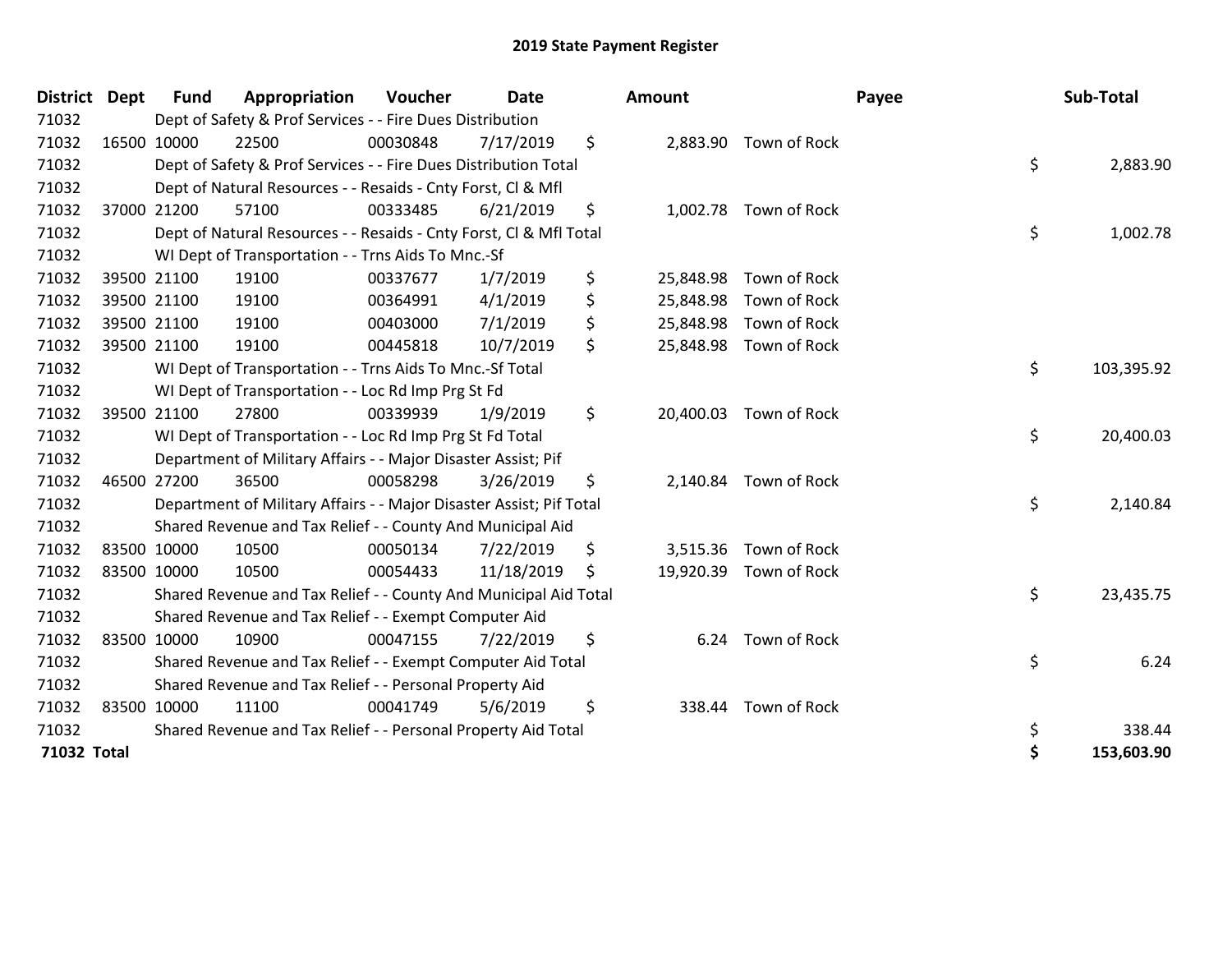| <b>District Dept</b> | <b>Fund</b> | Appropriation                                                      | Voucher  | <b>Date</b> | <b>Amount</b>  | Payee                     |    | Sub-Total  |
|----------------------|-------------|--------------------------------------------------------------------|----------|-------------|----------------|---------------------------|----|------------|
| 71034                |             | Dept of Safety & Prof Services - - Fire Dues Distribution          |          |             |                |                           |    |            |
| 71034                | 16500 10000 | 22500                                                              | 00030827 | 7/17/2019   | \$             | 2,988.04 Town Of Rudolph  |    |            |
| 71034                |             | Dept of Safety & Prof Services - - Fire Dues Distribution Total    |          |             |                |                           | \$ | 2,988.04   |
| 71034                |             | Dept of Natural Resources - - Aids In Lieu Of Taxes - Gener        |          |             |                |                           |    |            |
| 71034                | 37000 10000 | 50300                                                              | 00298912 | 2/19/2019   | \$             | 4,399.22 Town Of Rudolph  |    |            |
| 71034                |             | Dept of Natural Resources - - Aids In Lieu Of Taxes - Gener Total  |          |             |                |                           | \$ | 4,399.22   |
| 71034                |             | Dept of Natural Resources - - Resaids - Cnty Forst, Cl & Mfl       |          |             |                |                           |    |            |
| 71034                | 37000 21200 | 57100                                                              | 00333486 | 6/21/2019   | \$             | 152.76 Town Of Rudolph    |    |            |
| 71034                |             | Dept of Natural Resources - - Resaids - Cnty Forst, CI & Mfl Total |          |             |                |                           | \$ | 152.76     |
| 71034                |             | Dept of Natural Resources - - Fin Asst For Responsible Units       |          |             |                |                           |    |            |
| 71034                | 37000 27400 | 67000                                                              | 00322607 | 5/22/2019   | \$             | 837.64 Town Of Rudolph    |    |            |
| 71034                |             | Dept of Natural Resources - - Fin Asst For Responsible Units Total |          |             |                |                           | \$ | 837.64     |
| 71034                |             | WI Dept of Transportation - - Trns Aids To Mnc.-Sf                 |          |             |                |                           |    |            |
| 71034                | 39500 21100 | 19100                                                              | 00342448 | 1/15/2019   | \$             | 24,451.41 Town Of Rudolph |    |            |
| 71034                | 39500 21100 | 19100                                                              | 00364992 | 4/1/2019    | \$             | 24,451.41 Town Of Rudolph |    |            |
| 71034                | 39500 21100 | 19100                                                              | 00403001 | 7/1/2019    | \$             | 24,451.41 Town Of Rudolph |    |            |
| 71034                | 39500 21100 | 19100                                                              | 00445819 | 10/7/2019   | \$             | 24,451.43 Town Of Rudolph |    |            |
| 71034                |             | WI Dept of Transportation - - Trns Aids To Mnc.-Sf Total           |          |             |                |                           | \$ | 97,805.66  |
| 71034                |             | Shared Revenue and Tax Relief - - County And Municipal Aid         |          |             |                |                           |    |            |
| 71034                | 83500 10000 | 10500                                                              | 00050135 | 7/22/2019   | \$<br>8,561.84 | Town Of Rudolph           |    |            |
| 71034                | 83500 10000 | 10500                                                              | 00054434 | 11/18/2019  | \$             | 48,517.08 Town Of Rudolph |    |            |
| 71034                |             | Shared Revenue and Tax Relief - - County And Municipal Aid Total   |          |             |                |                           | \$ | 57,078.92  |
| 71034                |             | Shared Revenue and Tax Relief - - Exempt Computer Aid              |          |             |                |                           |    |            |
| 71034                | 83500 10000 | 10900                                                              | 00047156 | 7/22/2019   | \$             | 3.11 Town Of Rudolph      |    |            |
| 71034                |             | Shared Revenue and Tax Relief - - Exempt Computer Aid Total        |          |             |                |                           | \$ | 3.11       |
| 71034                |             | Shared Revenue and Tax Relief - - Utility Aid                      |          |             |                |                           |    |            |
| 71034                | 83500 10000 | 11000                                                              | 00050135 | 7/22/2019   | \$<br>122.20   | Town Of Rudolph           |    |            |
| 71034                | 83500 10000 | 11000                                                              | 00054434 | 11/18/2019  | \$<br>697.39   | Town Of Rudolph           |    |            |
| 71034                |             | Shared Revenue and Tax Relief - - Utility Aid Total                |          |             |                |                           | \$ | 819.59     |
| 71034                |             | Shared Revenue and Tax Relief - - Personal Property Aid            |          |             |                |                           |    |            |
| 71034                | 83500 10000 | 11100                                                              | 00041750 | 5/6/2019    | \$             | 336.91 Town Of Rudolph    |    |            |
| 71034                |             | Shared Revenue and Tax Relief - - Personal Property Aid Total      |          |             |                |                           | \$ | 336.91     |
| 71034 Total          |             |                                                                    |          |             |                |                           | Ś  | 164,421.85 |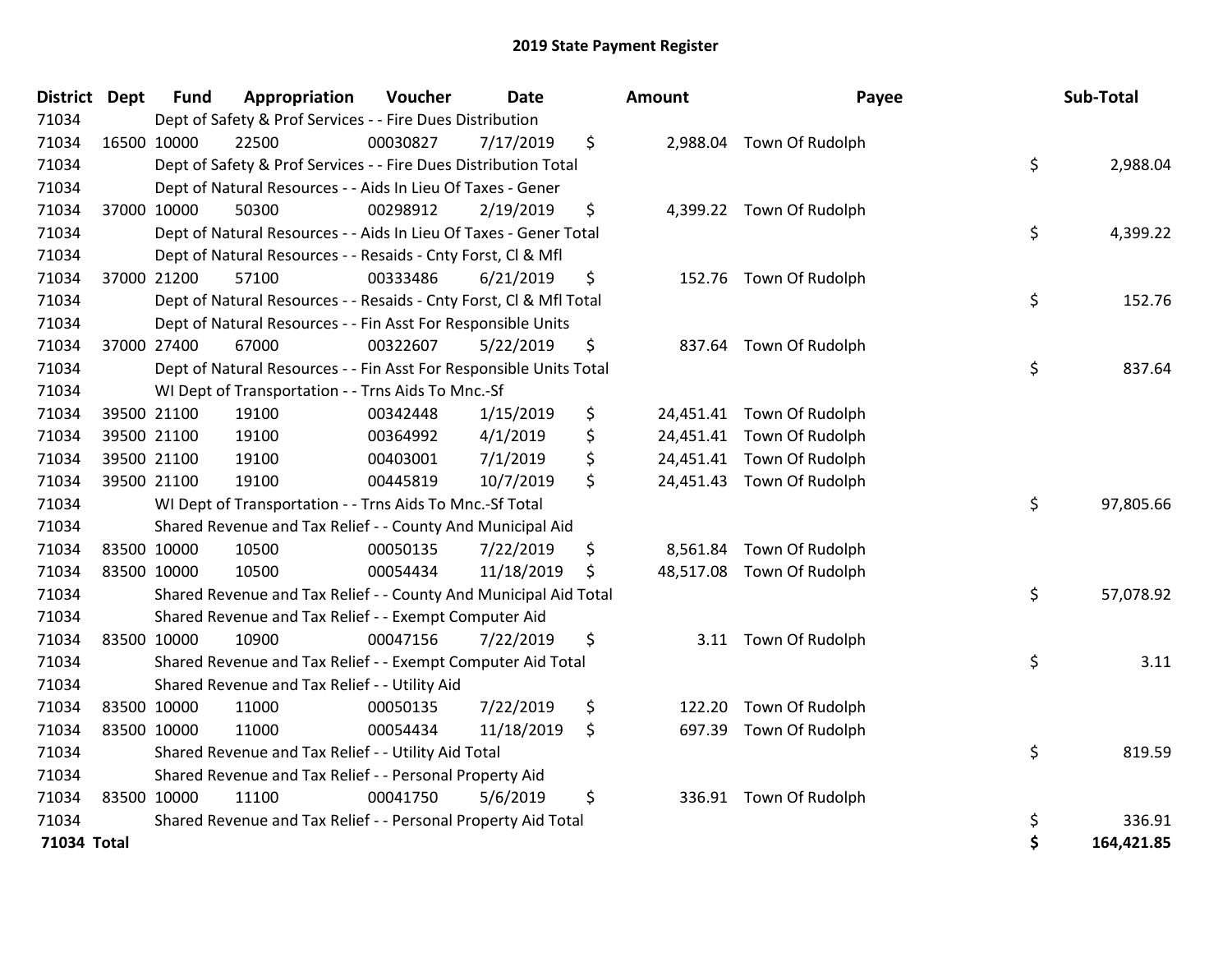| <b>District</b> | <b>Dept</b> | <b>Fund</b> | Appropriation                                                      | Voucher  | <b>Date</b> | Amount           | Payee                      | Sub-Total        |
|-----------------|-------------|-------------|--------------------------------------------------------------------|----------|-------------|------------------|----------------------------|------------------|
| 71036           |             |             | Dept of Safety & Prof Services - - Fire Dues Distribution          |          |             |                  |                            |                  |
| 71036           |             | 16500 10000 | 22500                                                              | 00030092 | 7/15/2019   | \$               | 13,853.81 Town Of Saratoga |                  |
| 71036           |             |             | Dept of Safety & Prof Services - - Fire Dues Distribution Total    |          |             |                  |                            | \$<br>13,853.81  |
| 71036           |             |             | Dept of Natural Resources - - Aids In Lieu Of Taxes - Gener        |          |             |                  |                            |                  |
| 71036           |             | 37000 10000 | 50300                                                              | 00298932 | 2/19/2019   | \$<br>30,224.31  | Town Of Saratoga           |                  |
| 71036           |             | 37000 10000 | 50300                                                              | 00298933 | 2/19/2019   | \$<br>792.30     | Town Of Saratoga           |                  |
| 71036           |             |             | Dept of Natural Resources - - Aids In Lieu Of Taxes - Gener Total  |          |             |                  |                            | \$<br>31,016.61  |
| 71036           |             |             | Dept of Natural Resources - - Resaids - Cnty Forst, Cl & Mfl       |          |             |                  |                            |                  |
| 71036           |             | 37000 21200 | 57100                                                              | 00333487 | 6/21/2019   | \$               | 2,028.69 Town Of Saratoga  |                  |
| 71036           |             |             | Dept of Natural Resources - - Resaids - Cnty Forst, CI & Mfl Total |          |             |                  |                            | \$<br>2,028.69   |
| 71036           |             |             | Dept of Natural Resources - - Aids In Lieu Of Taxes - Sum S        |          |             |                  |                            |                  |
| 71036           |             | 37000 21200 | 57900                                                              | 00313790 | 4/19/2019   | \$<br>20.00      | Town Of Saratoga           |                  |
| 71036           |             |             | Dept of Natural Resources - - Aids In Lieu Of Taxes - Sum S Total  |          |             |                  |                            | \$<br>20.00      |
| 71036           |             |             | Dept of Natural Resources - - Fin Asst For Responsible Units       |          |             |                  |                            |                  |
| 71036           |             | 37000 27400 | 67000                                                              | 00323072 | 5/22/2019   | \$<br>8,936.71   | Town Of Saratoga           |                  |
| 71036           |             |             | Dept of Natural Resources - - Fin Asst For Responsible Units Total |          |             |                  |                            | \$<br>8,936.71   |
| 71036           |             |             | Dept of Natural Resources - - Recycling Consolidation Grants       |          |             |                  |                            |                  |
| 71036           |             | 37000 27400 | 67300                                                              | 00323072 | 5/22/2019   | \$               | 1,317.65 Town Of Saratoga  |                  |
| 71036           |             |             | Dept of Natural Resources - - Recycling Consolidation Grants Total |          |             |                  |                            | \$<br>1,317.65   |
| 71036           |             |             | WI Dept of Transportation - - Trns Aids To Mnc.-Sf                 |          |             |                  |                            |                  |
| 71036           |             | 39500 21100 | 19100                                                              | 00337679 | 1/7/2019    | \$<br>55,974.27  | Town Of Saratoga           |                  |
| 71036           |             | 39500 21100 | 19100                                                              | 00364993 | 4/1/2019    | \$<br>55,974.27  | Town Of Saratoga           |                  |
| 71036           |             | 39500 21100 | 19100                                                              | 00403002 | 7/1/2019    | \$<br>55,974.27  | Town Of Saratoga           |                  |
| 71036           |             | 39500 21100 | 19100                                                              | 00445820 | 10/7/2019   | \$               | 55,974.27 Town Of Saratoga |                  |
| 71036           |             |             | WI Dept of Transportation - - Trns Aids To Mnc.-Sf Total           |          |             |                  |                            | \$<br>223,897.08 |
| 71036           |             |             | Elections Commission - - 2018 Hava Election Security               |          |             |                  |                            |                  |
| 71036           |             | 51000 22000 | 18200                                                              | 00002254 | 11/6/2019   | \$<br>500.00     | Town Of Saratoga           |                  |
| 71036           |             |             | Elections Commission - - 2018 Hava Election Security Total         |          |             |                  |                            | \$<br>500.00     |
| 71036           |             |             | Shared Revenue and Tax Relief - - County And Municipal Aid         |          |             |                  |                            |                  |
| 71036           |             | 83500 10000 | 10500                                                              | 00050136 | 7/22/2019   | \$<br>25,487.93  | Town Of Saratoga           |                  |
| 71036           |             | 83500 10000 | 10500                                                              | 00054435 | 11/18/2019  | \$<br>144,431.63 | Town Of Saratoga           |                  |
| 71036           |             |             | Shared Revenue and Tax Relief - - County And Municipal Aid Total   |          |             |                  |                            | \$<br>169,919.56 |
| 71036           |             |             | Shared Revenue and Tax Relief - - Exempt Computer Aid              |          |             |                  |                            |                  |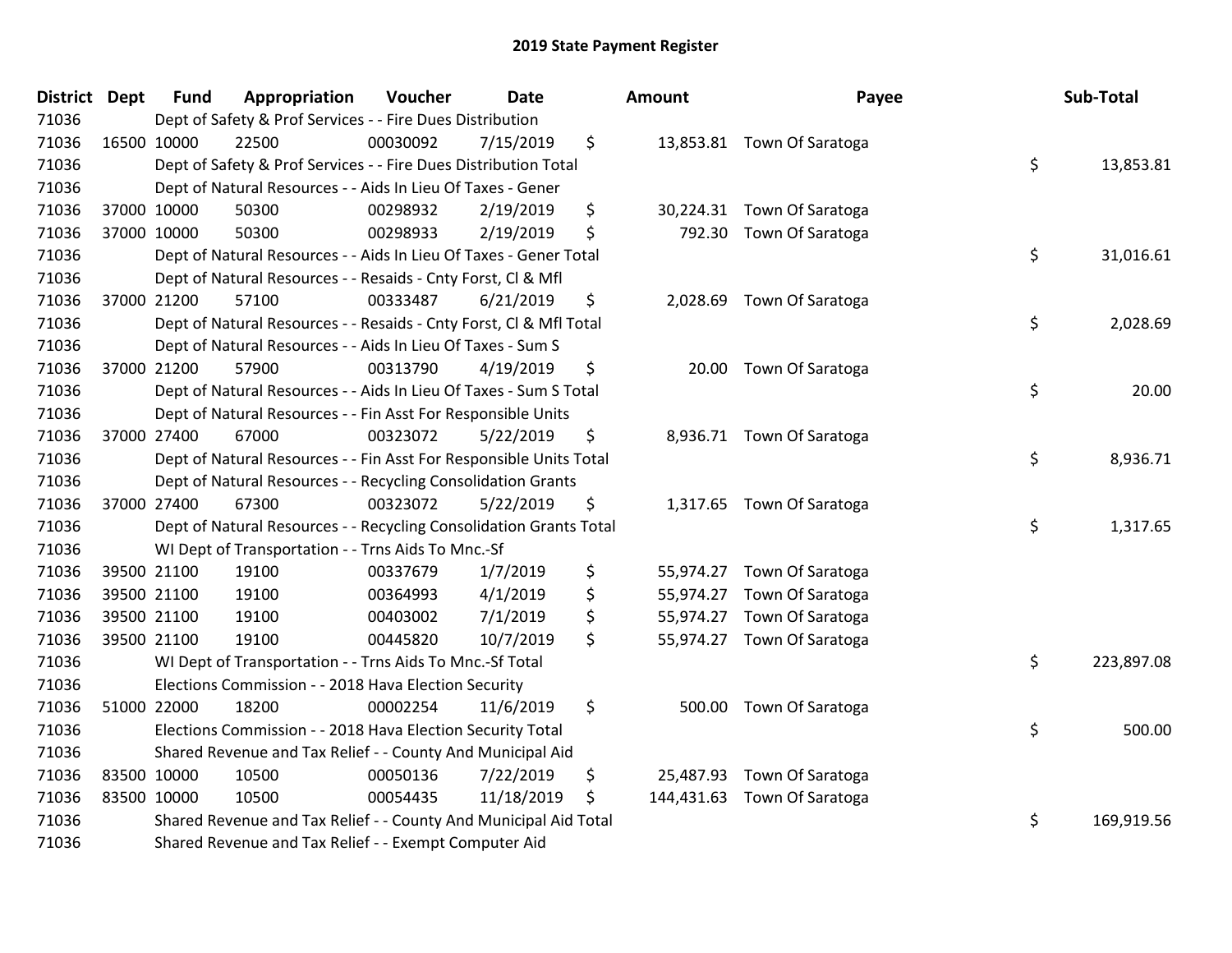| District    | <b>Dept</b> | Fund        | Appropriation                                                   | <b>Voucher</b> | Date       |     | Amount    | Payee                      | Sub-Total  |
|-------------|-------------|-------------|-----------------------------------------------------------------|----------------|------------|-----|-----------|----------------------------|------------|
| 71036       |             | 83500 10000 | 10900                                                           | 00047157       | 7/22/2019  | \$  | 134.07    | Town Of Saratoga           |            |
| 71036       |             |             | Shared Revenue and Tax Relief - - Exempt Computer Aid Total     |                |            |     |           |                            | 134.07     |
| 71036       |             |             | Shared Revenue and Tax Relief - - Utility Aid                   |                |            |     |           |                            |            |
| 71036       |             | 83500 10000 | 11000                                                           | 00050136       | 7/22/2019  | \$  | 1,807.82  | Town Of Saratoga           |            |
| 71036       |             | 83500 10000 | 11000                                                           | 00054435       | 11/18/2019 | \$  |           | 12,779.58 Town Of Saratoga |            |
| 71036       |             |             | Shared Revenue and Tax Relief - - Utility Aid Total             |                |            |     |           |                            | 14,587.40  |
| 71036       |             |             | Shared Revenue and Tax Relief - - Personal Property Aid         |                |            |     |           |                            |            |
| 71036       |             | 83500 10000 | 11100                                                           | 00041751       | 5/6/2019   | \$  | 1,475.87  | Town Of Saratoga           |            |
| 71036       |             |             | Shared Revenue and Tax Relief - - Personal Property Aid Total   |                |            |     |           |                            | 1,475.87   |
| 71036       |             |             | Shared Revenue and Tax Relief - - Lottery & Gaming Credit       |                |            |     |           |                            |            |
| 71036       |             | 83500 52100 | 36300                                                           | 00038581       | 3/25/2019  | \$. | 12,733.56 | Town Of Saratoga           |            |
| 71036       |             |             | Shared Revenue and Tax Relief - - Lottery & Gaming Credit Total |                |            |     |           |                            | 12,733.56  |
| 71036 Total |             |             |                                                                 |                |            |     |           |                            | 480,421.01 |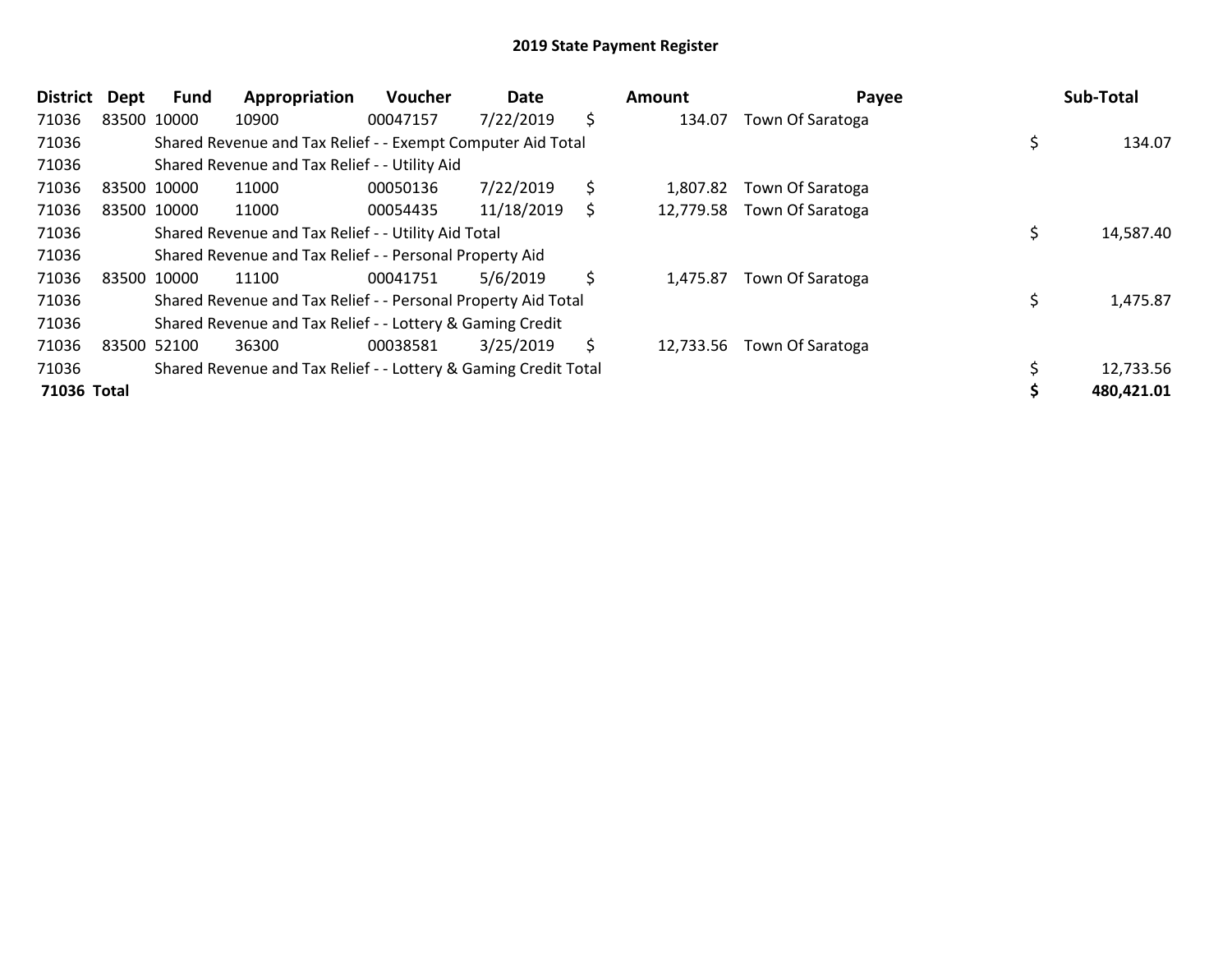| <b>District</b> | <b>Dept</b> | <b>Fund</b> | Appropriation                                                      | Voucher  | <b>Date</b> | <b>Amount</b>   | Payee                    | Sub-Total        |
|-----------------|-------------|-------------|--------------------------------------------------------------------|----------|-------------|-----------------|--------------------------|------------------|
| 71038           |             |             | Dept of Safety & Prof Services - - Fire Dues Distribution          |          |             |                 |                          |                  |
| 71038           |             | 16500 10000 | 22500                                                              | 00030743 | 7/17/2019   | \$              | 3,332.89 Town Of Seneca  |                  |
| 71038           |             |             | Dept of Safety & Prof Services - - Fire Dues Distribution Total    |          |             |                 |                          | \$<br>3,332.89   |
| 71038           |             |             | Dept of Natural Resources - - Resaids - Cnty Forst, CI & Mfl       |          |             |                 |                          |                  |
| 71038           |             | 37000 21200 | 57100                                                              | 00333488 | 6/21/2019   | \$              | 1,843.88 Town Of Seneca  |                  |
| 71038           |             |             | Dept of Natural Resources - - Resaids - Cnty Forst, CI & Mfl Total |          |             |                 |                          | \$<br>1,843.88   |
| 71038           |             |             | Dept of Natural Resources - - Fin Asst For Responsible Units       |          |             |                 |                          |                  |
| 71038           |             | 37000 27400 | 67000                                                              | 00322677 | 5/22/2019   | \$<br>3,586.59  | Town Of Seneca           |                  |
| 71038           |             |             | Dept of Natural Resources - - Fin Asst For Responsible Units Total |          |             |                 |                          | \$<br>3,586.59   |
| 71038           |             |             | WI Dept of Transportation - - Trns Aids To Mnc.-Sf                 |          |             |                 |                          |                  |
| 71038           |             | 39500 21100 | 19100                                                              | 00337680 | 1/7/2019    | \$              | 23,029.96 Town Of Seneca |                  |
| 71038           |             | 39500 21100 | 19100                                                              | 00364994 | 4/1/2019    | \$<br>23,029.96 | Town Of Seneca           |                  |
| 71038           |             | 39500 21100 | 19100                                                              | 00403003 | 7/1/2019    | \$              | 23,029.96 Town Of Seneca |                  |
| 71038           |             | 39500 21100 | 19100                                                              | 00445821 | 10/7/2019   | \$              | 23,029.96 Town Of Seneca |                  |
| 71038           |             |             | WI Dept of Transportation - - Trns Aids To Mnc.-Sf Total           |          |             |                 |                          | \$<br>92,119.84  |
| 71038           |             |             | Shared Revenue and Tax Relief - - County And Municipal Aid         |          |             |                 |                          |                  |
| 71038           | 83500 10000 |             | 10500                                                              | 00050137 | 7/22/2019   | \$              | 4,299.75 Town Of Seneca  |                  |
| 71038           |             | 83500 10000 | 10500                                                              | 00054436 | 11/18/2019  | \$              | 24,365.26 Town Of Seneca |                  |
| 71038           |             |             | Shared Revenue and Tax Relief - - County And Municipal Aid Total   |          |             |                 |                          | \$<br>28,665.01  |
| 71038           |             |             | Shared Revenue and Tax Relief - - Exempt Computer Aid              |          |             |                 |                          |                  |
| 71038           |             | 83500 10000 | 10900                                                              | 00047158 | 7/22/2019   | \$              | 47.81 Town Of Seneca     |                  |
| 71038           |             |             | Shared Revenue and Tax Relief - - Exempt Computer Aid Total        |          |             |                 |                          | \$<br>47.81      |
| 71038           |             |             | Shared Revenue and Tax Relief - - Utility Aid                      |          |             |                 |                          |                  |
| 71038           | 83500 10000 |             | 11000                                                              | 00050137 | 7/22/2019   | \$<br>3.69      | Town Of Seneca           |                  |
| 71038           |             | 83500 10000 | 11000                                                              | 00054436 | 11/18/2019  | \$<br>21.34     | Town Of Seneca           |                  |
| 71038           |             |             | Shared Revenue and Tax Relief - - Utility Aid Total                |          |             |                 |                          | \$<br>25.03      |
| 71038           |             |             | Shared Revenue and Tax Relief - - Personal Property Aid            |          |             |                 |                          |                  |
| 71038           |             | 83500 10000 | 11100                                                              | 00041752 | 5/6/2019    | \$<br>1,298.50  | Town Of Seneca           |                  |
| 71038           |             |             | Shared Revenue and Tax Relief - - Personal Property Aid Total      |          |             |                 |                          | \$<br>1,298.50   |
| 71038 Total     |             |             |                                                                    |          |             |                 |                          | \$<br>130,919.55 |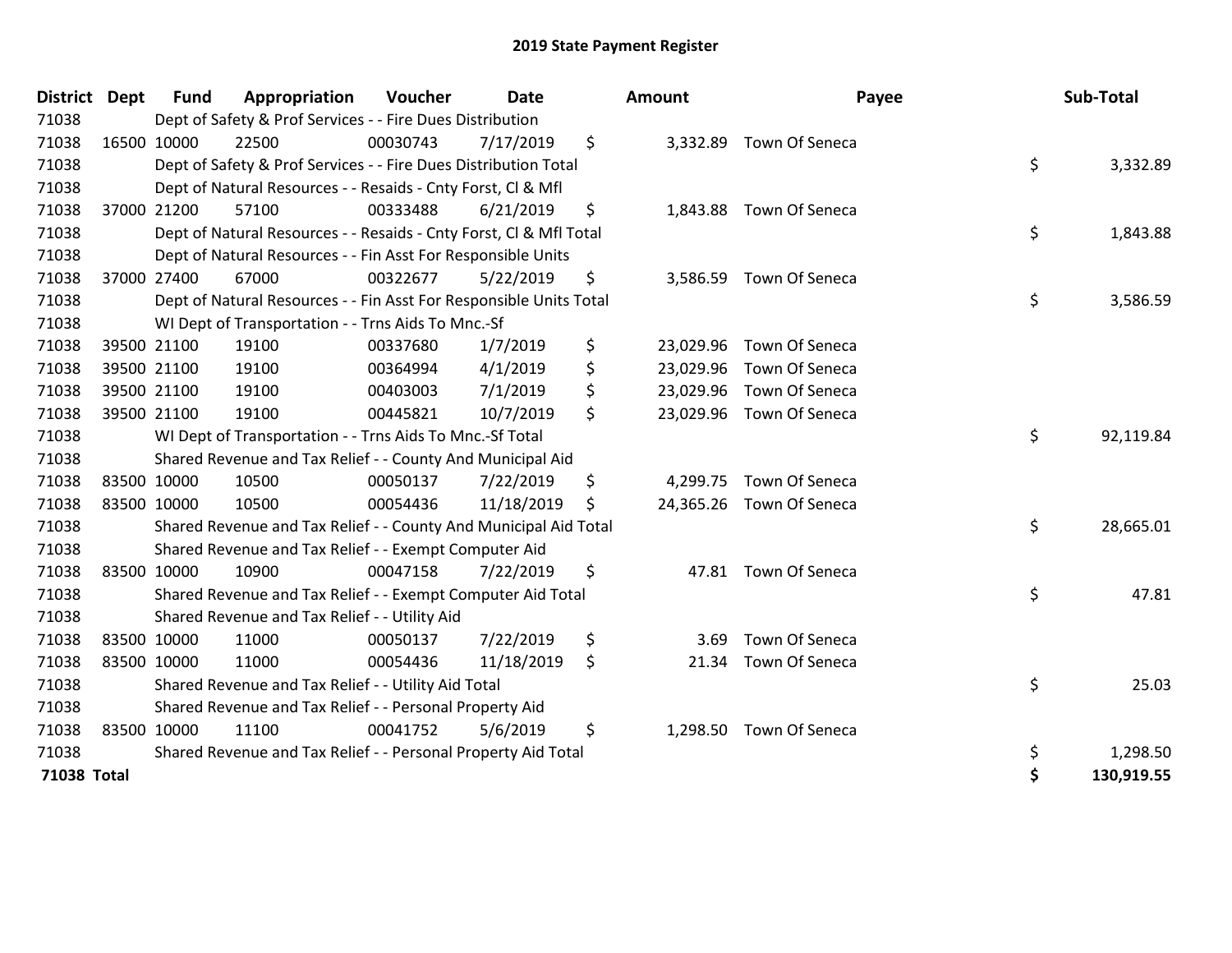| District Dept |             | <b>Fund</b> | Appropriation                                                      | Voucher  | <b>Date</b> | Amount          | Payee                     | Sub-Total       |
|---------------|-------------|-------------|--------------------------------------------------------------------|----------|-------------|-----------------|---------------------------|-----------------|
| 71040         |             |             | Dept of Safety & Prof Services - - Fire Dues Distribution          |          |             |                 |                           |                 |
| 71040         | 16500 10000 |             | 22500                                                              | 00031054 | 7/17/2019   | \$              | 2,201.21 Sherry, Town of  |                 |
| 71040         |             |             | Dept of Safety & Prof Services - - Fire Dues Distribution Total    |          |             |                 |                           | \$<br>2,201.21  |
| 71040         |             |             | Dept of Natural Resources - - Aids In Lieu Of Taxes - Gener        |          |             |                 |                           |                 |
| 71040         |             | 37000 10000 | 50300                                                              | 00298975 | 2/19/2019   | \$              | 406.42 Sherry, Town of    |                 |
| 71040         |             | 37000 10000 | 50300                                                              | 00314549 | 4/19/2019   | \$<br>330.98    | Sherry, Town of           |                 |
| 71040         |             |             | Dept of Natural Resources - - Aids In Lieu Of Taxes - Gener Total  |          |             |                 |                           | \$<br>737.40    |
| 71040         |             |             | Dept of Natural Resources - - Resaids - Cnty Forst, Cl & Mfl       |          |             |                 |                           |                 |
| 71040         |             | 37000 21200 | 57100                                                              | 00333489 | 6/21/2019   | \$              | 425.68 Sherry, Town of    |                 |
| 71040         |             |             | Dept of Natural Resources - - Resaids - Cnty Forst, Cl & Mfl Total |          |             |                 |                           | \$<br>425.68    |
| 71040         |             |             | Dept of Natural Resources - - Fin Asst For Responsible Units       |          |             |                 |                           |                 |
| 71040         |             | 37000 27400 | 67000                                                              | 00322637 | 5/22/2019   | \$              | 2,120.24 Sherry, Town of  |                 |
| 71040         |             |             | Dept of Natural Resources - - Fin Asst For Responsible Units Total |          |             |                 |                           | \$<br>2,120.24  |
| 71040         |             |             | Dept of Natural Resources - - Recycling Consolidation Grants       |          |             |                 |                           |                 |
| 71040         |             | 37000 27400 | 67300                                                              | 00322637 | 5/22/2019   | \$              | 204.81 Sherry, Town of    |                 |
| 71040         |             |             | Dept of Natural Resources - - Recycling Consolidation Grants Total |          |             |                 |                           | \$<br>204.81    |
| 71040         |             |             | WI Dept of Transportation - - Trns Aids To Mnc.-Sf                 |          |             |                 |                           |                 |
| 71040         |             | 39500 21100 | 19100                                                              | 00337681 | 1/7/2019    | \$              | 24,803.79 Sherry, Town of |                 |
| 71040         |             | 39500 21100 | 19100                                                              | 00364995 | 4/1/2019    | \$<br>24,803.79 | Sherry, Town of           |                 |
| 71040         |             | 39500 21100 | 19100                                                              | 00403004 | 7/1/2019    | \$<br>24,803.79 | Sherry, Town of           |                 |
| 71040         |             | 39500 21100 | 19100                                                              | 00445822 | 10/7/2019   | \$              | 24,803.80 Sherry, Town of |                 |
| 71040         |             |             | WI Dept of Transportation - - Trns Aids To Mnc.-Sf Total           |          |             |                 |                           | \$<br>99,215.17 |
| 71040         |             |             | Elections Commission - - 2018 Hava Election Security               |          |             |                 |                           |                 |
| 71040         |             | 51000 22000 | 18200                                                              | 00002866 | 11/22/2019  | \$              | 1,200.00 Sherry, Town of  |                 |
| 71040         |             |             | Elections Commission - - 2018 Hava Election Security Total         |          |             |                 |                           | \$<br>1,200.00  |
| 71040         |             |             | Shared Revenue and Tax Relief - - County And Municipal Aid         |          |             |                 |                           |                 |
| 71040         |             | 83500 10000 | 10500                                                              | 00050138 | 7/22/2019   | \$              | 5,812.62 Sherry, Town of  |                 |
| 71040         | 83500 10000 |             | 10500                                                              | 00054437 | 11/18/2019  | \$              | 32,938.17 Sherry, Town of |                 |
| 71040         |             |             | Shared Revenue and Tax Relief - - County And Municipal Aid Total   |          |             |                 |                           | \$<br>38,750.79 |
| 71040         |             |             | Shared Revenue and Tax Relief - - Exempt Computer Aid              |          |             |                 |                           |                 |
| 71040         |             | 83500 10000 | 10900                                                              | 00047159 | 7/22/2019   | \$              | 170.44 Sherry, Town of    |                 |
| 71040         |             |             | Shared Revenue and Tax Relief - - Exempt Computer Aid Total        |          |             |                 |                           | \$<br>170.44    |
| 71040         |             |             | Shared Revenue and Tax Relief - - Utility Aid                      |          |             |                 |                           |                 |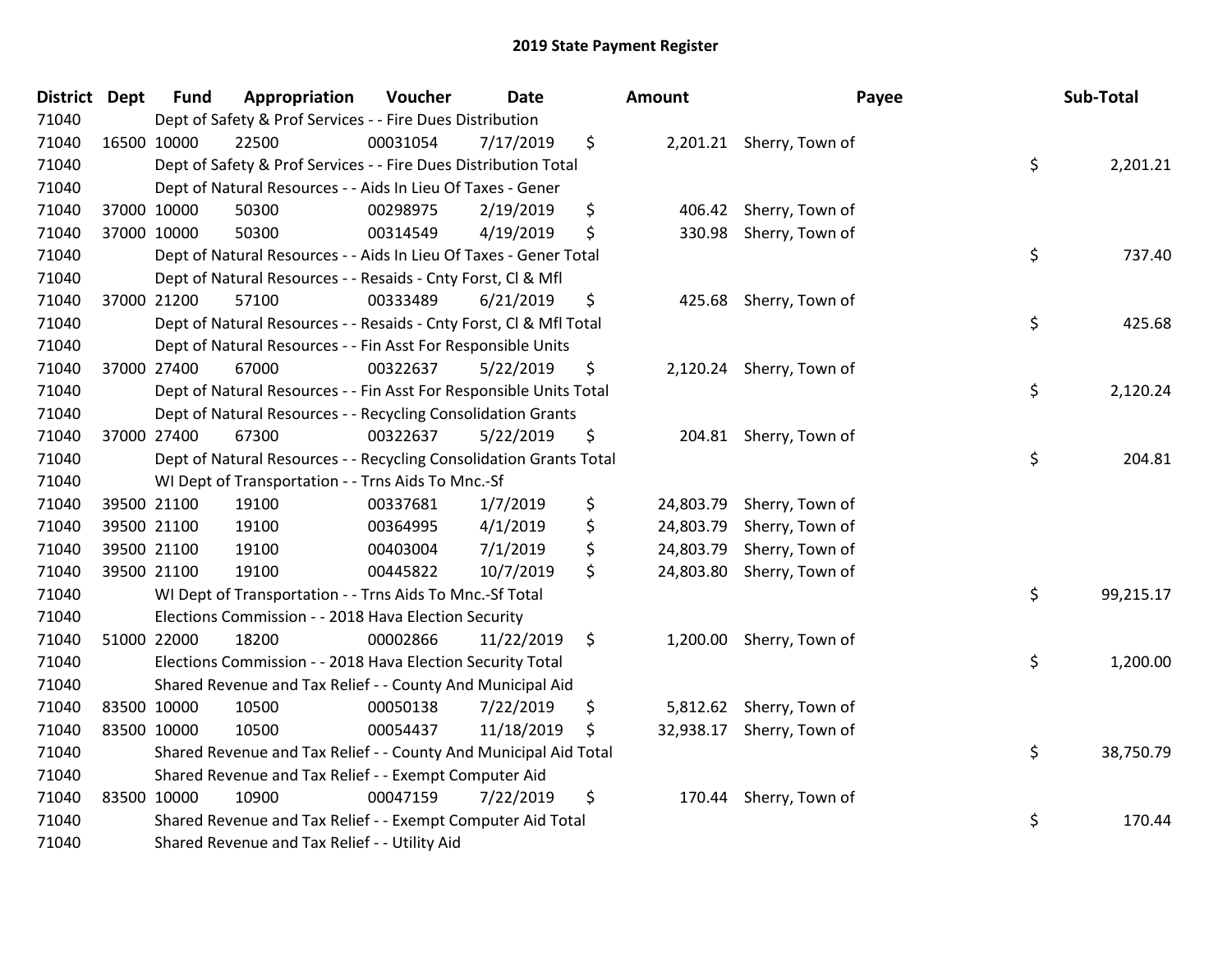| District Dept |             | Fund | Appropriation                                                 | <b>Voucher</b> | Date       | Amount | Payee                     | Sub-Total  |
|---------------|-------------|------|---------------------------------------------------------------|----------------|------------|--------|---------------------------|------------|
| 71040         | 83500 10000 |      | 11000                                                         | 00050138       | 7/22/2019  |        | 2,156.21 Sherry, Town of  |            |
| 71040         | 83500 10000 |      | 11000                                                         | 00054437       | 11/18/2019 |        | 12,209.20 Sherry, Town of |            |
| 71040         |             |      | Shared Revenue and Tax Relief - - Utility Aid Total           |                |            |        |                           | 14,365.41  |
| 71040         |             |      | Shared Revenue and Tax Relief - - Personal Property Aid       |                |            |        |                           |            |
| 71040         | 83500 10000 |      | 11100                                                         | 00041753       | 5/6/2019   |        | 36,845.10 Sherry, Town of |            |
| 71040         |             |      | Shared Revenue and Tax Relief - - Personal Property Aid Total |                |            |        |                           | 36,845.10  |
| 71040 Total   |             |      |                                                               |                |            |        |                           | 196,236.25 |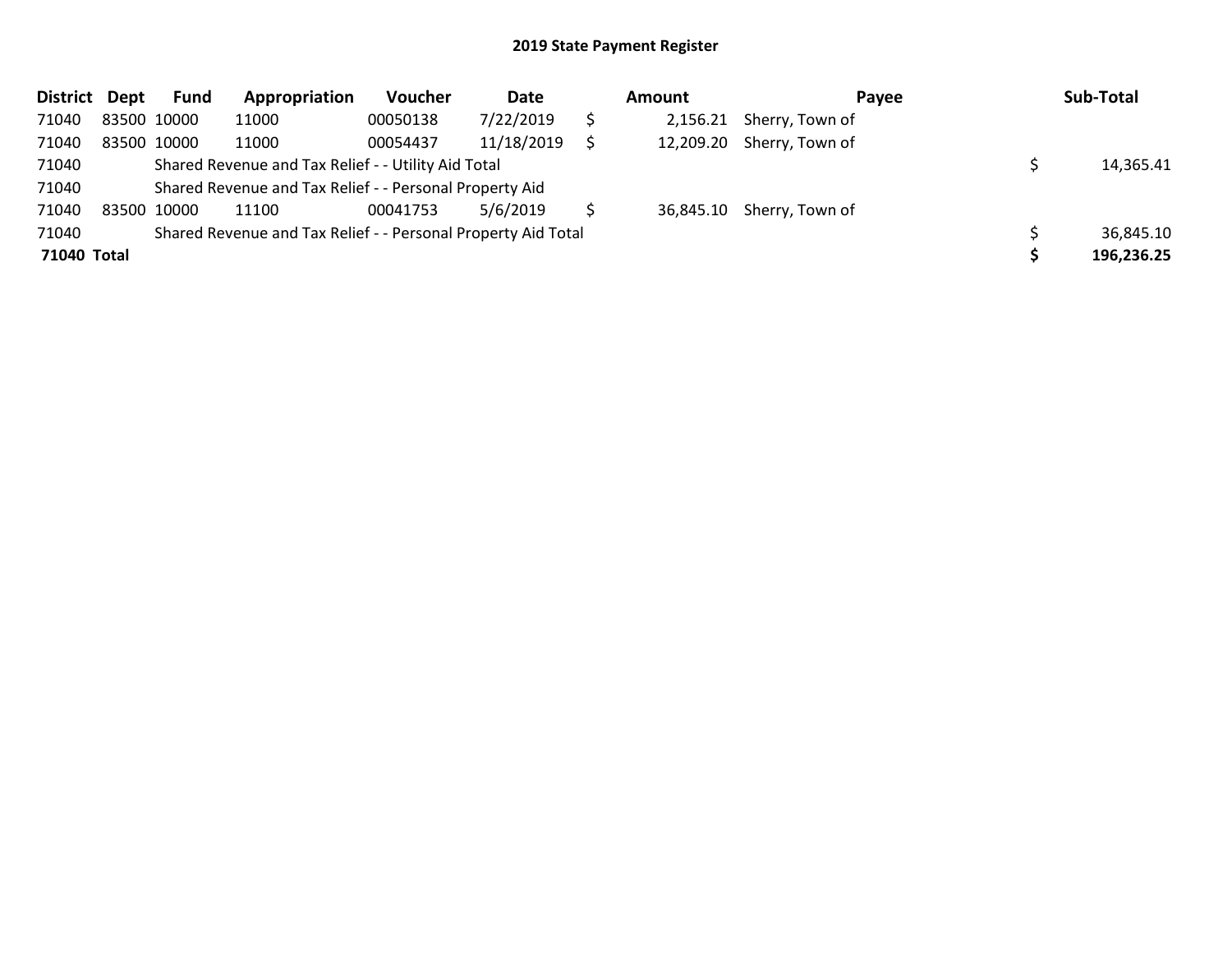| District Dept | <b>Fund</b> | Appropriation                                                      | Voucher  | <b>Date</b> | Amount          |                          | Payee | Sub-Total  |
|---------------|-------------|--------------------------------------------------------------------|----------|-------------|-----------------|--------------------------|-------|------------|
| 71042         |             | Dept of Safety & Prof Services - - Fire Dues Distribution          |          |             |                 |                          |       |            |
| 71042         | 16500 10000 | 22500                                                              | 00030829 | 7/17/2019   | \$              | 2,980.62 Sigel, Town of  |       |            |
| 71042         |             | Dept of Safety & Prof Services - - Fire Dues Distribution Total    |          |             |                 |                          | \$    | 2,980.62   |
| 71042         |             | Dept of Natural Resources - - Aids In Lieu Of Taxes - Gener        |          |             |                 |                          |       |            |
| 71042         | 37000 10000 | 50300                                                              | 00298976 | 2/19/2019   | \$<br>10,712.04 | Sigel, Town of           |       |            |
| 71042         | 37000 10000 | 50300                                                              | 00314550 | 4/19/2019   | \$<br>47.56     | Sigel, Town of           |       |            |
| 71042         |             | Dept of Natural Resources - - Aids In Lieu Of Taxes - Gener Total  |          |             |                 |                          | \$    | 10,759.60  |
| 71042         |             | Dept of Natural Resources - - Resaids - Cnty Forst, Cl & Mfl       |          |             |                 |                          |       |            |
| 71042         | 37000 21200 | 57100                                                              | 00333490 | 6/21/2019   | \$              | 183.52 Sigel, Town of    |       |            |
| 71042         |             | Dept of Natural Resources - - Resaids - Cnty Forst, CI & Mfl Total |          |             |                 |                          | \$    | 183.52     |
| 71042         |             | Dept of Natural Resources - - Fin Asst For Responsible Units       |          |             |                 |                          |       |            |
| 71042         | 37000 27400 | 67000                                                              | 00322944 | 5/22/2019   | \$              | 3,211.89 Sigel, Town of  |       |            |
| 71042         |             | Dept of Natural Resources - - Fin Asst For Responsible Units Total |          |             |                 |                          | \$    | 3,211.89   |
| 71042         |             | WI Dept of Transportation - - Trns Aids To Mnc.-Sf                 |          |             |                 |                          |       |            |
| 71042         | 39500 21100 | 19100                                                              | 00337682 | 1/7/2019    | \$<br>31,690.08 | Sigel, Town of           |       |            |
| 71042         | 39500 21100 | 19100                                                              | 00364996 | 4/1/2019    | \$<br>31,690.08 | Sigel, Town of           |       |            |
| 71042         | 39500 21100 | 19100                                                              | 00403005 | 7/1/2019    | \$<br>31,690.08 | Sigel, Town of           |       |            |
| 71042         | 39500 21100 | 19100                                                              | 00445823 | 10/7/2019   | \$              | 31,690.10 Sigel, Town of |       |            |
| 71042         |             | WI Dept of Transportation - - Trns Aids To Mnc.-Sf Total           |          |             |                 |                          | \$    | 126,760.34 |
| 71042         |             | Shared Revenue and Tax Relief - - County And Municipal Aid         |          |             |                 |                          |       |            |
| 71042         | 83500 10000 | 10500                                                              | 00050139 | 7/22/2019   | \$<br>11,012.39 | Sigel, Town of           |       |            |
| 71042         | 83500 10000 | 10500                                                              | 00054438 | 11/18/2019  | \$              | 62,403.53 Sigel, Town of |       |            |
| 71042         |             | Shared Revenue and Tax Relief - - County And Municipal Aid Total   |          |             |                 |                          | \$    | 73,415.92  |
| 71042         |             | Shared Revenue and Tax Relief - - Exempt Computer Aid              |          |             |                 |                          |       |            |
| 71042         | 83500 10000 | 10900                                                              | 00047160 | 7/22/2019   | \$              | 67.56 Sigel, Town of     |       |            |
| 71042         |             | Shared Revenue and Tax Relief - - Exempt Computer Aid Total        |          |             |                 |                          | \$    | 67.56      |
| 71042         |             | Shared Revenue and Tax Relief - - Utility Aid                      |          |             |                 |                          |       |            |
| 71042         | 83500 10000 | 11000                                                              | 00050139 | 7/22/2019   | \$              | 1,505.88 Sigel, Town of  |       |            |
| 71042         | 83500 10000 | 11000                                                              | 00054438 | 11/18/2019  | \$              | 8,501.65 Sigel, Town of  |       |            |
| 71042         |             | Shared Revenue and Tax Relief - - Utility Aid Total                |          |             |                 |                          | \$    | 10,007.53  |
| 71042         |             | Shared Revenue and Tax Relief - - Personal Property Aid            |          |             |                 |                          |       |            |
| 71042         | 83500 10000 | 11100                                                              | 00041754 | 5/6/2019    | \$              | 4,636.20 Sigel, Town of  |       |            |
| 71042         |             | Shared Revenue and Tax Relief - - Personal Property Aid Total      |          |             |                 |                          | \$    | 4,636.20   |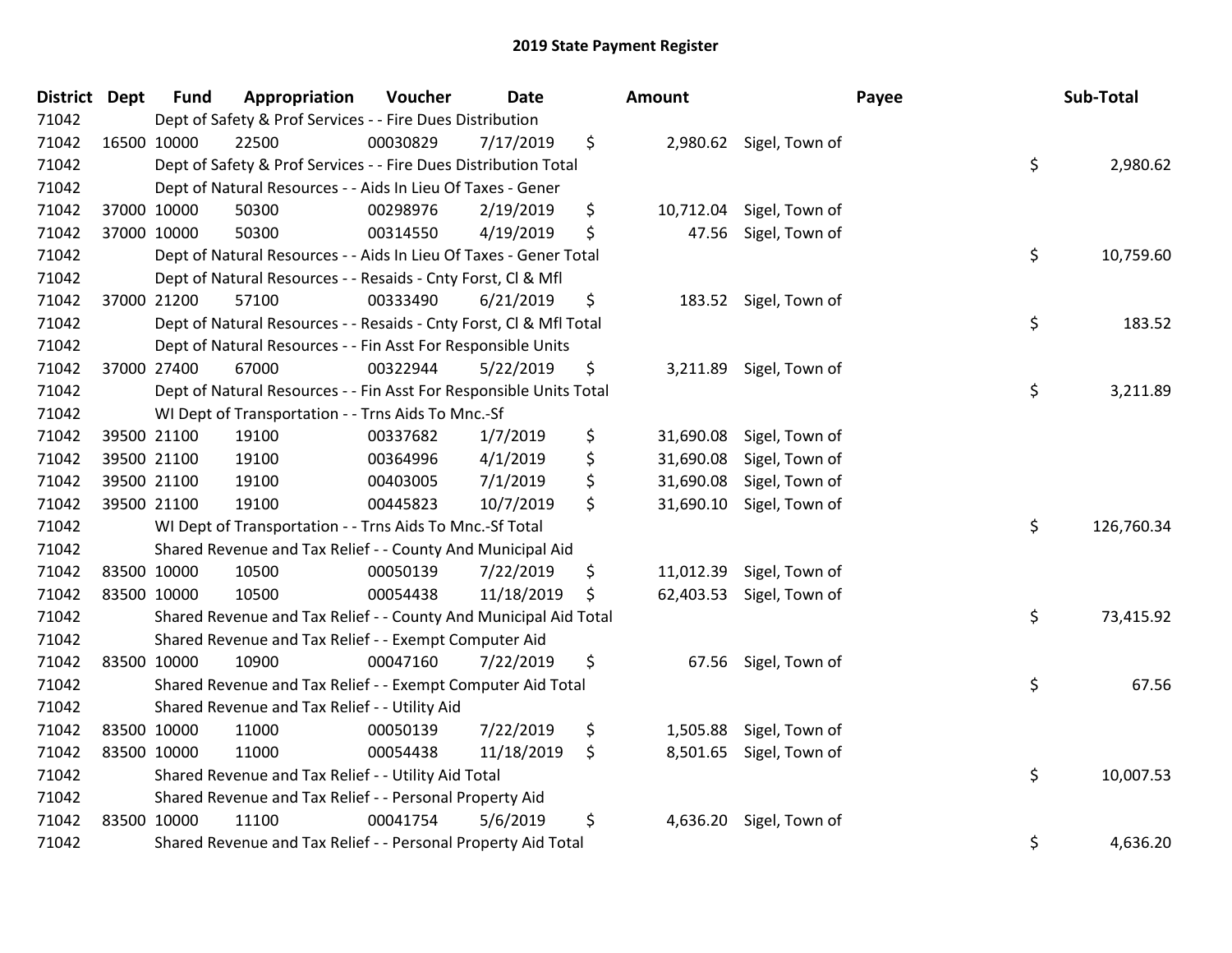| District Dept Fund | Appropriation | Voucher | Date | Amount | Payee | Sub-Total  |
|--------------------|---------------|---------|------|--------|-------|------------|
| 71042 Total        |               |         |      |        |       | 232,023.18 |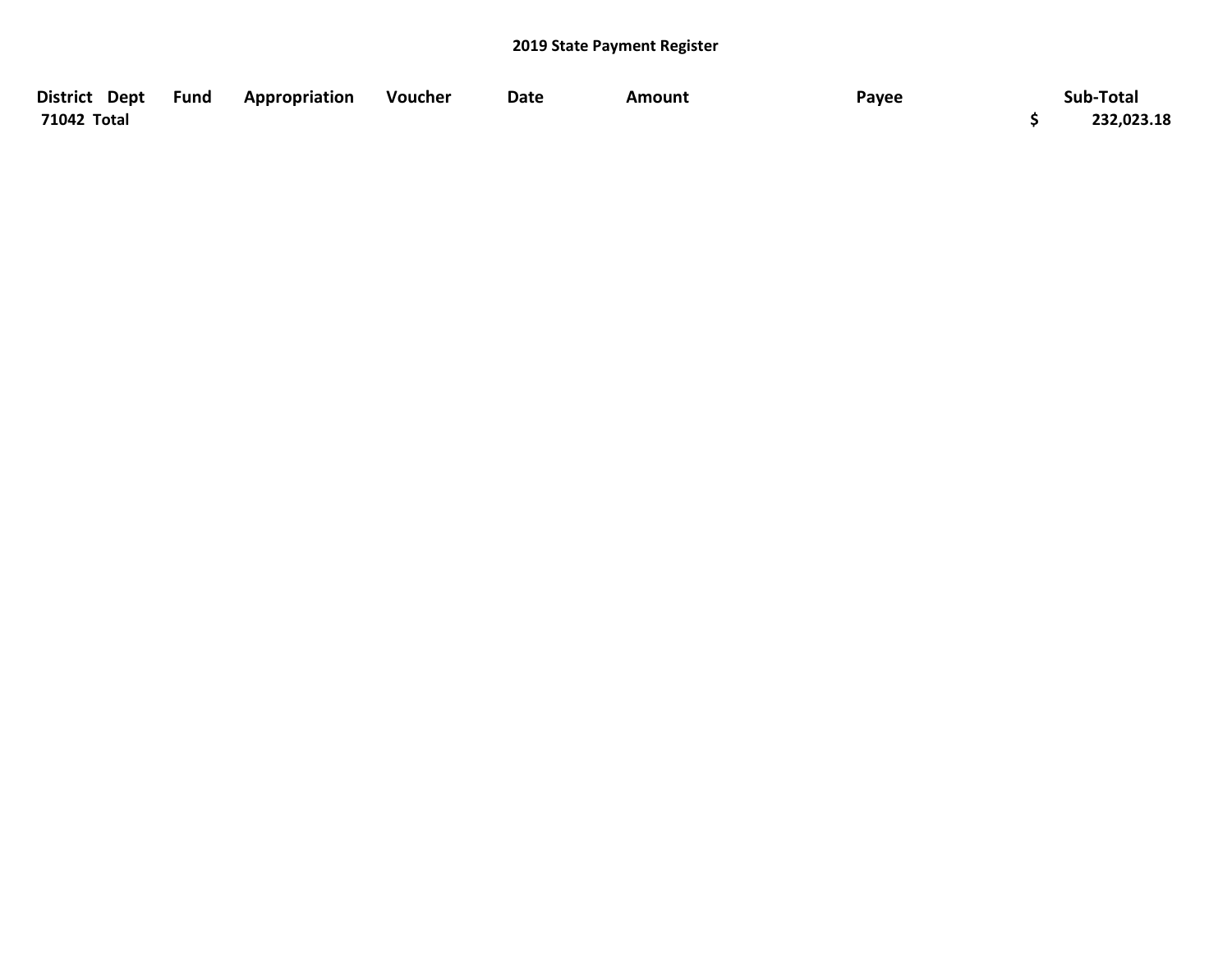| District Dept |             | <b>Fund</b> | Appropriation                                                      | Voucher  | Date       | Amount          | Payee                  | Sub-Total        |
|---------------|-------------|-------------|--------------------------------------------------------------------|----------|------------|-----------------|------------------------|------------------|
| 71044         |             |             | Dept of Safety & Prof Services - - Fire Dues Distribution          |          |            |                 |                        |                  |
| 71044         |             | 16500 10000 | 22500                                                              | 00030798 | 7/17/2019  | \$<br>3,098.69  | Wood, Town of          |                  |
| 71044         |             |             | Dept of Safety & Prof Services - - Fire Dues Distribution Total    |          |            |                 |                        | \$<br>3,098.69   |
| 71044         |             |             | Dept of Natural Resources - - Resaids - Cnty Forst, CI & Mfl       |          |            |                 |                        |                  |
| 71044         |             | 37000 21200 | 57100                                                              | 00333491 | 6/21/2019  | \$<br>469.66    | Wood, Town of          |                  |
| 71044         |             |             | Dept of Natural Resources - - Resaids - Cnty Forst, Cl & Mfl Total |          |            |                 |                        | \$<br>469.66     |
| 71044         |             |             | WI Dept of Transportation - - Trns Aids To Mnc.-Sf                 |          |            |                 |                        |                  |
| 71044         |             | 39500 21100 | 19100                                                              | 00337683 | 1/7/2019   | \$<br>18,550.58 | Wood, Town of          |                  |
| 71044         |             | 39500 21100 | 19100                                                              | 00364997 | 4/1/2019   | \$<br>18,550.58 | Wood, Town of          |                  |
| 71044         |             | 39500 21100 | 19100                                                              | 00403006 | 7/1/2019   | \$<br>18,550.58 | Wood, Town of          |                  |
| 71044         |             | 39500 21100 | 19100                                                              | 00445824 | 10/7/2019  | \$<br>18,550.60 | Wood, Town of          |                  |
| 71044         |             |             | WI Dept of Transportation - - Trns Aids To Mnc.-Sf Total           |          |            |                 |                        | \$<br>74,202.34  |
| 71044         |             |             | WI Dept of Transportation - - Loc Rd Imp Prg St Fd                 |          |            |                 |                        |                  |
| 71044         |             | 39500 21100 | 27800                                                              | 00342395 | 1/15/2019  | \$<br>20,400.03 | Wood, Town of          |                  |
| 71044         |             |             | WI Dept of Transportation - - Loc Rd Imp Prg St Fd Total           |          |            |                 |                        | \$<br>20,400.03  |
| 71044         |             |             | Elections Commission - - 2018 Hava Election Security               |          |            |                 |                        |                  |
| 71044         |             | 51000 22000 | 18200                                                              | 00002304 | 11/6/2019  | \$<br>600.00    | Wood, Town of          |                  |
| 71044         |             |             | Elections Commission - - 2018 Hava Election Security Total         |          |            |                 |                        | \$<br>600.00     |
| 71044         |             |             | Shared Revenue and Tax Relief - - County And Municipal Aid         |          |            |                 |                        |                  |
| 71044         |             | 83500 10000 | 10500                                                              | 00050140 | 7/22/2019  | \$<br>5,651.85  | Wood, Town of          |                  |
| 71044         |             | 83500 10000 | 10500                                                              | 00054439 | 11/18/2019 | \$<br>32,027.18 | Wood, Town of          |                  |
| 71044         |             |             | Shared Revenue and Tax Relief - - County And Municipal Aid Total   |          |            |                 |                        | \$<br>37,679.03  |
| 71044         |             |             | Shared Revenue and Tax Relief - - Exempt Computer Aid              |          |            |                 |                        |                  |
| 71044         |             | 83500 10000 | 10900                                                              | 00047161 | 7/22/2019  | \$<br>16.63     | Wood, Town of          |                  |
| 71044         |             |             | Shared Revenue and Tax Relief - - Exempt Computer Aid Total        |          |            |                 |                        | \$<br>16.63      |
| 71044         |             |             | Shared Revenue and Tax Relief - - Utility Aid                      |          |            |                 |                        |                  |
| 71044         |             | 83500 10000 | 11000                                                              | 00050140 | 7/22/2019  | \$<br>920.39    | Wood, Town of          |                  |
| 71044         | 83500 10000 |             | 11000                                                              | 00054439 | 11/18/2019 | \$<br>4,986.34  | Wood, Town of          |                  |
| 71044         |             |             | Shared Revenue and Tax Relief - - Utility Aid Total                |          |            |                 |                        | \$<br>5,906.73   |
| 71044         |             |             | Shared Revenue and Tax Relief - - Personal Property Aid            |          |            |                 |                        |                  |
| 71044         |             | 83500 10000 | 11100                                                              | 00041755 | 5/6/2019   | \$              | 1,036.06 Wood, Town of |                  |
| 71044         |             |             | Shared Revenue and Tax Relief - - Personal Property Aid Total      |          |            |                 |                        | \$<br>1,036.06   |
| 71044 Total   |             |             |                                                                    |          |            |                 |                        | \$<br>143,409.17 |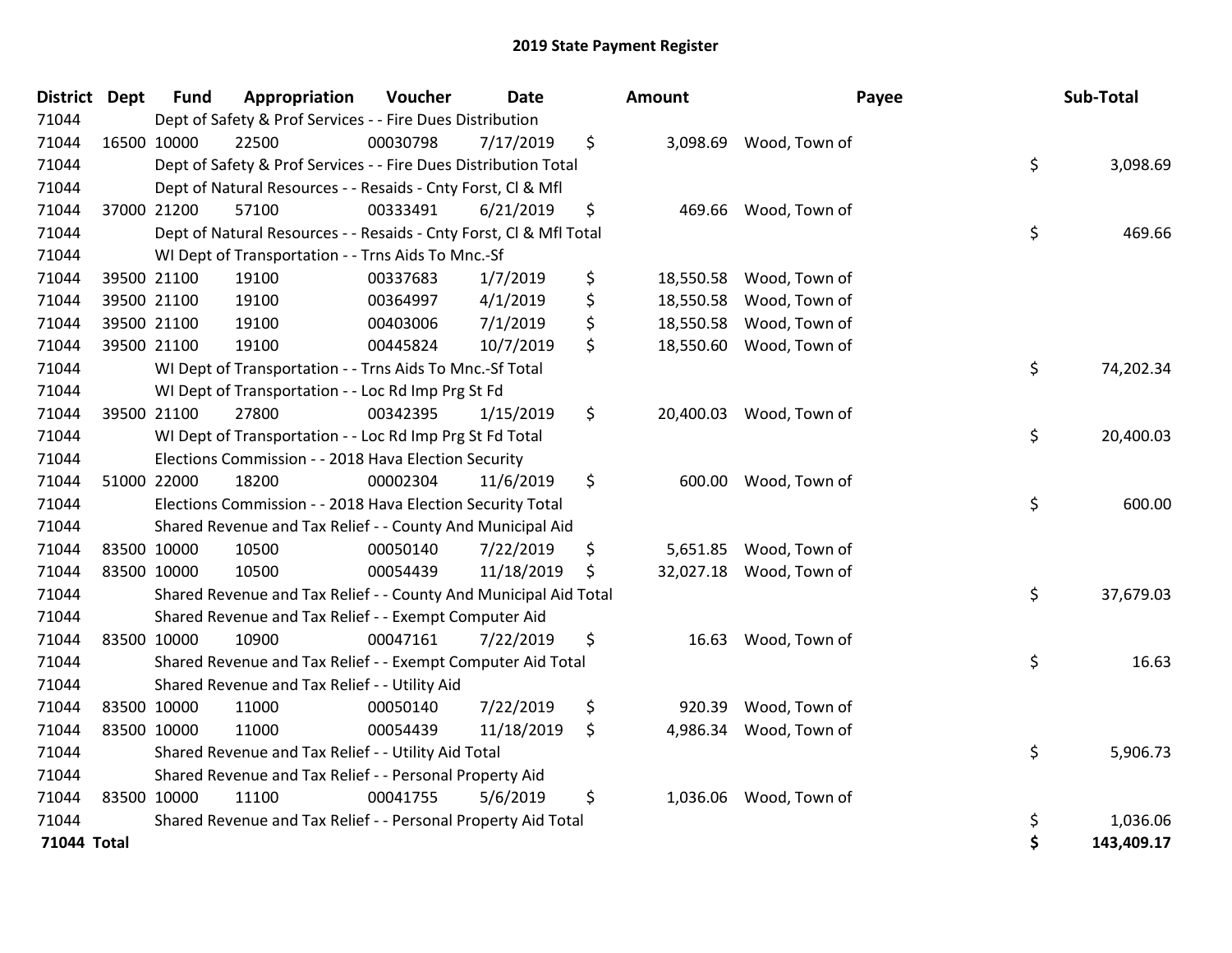| <b>District</b>    | <b>Dept</b> | Fund        | Appropriation                                                         | <b>Voucher</b> | Date       | <b>Amount</b>   | Payee                     | Sub-Total       |
|--------------------|-------------|-------------|-----------------------------------------------------------------------|----------------|------------|-----------------|---------------------------|-----------------|
| 71100              |             |             | Dept of Safety & Prof Services - - Fire Dues Distribution             |                |            |                 |                           |                 |
| 71100              |             | 16500 10000 | 22500                                                                 | 00031573       | 7/18/2019  | \$<br>550.57    | Village Of Arpin          |                 |
| 71100              |             |             | Dept of Safety & Prof Services - - Fire Dues Distribution Total       |                |            |                 |                           | \$<br>550.57    |
| 71100              |             |             | Dept of Natural Resources - - Fin Asst For Responsible Units          |                |            |                 |                           |                 |
| 71100              |             | 37000 27400 | 67000                                                                 | 00322729       | 5/22/2019  | \$              | 1,142.74 Village Of Arpin |                 |
| 71100              |             |             | Dept of Natural Resources - - Fin Asst For Responsible Units Total    |                |            |                 |                           | \$<br>1,142.74  |
| 71100              |             |             | WI Dept of Transportation - - Trns Aids To Mnc.-Sf                    |                |            |                 |                           |                 |
| 71100              |             | 39500 21100 | 19100                                                                 | 00337684       | 1/7/2019   | \$<br>1,849.71  | Village Of Arpin          |                 |
| 71100              |             | 39500 21100 | 19100                                                                 | 00364998       | 4/1/2019   | \$<br>1,849.71  | Village Of Arpin          |                 |
| 71100              |             | 39500 21100 | 19100                                                                 | 00403007       | 7/1/2019   | \$<br>1,849.71  | Village Of Arpin          |                 |
| 71100              |             | 39500 21100 | 19100                                                                 | 00445825       | 10/7/2019  | \$<br>1,849.73  | Village Of Arpin          |                 |
| 71100              |             |             | WI Dept of Transportation - - Trns Aids To Mnc.-Sf Total              |                |            |                 |                           | \$<br>7,398.86  |
| 71100              |             |             | Shared Revenue and Tax Relief - - Expenditure Restraint Program       |                |            |                 |                           |                 |
| 71100              |             | 83500 10000 | 10100                                                                 | 00050141       | 7/22/2019  | \$<br>85.60     | Village Of Arpin          |                 |
| 71100              |             |             | Shared Revenue and Tax Relief - - Expenditure Restraint Program Total |                |            |                 |                           | \$<br>85.60     |
| 71100              |             |             | Shared Revenue and Tax Relief - - County And Municipal Aid            |                |            |                 |                           |                 |
| 71100              |             | 83500 10000 | 10500                                                                 | 00050141       | 7/22/2019  | \$<br>12,695.92 | Village Of Arpin          |                 |
| 71100              |             | 83500 10000 | 10500                                                                 | 00054440       | 11/18/2019 | \$<br>71,943.53 | Village Of Arpin          |                 |
| 71100              |             |             | Shared Revenue and Tax Relief - - County And Municipal Aid Total      |                |            |                 |                           | \$<br>84,639.45 |
| 71100              |             |             | Shared Revenue and Tax Relief - - Exempt Computer Aid                 |                |            |                 |                           |                 |
| 71100              |             | 83500 10000 | 10900                                                                 | 00047162       | 7/22/2019  | \$<br>14.55     | Village Of Arpin          |                 |
| 71100              |             |             | Shared Revenue and Tax Relief - - Exempt Computer Aid Total           |                |            |                 |                           | \$<br>14.55     |
| 71100              |             |             | Shared Revenue and Tax Relief - - Personal Property Aid               |                |            |                 |                           |                 |
| 71100              |             | 83500 10000 | 11100                                                                 | 00041756       | 5/6/2019   | \$<br>358.33    | Village Of Arpin          |                 |
| 71100              |             |             | Shared Revenue and Tax Relief - - Personal Property Aid Total         |                |            |                 |                           | \$<br>358.33    |
| <b>71100 Total</b> |             |             |                                                                       |                |            |                 |                           | \$<br>94,190.10 |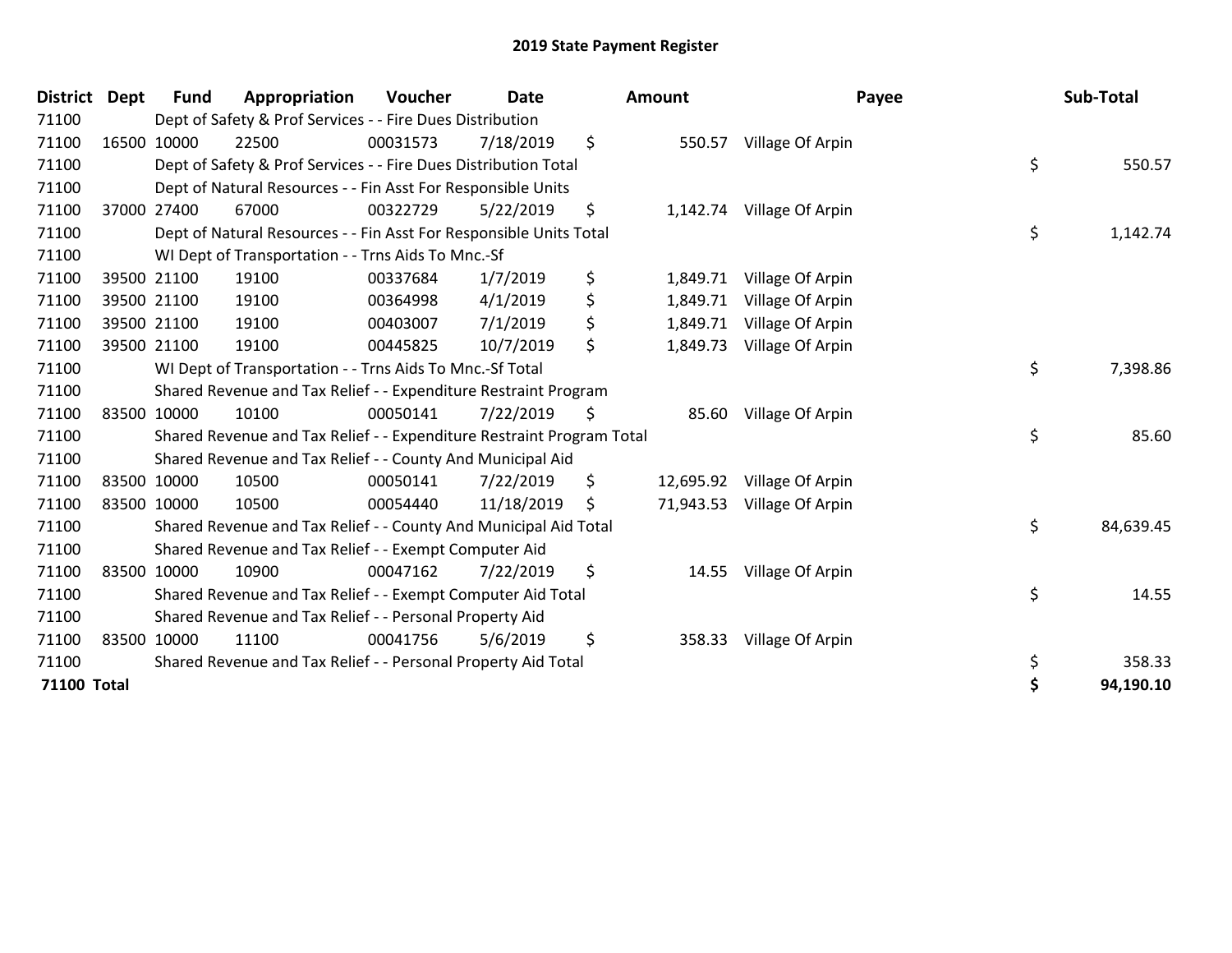| <b>District</b> | <b>Dept</b> | <b>Fund</b> | Appropriation                                                      | Voucher  | Date       | <b>Amount</b>    | Payee                          | Sub-Total        |
|-----------------|-------------|-------------|--------------------------------------------------------------------|----------|------------|------------------|--------------------------------|------------------|
| 71101           |             |             | Dept of Safety & Prof Services - - Fire Dues Distribution          |          |            |                  |                                |                  |
| 71101           |             | 16500 10000 | 22500                                                              | 00031191 | 7/17/2019  | \$               | 1,754.54 Village Of Auburndale |                  |
| 71101           |             |             | Dept of Safety & Prof Services - - Fire Dues Distribution Total    |          |            |                  |                                | \$<br>1,754.54   |
| 71101           |             |             | Dept of Natural Resources - - Fin Asst For Responsible Units       |          |            |                  |                                |                  |
| 71101           |             | 37000 27400 | 67000                                                              | 00323484 | 5/22/2019  | \$<br>2,421.79   | Village Of Auburndale          |                  |
| 71101           |             |             | Dept of Natural Resources - - Fin Asst For Responsible Units Total |          |            |                  |                                | \$<br>2,421.79   |
| 71101           |             |             | WI Dept of Transportation - - Trns Aids To Mnc.-Sf                 |          |            |                  |                                |                  |
| 71101           |             | 39500 21100 | 19100                                                              | 00337685 | 1/7/2019   | \$<br>8,104.20   | Village Of Auburndale          |                  |
| 71101           |             | 39500 21100 | 19100                                                              | 00364999 | 4/1/2019   | \$<br>8,104.20   | Village Of Auburndale          |                  |
| 71101           |             | 39500 21100 | 19100                                                              | 00403008 | 7/1/2019   | \$<br>8,104.20   | Village Of Auburndale          |                  |
| 71101           |             | 39500 21100 | 19100                                                              | 00445826 | 10/7/2019  | \$<br>8,104.21   | Village Of Auburndale          |                  |
| 71101           |             |             | WI Dept of Transportation - - Trns Aids To Mnc.-Sf Total           |          |            |                  |                                | \$<br>32,416.81  |
| 71101           |             |             | Shared Revenue and Tax Relief - - County And Municipal Aid         |          |            |                  |                                |                  |
| 71101           |             | 83500 10000 | 10500                                                              | 00050142 | 7/22/2019  | \$<br>20,755.46  | Village Of Auburndale          |                  |
| 71101           |             | 83500 10000 | 10500                                                              | 00054441 | 11/18/2019 | \$<br>117,614.28 | Village Of Auburndale          |                  |
| 71101           |             |             | Shared Revenue and Tax Relief - - County And Municipal Aid Total   |          |            |                  |                                | \$<br>138,369.74 |
| 71101           |             |             | Shared Revenue and Tax Relief - - Exempt Computer Aid              |          |            |                  |                                |                  |
| 71101           |             | 83500 10000 | 10900                                                              | 00047163 | 7/22/2019  | \$<br>651.62     | Village Of Auburndale          |                  |
| 71101           |             |             | Shared Revenue and Tax Relief - - Exempt Computer Aid Total        |          |            |                  |                                | \$<br>651.62     |
| 71101           |             |             | Shared Revenue and Tax Relief - - Personal Property Aid            |          |            |                  |                                |                  |
| 71101           |             | 83500 10000 | 11100                                                              | 00041757 | 5/6/2019   | \$<br>2,413.22   | Village Of Auburndale          |                  |
| 71101           |             | 83500 10000 | 11100                                                              | 00042843 | 5/6/2019   | \$<br>723.57     | Village Of Auburndale          |                  |
| 71101           |             |             | Shared Revenue and Tax Relief - - Personal Property Aid Total      |          |            |                  |                                | \$<br>3,136.79   |
| 71101 Total     |             |             |                                                                    |          |            |                  |                                | 178,751.29       |

|                    | District Dept | <b>Fund</b> | Appropriation                                                      | Voucher  | <b>Date</b> | <b>Amount</b>    | Payee                 | Sub-Total        |
|--------------------|---------------|-------------|--------------------------------------------------------------------|----------|-------------|------------------|-----------------------|------------------|
| 71101              |               |             | Dept of Safety & Prof Services - - Fire Dues Distribution          |          |             |                  |                       |                  |
| 71101              |               | 16500 10000 | 22500                                                              | 00031191 | 7/17/2019   | \$<br>1,754.54   | Village Of Auburndale |                  |
| 71101              |               |             | Dept of Safety & Prof Services - - Fire Dues Distribution Total    |          |             |                  |                       | \$<br>1,754.54   |
| 71101              |               |             | Dept of Natural Resources - - Fin Asst For Responsible Units       |          |             |                  |                       |                  |
| 71101              |               | 37000 27400 | 67000                                                              | 00323484 | 5/22/2019   | \$<br>2,421.79   | Village Of Auburndale |                  |
| 71101              |               |             | Dept of Natural Resources - - Fin Asst For Responsible Units Total |          |             |                  |                       | \$<br>2,421.79   |
| 71101              |               |             | WI Dept of Transportation - - Trns Aids To Mnc.-Sf                 |          |             |                  |                       |                  |
| 71101              |               | 39500 21100 | 19100                                                              | 00337685 | 1/7/2019    | \$<br>8,104.20   | Village Of Auburndale |                  |
| 71101              |               | 39500 21100 | 19100                                                              | 00364999 | 4/1/2019    | \$<br>8,104.20   | Village Of Auburndale |                  |
| 71101              |               | 39500 21100 | 19100                                                              | 00403008 | 7/1/2019    | \$<br>8,104.20   | Village Of Auburndale |                  |
| 71101              |               | 39500 21100 | 19100                                                              | 00445826 | 10/7/2019   | \$<br>8,104.21   | Village Of Auburndale |                  |
| 71101              |               |             | WI Dept of Transportation - - Trns Aids To Mnc.-Sf Total           |          |             |                  |                       | \$<br>32,416.81  |
| 71101              |               |             | Shared Revenue and Tax Relief - - County And Municipal Aid         |          |             |                  |                       |                  |
| 71101              |               | 83500 10000 | 10500                                                              | 00050142 | 7/22/2019   | \$<br>20,755.46  | Village Of Auburndale |                  |
| 71101              |               | 83500 10000 | 10500                                                              | 00054441 | 11/18/2019  | \$<br>117,614.28 | Village Of Auburndale |                  |
| 71101              |               |             | Shared Revenue and Tax Relief - - County And Municipal Aid Total   |          |             |                  |                       | \$<br>138,369.74 |
| 71101              |               |             | Shared Revenue and Tax Relief - - Exempt Computer Aid              |          |             |                  |                       |                  |
| 71101              |               | 83500 10000 | 10900                                                              | 00047163 | 7/22/2019   | \$<br>651.62     | Village Of Auburndale |                  |
| 71101              |               |             | Shared Revenue and Tax Relief - - Exempt Computer Aid Total        |          |             |                  |                       | \$<br>651.62     |
| 71101              |               |             | Shared Revenue and Tax Relief - - Personal Property Aid            |          |             |                  |                       |                  |
| 71101              |               | 83500 10000 | 11100                                                              | 00041757 | 5/6/2019    | \$<br>2,413.22   | Village Of Auburndale |                  |
| 71101              |               | 83500 10000 | 11100                                                              | 00042843 | 5/6/2019    | \$<br>723.57     | Village Of Auburndale |                  |
| 71101              |               |             | Shared Revenue and Tax Relief - - Personal Property Aid Total      |          |             |                  |                       | \$<br>3,136.79   |
| <b>71101 Total</b> |               |             |                                                                    |          |             |                  |                       | 178,751.29       |
|                    |               |             |                                                                    |          |             |                  |                       |                  |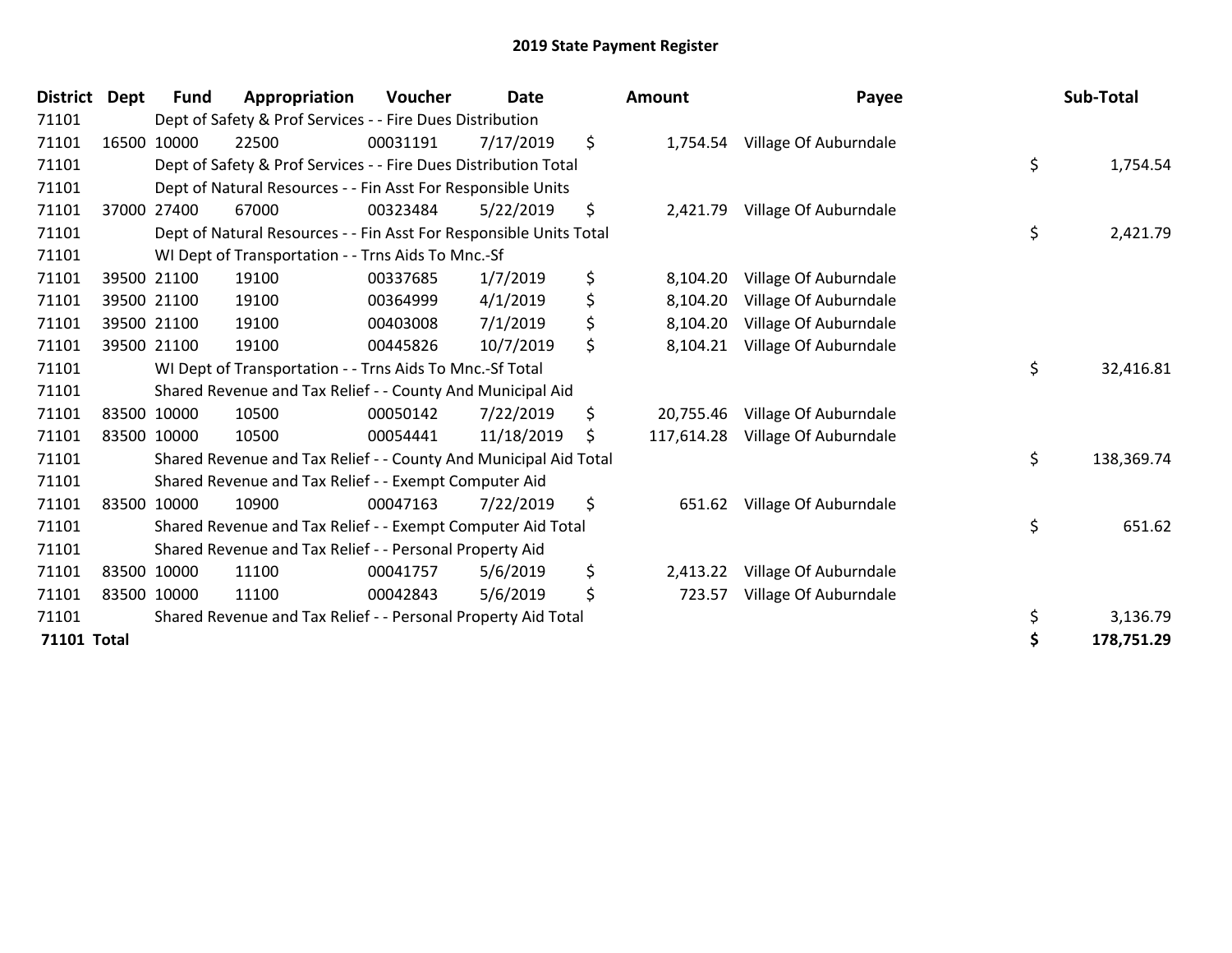| District Dept | <b>Fund</b> | Appropriation                                                         | Voucher  | <b>Date</b> | Amount          |                            | Payee | Sub-Total |
|---------------|-------------|-----------------------------------------------------------------------|----------|-------------|-----------------|----------------------------|-------|-----------|
| 71106         |             | Dept of Safety & Prof Services - - Fire Dues Distribution             |          |             |                 |                            |       |           |
| 71106         | 16500 10000 | 22500                                                                 | 00030676 | 7/17/2019   | \$              | 3,786.29 Village Of Biron  |       |           |
| 71106         |             | Dept of Safety & Prof Services - - Fire Dues Distribution Total       |          |             |                 |                            | \$    | 3,786.29  |
| 71106         |             | Dept of Natural Resources - - Resaids - Cnty Forst, Cl & Mfl          |          |             |                 |                            |       |           |
| 71106         | 37000 21200 | 57100                                                                 | 00333492 | 6/21/2019   | \$<br>4.40      | Village Of Biron           |       |           |
| 71106         |             | Dept of Natural Resources - - Resaids - Cnty Forst, Cl & Mfl Total    |          |             |                 |                            | \$    | 4.40      |
| 71106         |             | Dept of Natural Resources - - Fin Asst For Responsible Units          |          |             |                 |                            |       |           |
| 71106         | 37000 27400 | 67000                                                                 | 00323592 | 5/22/2019   | \$              | 2,479.65 Village Of Biron  |       |           |
| 71106         |             | Dept of Natural Resources - - Fin Asst For Responsible Units Total    |          |             |                 |                            | \$    | 2,479.65  |
| 71106         |             | Dept of Natural Resources - - Recycling Consolidation Grants          |          |             |                 |                            |       |           |
| 71106         | 37000 27400 | 67300                                                                 | 00323592 | 5/22/2019   | \$              | 208.63 Village Of Biron    |       |           |
| 71106         |             | Dept of Natural Resources - - Recycling Consolidation Grants Total    |          |             |                 |                            | \$    | 208.63    |
| 71106         |             | WI Dept of Transportation - - Trns Aids To Mnc.-Sf                    |          |             |                 |                            |       |           |
| 71106         | 39500 21100 | 19100                                                                 | 00337686 | 1/7/2019    | \$<br>23,191.43 | Village Of Biron           |       |           |
| 71106         | 39500 21100 | 19100                                                                 | 00365000 | 4/1/2019    | \$<br>23,191.43 | Village Of Biron           |       |           |
| 71106         | 39500 21100 | 19100                                                                 | 00403009 | 7/1/2019    | \$<br>23,191.43 | Village Of Biron           |       |           |
| 71106         | 39500 21100 | 19100                                                                 | 00445827 | 10/7/2019   | \$              | 23,191.44 Village Of Biron |       |           |
| 71106         |             | WI Dept of Transportation - - Trns Aids To Mnc.-Sf Total              |          |             |                 |                            | \$    | 92,765.73 |
| 71106         |             | Elections Commission - - 2018 Hava Election Security                  |          |             |                 |                            |       |           |
| 71106         | 51000 22000 | 18200                                                                 | 00002205 | 11/4/2019   | \$              | 500.00 Village Of Biron    |       |           |
| 71106         |             | Elections Commission - - 2018 Hava Election Security Total            |          |             |                 |                            | \$    | 500.00    |
| 71106         |             | Shared Revenue and Tax Relief - - Expenditure Restraint Program       |          |             |                 |                            |       |           |
| 71106         | 83500 10000 | 10100                                                                 | 00050143 | 7/22/2019   | \$              | 36,392.29 Village Of Biron |       |           |
| 71106         |             | Shared Revenue and Tax Relief - - Expenditure Restraint Program Total |          |             |                 |                            | \$    | 36,392.29 |
| 71106         |             | Shared Revenue and Tax Relief - - County And Municipal Aid            |          |             |                 |                            |       |           |
| 71106         | 83500 10000 | 10500                                                                 | 00050143 | 7/22/2019   | \$              | 1,625.35 Village Of Biron  |       |           |
| 71106         | 83500 10000 | 10500                                                                 | 00054442 | 11/18/2019  | \$              | 9,210.30 Village Of Biron  |       |           |
| 71106         |             | Shared Revenue and Tax Relief - - County And Municipal Aid Total      |          |             |                 |                            | \$    | 10,835.65 |
| 71106         |             | Shared Revenue and Tax Relief - - Exempt Computer Aid                 |          |             |                 |                            |       |           |
| 71106         | 83500 10000 | 10900                                                                 | 00047164 | 7/22/2019   | \$              | 1,850.91 Village Of Biron  |       |           |
| 71106         | 83500 10000 | 10900                                                                 | 00048076 | 7/22/2019   | \$<br>73.38     | Village Of Biron           |       |           |
| 71106         |             | Shared Revenue and Tax Relief - - Exempt Computer Aid Total           |          |             |                 |                            | \$    | 1,924.29  |
| 71106         |             | Shared Revenue and Tax Relief - - Utility Aid                         |          |             |                 |                            |       |           |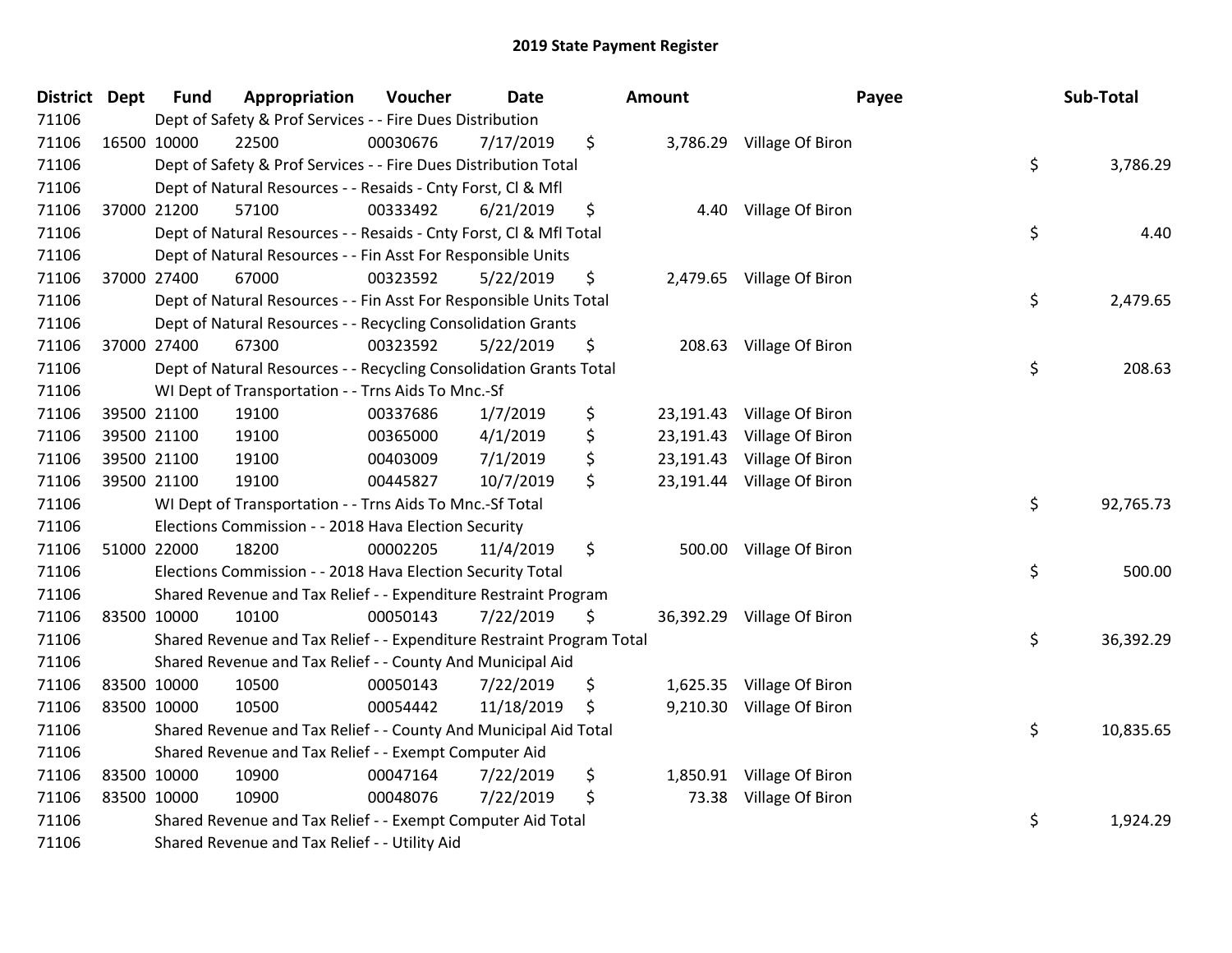| District Dept | <b>Fund</b> | Appropriation                                                 | Voucher  | Date       |   | Amount    | Payee            | Sub-Total  |
|---------------|-------------|---------------------------------------------------------------|----------|------------|---|-----------|------------------|------------|
| 71106         | 83500 10000 | 11000                                                         | 00050143 | 7/22/2019  |   | 3,780.80  | Village Of Biron |            |
| 71106         | 83500 10000 | 11000                                                         | 00054442 | 11/18/2019 |   | 21,724.24 | Village Of Biron |            |
| 71106         |             | Shared Revenue and Tax Relief - - Utility Aid Total           |          |            |   |           |                  | 25,505.04  |
| 71106         |             | Shared Revenue and Tax Relief - - Personal Property Aid       |          |            |   |           |                  |            |
| 71106         | 83500 10000 | 11100                                                         | 00041758 | 5/6/2019   | Ś | 6,871.73  | Village Of Biron |            |
| 71106         | 83500 10000 | 11100                                                         | 00042844 | 5/6/2019   | S | 29,518.89 | Village Of Biron |            |
| 71106         |             | Shared Revenue and Tax Relief - - Personal Property Aid Total |          |            |   |           |                  | 36,390.62  |
| 71106 Total   |             |                                                               |          |            |   |           |                  | 210,792.59 |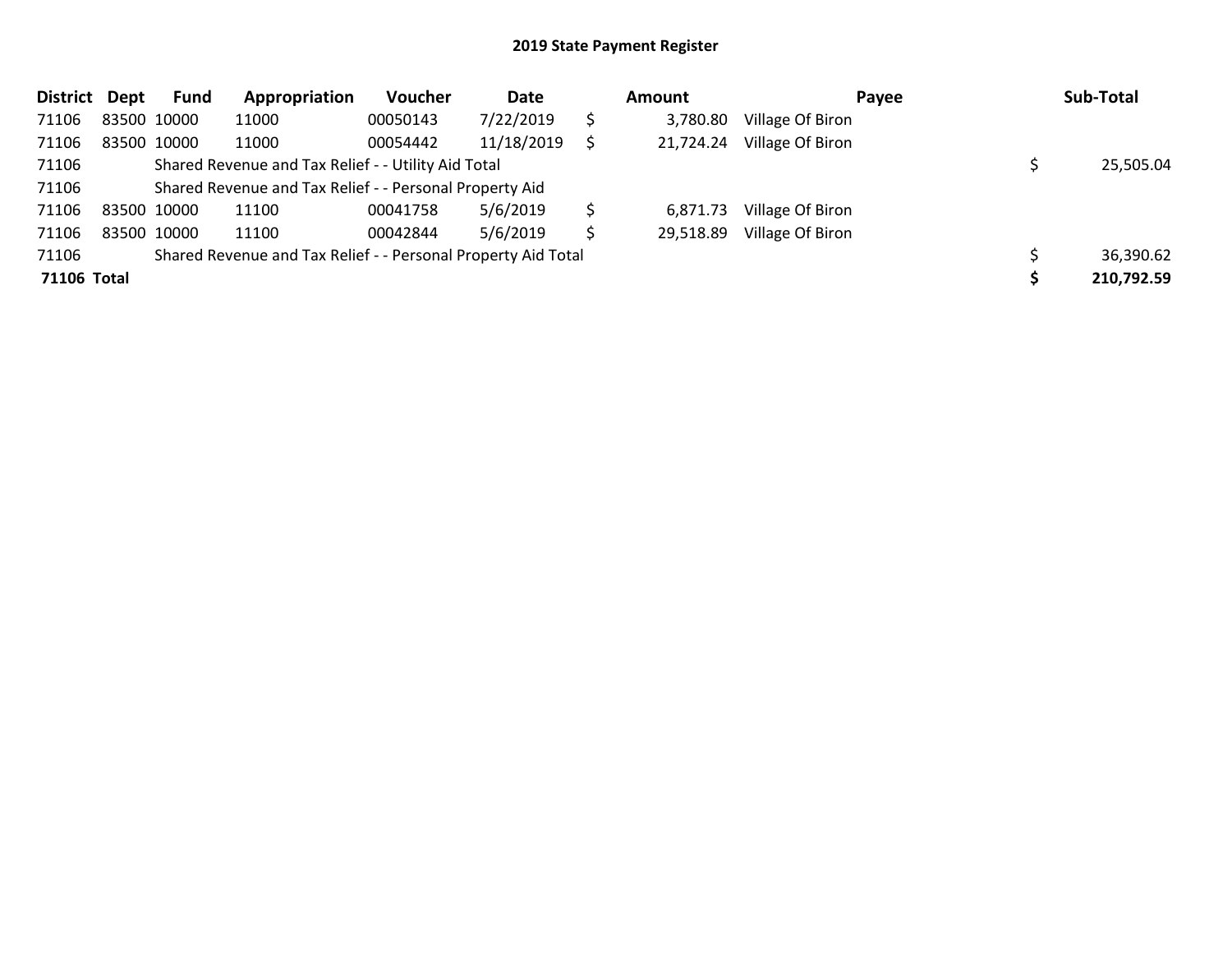| District Dept      | <b>Fund</b> | Appropriation                                                      | Voucher  | <b>Date</b> |         | Amount    | Payee                      | Sub-Total       |
|--------------------|-------------|--------------------------------------------------------------------|----------|-------------|---------|-----------|----------------------------|-----------------|
| 71122              |             | Dept of Safety & Prof Services - - Fire Dues Distribution          |          |             |         |           |                            |                 |
| 71122              | 16500 10000 | 22500                                                              | 00030926 | 7/17/2019   | \$      |           | 2,636.26 Village Of Hewitt |                 |
| 71122              |             | Dept of Safety & Prof Services - - Fire Dues Distribution Total    |          |             |         |           |                            | \$<br>2,636.26  |
| 71122              |             | Dept of Natural Resources - - Fin Asst For Responsible Units       |          |             |         |           |                            |                 |
| 71122              | 37000 27400 | 67000                                                              | 00323281 | 5/22/2019   | \$      | 1,270.33  | Village Of Hewitt          |                 |
| 71122              |             | Dept of Natural Resources - - Fin Asst For Responsible Units Total |          |             |         |           |                            | \$<br>1,270.33  |
| 71122              |             | WI Dept of Transportation - - Trns Aids To Mnc.-Sf                 |          |             |         |           |                            |                 |
| 71122              | 39500 21100 | 19100                                                              | 00337687 | 1/7/2019    | \$      | 3,565.58  | Village Of Hewitt          |                 |
| 71122              | 39500 21100 | 19100                                                              | 00365001 | 4/1/2019    | \$      | 3,565.58  | Village Of Hewitt          |                 |
| 71122              | 39500 21100 | 19100                                                              | 00403010 | 7/1/2019    | \$      | 3,565.58  | Village Of Hewitt          |                 |
| 71122              | 39500 21100 | 19100                                                              | 00445828 | 10/7/2019   | \$      | 3,565.59  | Village Of Hewitt          |                 |
| 71122              |             | WI Dept of Transportation - - Trns Aids To Mnc.-Sf Total           |          |             |         |           |                            | \$<br>14,262.33 |
| 71122              |             | Elections Commission - - 2018 Hava Election Security               |          |             |         |           |                            |                 |
| 71122              | 51000 22000 | 18200                                                              | 00002659 | 11/22/2019  | $\zeta$ | 1,200.00  | Village Of Hewitt          |                 |
| 71122              |             | Elections Commission - - 2018 Hava Election Security Total         |          |             |         |           |                            | \$<br>1,200.00  |
| 71122              |             | Shared Revenue and Tax Relief - - County And Municipal Aid         |          |             |         |           |                            |                 |
| 71122              | 83500 10000 | 10500                                                              | 00050144 | 7/22/2019   | \$      | 9,463.11  | Village Of Hewitt          |                 |
| 71122              | 83500 10000 | 10500                                                              | 00054443 | 11/18/2019  | \$      | 53,624.32 | Village Of Hewitt          |                 |
| 71122              |             | Shared Revenue and Tax Relief - - County And Municipal Aid Total   |          |             |         |           |                            | \$<br>63,087.43 |
| 71122              |             | Shared Revenue and Tax Relief - - Exempt Computer Aid              |          |             |         |           |                            |                 |
| 71122              | 83500 10000 | 10900                                                              | 00047165 | 7/22/2019   | \$      | 19.75     | Village Of Hewitt          |                 |
| 71122              |             | Shared Revenue and Tax Relief - - Exempt Computer Aid Total        |          |             |         |           |                            | \$<br>19.75     |
| 71122              |             | Shared Revenue and Tax Relief - - Personal Property Aid            |          |             |         |           |                            |                 |
| 71122              | 83500 10000 | 11100                                                              | 00041759 | 5/6/2019    | \$      | 541.60    | Village Of Hewitt          |                 |
| 71122              |             | Shared Revenue and Tax Relief - - Personal Property Aid Total      |          |             |         |           |                            | \$<br>541.60    |
| <b>71122 Total</b> |             |                                                                    |          |             |         |           |                            | 83,017.70       |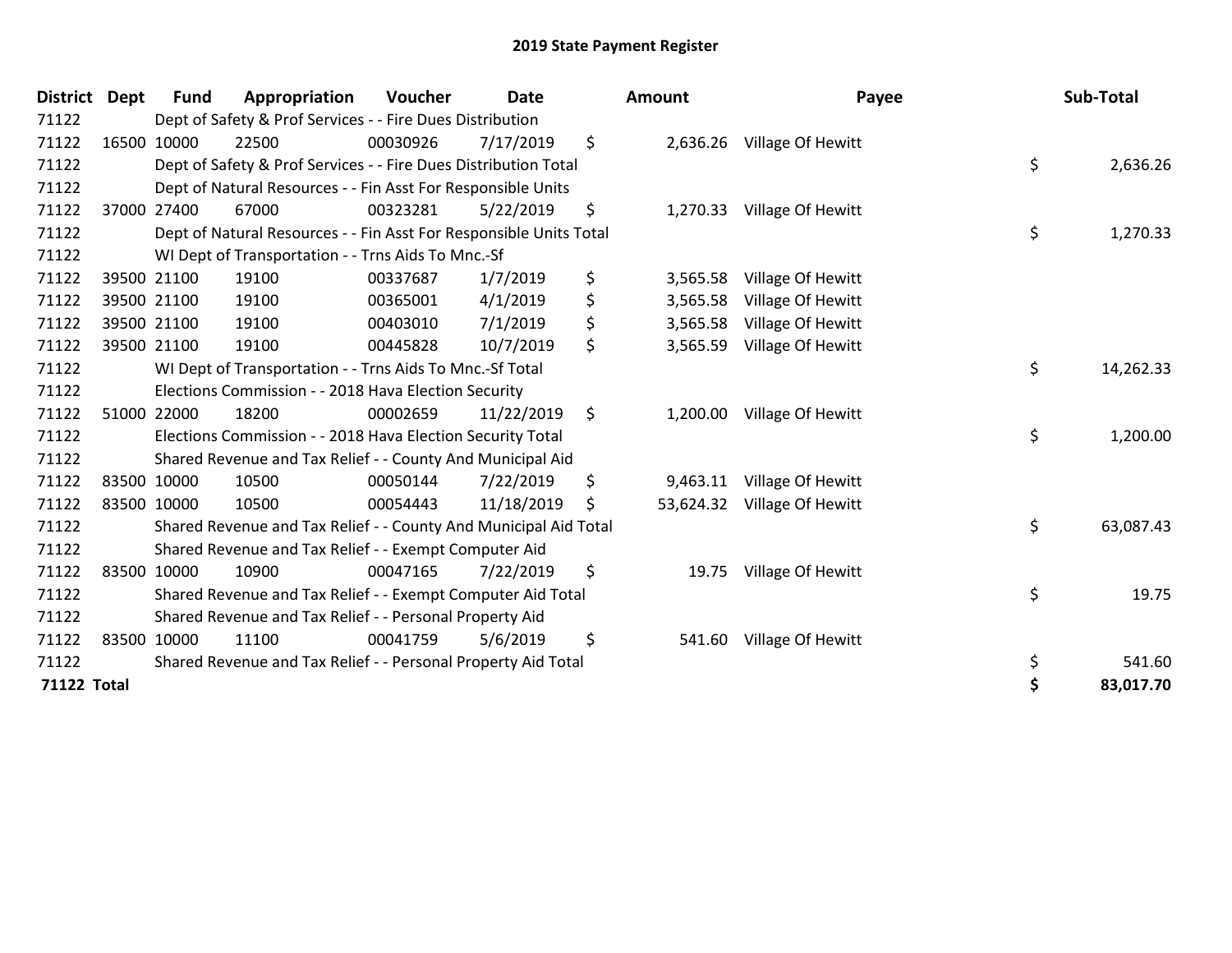| District Dept      | <b>Fund</b> | Appropriation                                                      | Voucher  | Date       | <b>Amount</b>   | Payee                | Sub-Total       |
|--------------------|-------------|--------------------------------------------------------------------|----------|------------|-----------------|----------------------|-----------------|
| 71151              |             | Dept of Safety & Prof Services - - Fire Dues Distribution          |          |            |                 |                      |                 |
| 71151              | 16500 10000 | 22500                                                              | 00031574 | 7/18/2019  | \$<br>550.36    | Village of Milladore |                 |
| 71151              |             | Dept of Safety & Prof Services - - Fire Dues Distribution Total    |          |            |                 |                      | \$<br>550.36    |
| 71151              |             | Dept of Natural Resources - - Fin Asst For Responsible Units       |          |            |                 |                      |                 |
| 71151              | 37000 27400 | 67000                                                              | 00323278 | 5/22/2019  | \$<br>755.23    | Village of Milladore |                 |
| 71151              |             | Dept of Natural Resources - - Fin Asst For Responsible Units Total |          |            |                 |                      | \$<br>755.23    |
| 71151              |             | WI Dept of Transportation - - Trns Aids To Mnc.-Sf                 |          |            |                 |                      |                 |
| 71151              | 39500 21100 | 19100                                                              | 00337688 | 1/7/2019   | \$<br>1,654.38  | Village of Milladore |                 |
| 71151              | 39500 21100 | 19100                                                              | 00365002 | 4/1/2019   | \$<br>1,654.38  | Village of Milladore |                 |
| 71151              | 39500 21100 | 19100                                                              | 00403011 | 7/1/2019   | \$<br>1,654.38  | Village of Milladore |                 |
| 71151              | 39500 21100 | 19100                                                              | 00445829 | 10/7/2019  | \$<br>1,654.39  | Village of Milladore |                 |
| 71151              |             | WI Dept of Transportation - - Trns Aids To Mnc.-Sf Total           |          |            |                 |                      | \$<br>6,617.53  |
| 71151              |             | Elections Commission - - 2018 Hava Election Security               |          |            |                 |                      |                 |
| 71151              | 51000 22000 | 18200                                                              | 00002699 | 11/20/2019 | \$<br>1,100.00  | Village of Milladore |                 |
| 71151              |             | Elections Commission - - 2018 Hava Election Security Total         |          |            |                 |                      | \$<br>1,100.00  |
| 71151              |             | Shared Revenue and Tax Relief - - County And Municipal Aid         |          |            |                 |                      |                 |
| 71151              | 83500 10000 | 10500                                                              | 00050145 | 7/22/2019  | \$<br>10,746.80 | Village of Milladore |                 |
| 71151              | 83500 10000 | 10500                                                              | 00054444 | 11/18/2019 | \$<br>60,898.55 | Village of Milladore |                 |
| 71151              |             | Shared Revenue and Tax Relief - - County And Municipal Aid Total   |          |            |                 |                      | \$<br>71,645.35 |
| 71151              |             | Shared Revenue and Tax Relief - - Personal Property Aid            |          |            |                 |                      |                 |
| 71151              | 83500 10000 | 11100                                                              | 00041760 | 5/6/2019   | \$<br>294.83    | Village of Milladore |                 |
| 71151              |             | Shared Revenue and Tax Relief - - Personal Property Aid Total      |          |            |                 |                      | \$<br>294.83    |
| <b>71151 Total</b> |             |                                                                    |          |            |                 |                      | \$<br>80,963.30 |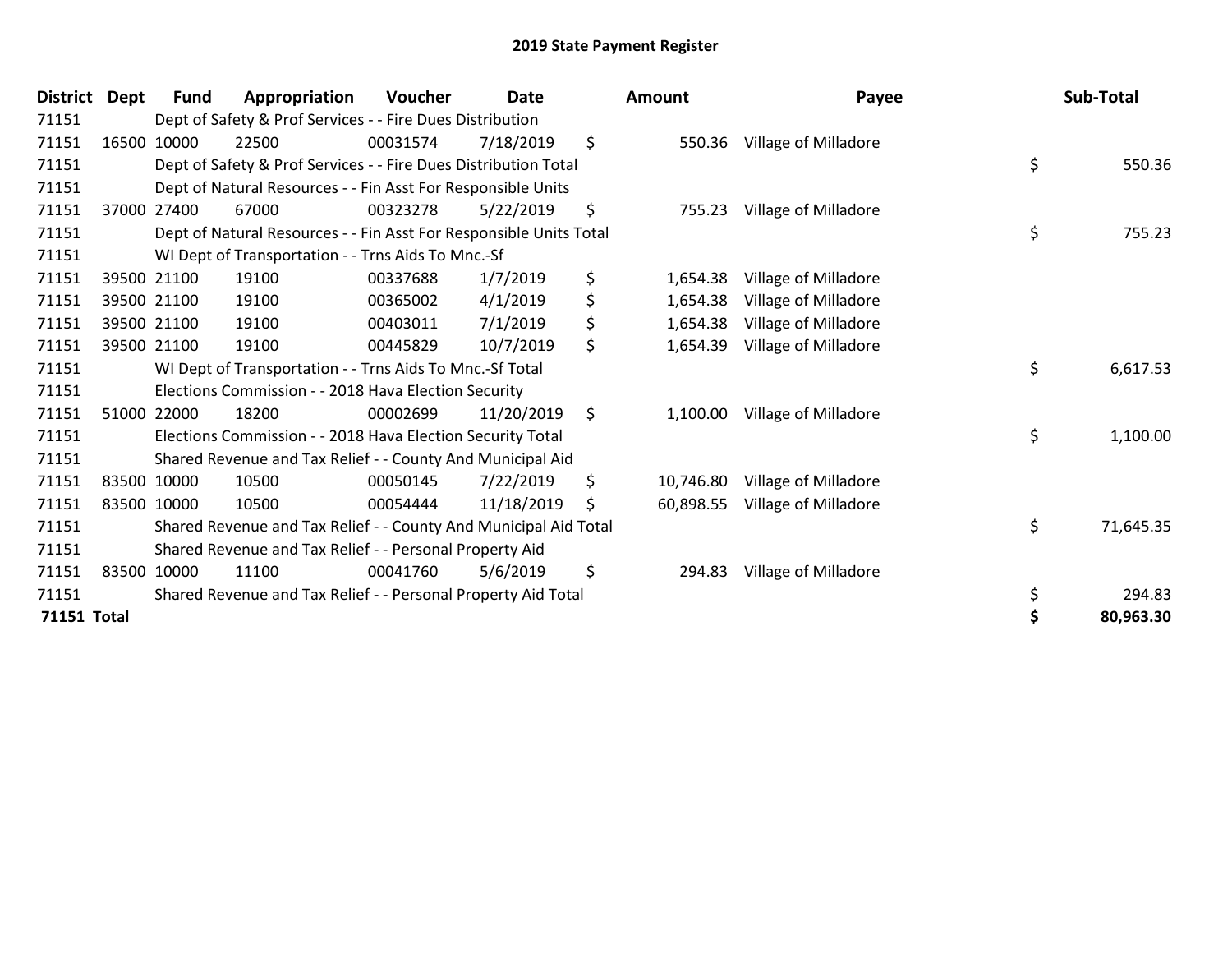| <b>District</b> | Dept | <b>Fund</b> | Appropriation                                                         | Voucher  | <b>Date</b> | <b>Amount</b>   | Payee                              | Sub-Total        |
|-----------------|------|-------------|-----------------------------------------------------------------------|----------|-------------|-----------------|------------------------------------|------------------|
| 71171           |      |             | Dept of Safety & Prof Services - - Fire Dues Distribution             |          |             |                 |                                    |                  |
| 71171           |      | 16500 10000 | 22500                                                                 | 00030569 | 7/16/2019   | \$              | 4,520.51 Village Of Port Edwards   |                  |
| 71171           |      |             | Dept of Safety & Prof Services - - Fire Dues Distribution Total       |          |             |                 |                                    | \$<br>4,520.51   |
| 71171           |      |             | Dept of Natural Resources - - Aids In Lieu Of Taxes - Gener           |          |             |                 |                                    |                  |
| 71171           |      | 37000 10000 | 50300                                                                 | 00298988 | 2/19/2019   | \$              | 1,868.88 Village Of Port Edwards   |                  |
| 71171           |      |             | Dept of Natural Resources - - Aids In Lieu Of Taxes - Gener Total     |          |             |                 |                                    | \$<br>1,868.88   |
| 71171           |      |             | Dept of Natural Resources - - Resaids - Cnty Forst, Cl & Mfl          |          |             |                 |                                    |                  |
| 71171           |      | 37000 21200 | 57100                                                                 | 00333493 | 6/21/2019   | \$              | 69.71 Village Of Port Edwards      |                  |
| 71171           |      |             | Dept of Natural Resources - - Resaids - Cnty Forst, CI & Mfl Total    |          |             |                 |                                    | \$<br>69.71      |
| 71171           |      |             | Dept of Natural Resources - - Fin Asst For Responsible Units          |          |             |                 |                                    |                  |
| 71171           |      | 37000 27400 | 67000                                                                 | 00322830 | 5/22/2019   | \$              | 13,607.54 Village Of Port Edwards  |                  |
| 71171           |      |             | Dept of Natural Resources - - Fin Asst For Responsible Units Total    |          |             |                 |                                    | \$<br>13,607.54  |
| 71171           |      |             | WI Dept of Transportation - - Hwy Sfty Loc Aid Ffd                    |          |             |                 |                                    |                  |
| 71171           |      | 39500 21100 | 18500                                                                 | 00432037 | 9/9/2019    | \$              | 4,000.00 Village Of Port Edwards   |                  |
| 71171           |      |             | WI Dept of Transportation - - Hwy Sfty Loc Aid Ffd Total              |          |             |                 |                                    | \$<br>4,000.00   |
| 71171           |      |             | WI Dept of Transportation - - Trns Aids To Mnc.-Sf                    |          |             |                 |                                    |                  |
| 71171           |      | 39500 21100 | 19100                                                                 | 00337689 | 1/7/2019    | \$<br>34,980.35 | Village Of Port Edwards            |                  |
| 71171           |      | 39500 21100 | 19100                                                                 | 00365003 | 4/1/2019    | \$<br>34,980.35 | Village Of Port Edwards            |                  |
| 71171           |      | 39500 21100 | 19100                                                                 | 00403012 | 7/1/2019    | \$              | 34,980.35 Village Of Port Edwards  |                  |
| 71171           |      | 39500 21100 | 19100                                                                 | 00445830 | 10/7/2019   | \$<br>34,980.38 | Village Of Port Edwards            |                  |
| 71171           |      |             | WI Dept of Transportation - - Trns Aids To Mnc.-Sf Total              |          |             |                 |                                    | \$<br>139,921.43 |
| 71171           |      |             | Department of Justice - - Law Enforcement Train, Local                |          |             |                 |                                    |                  |
| 71171           |      | 45500 10000 | 23100                                                                 | 00074334 | 11/6/2019   | \$              | 640.00 Village Of Port Edwards     |                  |
| 71171           |      |             | Department of Justice - - Law Enforcement Train, Local Total          |          |             |                 |                                    | \$<br>640.00     |
| 71171           |      |             | Elections Commission - - General Program Ops, GPR                     |          |             |                 |                                    |                  |
| 71171           |      | 51000 10000 | 10100                                                                 | 00001689 | 2/26/2019   | \$<br>162.63    | Village Of Port Edwards            |                  |
| 71171           |      |             | Elections Commission - - General Program Ops, GPR Total               |          |             |                 |                                    | \$<br>162.63     |
| 71171           |      |             | Shared Revenue and Tax Relief - - Expenditure Restraint Program       |          |             |                 |                                    |                  |
| 71171           |      | 83500 10000 | 10100                                                                 | 00050146 | 7/22/2019   | \$              | 47,207.70 Village Of Port Edwards  |                  |
| 71171           |      |             | Shared Revenue and Tax Relief - - Expenditure Restraint Program Total |          |             |                 |                                    | \$<br>47,207.70  |
| 71171           |      |             | Shared Revenue and Tax Relief - - County And Municipal Aid            |          |             |                 |                                    |                  |
| 71171           |      | 83500 10000 | 10500                                                                 | 00050146 | 7/22/2019   | \$<br>29,532.48 | Village Of Port Edwards            |                  |
| 71171           |      | 83500 10000 | 10500                                                                 | 00054445 | 11/18/2019  | \$              | 167,350.73 Village Of Port Edwards |                  |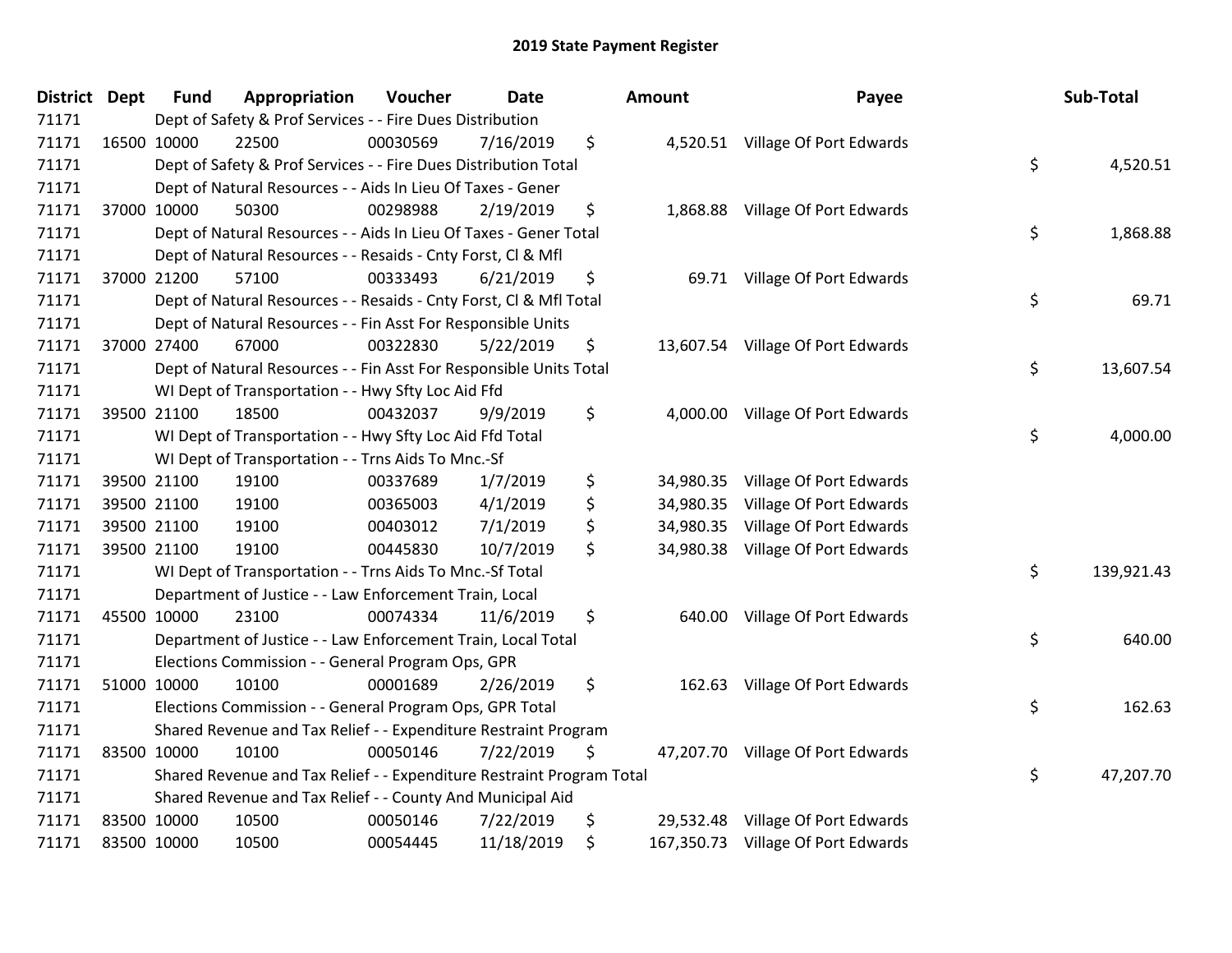| <b>District</b> | <b>Dept</b> | <b>Fund</b> | Appropriation                                                    | Voucher  | Date       |     | <b>Amount</b> | Payee                   |    | Sub-Total  |
|-----------------|-------------|-------------|------------------------------------------------------------------|----------|------------|-----|---------------|-------------------------|----|------------|
| 71171           |             |             | Shared Revenue and Tax Relief - - County And Municipal Aid Total |          |            |     |               |                         | ১  | 196,883.21 |
| 71171           |             |             | Shared Revenue and Tax Relief - - Exempt Computer Aid            |          |            |     |               |                         |    |            |
| 71171           |             | 83500 10000 | 10900                                                            | 00047166 | 7/22/2019  | \$  | 266.05        | Village Of Port Edwards |    |            |
| 71171           |             | 83500 10000 | 10900                                                            | 00048077 | 7/22/2019  | \$  | 1,597.93      | Village Of Port Edwards |    |            |
| 71171           |             |             | Shared Revenue and Tax Relief - - Exempt Computer Aid Total      |          |            |     |               |                         | \$ | 1,863.98   |
| 71171           |             |             | Shared Revenue and Tax Relief - - Utility Aid                    |          |            |     |               |                         |    |            |
| 71171           |             | 83500 10000 | 11000                                                            | 00050146 | 7/22/2019  | \$  | 5.015.45      | Village Of Port Edwards |    |            |
| 71171           |             | 83500 10000 | 11000                                                            | 00054445 | 11/18/2019 | \$. | 28,250.40     | Village Of Port Edwards |    |            |
| 71171           |             |             | Shared Revenue and Tax Relief - - Utility Aid Total              |          |            |     |               |                         |    | 33,265.85  |
| 71171           |             |             | Shared Revenue and Tax Relief - - Personal Property Aid          |          |            |     |               |                         |    |            |
| 71171           |             | 83500 10000 | 11100                                                            | 00041761 | 5/6/2019   | \$  | 2,333.36      | Village Of Port Edwards |    |            |
| 71171           |             | 83500 10000 | 11100                                                            | 00042845 | 5/6/2019   | \$  | 573.51        | Village Of Port Edwards |    |            |
| 71171           |             |             | Shared Revenue and Tax Relief - - Personal Property Aid Total    |          |            |     |               |                         |    | 2,906.87   |
| 71171 Total     |             |             |                                                                  |          |            |     |               |                         |    | 446,918.31 |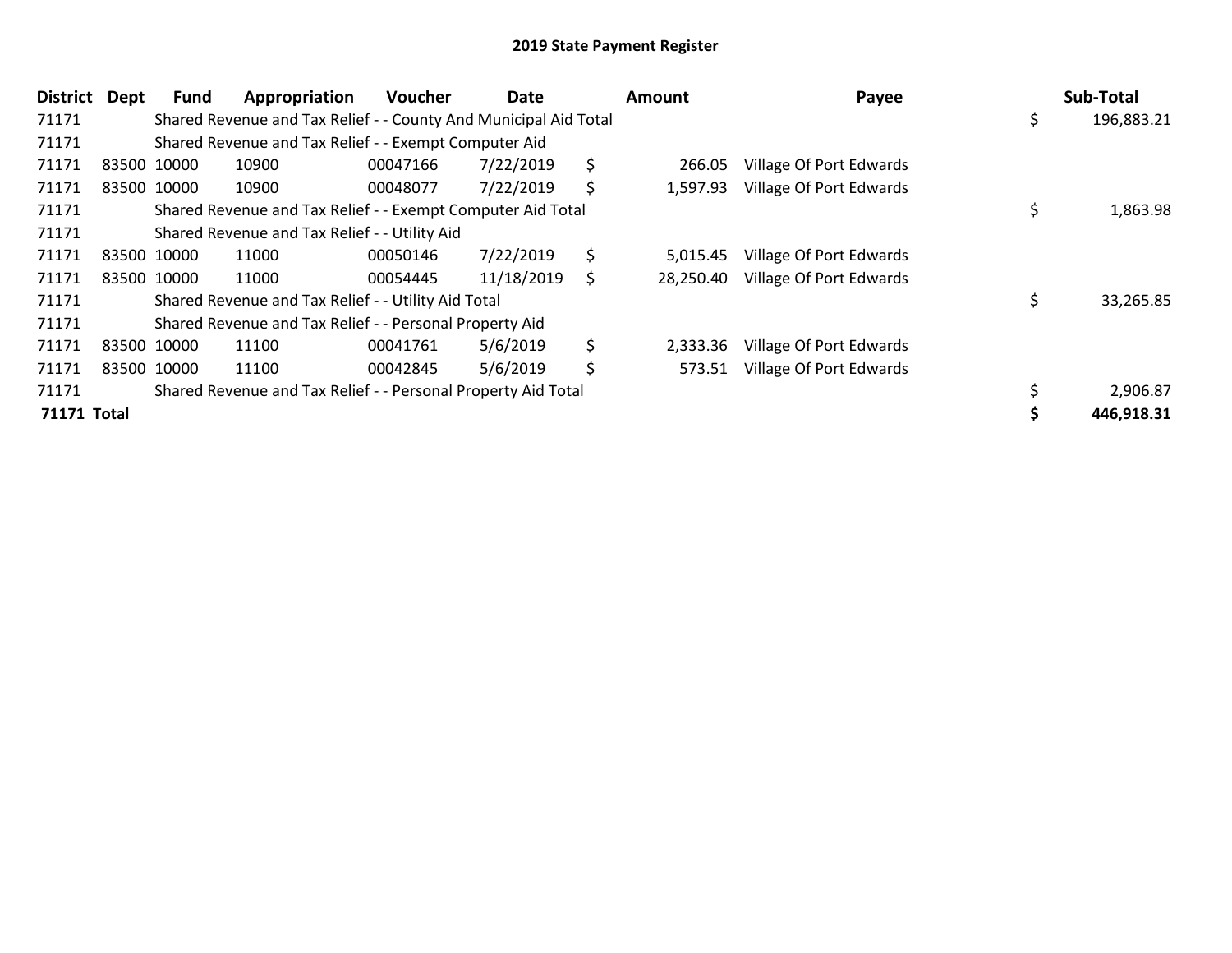| <b>District</b> | <b>Dept</b> | <b>Fund</b> | Appropriation                                                      | Voucher  | <b>Date</b> | <b>Amount</b>   | Payee                       | Sub-Total       |
|-----------------|-------------|-------------|--------------------------------------------------------------------|----------|-------------|-----------------|-----------------------------|-----------------|
| 71178           |             |             | Dept of Safety & Prof Services - - Fire Dues Distribution          |          |             |                 |                             |                 |
| 71178           |             | 16500 10000 | 22500                                                              | 00031310 | 7/18/2019   | \$<br>1,406.69  | Village Of Rudolph          |                 |
| 71178           |             |             | Dept of Safety & Prof Services - - Fire Dues Distribution Total    |          |             |                 |                             | \$<br>1,406.69  |
| 71178           |             |             | Dept of Natural Resources - - Fin Asst For Responsible Units       |          |             |                 |                             |                 |
| 71178           |             | 37000 27400 | 67000                                                              | 00322965 | 5/22/2019   | \$              | 1,482.72 Village Of Rudolph |                 |
| 71178           |             |             | Dept of Natural Resources - - Fin Asst For Responsible Units Total |          |             |                 |                             | \$<br>1,482.72  |
| 71178           |             |             | WI Dept of Transportation - - Trns Aids To Mnc.-Sf                 |          |             |                 |                             |                 |
| 71178           |             | 39500 21100 | 19100                                                              | 00337690 | 1/7/2019    | \$<br>3,380.43  | Village Of Rudolph          |                 |
| 71178           |             | 39500 21100 | 19100                                                              | 00365004 | 4/1/2019    | \$<br>3,380.43  | Village Of Rudolph          |                 |
| 71178           |             | 39500 21100 | 19100                                                              | 00403013 | 7/1/2019    | \$<br>3,380.43  | Village Of Rudolph          |                 |
| 71178           |             | 39500 21100 | 19100                                                              | 00445831 | 10/7/2019   | \$<br>3,380.45  | Village Of Rudolph          |                 |
| 71178           |             |             | WI Dept of Transportation - - Trns Aids To Mnc .- Sf Total         |          |             |                 |                             | \$<br>13,521.74 |
| 71178           |             |             | Shared Revenue and Tax Relief - - County And Municipal Aid         |          |             |                 |                             |                 |
| 71178           |             | 83500 10000 | 10500                                                              | 00050147 | 7/22/2019   | \$<br>9,970.88  | Village Of Rudolph          |                 |
| 71178           |             | 83500 10000 | 10500                                                              | 00054446 | 11/18/2019  | \$<br>56,501.66 | Village Of Rudolph          |                 |
| 71178           |             |             | Shared Revenue and Tax Relief - - County And Municipal Aid Total   |          |             |                 |                             | \$<br>66,472.54 |
| 71178           |             |             | Shared Revenue and Tax Relief - - Exempt Computer Aid              |          |             |                 |                             |                 |
| 71178           |             | 83500 10000 | 10900                                                              | 00047167 | 7/22/2019   | \$<br>71.70     | Village Of Rudolph          |                 |
| 71178           |             |             | Shared Revenue and Tax Relief - - Exempt Computer Aid Total        |          |             |                 |                             | \$<br>71.70     |
| 71178           |             |             | Shared Revenue and Tax Relief - - Utility Aid                      |          |             |                 |                             |                 |
| 71178           |             | 83500 10000 | 11000                                                              | 00054446 | 11/18/2019  | \$<br>1.03      | Village Of Rudolph          |                 |
| 71178           |             |             | Shared Revenue and Tax Relief - - Utility Aid Total                |          |             |                 |                             | \$<br>1.03      |
| 71178           |             |             | Shared Revenue and Tax Relief - - Personal Property Aid            |          |             |                 |                             |                 |
| 71178           |             | 83500 10000 | 11100                                                              | 00041762 | 5/6/2019    | \$<br>147.00    | Village Of Rudolph          |                 |
| 71178           |             |             | Shared Revenue and Tax Relief - - Personal Property Aid Total      |          |             |                 |                             | \$<br>147.00    |
| 71178 Total     |             |             |                                                                    |          |             |                 |                             | \$<br>83,103.42 |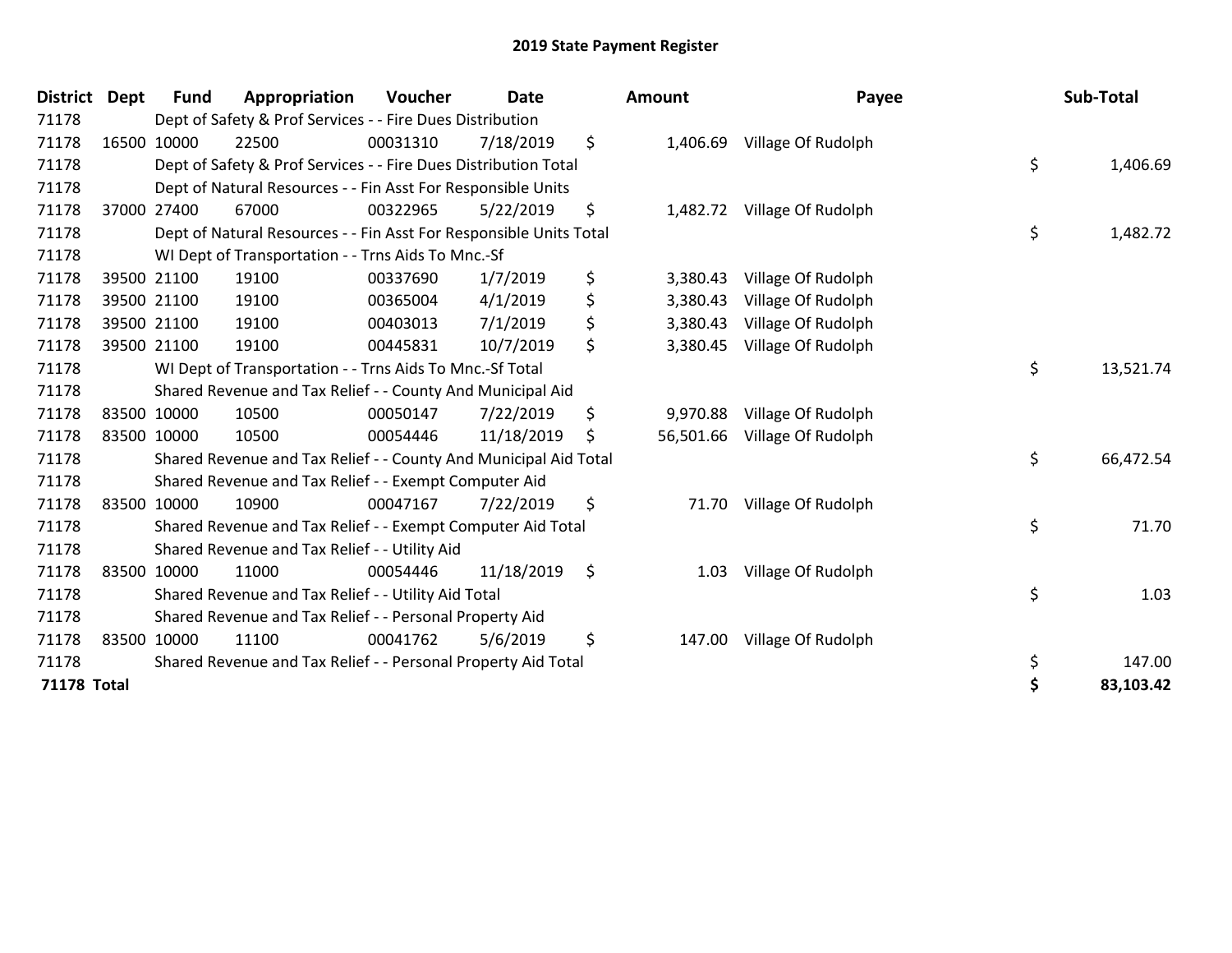| <b>District Dept</b> | <b>Fund</b> | Appropriation                                                      | Voucher  | <b>Date</b> | Amount         | Payee                        | Sub-Total        |
|----------------------|-------------|--------------------------------------------------------------------|----------|-------------|----------------|------------------------------|------------------|
| 71186                |             | Dept of Safety & Prof Services - - Fire Dues Distribution          |          |             |                |                              |                  |
| 71186                | 16500 10000 | 22500                                                              | 00031337 | 7/18/2019   | \$             | 1,310.56 Village Of Vesper   |                  |
| 71186                |             | Dept of Safety & Prof Services - - Fire Dues Distribution Total    |          |             |                |                              | \$<br>1,310.56   |
| 71186                |             | Dept of Natural Resources - - Fin Asst For Responsible Units       |          |             |                |                              |                  |
| 71186                | 37000 27400 | 67000                                                              | 00322893 | 5/22/2019   | \$<br>1,453.39 | Village Of Vesper            |                  |
| 71186                |             | Dept of Natural Resources - - Fin Asst For Responsible Units Total |          |             |                |                              | \$<br>1,453.39   |
| 71186                |             | WI Dept of Transportation - - Trns Aids To Mnc.-Sf                 |          |             |                |                              |                  |
| 71186                | 39500 21100 | 19100                                                              | 00337691 | 1/7/2019    | \$<br>3,790.18 | Village Of Vesper            |                  |
| 71186                | 39500 21100 | 19100                                                              | 00365005 | 4/1/2019    | \$<br>3,790.18 | Village Of Vesper            |                  |
| 71186                | 39500 21100 | 19100                                                              | 00403014 | 7/1/2019    | \$<br>3,790.18 | Village Of Vesper            |                  |
| 71186                | 39500 21100 | 19100                                                              | 00445832 | 10/7/2019   | \$<br>3,790.18 | Village Of Vesper            |                  |
| 71186                |             | WI Dept of Transportation - - Trns Aids To Mnc.-Sf Total           |          |             |                |                              | \$<br>15,160.72  |
| 71186                |             | Shared Revenue and Tax Relief - - County And Municipal Aid         |          |             |                |                              |                  |
| 71186                | 83500 10000 | 10500                                                              | 00050148 | 7/22/2019   | \$             | 20,255.25 Village Of Vesper  |                  |
| 71186                | 83500 10000 | 10500                                                              | 00054447 | 11/18/2019  | \$             | 114,779.77 Village Of Vesper |                  |
| 71186                |             | Shared Revenue and Tax Relief - - County And Municipal Aid Total   |          |             |                |                              | \$<br>135,035.02 |
| 71186                |             | Shared Revenue and Tax Relief - - Exempt Computer Aid              |          |             |                |                              |                  |
| 71186                | 83500 10000 | 10900                                                              | 00047168 | 7/22/2019   | \$<br>207.85   | Village Of Vesper            |                  |
| 71186                | 83500 10000 | 10900                                                              | 00048078 | 7/22/2019   | \$<br>373.19   | Village Of Vesper            |                  |
| 71186                |             | Shared Revenue and Tax Relief - - Exempt Computer Aid Total        |          |             |                |                              | \$<br>581.04     |
| 71186                |             | Shared Revenue and Tax Relief - - Utility Aid                      |          |             |                |                              |                  |
| 71186                | 83500 10000 | 11000                                                              | 00050148 | 7/22/2019   | \$<br>56.85    | Village Of Vesper            |                  |
| 71186                | 83500 10000 | 11000                                                              | 00054447 | 11/18/2019  | \$<br>330.46   | Village Of Vesper            |                  |
| 71186                |             | Shared Revenue and Tax Relief - - Utility Aid Total                |          |             |                |                              | \$<br>387.31     |
| 71186                |             | Shared Revenue and Tax Relief - - Personal Property Aid            |          |             |                |                              |                  |
| 71186                | 83500 10000 | 11100                                                              | 00041763 | 5/6/2019    | \$<br>252.30   | Village Of Vesper            |                  |
| 71186                | 83500 10000 | 11100                                                              | 00042846 | 5/6/2019    | \$<br>28.84    | Village Of Vesper            |                  |
| 71186                |             | Shared Revenue and Tax Relief - - Personal Property Aid Total      |          |             |                |                              | \$<br>281.14     |
| 71186                |             | Shared Revenue and Tax Relief - - Lottery & Gaming Credit          |          |             |                |                              |                  |
| 71186                | 83500 52100 | 36300                                                              | 00038582 | 3/25/2019   | \$             | 267.34 Village Of Vesper     |                  |
| 71186                |             | Shared Revenue and Tax Relief - - Lottery & Gaming Credit Total    |          |             |                |                              | \$<br>267.34     |
| <b>71186 Total</b>   |             |                                                                    |          |             |                |                              | \$<br>154,476.52 |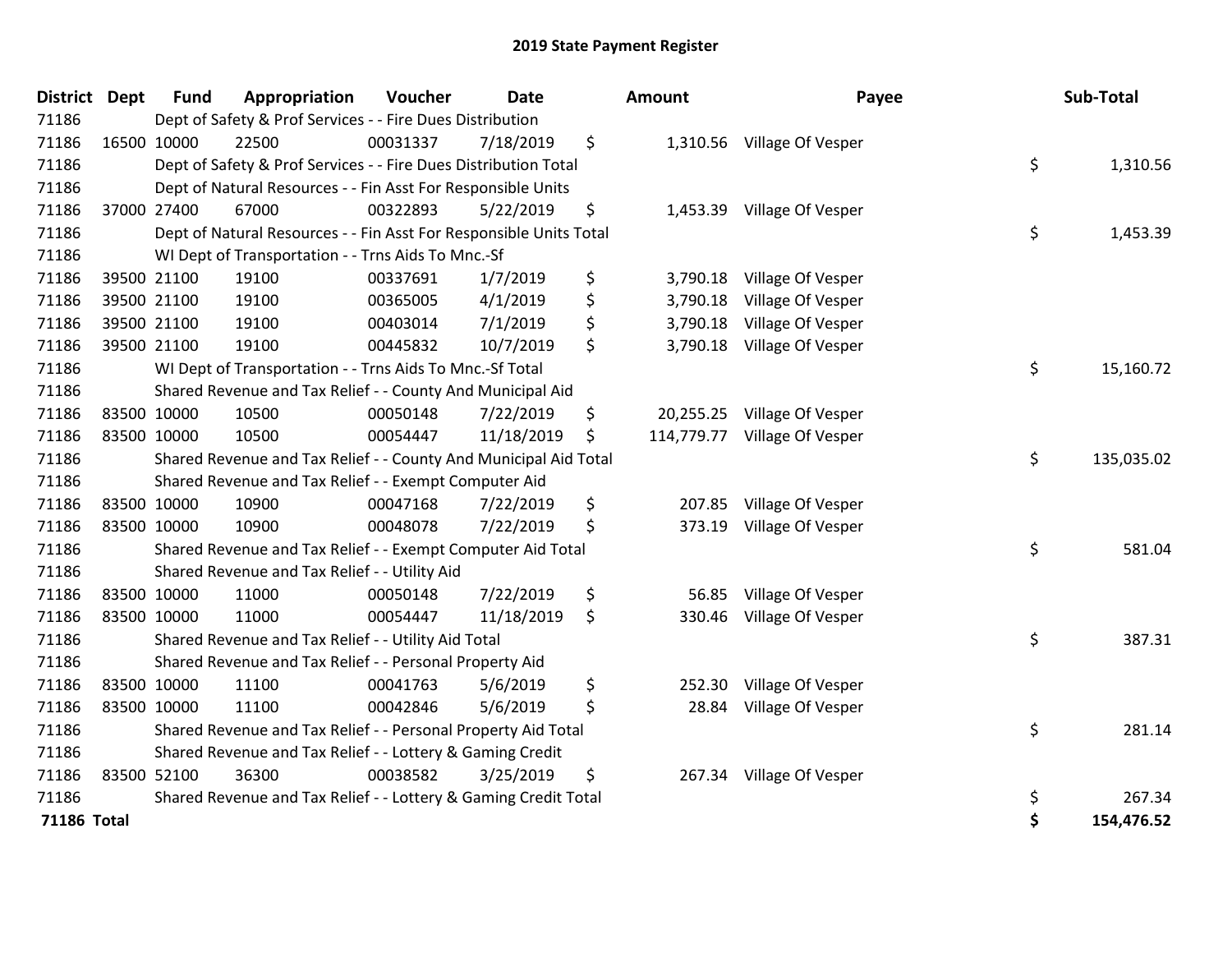| District Dept |             | <b>Fund</b> | Appropriation                                                                   | Voucher   | <b>Date</b> | Amount           | Payee              | Sub-Total          |
|---------------|-------------|-------------|---------------------------------------------------------------------------------|-----------|-------------|------------------|--------------------|--------------------|
| 71251         |             |             | WI Dept of Transportation - - Conn Hwy Aids St Fds                              |           |             |                  |                    |                    |
| 71251         | 39500 21100 |             | 16200                                                                           | 00337812  | 1/7/2019    | \$<br>50,010.30  | City of Marshfield |                    |
| 71251         | 39500 21100 |             | 16200                                                                           | 00365126  | 4/1/2019    | \$<br>50,010.30  | City of Marshfield |                    |
| 71251         | 39500 21100 |             | 16200                                                                           | 00403135  | 7/1/2019    | \$<br>50,010.30  | City of Marshfield |                    |
| 71251         | 39500 21100 |             | 16200                                                                           | 00445953  | 10/7/2019   | \$<br>50,010.32  | City of Marshfield |                    |
| 71251         |             |             | WI Dept of Transportation - - Conn Hwy Aids St Fds Total                        |           |             |                  |                    | \$<br>200,041.22   |
| 71251         |             |             | WI Dept of Transportation - - Tc, Trns Oper Aid Sf                              |           |             |                  |                    |                    |
| 71251         | 39500 21100 |             | 17700                                                                           | 00374033  | 4/22/2019   | \$<br>9,843.00   | City of Marshfield |                    |
| 71251         | 39500 21100 |             | 17700                                                                           | 00392738  | 6/12/2019   | \$<br>48,331.00  | City of Marshfield |                    |
| 71251         | 39500 21100 |             | 17700                                                                           | 00417051  | 7/30/2019   | \$<br>144,994.00 | City of Marshfield |                    |
| 71251         |             |             | WI Dept of Transportation - - Tc, Trns Oper Aid Sf Total                        |           |             |                  |                    | \$<br>203,168.00   |
| 71251         |             |             | WI Dept of Transportation - - Trnst/Trns-Rel Aid F                              |           |             |                  |                    |                    |
| 71251         | 39500 21100 |             | 18200                                                                           | 00353839  | 2/21/2019   | \$<br>65,233.16  | City of Marshfield |                    |
| 71251         | 39500 21100 |             | 18200                                                                           | 00423885  | 8/15/2019   | \$<br>69,041.53  | City of Marshfield |                    |
| 71251         |             | 39500 21100 | 18200                                                                           | 00423886  | 8/15/2019   | \$<br>71,539.04  | City of Marshfield |                    |
| 71251         | 39500 21100 |             | 18200                                                                           | 00452829  | 10/24/2019  | \$<br>77,544.35  | City of Marshfield |                    |
| 71251         |             |             | WI Dept of Transportation - - Trnst/Trns-Rel Aid F Total                        |           |             |                  |                    | \$<br>283,358.08   |
| 71251         |             |             | WI Dept of Transportation - - Trns Aids To Mnc.-Sf                              |           |             |                  |                    |                    |
| 71251         | 39500 21100 |             | 19100                                                                           | 00337692  | 1/7/2019    | \$<br>350,320.33 | City of Marshfield |                    |
| 71251         |             | 39500 21100 | 19100                                                                           | 00365006  | 4/1/2019    | \$<br>350,320.33 | City of Marshfield |                    |
| 71251         | 39500 21100 |             | 19100                                                                           | 00403015  | 7/1/2019    | \$<br>350,320.33 | City of Marshfield |                    |
| 71251         | 39500 21100 |             | 19100                                                                           | 00445833  | 10/7/2019   | \$<br>350,320.33 | City of Marshfield |                    |
| 71251         |             |             | WI Dept of Transportation - - Trns Aids To Mnc.-Sf Total                        |           |             |                  |                    | \$<br>1,401,281.32 |
| 71251         |             |             | Department of Health Services - - Prepaid Medical Transport Reimbursement       |           |             |                  |                    |                    |
| 71251         | 43500 10000 |             | 16300                                                                           | AMBULANCE | 11/18/2019  | \$<br>63,739.00  | City of Marshfield |                    |
| 71251         |             |             | Department of Health Services - - Prepaid Medical Transport Reimbursement Total |           |             |                  |                    | \$<br>63,739.00    |
| 71251         |             |             | Department of Military Affairs - - Regional Emergency Response Tm               |           |             |                  |                    |                    |
| 71251         | 46500 10000 |             | 30600                                                                           | 00055380  | 1/28/2019   | \$<br>2,078.16   | City of Marshfield |                    |
| 71251         | 46500 10000 |             | 30600                                                                           | 00058713  | 4/5/2019    | \$<br>2,078.16   | City of Marshfield |                    |
| 71251         | 46500 10000 |             | 30600                                                                           | 00061637  | 6/5/2019    | \$<br>2,078.28   | City of Marshfield |                    |
| 71251         | 46500 10000 |             | 30600                                                                           | 00067821  | 10/8/2019   | \$<br>2,078.16   | City of Marshfield |                    |
| 71251         |             |             | Department of Military Affairs - - Regional Emergency Response Tm Total         |           |             |                  |                    | \$<br>8,312.76     |
| 71251         |             |             | Shared Revenue and Tax Relief - - Expenditure Restraint Program                 |           |             |                  |                    |                    |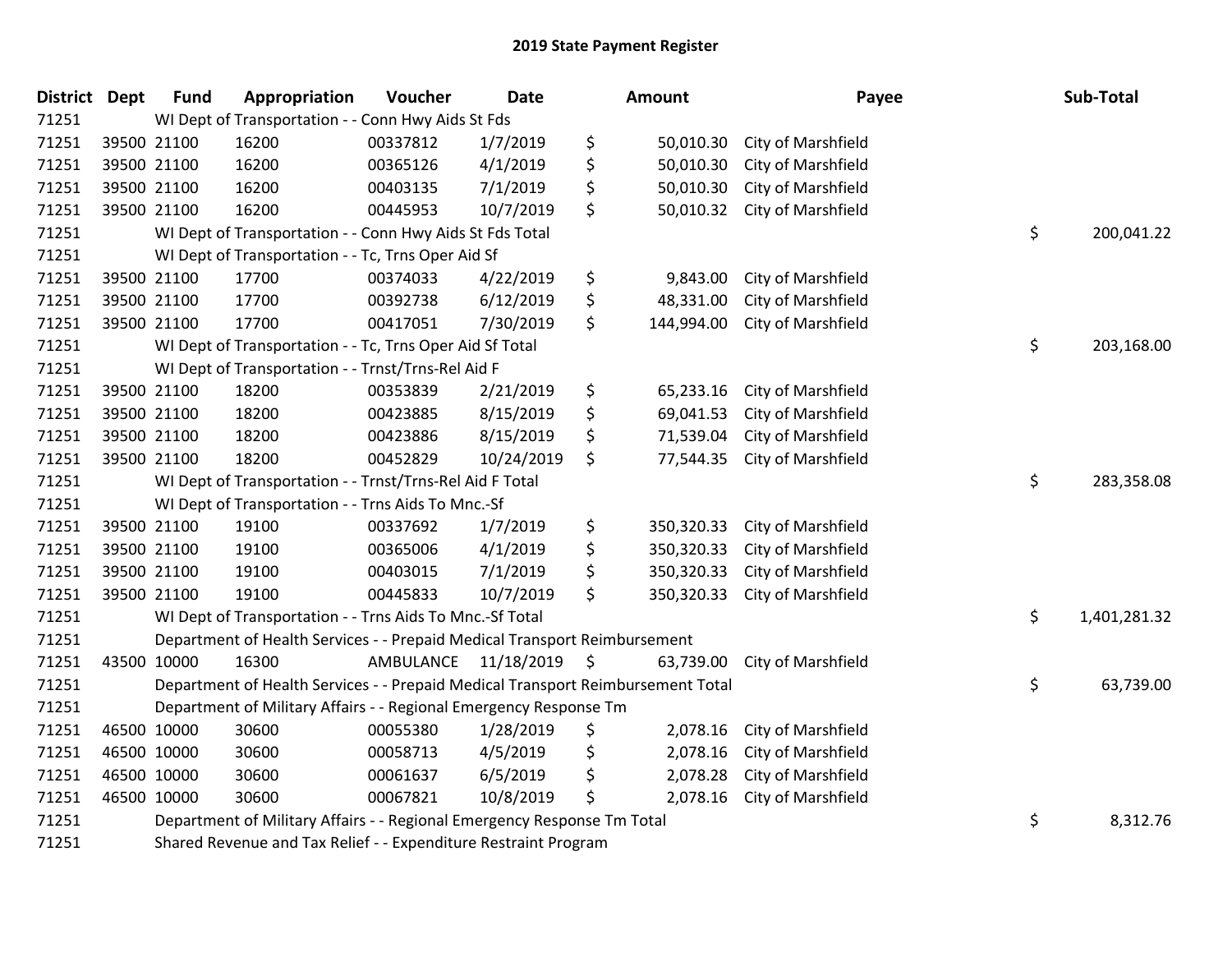| <b>District</b> | Dept        | <b>Fund</b> | Appropriation                                                         | <b>Voucher</b> | Date       | <b>Amount</b>      | Payee                     | Sub-Total          |
|-----------------|-------------|-------------|-----------------------------------------------------------------------|----------------|------------|--------------------|---------------------------|--------------------|
| 71251           |             | 83500 10000 | 10100                                                                 | 00050149       | 7/22/2019  | \$<br>394,107.89   | City of Marshfield        |                    |
| 71251           |             |             | Shared Revenue and Tax Relief - - Expenditure Restraint Program Total |                |            |                    |                           | \$<br>394,107.89   |
| 71251           |             |             | Shared Revenue and Tax Relief - - County And Municipal Aid            |                |            |                    |                           |                    |
| 71251           |             | 83500 10000 | 10500                                                                 | 00050149       | 7/22/2019  | \$<br>655,093.86   | City of Marshfield        |                    |
| 71251           | 83500 10000 |             | 10500                                                                 | 00054448       | 11/18/2019 | \$<br>3,648,459.52 | City of Marshfield        |                    |
| 71251           |             |             | Shared Revenue and Tax Relief - - County And Municipal Aid Total      |                |            |                    |                           | \$<br>4,303,553.38 |
| 71251           |             |             | Shared Revenue and Tax Relief - - Exempt Computer Aid                 |                |            |                    |                           |                    |
| 71251           |             | 83500 10000 | 10900                                                                 | 00047169       | 7/22/2019  | \$<br>248,192.97   | City of Marshfield        |                    |
| 71251           | 83500 10000 |             | 10900                                                                 | 00048079       | 7/22/2019  | \$<br>352,297.62   | <b>City of Marshfield</b> |                    |
| 71251           |             |             | Shared Revenue and Tax Relief - - Exempt Computer Aid Total           |                |            |                    |                           | \$<br>600,490.59   |
| 71251           |             |             | Shared Revenue and Tax Relief - - Utility Aid                         |                |            |                    |                           |                    |
| 71251           |             | 83500 10000 | 11000                                                                 | 00050149       | 7/22/2019  | \$<br>4,425.66     | City of Marshfield        |                    |
| 71251           | 83500 10000 |             | 11000                                                                 | 00054448       | 11/18/2019 | \$<br>25,071.58    | City of Marshfield        |                    |
| 71251           |             |             | Shared Revenue and Tax Relief - - Utility Aid Total                   |                |            |                    |                           | \$<br>29,497.24    |
| 71251           |             |             | Shared Revenue and Tax Relief - - Personal Property Aid               |                |            |                    |                           |                    |
| 71251           |             | 83500 10000 | 11100                                                                 | 00041764       | 5/6/2019   | \$<br>204,549.63   | City of Marshfield        |                    |
| 71251           |             | 83500 10000 | 11100                                                                 | 00042847       | 5/6/2019   | \$<br>32,032.97    | City of Marshfield        |                    |
| 71251           |             |             | Shared Revenue and Tax Relief - - Personal Property Aid Total         |                |            |                    |                           | \$<br>236,582.60   |
| 71251           |             |             | Shared Revenue and Tax Relief - - Payments For Municipal Svcs         |                |            |                    |                           |                    |
| 71251           |             | 83500 10000 | 50100                                                                 | 00038019       | 1/31/2019  | \$<br>84,435.59    | City of Marshfield        |                    |
| 71251           |             |             | Shared Revenue and Tax Relief - - Payments For Municipal Svcs Total   |                |            |                    |                           | \$<br>84,435.59    |
| 71251           |             |             | Shared Revenue and Tax Relief - - Lottery & Gaming Credit             |                |            |                    |                           |                    |
| 71251           |             | 83500 52100 | 36300                                                                 | 00043373       | 5/6/2019   | \$<br>19,333.49    | City of Marshfield        |                    |
| 71251           |             |             | Shared Revenue and Tax Relief - - Lottery & Gaming Credit Total       |                |            |                    |                           | \$<br>19,333.49    |
| 71251 Total     |             |             |                                                                       |                |            |                    |                           | \$<br>7,827,901.16 |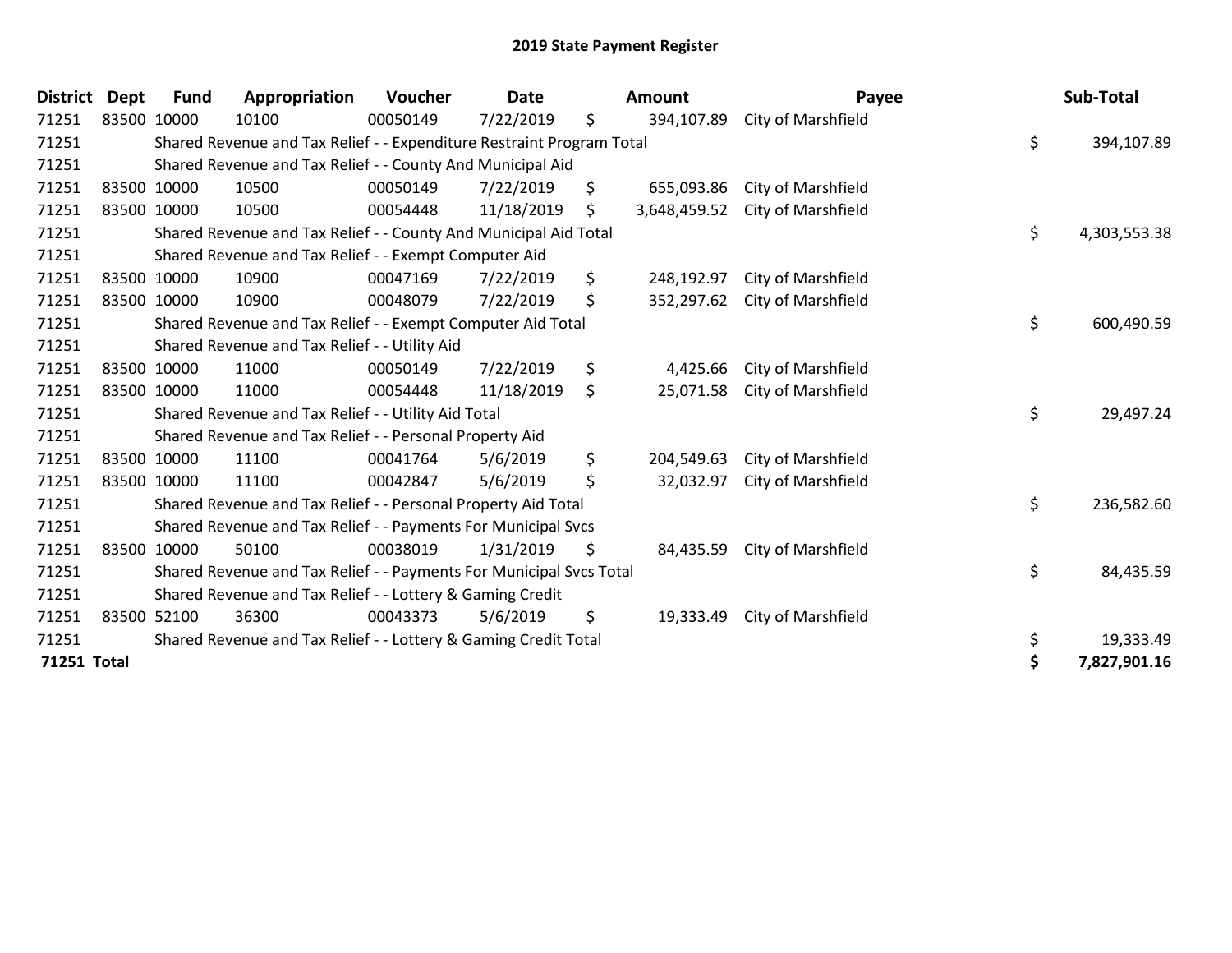| District Dept | <b>Fund</b> | Appropriation                                                                   | Voucher                 | <b>Date</b> |     | Amount     | Payee                      | Sub-Total        |
|---------------|-------------|---------------------------------------------------------------------------------|-------------------------|-------------|-----|------------|----------------------------|------------------|
| 71261         |             | Dept of Safety & Prof Services - - Fire Dues Distribution                       |                         |             |     |            |                            |                  |
| 71261         | 16500 10000 | 22500                                                                           | 00030528                | 7/16/2019   | \$  |            | 4,901.81 City Of Nekoosa   |                  |
| 71261         |             | Dept of Safety & Prof Services - - Fire Dues Distribution Total                 |                         |             |     |            |                            | \$<br>4,901.81   |
| 71261         |             | Dept of Natural Resources - - Resaids - Urban Forestry Grant                    |                         |             |     |            |                            |                  |
| 71261         | 37000 21200 | 58700                                                                           | 00321711                | 5/20/2019   | \$  | 5,000.00   | City Of Nekoosa            |                  |
| 71261         |             | Dept of Natural Resources - - Resaids - Urban Forestry Grant Total              |                         |             |     |            |                            | \$<br>5,000.00   |
| 71261         |             | Dept of Natural Resources - - Fin Asst For Responsible Units                    |                         |             |     |            |                            |                  |
| 71261         | 37000 27400 | 67000                                                                           | 00323283                | 5/22/2019   | \$  |            | 9,241.02 City Of Nekoosa   |                  |
| 71261         |             | Dept of Natural Resources - - Fin Asst For Responsible Units Total              |                         |             |     |            |                            | \$<br>9,241.02   |
| 71261         |             | WI Dept of Transportation - - Hwy Sfty Loc Aid Ffd                              |                         |             |     |            |                            |                  |
| 71261         | 39500 21100 | 18500                                                                           | 00438654                | 9/27/2019   | \$  | 4,000.00   | City Of Nekoosa            |                  |
| 71261         |             | WI Dept of Transportation - - Hwy Sfty Loc Aid Ffd Total                        |                         |             |     |            |                            | \$<br>4,000.00   |
| 71261         |             | WI Dept of Transportation - - Trns Aids To Mnc.-Sf                              |                         |             |     |            |                            |                  |
| 71261         | 39500 21100 | 19100                                                                           | 00337693                | 1/7/2019    | \$  | 48,124.31  | City Of Nekoosa            |                  |
| 71261         | 39500 21100 | 19100                                                                           | 00365007                | 4/1/2019    | \$  | 48,124.31  | City Of Nekoosa            |                  |
| 71261         | 39500 21100 | 19100                                                                           | 00403016                | 7/1/2019    | \$  | 48,124.31  | City Of Nekoosa            |                  |
| 71261         | 39500 21100 | 19100                                                                           | 00445834                | 10/7/2019   | \$  |            | 48,124.31 City Of Nekoosa  |                  |
| 71261         |             | WI Dept of Transportation - - Trns Aids To Mnc.-Sf Total                        |                         |             |     |            |                            | \$<br>192,497.24 |
| 71261         |             | WI Dept of Transportation - - Loc Rd Imp Prg St Fd                              |                         |             |     |            |                            |                  |
| 71261         | 39500 21100 | 27800                                                                           | 00461588                | 11/14/2019  | \$  |            | 13,386.47 City Of Nekoosa  |                  |
| 71261         |             | WI Dept of Transportation - - Loc Rd Imp Prg St Fd Total                        |                         |             |     |            |                            | \$<br>13,386.47  |
| 71261         |             | Department of Health Services - - Prepaid Medical Transport Reimbursement       |                         |             |     |            |                            |                  |
| 71261         | 43500 10000 | 16300                                                                           | AMBULANCE 11/18/2019 \$ |             |     |            | 9,844.34 City Of Nekoosa   |                  |
| 71261         |             | Department of Health Services - - Prepaid Medical Transport Reimbursement Total |                         |             |     |            |                            | \$<br>9,844.34   |
| 71261         |             | Department of Justice - - Law Enforcement Train, Local                          |                         |             |     |            |                            |                  |
| 71261         | 45500 10000 | 23100                                                                           | 00066315                | 6/10/2019   | \$  | 1,120.00   | City Of Nekoosa            |                  |
| 71261         |             | Department of Justice - - Law Enforcement Train, Local Total                    |                         |             |     |            |                            | \$<br>1,120.00   |
| 71261         |             | Department of Justice - - Internet Crimes Against Childr                        |                         |             |     |            |                            |                  |
| 71261         | 45500 10000 | 28400                                                                           | 00076500                | 12/13/2019  | -\$ | 168.08     | City Of Nekoosa            |                  |
| 71261         |             | Department of Justice - - Internet Crimes Against Childr Total                  |                         |             |     |            |                            | \$<br>168.08     |
| 71261         |             | Shared Revenue and Tax Relief - - County And Municipal Aid                      |                         |             |     |            |                            |                  |
| 71261         | 83500 10000 | 10500                                                                           | 00050150                | 7/22/2019   | \$  | 144,159.02 | City Of Nekoosa            |                  |
| 71261         | 83500 10000 | 10500                                                                           | 00054449                | 11/18/2019  | \$  |            | 807,056.75 City Of Nekoosa |                  |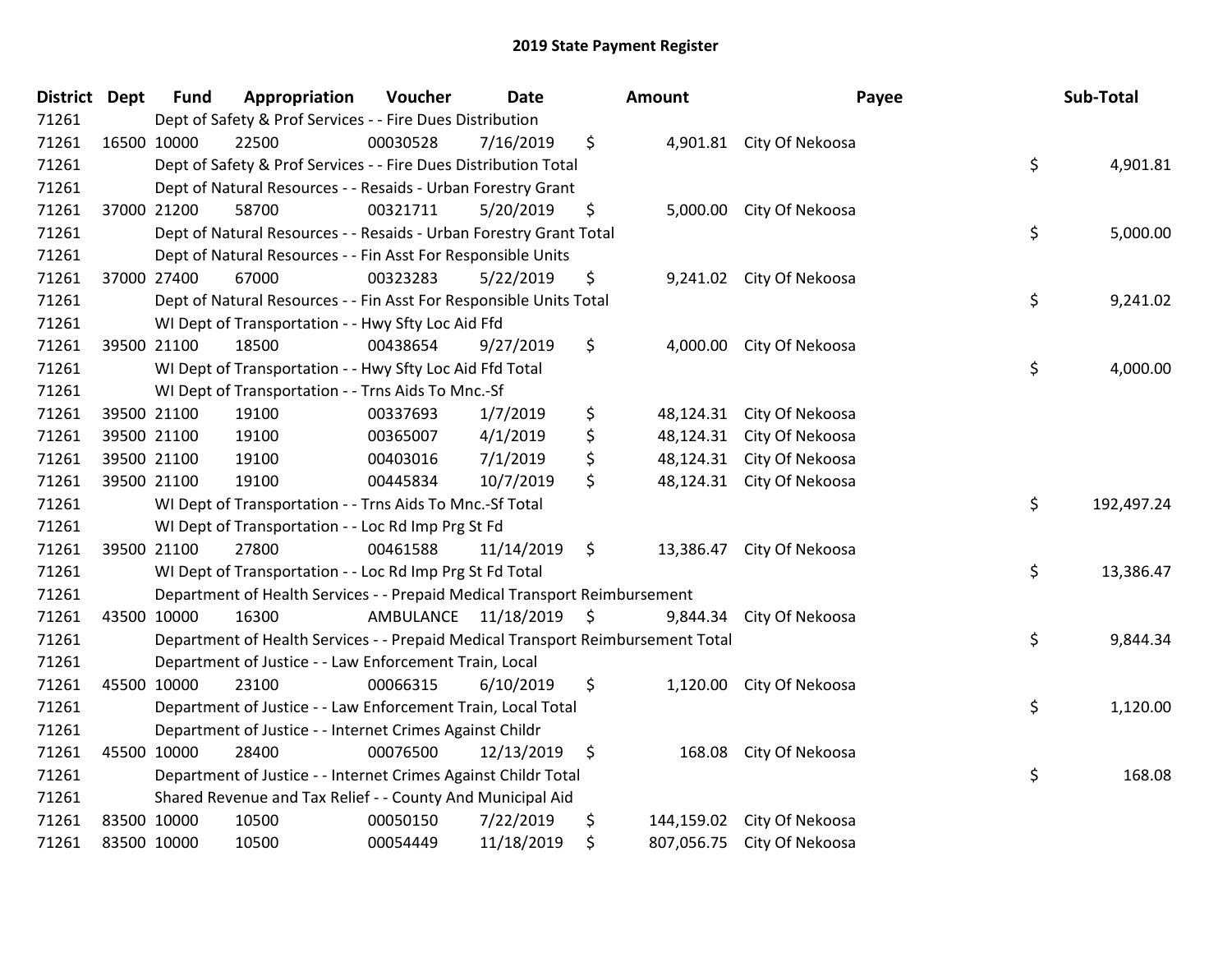| <b>District</b> | Dept | Fund        | Appropriation                                                    | <b>Voucher</b> | Date       | Amount         | Payee                     | Sub-Total    |
|-----------------|------|-------------|------------------------------------------------------------------|----------------|------------|----------------|---------------------------|--------------|
| 71261           |      |             | Shared Revenue and Tax Relief - - County And Municipal Aid Total |                |            |                |                           | 951,215.77   |
| 71261           |      |             | Shared Revenue and Tax Relief - - Exempt Computer Aid            |                |            |                |                           |              |
| 71261           |      | 83500 10000 | 10900                                                            | 00047170       | 7/22/2019  | \$<br>5,025.84 | City Of Nekoosa           |              |
| 71261           |      | 83500 10000 | 10900                                                            | 00048080       | 7/22/2019  | \$             | 12,913.25 City Of Nekoosa |              |
| 71261           |      |             | Shared Revenue and Tax Relief - - Exempt Computer Aid Total      |                |            |                |                           | 17,939.09    |
| 71261           |      |             | Shared Revenue and Tax Relief - - Utility Aid                    |                |            |                |                           |              |
| 71261           |      | 83500 10000 | 11000                                                            | 00050150       | 7/22/2019  | \$<br>101.05   | City Of Nekoosa           |              |
| 71261           |      | 83500 10000 | 11000                                                            | 00054449       | 11/18/2019 | \$<br>572.67   | City Of Nekoosa           |              |
| 71261           |      |             | Shared Revenue and Tax Relief - - Utility Aid Total              |                |            |                |                           | 673.72       |
| 71261           |      |             | Shared Revenue and Tax Relief - - Personal Property Aid          |                |            |                |                           |              |
| 71261           |      | 83500 10000 | 11100                                                            | 00041765       | 5/6/2019   | \$<br>4,850.59 | City Of Nekoosa           |              |
| 71261           |      | 83500 10000 | 11100                                                            | 00042848       | 5/6/2019   | \$<br>1,375.05 | City Of Nekoosa           |              |
| 71261           |      |             | Shared Revenue and Tax Relief - - Personal Property Aid Total    |                |            |                |                           | 6,225.64     |
| 71261 Total     |      |             |                                                                  |                |            |                |                           | 1,216,213.18 |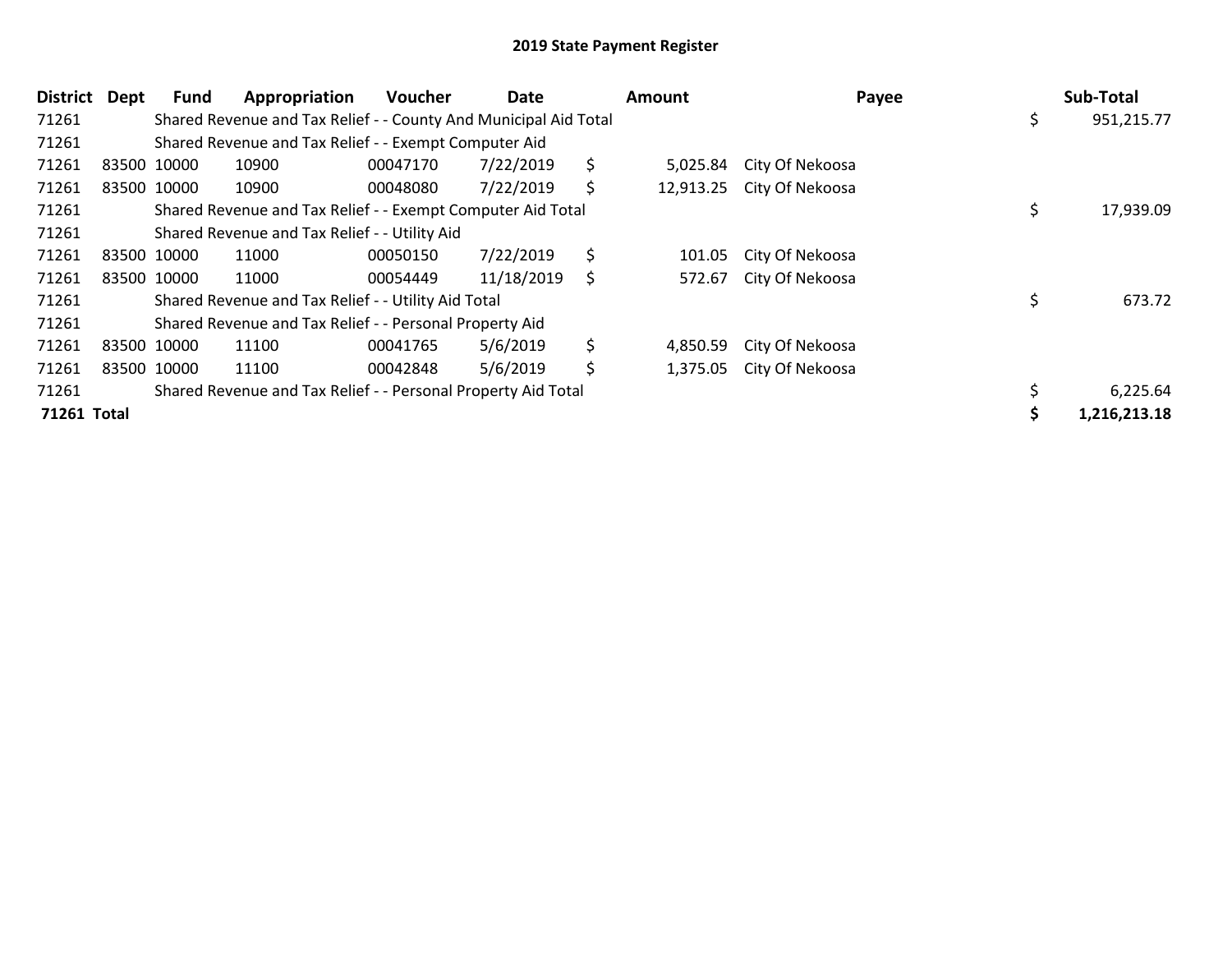| <b>District</b> | <b>Dept</b> | <b>Fund</b> | Appropriation                                                         | Voucher  | <b>Date</b> |     | Amount    |                              | Payee | Sub-Total |
|-----------------|-------------|-------------|-----------------------------------------------------------------------|----------|-------------|-----|-----------|------------------------------|-------|-----------|
| 71271           |             |             | Dept of Safety & Prof Services - - Fire Dues Distribution             |          |             |     |           |                              |       |           |
| 71271           |             | 16500 10000 | 22500                                                                 | 00030882 | 7/17/2019   | \$  |           | 2,786.82 City Of Pittsville  |       |           |
| 71271           |             |             | Dept of Safety & Prof Services - - Fire Dues Distribution Total       |          |             |     |           |                              | \$    | 2,786.82  |
| 71271           |             |             | Dept of Natural Resources - - Resaids - Cnty Forst, CI & Mfl          |          |             |     |           |                              |       |           |
| 71271           |             | 37000 21200 | 57100                                                                 | 00333494 | 6/21/2019   | \$  | 11.30     | City Of Pittsville           |       |           |
| 71271           |             |             | Dept of Natural Resources - - Resaids - Cnty Forst, CI & Mfl Total    |          |             |     |           |                              | \$    | 11.30     |
| 71271           |             |             | Dept of Natural Resources - - Fin Asst For Responsible Units          |          |             |     |           |                              |       |           |
| 71271           |             | 37000 27400 | 67000                                                                 | 00323054 | 5/22/2019   | \$  |           | 4,019.72 City Of Pittsville  |       |           |
| 71271           |             |             | Dept of Natural Resources - - Fin Asst For Responsible Units Total    |          |             |     |           |                              | \$    | 4,019.72  |
| 71271           |             |             | Dept of Natural Resources - - Recycling Consolidation Grants          |          |             |     |           |                              |       |           |
| 71271           |             | 37000 27400 | 67300                                                                 | 00323054 | 5/22/2019   | \$  | 221.09    | City Of Pittsville           |       |           |
| 71271           |             |             | Dept of Natural Resources - - Recycling Consolidation Grants Total    |          |             |     |           |                              | \$    | 221.09    |
| 71271           |             |             | WI Dept of Transportation - - Hwy Sfty Loc Aid Ffd                    |          |             |     |           |                              |       |           |
| 71271           |             | 39500 21100 | 18500                                                                 | 00377420 | 5/7/2019    | \$  | 4,000.00  | City Of Pittsville           |       |           |
| 71271           |             | 39500 21100 | 18500                                                                 | 00421170 | 8/12/2019   | \$  | 4,000.00  | City Of Pittsville           |       |           |
| 71271           |             |             | WI Dept of Transportation - - Hwy Sfty Loc Aid Ffd Total              |          |             |     |           |                              | \$    | 8,000.00  |
| 71271           |             |             | WI Dept of Transportation - - Trns Aids To Mnc.-Sf                    |          |             |     |           |                              |       |           |
| 71271           |             | 39500 21100 | 19100                                                                 | 00337694 | 1/7/2019    | \$  | 21,360.41 | City Of Pittsville           |       |           |
| 71271           |             | 39500 21100 | 19100                                                                 | 00365008 | 4/1/2019    | \$  | 21,360.41 | City Of Pittsville           |       |           |
| 71271           |             | 39500 21100 | 19100                                                                 | 00403017 | 7/1/2019    | \$  | 21,360.41 | City Of Pittsville           |       |           |
| 71271           |             | 39500 21100 | 19100                                                                 | 00445835 | 10/7/2019   | \$  | 21,360.42 | City Of Pittsville           |       |           |
| 71271           |             |             | WI Dept of Transportation - - Trns Aids To Mnc.-Sf Total              |          |             |     |           |                              | \$    | 85,441.65 |
| 71271           |             |             | Department of Justice - - Law Enforcement Train, Local                |          |             |     |           |                              |       |           |
| 71271           |             | 45500 10000 | 23100                                                                 | 00066295 | 6/10/2019   | \$  | 320.00    | City Of Pittsville           |       |           |
| 71271           |             |             | Department of Justice - - Law Enforcement Train, Local Total          |          |             |     |           |                              | \$    | 320.00    |
| 71271           |             |             | Elections Commission - - 2018 Hava Election Security                  |          |             |     |           |                              |       |           |
| 71271           |             | 51000 22000 | 18200                                                                 | 00002524 | 11/15/2019  | -\$ | 700.00    | City Of Pittsville           |       |           |
| 71271           |             |             | Elections Commission - - 2018 Hava Election Security Total            |          |             |     |           |                              | \$    | 700.00    |
| 71271           |             |             | Shared Revenue and Tax Relief - - Expenditure Restraint Program       |          |             |     |           |                              |       |           |
| 71271           |             | 83500 10000 | 10100                                                                 | 00050151 | 7/22/2019   | \$  | 23,414.76 | City Of Pittsville           |       |           |
| 71271           |             |             | Shared Revenue and Tax Relief - - Expenditure Restraint Program Total |          |             |     |           |                              | \$    | 23,414.76 |
| 71271           |             |             | Shared Revenue and Tax Relief - - County And Municipal Aid            |          |             |     |           |                              |       |           |
| 71271           |             | 83500 10000 | 10500                                                                 | 00050151 | 7/22/2019   | \$  |           | 50,120.32 City Of Pittsville |       |           |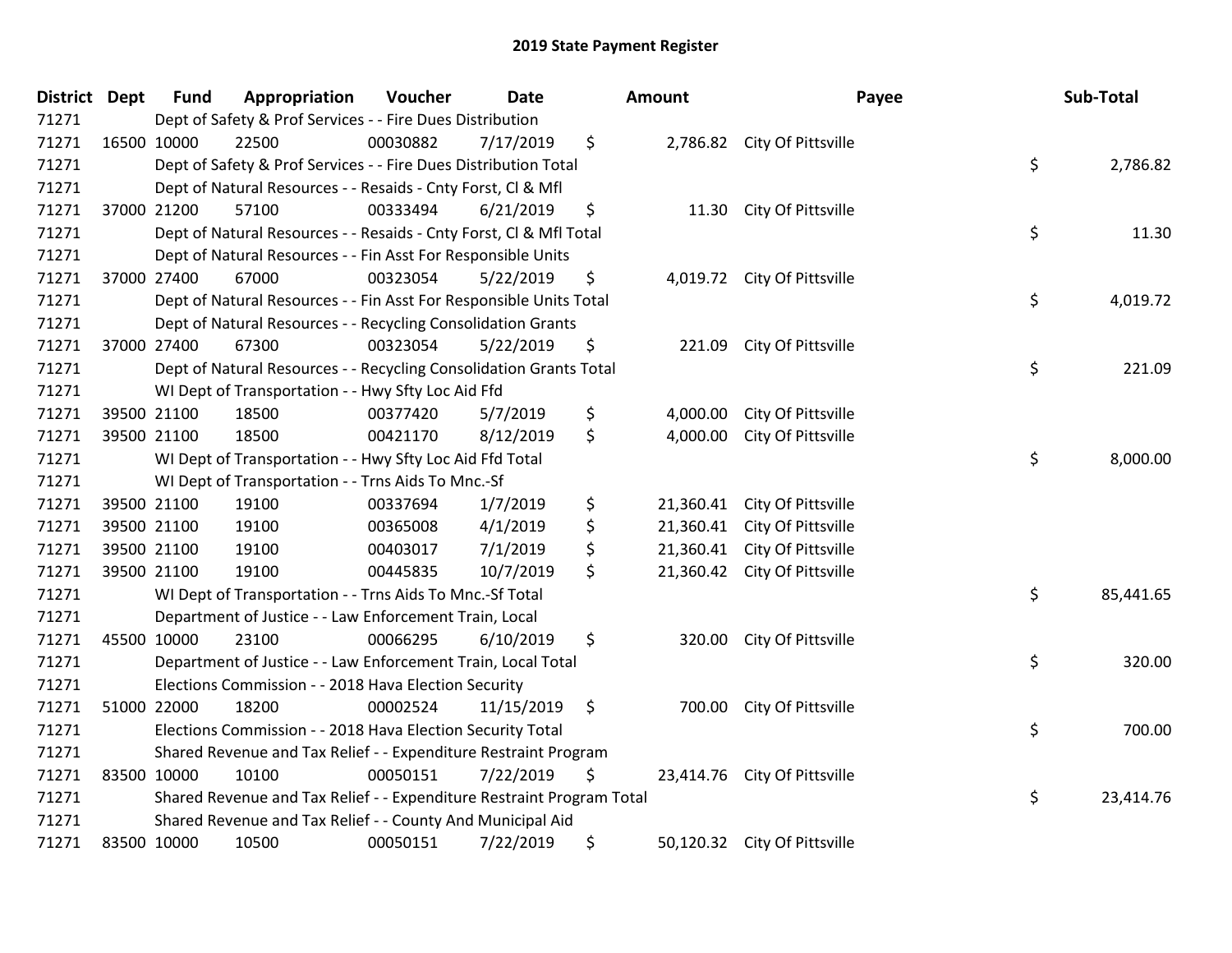| <b>District</b> | <b>Dept</b> | Fund        | Appropriation                                                    | Voucher  | Date       | Amount           | Payee              |     | Sub-Total  |
|-----------------|-------------|-------------|------------------------------------------------------------------|----------|------------|------------------|--------------------|-----|------------|
| 71271           |             | 83500 10000 | 10500                                                            | 00054450 | 11/18/2019 | \$<br>284,015.13 | City Of Pittsville |     |            |
| 71271           |             |             | Shared Revenue and Tax Relief - - County And Municipal Aid Total |          |            |                  |                    | \$. | 334,135.45 |
| 71271           |             |             | Shared Revenue and Tax Relief - - Exempt Computer Aid            |          |            |                  |                    |     |            |
| 71271           |             | 83500 10000 | 10900                                                            | 00047171 | 7/22/2019  | \$<br>418.82     | City Of Pittsville |     |            |
| 71271           |             | 83500 10000 | 10900                                                            | 00048081 | 7/22/2019  | \$<br>269.57     | City Of Pittsville |     |            |
| 71271           |             |             | Shared Revenue and Tax Relief - - Exempt Computer Aid Total      |          |            |                  |                    |     | 688.39     |
| 71271           |             |             | Shared Revenue and Tax Relief - - Personal Property Aid          |          |            |                  |                    |     |            |
| 71271           |             | 83500 10000 | 11100                                                            | 00041766 | 5/6/2019   | \$<br>352.08     | City Of Pittsville |     |            |
| 71271           |             | 83500 10000 | 11100                                                            | 00042849 | 5/6/2019   | \$<br>138,468.97 | City Of Pittsville |     |            |
| 71271           |             |             | Shared Revenue and Tax Relief - - Personal Property Aid Total    |          |            |                  |                    | \$  | 138,821.05 |
| 71271           |             |             | Shared Revenue and Tax Relief - - Lottery & Gaming Credit        |          |            |                  |                    |     |            |
| 71271           |             | 83500 52100 | 36300                                                            | 00038583 | 3/25/2019  | \$<br>176.88     | City Of Pittsville |     |            |
| 71271           |             |             | Shared Revenue and Tax Relief - - Lottery & Gaming Credit Total  |          |            |                  |                    |     | 176.88     |
| 71271 Total     |             |             |                                                                  |          |            |                  |                    |     | 598,737.11 |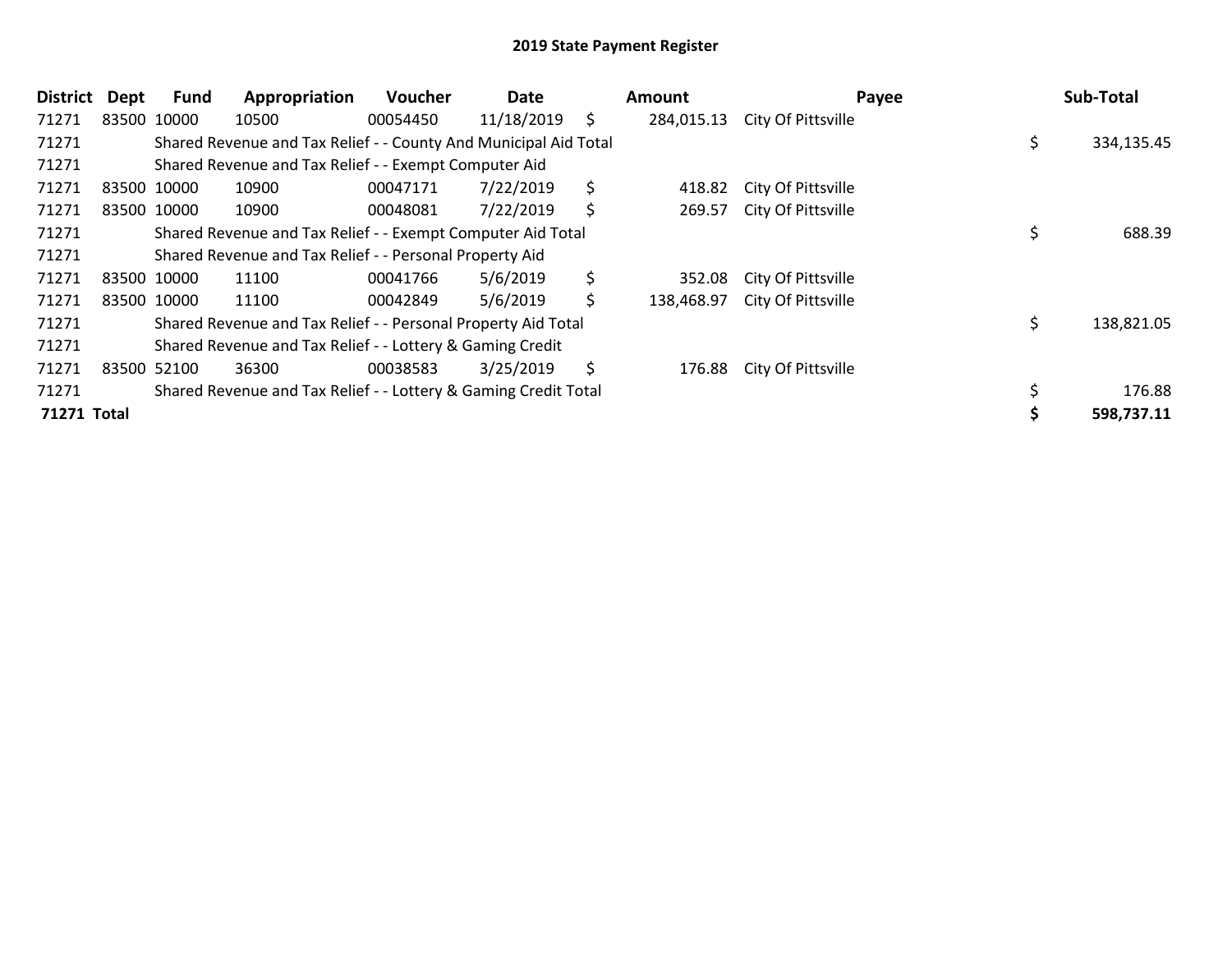| <b>District Dept</b> | <b>Fund</b> | Appropriation                                                      | Voucher  | <b>Date</b> | Amount           | Payee                           | Sub-Total        |
|----------------------|-------------|--------------------------------------------------------------------|----------|-------------|------------------|---------------------------------|------------------|
| 71291                |             | Dept of Safety & Prof Services - - Fire Dues Distribution          |          |             |                  |                                 |                  |
| 71291                | 16500 10000 | 22500                                                              | 00029899 | 7/11/2019   | \$<br>47,541.93  | <b>City Of Wisconsin Rapids</b> |                  |
| 71291                |             | Dept of Safety & Prof Services - - Fire Dues Distribution Total    |          |             |                  |                                 | \$<br>47,541.93  |
| 71291                |             | Dept of Natural Resources - - Wildlife Abat & Control Grants       |          |             |                  |                                 |                  |
| 71291                | 37000 21200 | 58000                                                              | 00296998 | 2/7/2019    | \$<br>725.00     | City Of Wisconsin Rapids        |                  |
| 71291                |             | Dept of Natural Resources - - Wildlife Abat & Control Grants Total |          |             |                  |                                 | \$<br>725.00     |
| 71291                |             | Dept of Natural Resources - - Ea - Urban Nonpoint Source           |          |             |                  |                                 |                  |
| 71291                | 37000 27400 | 65800                                                              | 00311363 | 4/26/2019   | \$<br>28,285.94  | City Of Wisconsin Rapids        |                  |
| 71291                |             | Dept of Natural Resources - - Ea - Urban Nonpoint Source Total     |          |             |                  |                                 | \$<br>28,285.94  |
| 71291                |             | Dept of Natural Resources - - Fin Asst For Responsible Units       |          |             |                  |                                 |                  |
| 71291                | 37000 27400 | 67000                                                              | 00323325 | 5/22/2019   | \$<br>67,312.58  | City Of Wisconsin Rapids        |                  |
| 71291                |             | Dept of Natural Resources - - Fin Asst For Responsible Units Total |          |             |                  |                                 | \$<br>67,312.58  |
| 71291                |             | Dept of Natural Resources - - Recycling Consolidation Grants       |          |             |                  |                                 |                  |
| 71291                | 37000 27400 | 67300                                                              | 00323325 | 5/22/2019   | \$<br>4,728.93   | <b>City Of Wisconsin Rapids</b> |                  |
| 71291                |             | Dept of Natural Resources - - Recycling Consolidation Grants Total |          |             |                  |                                 | \$<br>4,728.93   |
| 71291                |             | WI Dept of Transportation - - Conn Hwy Aids St Fds                 |          |             |                  |                                 |                  |
| 71291                | 39500 21100 | 16200                                                              | 00337813 | 1/7/2019    | \$<br>80,864.23  | City Of Wisconsin Rapids        |                  |
| 71291                | 39500 21100 | 16200                                                              | 00365127 | 4/1/2019    | \$<br>80,864.23  | City Of Wisconsin Rapids        |                  |
| 71291                | 39500 21100 | 16200                                                              | 00403136 | 7/1/2019    | \$<br>80,864.23  | City Of Wisconsin Rapids        |                  |
| 71291                | 39500 21100 | 16200                                                              | 00445954 | 10/7/2019   | \$<br>80,864.23  | City Of Wisconsin Rapids        |                  |
| 71291                |             | WI Dept of Transportation - - Conn Hwy Aids St Fds Total           |          |             |                  |                                 | \$<br>323,456.92 |
| 71291                |             | WI Dept of Transportation - - Tc, Trns Oper Aid Sf                 |          |             |                  |                                 |                  |
| 71291                | 39500 21100 | 17700                                                              | 00392810 | 6/12/2019   | \$<br>54,263.00  | City Of Wisconsin Rapids        |                  |
| 71291                | 39500 21100 | 17700                                                              | 00417098 | 7/30/2019   | \$<br>162,787.00 | City Of Wisconsin Rapids        |                  |
| 71291                |             | WI Dept of Transportation - - Tc, Trns Oper Aid Sf Total           |          |             |                  |                                 | \$<br>217,050.00 |
| 71291                |             | WI Dept of Transportation - - Trnst/Trns-Rel Aid F                 |          |             |                  |                                 |                  |
| 71291                | 39500 21100 | 18200                                                              | 00353415 | 2/21/2019   | \$<br>70,378.98  | City Of Wisconsin Rapids        |                  |
| 71291                | 39500 21100 | 18200                                                              | 00423906 | 8/15/2019   | \$<br>75,625.08  | City Of Wisconsin Rapids        |                  |
| 71291                | 39500 21100 | 18200                                                              | 00423925 | 8/15/2019   | \$<br>29,885.60  | City Of Wisconsin Rapids        |                  |
| 71291                | 39500 21100 | 18200                                                              | 00428243 | 8/27/2019   | \$<br>74,598.55  | City Of Wisconsin Rapids        |                  |
| 71291                | 39500 21100 | 18200                                                              | 00460630 | 11/12/2019  | \$<br>75,731.02  | <b>City Of Wisconsin Rapids</b> |                  |
| 71291                |             | WI Dept of Transportation - - Trnst/Trns-Rel Aid F Total           |          |             |                  |                                 | \$<br>326,219.23 |
| 71291                |             | WI Dept of Transportation - - Hwy Sfty Loc Aid Ffd                 |          |             |                  |                                 |                  |

| lount                                                         | Payee                                                                                                                                    | Sub-Total        |
|---------------------------------------------------------------|------------------------------------------------------------------------------------------------------------------------------------------|------------------|
| 47,541.93                                                     | City Of Wisconsin Rapids                                                                                                                 | \$<br>47,541.93  |
| 725.00                                                        | City Of Wisconsin Rapids                                                                                                                 | \$<br>725.00     |
| 28,285.94                                                     | City Of Wisconsin Rapids                                                                                                                 | \$<br>28,285.94  |
| 67,312.58                                                     | City Of Wisconsin Rapids                                                                                                                 | \$<br>67,312.58  |
| 4,728.93                                                      | City Of Wisconsin Rapids                                                                                                                 | \$<br>4,728.93   |
| 80,864.23<br>80,864.23<br>80,864.23<br>80,864.23              | <b>City Of Wisconsin Rapids</b><br>City Of Wisconsin Rapids<br>City Of Wisconsin Rapids<br>City Of Wisconsin Rapids                      |                  |
|                                                               |                                                                                                                                          | \$<br>323,456.92 |
| 54,263.00<br>162,787.00                                       | City Of Wisconsin Rapids<br>City Of Wisconsin Rapids                                                                                     | \$<br>217,050.00 |
| 70,378.98<br>75,625.08<br>29,885.60<br>74,598.55<br>75,731.02 | City Of Wisconsin Rapids<br>City Of Wisconsin Rapids<br>City Of Wisconsin Rapids<br>City Of Wisconsin Rapids<br>City Of Wisconsin Rapids |                  |
|                                                               |                                                                                                                                          | \$<br>326,219.23 |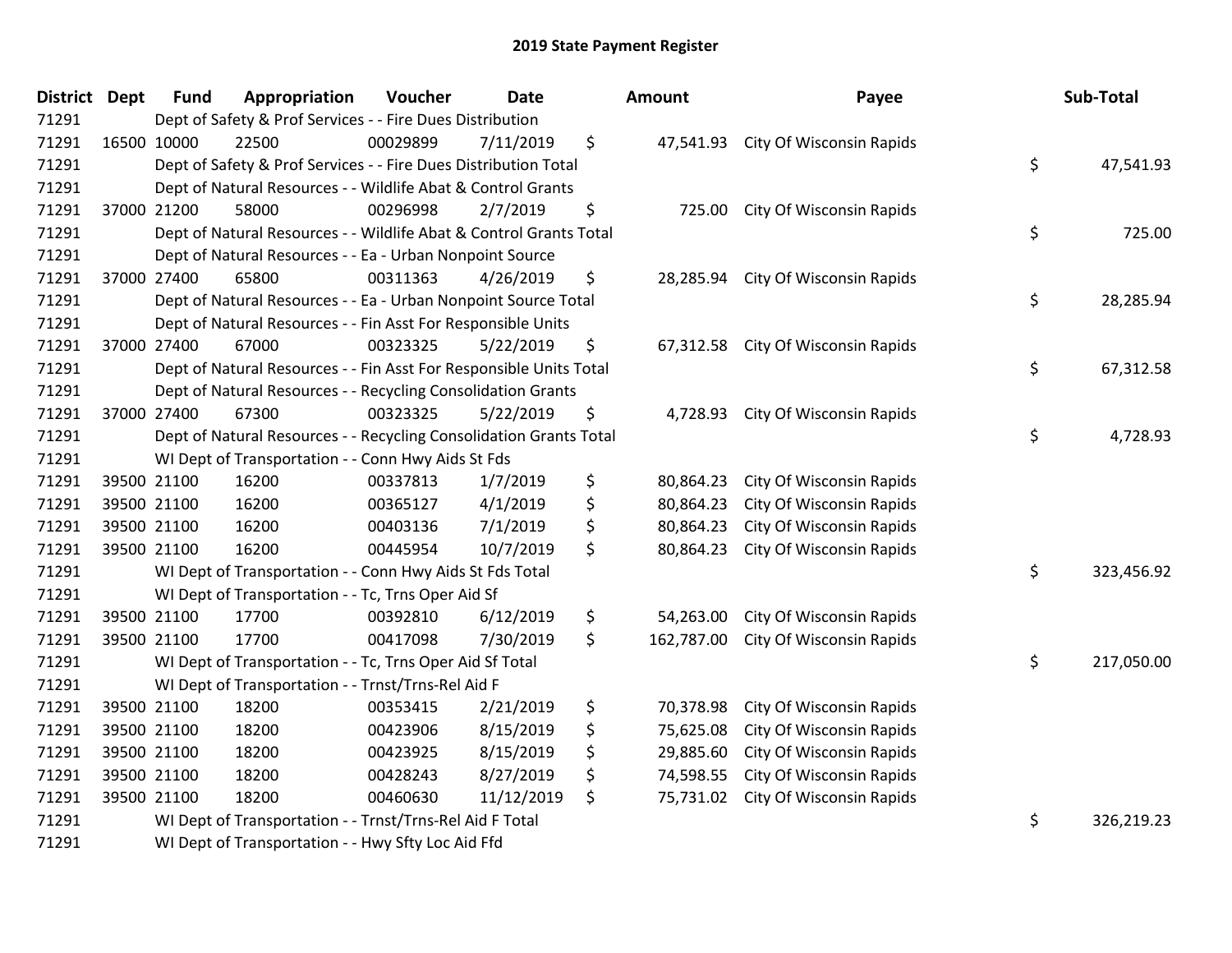| <b>District Dept</b> |             | <b>Fund</b> | Appropriation                                                                   | Voucher   | <b>Date</b> | Amount           | Payee                           | Sub-Total        |
|----------------------|-------------|-------------|---------------------------------------------------------------------------------|-----------|-------------|------------------|---------------------------------|------------------|
| 71291                | 39500 21100 |             | 18500                                                                           | 00386236  | 5/31/2019   | \$<br>2,264.50   | City Of Wisconsin Rapids        |                  |
| 71291                | 39500 21100 |             | 18500                                                                           | 00409176  | 7/5/2019    | \$<br>1,735.50   | City Of Wisconsin Rapids        |                  |
| 71291                |             |             | WI Dept of Transportation - - Hwy Sfty Loc Aid Ffd Total                        |           |             |                  |                                 | \$<br>4,000.00   |
| 71291                |             |             | WI Dept of Transportation - - Trns Aids To Mnc.-Sf                              |           |             |                  |                                 |                  |
| 71291                | 39500 21100 |             | 19100                                                                           | 00337695  | 1/7/2019    | \$<br>233,972.80 | City Of Wisconsin Rapids        |                  |
| 71291                |             | 39500 21100 | 19100                                                                           | 00365009  | 4/1/2019    | \$<br>233,972.80 | <b>City Of Wisconsin Rapids</b> |                  |
| 71291                | 39500 21100 |             | 19100                                                                           | 00403018  | 7/1/2019    | \$<br>233,972.80 | City Of Wisconsin Rapids        |                  |
| 71291                | 39500 21100 |             | 19100                                                                           | 00445836  | 10/7/2019   | \$<br>233,972.82 | City Of Wisconsin Rapids        |                  |
| 71291                |             |             | WI Dept of Transportation - - Trns Aids To Mnc.-Sf Total                        |           |             |                  |                                 | \$<br>935,891.22 |
| 71291                |             |             | WI Dept of Transportation - - Dept Mgt & Oper St Fd                             |           |             |                  |                                 |                  |
| 71291                |             | 39500 21100 | 46100                                                                           | 00391178  | 6/10/2019   | \$<br>609.66     | City Of Wisconsin Rapids        |                  |
| 71291                |             |             | WI Dept of Transportation - - Dept Mgt & Oper St Fd Total                       |           |             |                  |                                 | \$<br>609.66     |
| 71291                |             |             | Department of Health Services - - Emergency Medical Services, Ai                |           |             |                  |                                 |                  |
| 71291                | 43500 10000 |             | 11900                                                                           | 00308047  | 9/4/2019    | \$<br>7,419.14   | City Of Wisconsin Rapids        |                  |
| 71291                |             |             | Department of Health Services - - Emergency Medical Services, Ai Total          |           |             |                  |                                 | \$<br>7,419.14   |
| 71291                |             |             | Department of Health Services - - Prepaid Medical Transport Reimbursement       |           |             |                  |                                 |                  |
| 71291                | 43500 10000 |             | 16300                                                                           | AMBULANCE | 11/18/2019  | \$<br>64,237.44  | City Of Wisconsin Rapids        |                  |
| 71291                |             |             | Department of Health Services - - Prepaid Medical Transport Reimbursement Total |           |             |                  |                                 | \$<br>64,237.44  |
| 71291                |             |             | Department of Justice - - Law Enforcement Train, Local                          |           |             |                  |                                 |                  |
| 71291                | 45500 10000 |             | 23100                                                                           | 00075015  | 11/13/2019  | \$<br>5,120.00   | City Of Wisconsin Rapids        |                  |
| 71291                |             |             | Department of Justice - - Law Enforcement Train, Local Total                    |           |             |                  |                                 | \$<br>5,120.00   |
| 71291                |             |             | Department of Justice - - Internet Crimes Against Childr                        |           |             |                  |                                 |                  |
| 71291                | 45500 10000 |             | 28400                                                                           | 00058527  | 1/18/2019   | \$<br>1,234.13   | City Of Wisconsin Rapids        |                  |
| 71291                | 45500 10000 |             | 28400                                                                           | 00061000  | 3/8/2019    | \$<br>234.41     | City Of Wisconsin Rapids        |                  |
| 71291                | 45500 10000 |             | 28400                                                                           | 00061787  | 3/21/2019   | \$<br>1,061.46   | City Of Wisconsin Rapids        |                  |
| 71291                | 45500 10000 |             | 28400                                                                           | 00064056  | 5/1/2019    | \$<br>148.05     | City Of Wisconsin Rapids        |                  |
| 71291                | 45500 10000 |             | 28400                                                                           | 00069050  | 7/29/2019   | \$<br>197.40     | City Of Wisconsin Rapids        |                  |
| 71291                | 45500 10000 |             | 28400                                                                           | 00069051  | 7/29/2019   | \$<br>1,246.09   | City Of Wisconsin Rapids        |                  |
| 71291                |             |             | Department of Justice - - Internet Crimes Against Childr Total                  |           |             |                  |                                 | \$<br>4,121.54   |
| 71291                |             |             | Department of Military Affairs - - Regional Emergency Response Tm               |           |             |                  |                                 |                  |
| 71291                | 46500 10000 |             | 30600                                                                           | 00055394  | 1/28/2019   | \$<br>2,078.16   | City Of Wisconsin Rapids        |                  |
| 71291                | 46500 10000 |             | 30600                                                                           | 00058729  | 4/5/2019    | \$<br>2,078.16   | City Of Wisconsin Rapids        |                  |
| 71291                | 46500 10000 |             | 30600                                                                           | 00061656  | 6/5/2019    | \$<br>2,078.28   | City Of Wisconsin Rapids        |                  |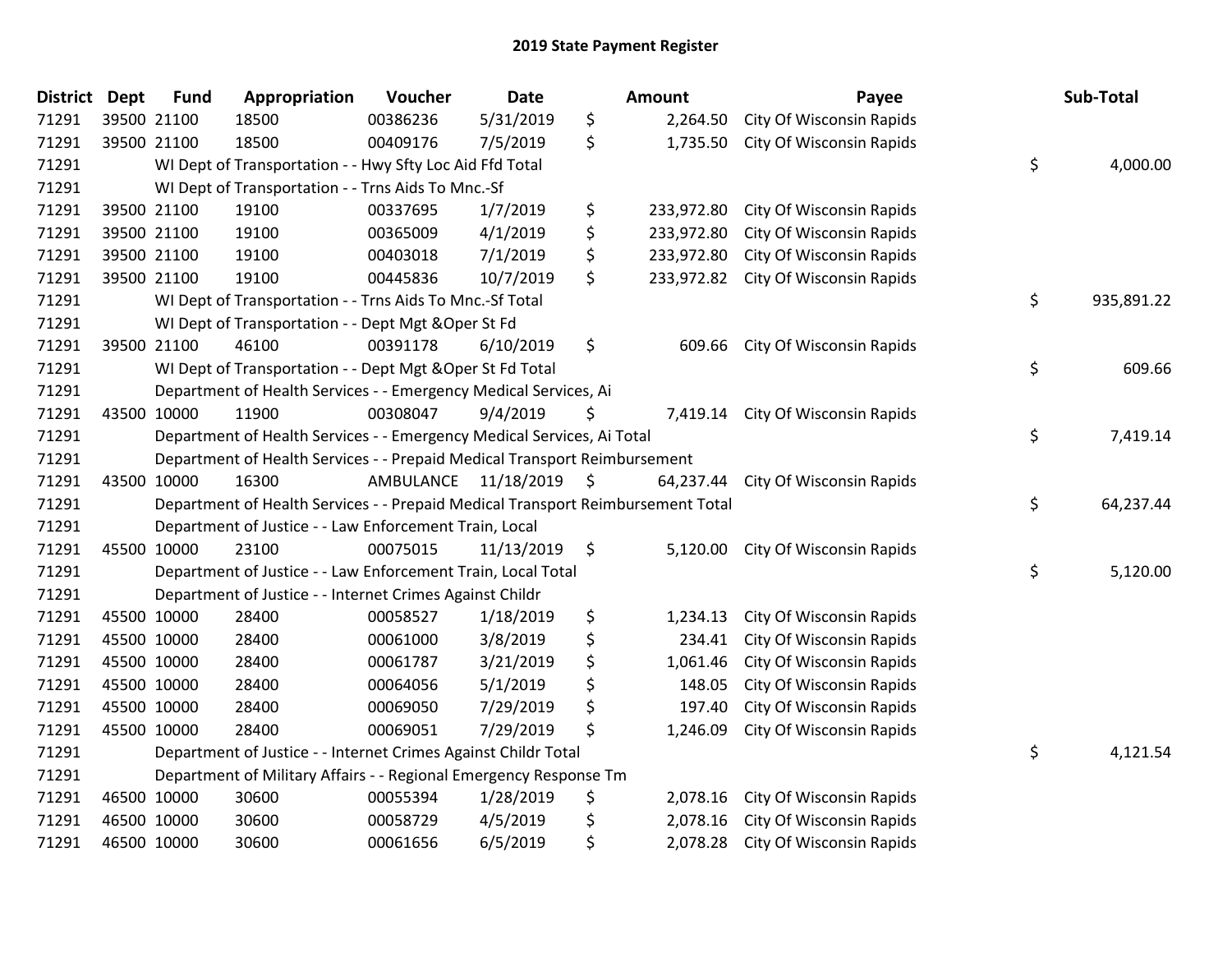| <b>District</b> | <b>Dept</b> | <b>Fund</b> | Appropriation                                                           | Voucher  | <b>Date</b> | <b>Amount</b>  | Payee                           | Sub-Total      |
|-----------------|-------------|-------------|-------------------------------------------------------------------------|----------|-------------|----------------|---------------------------------|----------------|
| 71291           | 46500 10000 |             | 30600                                                                   | 00067850 | 10/8/2019   | \$<br>2,078.16 | City Of Wisconsin Rapids        |                |
| 71291           |             |             | Department of Military Affairs - - Regional Emergency Response Tm Total |          |             |                |                                 | \$<br>8,312.76 |
| 71291           |             |             | Department of Military Affairs - - Regional Emergency Response Gr       |          |             |                |                                 |                |
| 71291           |             | 46500 10000 | 31300                                                                   | 00060813 | 5/20/2019   | \$<br>864.00   | City Of Wisconsin Rapids        |                |
| 71291           |             |             | Department of Military Affairs - - Regional Emergency Response Gr Total |          |             |                |                                 | \$<br>864.00   |
| 71291           |             |             | Public Defender Board - - Transcript, Discovery And Int                 |          |             |                |                                 |                |
| 71291           |             | 55000 10000 | 10600                                                                   | 00174695 | 1/3/2019    | \$<br>30.00    | <b>City Of Wisconsin Rapids</b> |                |
| 71291           |             | 55000 10000 | 10600                                                                   | 00174718 | 1/3/2019    | \$<br>50.00    | City Of Wisconsin Rapids        |                |
| 71291           |             | 55000 10000 | 10600                                                                   | 00175839 | 1/9/2019    | \$<br>30.00    | City Of Wisconsin Rapids        |                |
| 71291           |             | 55000 10000 | 10600                                                                   | 00175892 | 1/9/2019    | \$<br>10.00    | City Of Wisconsin Rapids        |                |
| 71291           |             | 55000 10000 | 10600                                                                   | 00180385 | 2/8/2019    | \$<br>10.00    | City Of Wisconsin Rapids        |                |
| 71291           |             | 55000 10000 | 10600                                                                   | 00180564 | 2/7/2019    | \$<br>15.00    | City Of Wisconsin Rapids        |                |
| 71291           |             | 55000 10000 | 10600                                                                   | 00182626 | 2/19/2019   | \$<br>5.00     | City Of Wisconsin Rapids        |                |
| 71291           |             | 55000 10000 | 10600                                                                   | 00182659 | 2/19/2019   | \$<br>5.00     | City Of Wisconsin Rapids        |                |
| 71291           |             | 55000 10000 | 10600                                                                   | 00186377 | 3/7/2019    | \$<br>5.00     | City Of Wisconsin Rapids        |                |
| 71291           |             | 55000 10000 | 10600                                                                   | 00191517 | 4/18/2019   | \$<br>55.80    | City Of Wisconsin Rapids        |                |
| 71291           |             | 55000 10000 | 10600                                                                   | 00191560 | 4/18/2019   | \$<br>15.00    | City Of Wisconsin Rapids        |                |
| 71291           |             | 55000 10000 | 10600                                                                   | 00193485 | 5/3/2019    | \$<br>160.00   | City Of Wisconsin Rapids        |                |
| 71291           |             | 55000 10000 | 10600                                                                   | 00197909 | 5/30/2019   | \$<br>20.00    | City Of Wisconsin Rapids        |                |
| 71291           |             | 55000 10000 | 10600                                                                   | 00197910 | 5/30/2019   | \$<br>15.00    | City Of Wisconsin Rapids        |                |
| 71291           |             | 55000 10000 | 10600                                                                   | 00197911 | 5/30/2019   | \$<br>5.00     | City Of Wisconsin Rapids        |                |
| 71291           |             | 55000 10000 | 10600                                                                   | 00197912 | 5/30/2019   | \$<br>20.00    | City Of Wisconsin Rapids        |                |
| 71291           |             | 55000 10000 | 10600                                                                   | 00197913 | 5/30/2019   | \$<br>5.00     | City Of Wisconsin Rapids        |                |
| 71291           |             | 55000 10000 | 10600                                                                   | 00197914 | 5/30/2019   | \$<br>5.00     | City Of Wisconsin Rapids        |                |
| 71291           |             | 55000 10000 | 10600                                                                   | 00200697 | 6/12/2019   | \$<br>15.00    | City Of Wisconsin Rapids        |                |
| 71291           |             | 55000 10000 | 10600                                                                   | 00200825 | 6/12/2019   | \$<br>5.00     | City Of Wisconsin Rapids        |                |
| 71291           |             | 55000 10000 | 10600                                                                   | 00200867 | 6/12/2019   | \$<br>25.00    | City Of Wisconsin Rapids        |                |
| 71291           |             | 55000 10000 | 10600                                                                   | 00204040 | 7/1/2019    | \$<br>5.00     | City Of Wisconsin Rapids        |                |
| 71291           |             | 55000 10000 | 10600                                                                   | 00204041 | 7/1/2019    | \$<br>5.00     | City Of Wisconsin Rapids        |                |
| 71291           |             | 55000 10000 | 10600                                                                   | 00204042 | 7/1/2019    | \$<br>15.00    | City Of Wisconsin Rapids        |                |
| 71291           |             | 55000 10000 | 10600                                                                   | 00205978 | 7/18/2019   | \$<br>5.00     | City Of Wisconsin Rapids        |                |
| 71291           |             | 55000 10000 | 10600                                                                   | 00206033 | 7/18/2019   | \$<br>5.00     | City Of Wisconsin Rapids        |                |
| 71291           |             | 55000 10000 | 10600                                                                   | 00206034 | 7/18/2019   | \$<br>5.00     | <b>City Of Wisconsin Rapids</b> |                |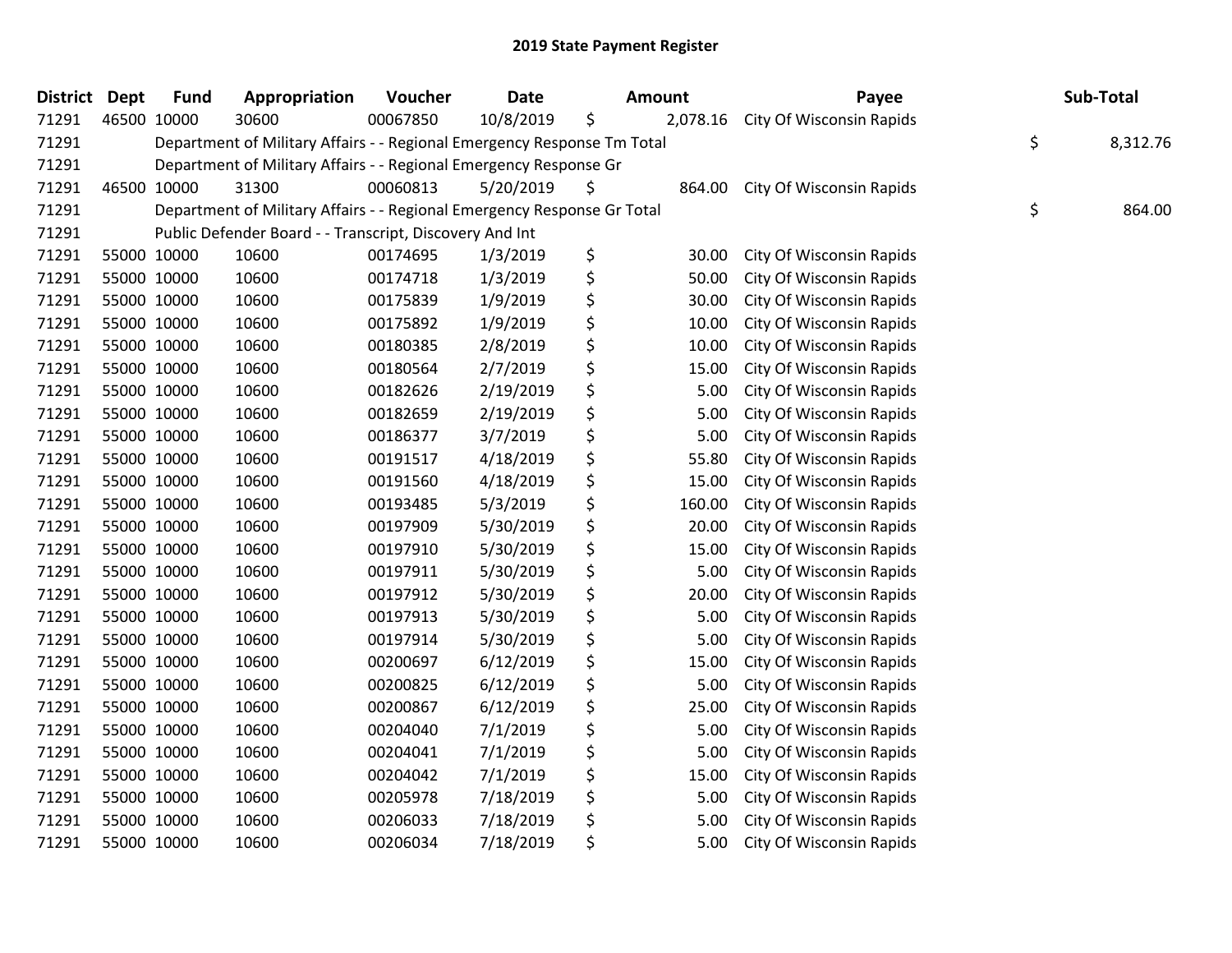| <b>District</b> | <b>Dept</b> | <b>Fund</b> | Appropriation | Voucher  | Date       | <b>Amount</b> | Payee                           | Sub-Total |
|-----------------|-------------|-------------|---------------|----------|------------|---------------|---------------------------------|-----------|
| 71291           | 55000 10000 |             | 10600         | 00206035 | 7/18/2019  | \$<br>5.00    | <b>City Of Wisconsin Rapids</b> |           |
| 71291           | 55000 10000 |             | 10600         | 00210198 | 8/20/2019  | \$<br>5.00    | City Of Wisconsin Rapids        |           |
| 71291           | 55000 10000 |             | 10600         | 00210199 | 8/20/2019  | \$<br>20.00   | City Of Wisconsin Rapids        |           |
| 71291           | 55000 10000 |             | 10600         | 00210200 | 8/20/2019  | \$<br>20.00   | City Of Wisconsin Rapids        |           |
| 71291           | 55000 10000 |             | 10600         | 00210201 | 8/20/2019  | \$<br>10.00   | City Of Wisconsin Rapids        |           |
| 71291           | 55000 10000 |             | 10600         | 00210202 | 8/20/2019  | \$<br>10.00   | City Of Wisconsin Rapids        |           |
| 71291           | 55000 10000 |             | 10600         | 00210203 | 8/20/2019  | \$<br>5.00    | City Of Wisconsin Rapids        |           |
| 71291           | 55000 10000 |             | 10600         | 00210204 | 8/20/2019  | \$<br>10.00   | City Of Wisconsin Rapids        |           |
| 71291           | 55000 10000 |             | 10600         | 00210205 | 8/20/2019  | \$<br>5.00    | City Of Wisconsin Rapids        |           |
| 71291           | 55000 10000 |             | 10600         | 00213972 | 9/16/2019  | \$<br>10.00   | City Of Wisconsin Rapids        |           |
| 71291           | 55000 10000 |             | 10600         | 00213973 | 9/16/2019  | \$<br>10.00   | City Of Wisconsin Rapids        |           |
| 71291           | 55000 10000 |             | 10600         | 00213974 | 9/16/2019  | \$<br>20.00   | City Of Wisconsin Rapids        |           |
| 71291           | 55000 10000 |             | 10600         | 00213975 | 9/16/2019  | \$<br>15.00   | City Of Wisconsin Rapids        |           |
| 71291           | 55000 10000 |             | 10600         | 00213976 | 9/16/2019  | \$<br>10.00   | City Of Wisconsin Rapids        |           |
| 71291           | 55000 10000 |             | 10600         | 00213977 | 9/16/2019  | \$<br>25.00   | City Of Wisconsin Rapids        |           |
| 71291           | 55000 10000 |             | 10600         | 00216654 | 10/7/2019  | \$<br>31.80   | City Of Wisconsin Rapids        |           |
| 71291           | 55000 10000 |             | 10600         | 00216655 | 10/7/2019  | \$<br>10.00   | City Of Wisconsin Rapids        |           |
| 71291           | 55000 10000 |             | 10600         | 00216656 | 10/7/2019  | \$<br>20.00   | City Of Wisconsin Rapids        |           |
| 71291           | 55000 10000 |             | 10600         | 00216657 | 10/7/2019  | \$<br>41.00   | City Of Wisconsin Rapids        |           |
| 71291           | 55000 10000 |             | 10600         | 00216658 | 10/7/2019  | \$<br>10.00   | City Of Wisconsin Rapids        |           |
| 71291           | 55000 10000 |             | 10600         | 00216659 | 10/7/2019  | \$<br>10.00   | City Of Wisconsin Rapids        |           |
| 71291           | 55000 10000 |             | 10600         | 00216660 | 10/7/2019  | \$<br>75.00   | City Of Wisconsin Rapids        |           |
| 71291           | 55000 10000 |             | 10600         | 00219434 | 10/28/2019 | \$<br>5.00    | City Of Wisconsin Rapids        |           |
| 71291           | 55000 10000 |             | 10600         | 00219435 | 10/28/2019 | \$<br>10.00   | City Of Wisconsin Rapids        |           |
| 71291           | 55000 10000 |             | 10600         | 00219436 | 10/28/2019 | \$<br>5.00    | City Of Wisconsin Rapids        |           |
| 71291           | 55000 10000 |             | 10600         | 00223705 | 11/25/2019 | \$<br>5.00    | City Of Wisconsin Rapids        |           |
| 71291           | 55000 10000 |             | 10600         | 00223706 | 11/25/2019 | \$<br>5.00    | City Of Wisconsin Rapids        |           |
| 71291           | 55000 10000 |             | 10600         | 00227755 | 12/23/2019 | \$<br>95.00   | City Of Wisconsin Rapids        |           |
| 71291           | 55000 10000 |             | 10600         | 00227756 | 12/23/2019 | \$<br>15.00   | City Of Wisconsin Rapids        |           |
| 71291           | 55000 10000 |             | 10600         | 00227757 | 12/23/2019 | \$<br>30.00   | City Of Wisconsin Rapids        |           |
| 71291           | 55000 10000 |             | 10600         | 00227758 | 12/23/2019 | \$<br>5.00    | City Of Wisconsin Rapids        |           |
| 71291           | 55000 10000 |             | 10600         | 00227759 | 12/23/2019 | \$<br>15.00   | <b>City Of Wisconsin Rapids</b> |           |
| 71291           | 55000 10000 |             | 10600         | 00227760 | 12/23/2019 | \$<br>5.00    | City Of Wisconsin Rapids        |           |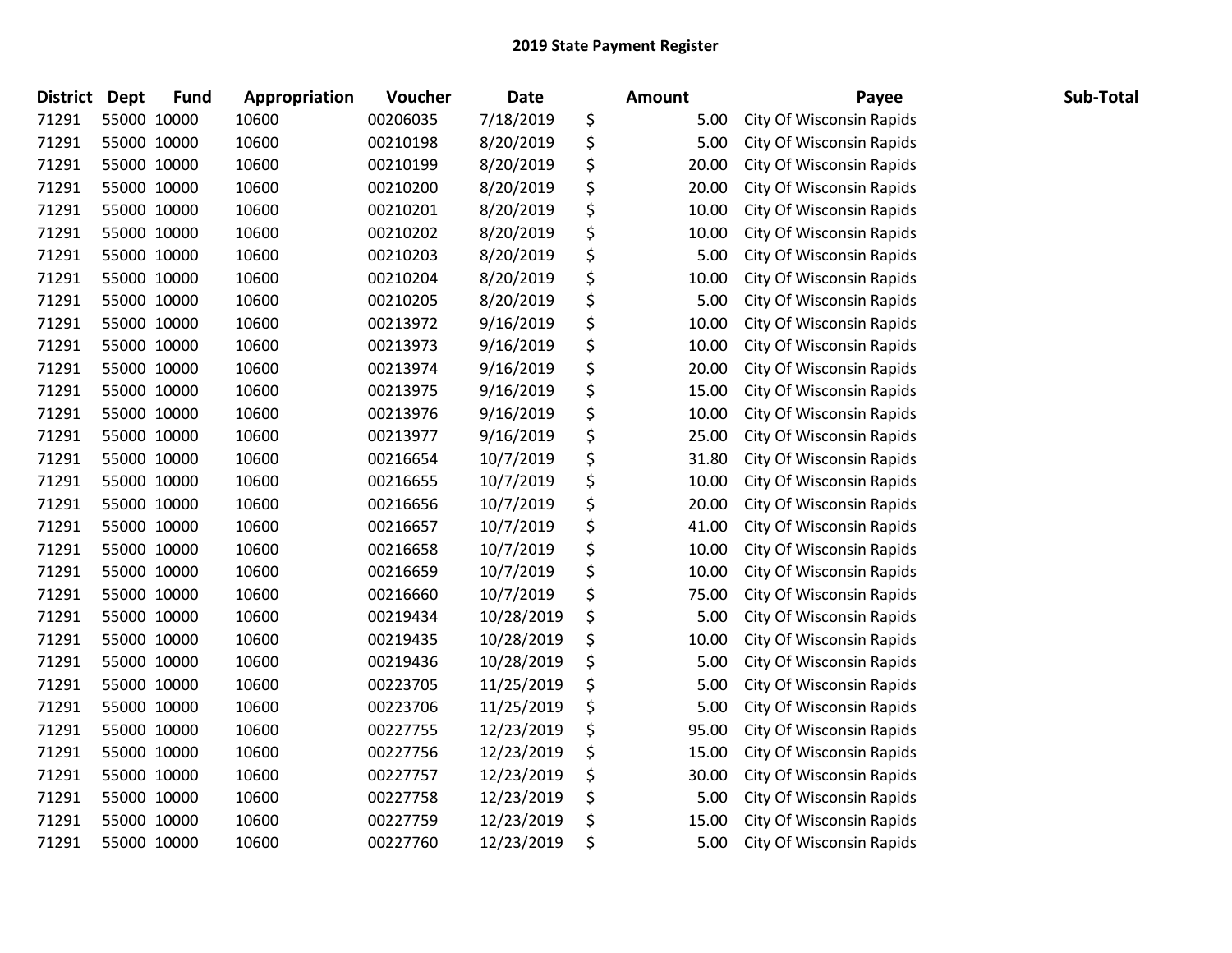| <b>District</b> | <b>Dept</b> | <b>Fund</b> | Appropriation                                                         | Voucher  | <b>Date</b> | <b>Amount</b>      | Payee                           | Sub-Total          |
|-----------------|-------------|-------------|-----------------------------------------------------------------------|----------|-------------|--------------------|---------------------------------|--------------------|
| 71291           |             | 55000 10000 | 10600                                                                 | 00227761 | 12/23/2019  | \$<br>20.00        | City Of Wisconsin Rapids        |                    |
| 71291           |             | 55000 10000 | 10600                                                                 | 00227762 | 12/23/2019  | \$<br>5.00         | City Of Wisconsin Rapids        |                    |
| 71291           |             | 55000 10000 | 10600                                                                 | 00227763 | 12/23/2019  | \$<br>5.00         | City Of Wisconsin Rapids        |                    |
| 71291           |             |             | Public Defender Board - - Transcript, Discovery And Int Total         |          |             |                    |                                 | \$<br>1,148.60     |
| 71291           |             |             | Shared Revenue and Tax Relief - - Expenditure Restraint Program       |          |             |                    |                                 |                    |
| 71291           |             | 83500 10000 | 10100                                                                 | 00050152 | 7/22/2019   | \$<br>475,247.46   | City Of Wisconsin Rapids        |                    |
| 71291           |             |             | Shared Revenue and Tax Relief - - Expenditure Restraint Program Total |          |             |                    |                                 | \$<br>475,247.46   |
| 71291           |             |             | Shared Revenue and Tax Relief - - County And Municipal Aid            |          |             |                    |                                 |                    |
| 71291           |             | 83500 10000 | 10500                                                                 | 00050152 | 7/22/2019   | \$<br>560,656.52   | City Of Wisconsin Rapids        |                    |
| 71291           |             | 83500 10000 | 10500                                                                 | 00054451 | 11/18/2019  | \$<br>3,112,816.15 | City Of Wisconsin Rapids        |                    |
| 71291           |             |             | Shared Revenue and Tax Relief - - County And Municipal Aid Total      |          |             |                    |                                 | \$<br>3,673,472.67 |
| 71291           |             |             | Shared Revenue and Tax Relief - - Exempt Computer Aid                 |          |             |                    |                                 |                    |
| 71291           |             | 83500 10000 | 10900                                                                 | 00047172 | 7/22/2019   | \$<br>150,237.93   | <b>City Of Wisconsin Rapids</b> |                    |
| 71291           |             | 83500 10000 | 10900                                                                 | 00048082 | 7/22/2019   | \$<br>11,517.17    | City Of Wisconsin Rapids        |                    |
| 71291           |             |             | Shared Revenue and Tax Relief - - Exempt Computer Aid Total           |          |             |                    |                                 | \$<br>161,755.10   |
| 71291           |             |             | Shared Revenue and Tax Relief - - Utility Aid                         |          |             |                    |                                 |                    |
| 71291           |             | 83500 10000 | 11000                                                                 | 00050152 | 7/22/2019   | \$<br>8,499.00     | City Of Wisconsin Rapids        |                    |
| 71291           |             | 83500 10000 | 11000                                                                 | 00054451 | 11/18/2019  | \$<br>50,467.35    | City Of Wisconsin Rapids        |                    |
| 71291           |             |             | Shared Revenue and Tax Relief - - Utility Aid Total                   |          |             |                    |                                 | \$<br>58,966.35    |
| 71291           |             |             | Shared Revenue and Tax Relief - - Personal Property Aid               |          |             |                    |                                 |                    |
| 71291           |             | 83500 10000 | 11100                                                                 | 00041767 | 5/6/2019    | \$<br>89,643.18    | City Of Wisconsin Rapids        |                    |
| 71291           |             | 83500 10000 | 11100                                                                 | 00042850 | 5/6/2019    | \$<br>12,904.46    | City Of Wisconsin Rapids        |                    |
| 71291           |             |             | Shared Revenue and Tax Relief - - Personal Property Aid Total         |          |             |                    |                                 | \$<br>102,547.64   |
| 71291           |             |             | Shared Revenue and Tax Relief - - School Lvy Tx/First Dollar Cr       |          |             |                    |                                 |                    |
| 71291           |             | 83500 10000 | 30200                                                                 | 00045367 | 7/22/2019   | \$<br>2,008,988.35 | City Of Wisconsin Rapids        |                    |
| 71291           |             | 83500 10000 | 30200                                                                 | 00048249 | 7/22/2019   | \$<br>519,407.89   | City Of Wisconsin Rapids        |                    |
| 71291           |             |             | Shared Revenue and Tax Relief - - School Lvy Tx/First Dollar Cr Total |          |             |                    |                                 | \$<br>2,528,396.24 |
| 71291           |             |             | Shared Revenue and Tax Relief - - Payments For Municipal Svcs         |          |             |                    |                                 |                    |
| 71291           |             | 83500 10000 | 50100                                                                 | 00037874 | 1/31/2019   | \$<br>36,364.06    | City Of Wisconsin Rapids        |                    |
| 71291           |             |             | Shared Revenue and Tax Relief - - Payments For Municipal Svcs Total   |          |             |                    |                                 | \$<br>36,364.06    |
| 71291           |             |             | Shared Revenue and Tax Relief - - Lottery & Gaming Credit             |          |             |                    |                                 |                    |
| 71291           |             | 83500 52100 | 36300                                                                 | 00038584 | 3/25/2019   | \$<br>11,042.64    | City Of Wisconsin Rapids        |                    |
| 71291           |             | 83500 52100 | 36300                                                                 | 00038734 | 3/25/2019   | \$<br>785,910.97   | City Of Wisconsin Rapids        |                    |